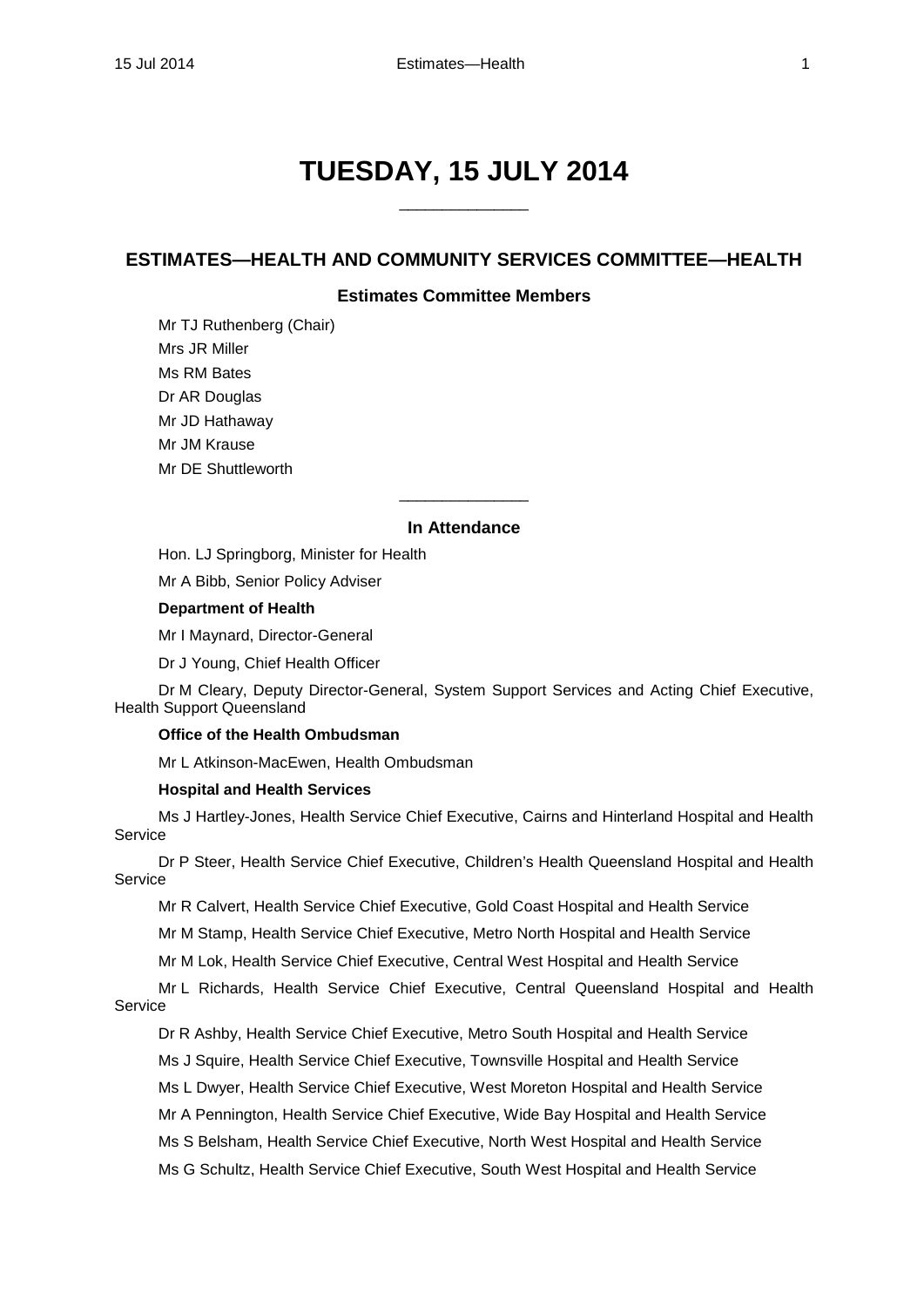Mr K Hegarty, Health Service Chief Executive, Sunshine Coast Hospital and Health Service

Dr P Bristow, Health Service Chief Executive, Darling Downs Hospital and Health Service

Ms D Hornsby, Health Service Chief Executive, Mackay Hospital and Health Service

Dr K Freeman, Acting Health Service Chief Executive, Torres and Cape Hospital and Health **Service** 

#### **Queensland Ambulance Service**

Mr R Bowles, Commissioner

#### **Queensland Mental Health Commission**

Dr L van Schoubroeck, Mental Health Commissioner

**Queensland Institute of Medical Research Berghofer Medical Research Institute**

\_\_\_\_\_\_\_\_\_\_\_\_\_\_\_

Prof. F Gannon, Director and Chief Executive Officer

#### **Committee met at 8.59 am**

≌. **[CHAIR:](http://www.parliament.qld.gov.au/docs/find.aspx?id=0MbaHCSC20140715_090032)** Good morning. I declare this estimates hearing of the Health and Community Services Committee open. I am Trevor Ruthenberg, the member for Kallangur and the chair of the committee. Mrs Jo-Ann Miller MP, the member for Bundamba, is the deputy chair. The other committee members are Ms Ros Bates MP, the member for Mudgeeraba; Dr Alex Douglas MP, the member for Gaven; Mr John Hathaway MP, the member for Townsville; Mr Dale Shuttleworth MP, the member for Ferny Grove; and Mr Jon Krause MP, the member for Beaudesert. We do not have any substitute members appointed for today's hearing. However, the committee has granted leave for non-committee members to attend and ask questions during the hearing. The committee has resolved that the whole of the proceedings of the committee may be broadcast in line with the conditions of broadcasting and guidelines for camera operators, which are available from one of the parliamentary attendants in the room. I ask that mobile phones or pagers be either switched to off or silent.

The committee will examine the proposed expenditure in the Appropriation Bill 2014 for the Health portfolio in the following order: the department of health and hospital and health services from 9 to 10.30 and from 11 to 12.30; from 1.30 to 3 pm the Queensland Institute of Medical Research, the Queensland Mental Health Commission, the Health Ombudsman and hospital and health services; and from 3.30 to 5 pm continuing with the department of health and hospital and health services. The director-general of Queensland Health and the chief executives of the hospital and health services are therefore expected to be present for the whole day. The committee will suspend proceedings for the following breaks: morning tea from 10.30 to 11; lunch from 12.30 to 1.30; and afternoon tea from 3 to 3.30. Under standing order 181, the minister may have advisers present to assist. Some officials and advisors are located in another room. If it is necessary for an official to come from another room to provide advice or answer a question, I may allow another question to be asked to allow time for that person to arrive and then return to the initial question.

I remind those present that these proceedings are similar to parliament and subject to the standing rules and orders of parliament. I remind members of the public that, under the standing orders, the public may be admitted to or excluded from the hearing at the discretion of the committee. It is important that questions and answers remain relevant and succinct. The same rule for questions that apply in the parliament apply here. I refer particularly to standing orders 112 and 115. Questions should be brief, relate to one issue and should not contain lengthy or subjective preambles or argument or opinion. I intend to guide proceedings today so that relevant issues can be explored without imposing artificial time limits on questions and to ensure there is adequate opportunity to address questions from government and non-government members of the committee. Where necessary, I will remind ministers, directors-general, CEOs and their advisers that their answers to questions should be finalised so that other issues can be examined. I intend to run questions as follows: we will do a 15-minute block from government members and then a 15-minute block from non-government members and loosely follow that format so that we can try as best as possible to ensure that government and non-government members both have equal opportunity.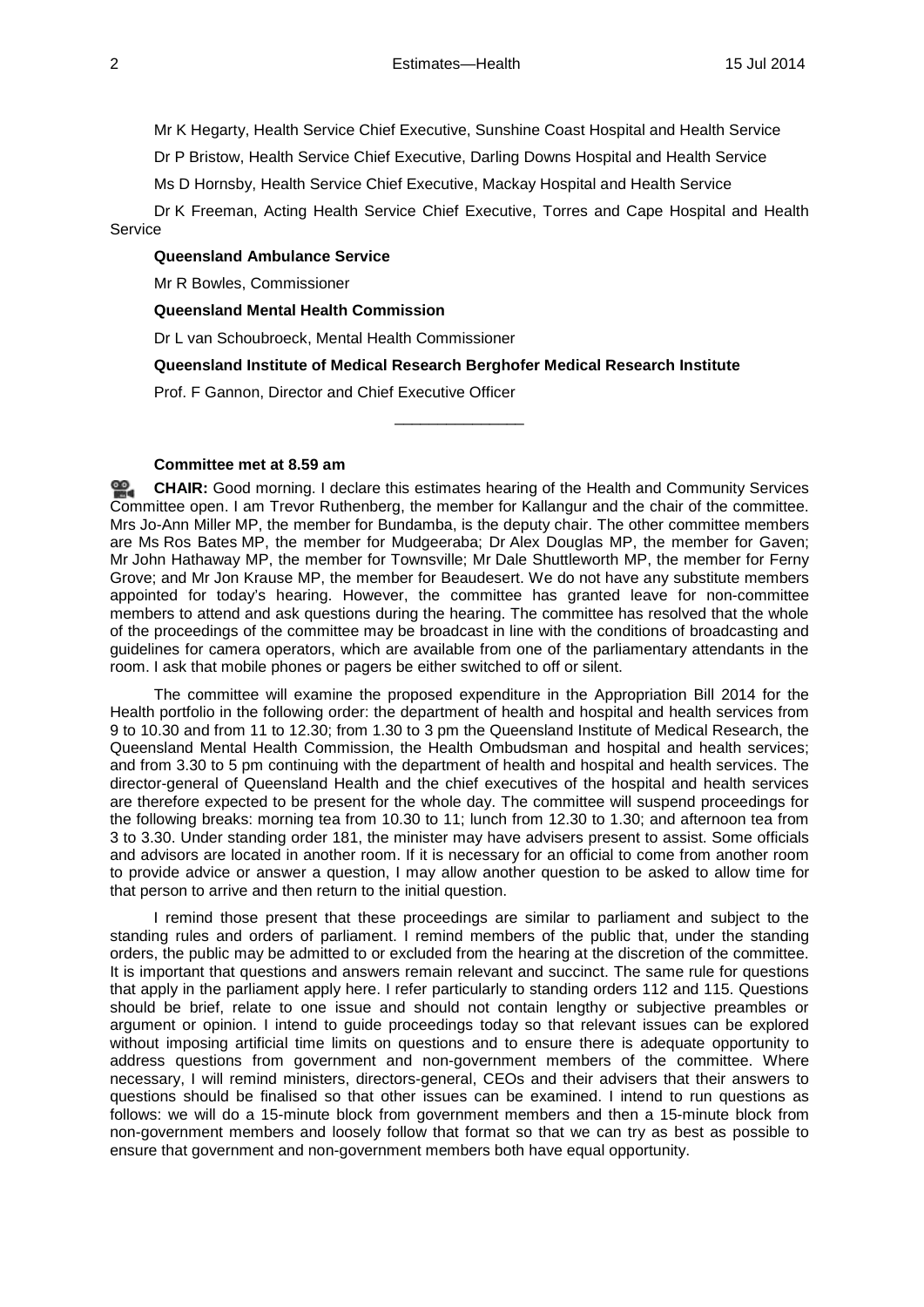On behalf of the committee, I welcome the Minister for Health, the director-general and the officials of the department of health and hospital and health services, chief executives and other officials and members of the public. For the benefit of Hansard, I ask officials to state their name the first time they answer a question and to bring their nameplate if they come to the table to answer a question. I now declare the proposed expenditure for the portfolio area of Health open for examination. The question before the committee is—

#### That the proposed expenditure be agreed to.

Minister, would you care to make a brief opening statement? The committee has resolved that the minister may make an opening statement of up to five minutes.

**Mr SPRINGBORG:** Thank you very much, Mr Chairman and members of your committee, and thank you for the opportunity to present the highlights of the department of health over the last year in particular and also the achievements over the last couple of years. Indeed, I received probably one of the most extraordinary letters of invitation from the Premier when I was invited to become the Minister for Health—a great privilege—and in it he said that I had inherited a basket case and was inviting me to liberate waste and inefficiency and change the system in order to revitalise front-line services. By and large utilising exactly the same people and exactly the same human capacity in Queensland Health as existed previously, there has been a fundamental and significant turnaround for the people of this state and much is owed to the doctors and nurses, allied healthcare professionals and administrators in Queensland Health who have risen to the challenge of providing better outcomes for patients in Queensland. We had an unmanageable bureaucracy. We had people who were underpaid, overpaid or not paid at all. Indeed, 49,000 of our roughly 80,000 staff were not being properly paid as a consequence of the payroll debacle, and of course who can forget our friend the fake Tahitian prince? Now hospitals are on budget, there is no more ambulance bypassing and local hospital boards are accountable to their community and also to the minister for their performance and they are funded on actual activity. Ambulances arrive up to a full minute quicker than under our predecessors and clinical teams have redesigned services for better health outcomes, and we are seeing those in so many areas.

This year's Health funding will increase by some 6.4 per cent or around an additional \$2 billion since we were elected to government in this state. Nurses are paid almost 10 per cent more than what they were paid by our predecessors, and indeed roughly 27 per cent of our enrolled nurses and our registered nurses are now paid more than \$100,000, so we do value them and this will also form a very important part of our deliberate attempts to recruit more nurses to amongst the most highly paid cohort of nurses in the nation. More than \$11 billion will fund hospital and health services and other public health providers including Mater Health and also St Vincents. In relation to Mater, this is a very proud relationship—one of long standing and respect which goes back more than 100 years in Queensland. We are very keen to continue to work with it and partner with it in places such as Springfield and the western corridor, where we recently announced a commitment of some \$26 million each year for 4,800 separations.

This budget also includes head office savings of some \$96 million by reducing bureaucracy, red tape and process which is now being reinvested into front-line health services—another thing the Premier chartered me to do as well. There are capital investments of some \$1.55 billion which will provide new facilities and address the longstanding maintenance backlog which we inherited from our predecessors. For example, Block C at Mount Isa Hospital needed \$2.1 million worth of basic repairs just to ensure that it was habitable and more than 20 paediatric, medical and surgical patients and allied health and administrative staff were displaced during that particular work. New initiatives this year include Queensland's Health Ombudsman—and I look forward to the work which he and his team will be undertaking to ensure that we provide better responsiveness to those who have complaints about the quality of their clinical care for both registered and unregistered professions and also the establishment of the new Mental Health Commission. The Lady Cilento Children's Hospital will open. This will be Australia's biggest public children's hospital with a state-wide supporting network and also care coordinators. Some 155 new and replacement ambulances and an extra 100 ambulance officers will be recruited during the course of the year.

New ambulance services will include a low acuity paramedic service in Townsville, Metro South, Metro North and the Gold Coast. Also with regard to performance of the system overall, in 2012 there were 6,485 people waiting for surgery longer than clinically recommended. That number was 2,842 as of the end of March, and I understand that that number has been at least halved in the last quarter. We should also not forget the fact of the extraordinary turnaround of our dental performance—62,000 long-wait dental patients now reduced to zero. The performance of our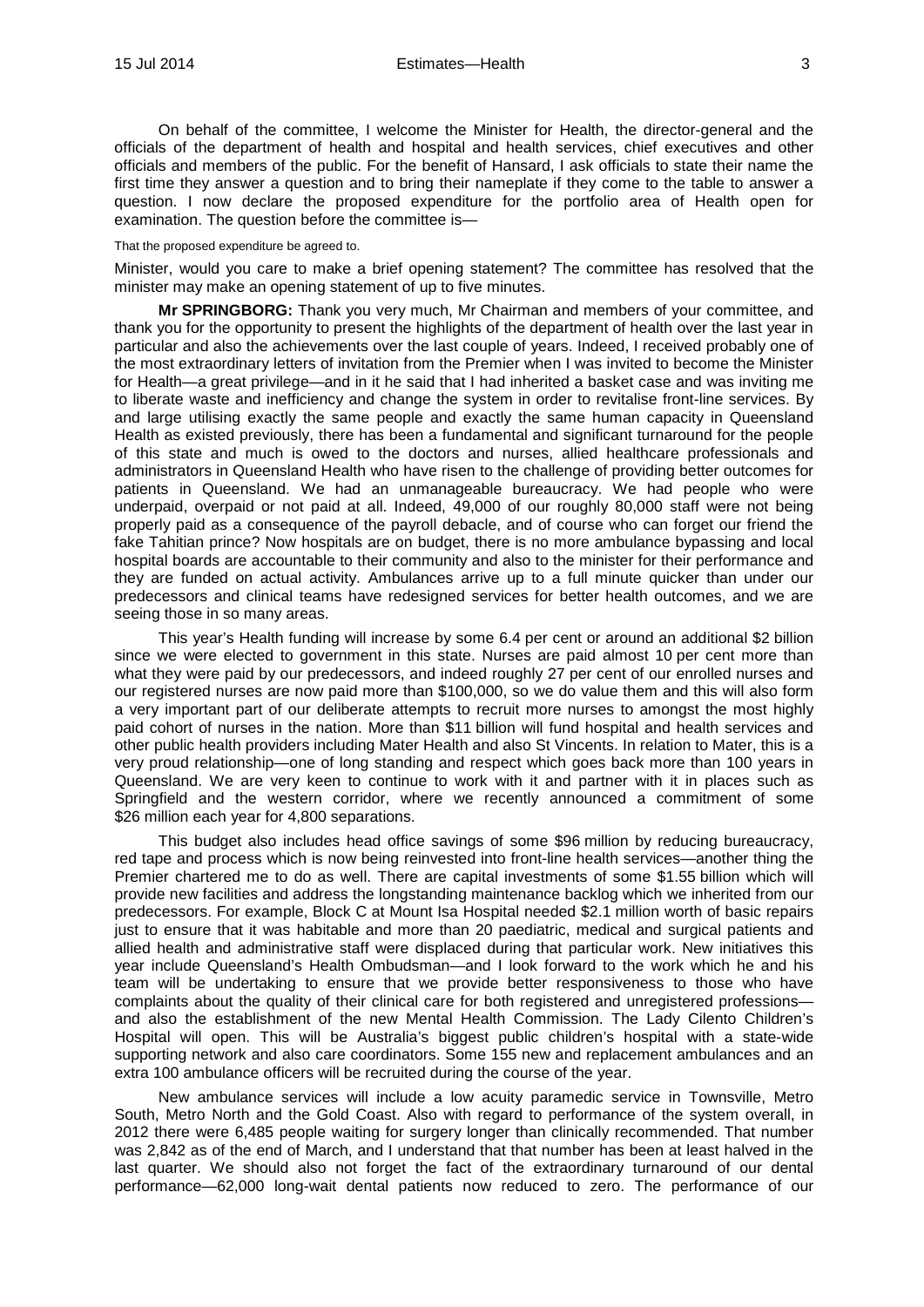emergency departments has improved from 63 per cent of people being seen and attended to appropriately in under four hours to now 78 per cent in March 2014. The previous government said that the model was so toxic that the department of health should be torn in two, it was a basket case and it was not fixable. It has been fixable and we are getting extraordinary results which are the envy of the rest of the nation. Unfortunately, we do not know what our opponents are proposing for us more dysfunctionality or a commitment to the achievements which we have made.

The other thing that I think is important for rural and regional areas of the state is the reopening of maternity services in places such as Beaudesert and Cooktown next year; later next year a remote surgical van which will take services to areas around the state which have never had them before or have not had them for some time; and also a rollout of telehealth which will assist us in being able to do remote renal dialysis support. Chemotherapy, mental health, paediatrics, orthopaedics and all of those sorts of things are on the cards for further service expansion during the course of this year and beyond. Thank you for the opportunity.

**CHAIR:** Thank you, Minister.

**Mr SHUTTLEWORTH:** Minister, I note that the very opening page of the SDS confirms that the can-do LNP government will this year make a record investment in Queensland Health—in fact, \$2 billion on Labor's last budget. Minister, can you give an undertaking that the overwhelmingly majority of this additional funding will go to hospital and health services that are at the front line of health care and that additional funding will not go into more bureaucracy or the pockets of IBM executives, as would have happened under Labor?

**Mr SPRINGBORG:** I thank the honourable member for the question. It is very true that the Newman government has made a record commitment to investment in public health services in this state. Indeed, around about \$11 billion, as I said, of the \$13.6 billion which has been allocated will be allocated directly to front-line patient services, so that will be across our hospital and health services in this state and the 16 independent local hospital and health boards and the services that they oversee and of course in partnership with Mater Health Services, St Vincents and some of the other providers. The other thing of course is that we do have clinical support services which are provisioned through our central agency, and that might be in the area of radiology, pathology, pharmacy and those sorts of areas. Of course, we are putting a greater degree of focus of not only investment with regard to resources but also making sure that we get efficiencies because we are also a service provider to our hospital and health services. We are engaging with the hospital and health services to make sure that they are satisfied with our performance and we are improving that all of the time. We always have more work that can be done in that area.

Importantly as well, it is envisaged during the course of this year across our 16 hospital and health services that an additional 2,096-odd, I think that is the projection, people will be employed principally nurses, many doctors and allied healthcare professionals—to support the expansion of those services across the state. The other thing as well is that we just do not count inputs. The days of basically counting things in the context of the number of beds, the number of staff employed or the amount of money spent as an effective indicator of our performance are gone. We look at the performance with regard to our emergency departments, elective surgery, dental waiting lists and outpatients, which are a challenge for us. Even though we have done additional occasions of service for new patients this year, that is something we will be moving to improve as one of our other priority areas as we deal with things such as emergency department first year, dental, elective surgery, ophthalmology, cochlear and then we work through that particular process. So there has been significant improvement and we are not in the business of employing management for the sake of management, bureaucracy for the sake of bureaucracy. This system is not about bureaucracy; it is about the patient. It is about their care, and that is what we are delivering.

**Mr KRAUSE:** Minister, I refer to the very first paragraph of page 10 of the SDS which commits to reducing the rate of those who are overweight and the issue of obesity, which you have identified as the No. 1 health challenge into the future. In addition to the personal health costs, can you give an insight into what obesity is costing the taxpayer in terms of hospital and ambulance redesign?

**Mr SPRINGBORG:** I thank the honourable member for the question. This is one of the great challenges that we have. We are very fortunate to have some excellent people who work in Queensland Health in preventative health and, of course, an extremely dynamic and very focused chief health officer in Dr Jeannette Young, who continues to remind me and Queenslanders about the importance of this particular issue.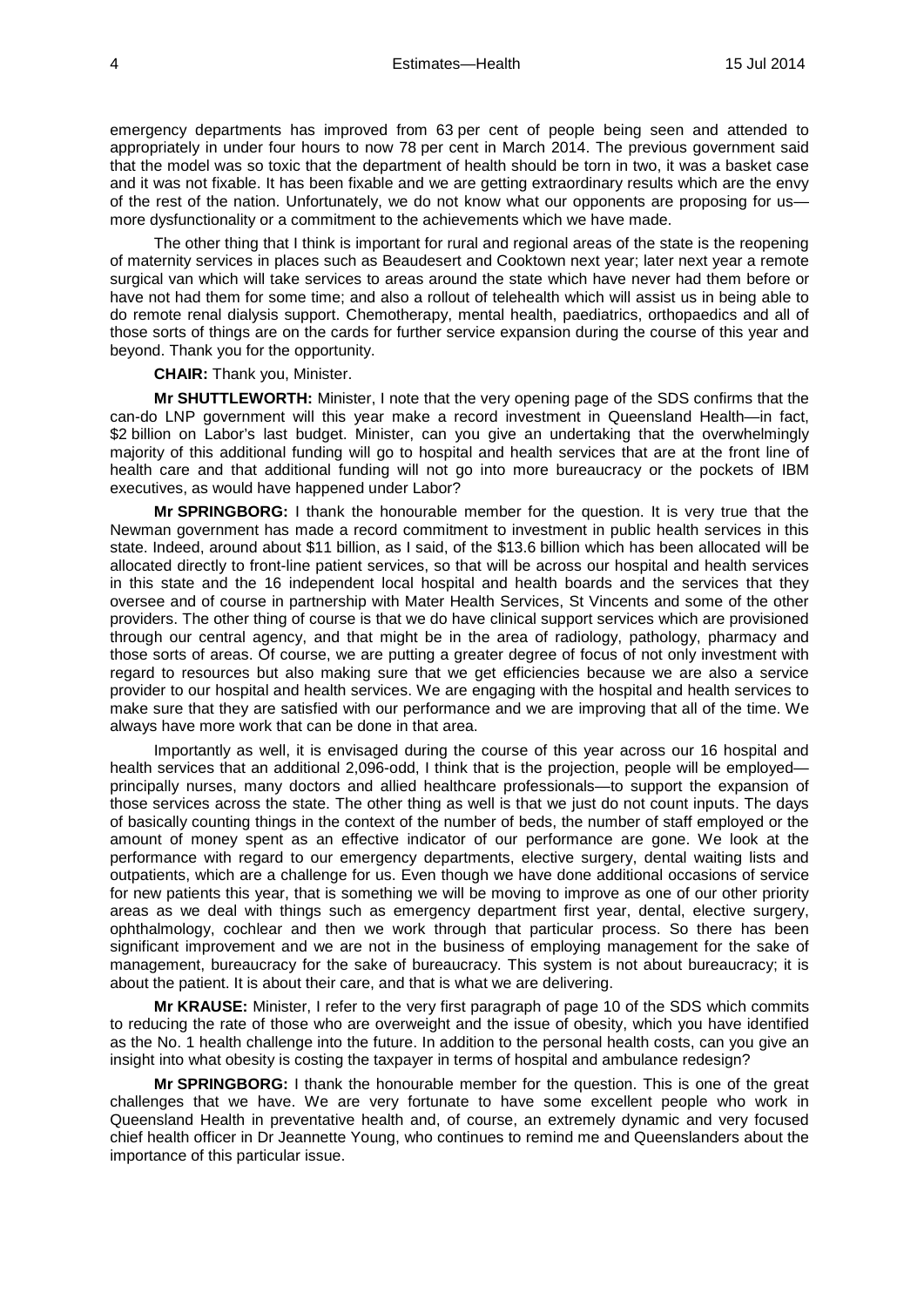Honourable member, we do know that some 60 per cent of the presentations and, therefore, expenditure on health services are avoidable. Now, in an ideal world we would be able to do that. We do not live in an ideal world. Unfortunately, the patient, or the consumer out there, does not necessarily see themselves front and centre of health care. They have become more reliant upon a system which can fix their challenges medically. Hospitals will make a person better, but we do not necessarily make a person well. Wellness comes from the relationship you have with your primary carer and the decisions you make in your life. So the messages around eating properly, drinking responsibly, not smoking and exercising more continue to be a challenge not only here but right across the Western and developing world.

It also brings with it a range of challenges for us and those particular challenges are quite extraordinary as well. What we have to do is to do more and more investments in facilities which will take bariatric patients up to 250 kilograms and also super bariatric patients up to 450 kilograms. For example, if we invest in the Royal Flying Doctor Service to modify a door on a plane to take bariatric patients—around about \$1 million. We have increasing investment in the number of bariatric ambulances around the state as well and it costs us at least \$50,000 more to provision a bariatric ambulance. So it costs more and more, not to include the costs of such things as when you go into the new Gold Coast University Hospital and other hospitals to have to have the winches and the hoists that are able to cater for people over 400 kilograms. Indeed, during the course of this year we performed a bariatric caesarean on a patient just under 300 kilograms. One can only imagine the challenges for the obstetrician and the scrub team as well as for the patient and the infant as well. So this is the growing challenge that we have around the place.

**Ms BATES:** Minister, I refer to page 12 of the SDS, which highlights that public funds will create almost 2,000 full-time Health jobs throughout the 2014-15 year where it really matters at the hospital and health service level. Can you provide details on how many doctors are currently employed by Queensland Health and how many were there when the LNP won office just over two years ago?

**Mr SPRINGBORG:** Can I just indicate that, yes, we are intending to employ an additional 2,096 people in front-line positions across the state during the course of this year—front-line or support positions. Indeed, principally, as I mentioned to the honourable member for Beaudesert, most of those will be in nursing areas, because the nursing workforce for us makes up around about 50 per cent, or just under 50 per cent, of our workforce.

But, of course, there is increasing employment in the number of doctors that we have employed in Queensland. That number of doctors, I think in overall terms, has risen from just short of 7,000 when we were elected to over 8,000 at this particular time. Also, with regard to the number of doctors' contracts which have finalised, we have around about 3,590 of those doctors' contracts finalised. We have some others pending, but to date we have around about 99 per cent plus of the doctors who have signed up. So we are talking about the SMO and the VMO workforce—the cohort. Indeed, they are a part of the overall 8,000 or so doctors who we employ across Queensland, whether they be residents and others in the system as well. We are encouraged also by the fact that it looks as though we may indeed have more doctors as a consequence of our contracts than we had when we started earlier this year.

**Ms BATES:** Minister, I refer to the last paragraph at page 7 of the SDS, which highlights that since the LNP came to office just over two years ago nurses and midwifes have received across-the-board salary increases of 9.27 per cent. Given that nurses were underpaid, overpaid or infamously not paid at all under Labor, can you indicate what these LNP pay increases mean in real dollar terms for our front-line nurses and midwifes?

**Mr SPRINGBORG:** I thank the honourable member for her question. Indeed, one of the things that we were very keen to do when we came to government—and the first meeting that I had when I became minister was actually with the Queensland Nurses Union. I actually met the Queensland Nurses Union before I actually met with my director-general and the executive management team, which probably sounds strange given that they do not have much political alignment or sympathy for our side regardless of what we did and what we were going to do, but we respect the nurses and the quandary that they found themselves in. For me, I was very, very disturbed by what we had to deal with when I was Deputy Leader of the Opposition a number years ago when we had nurses ringing in to us saying that they were not being paid and they basically had to beg for charity. We did not get any sort of contrition from the government of the day around that.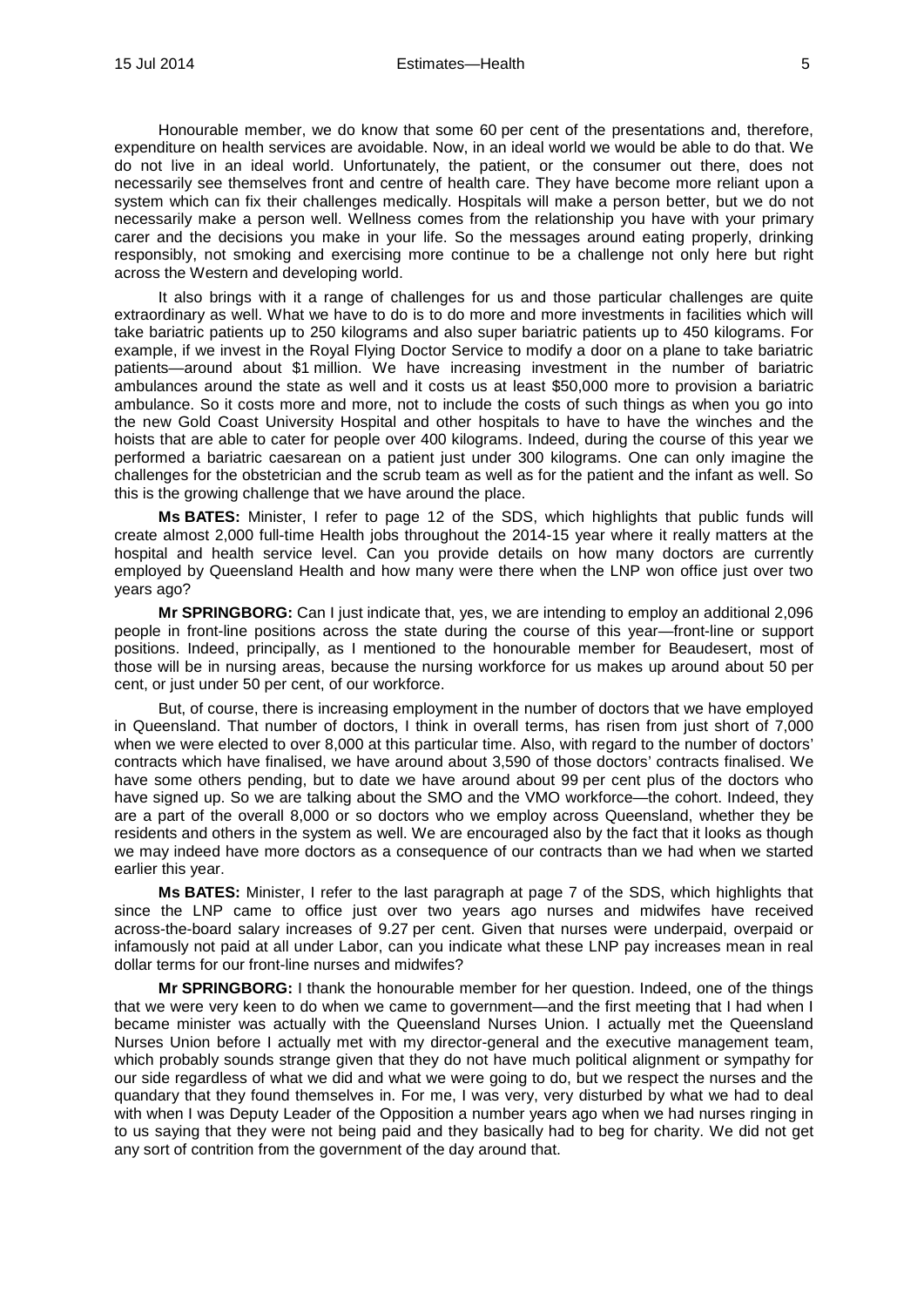Indeed, our predecessors were going to offer the nurses—and it is in their budget action plan— 2.5 per cent. We actually came to an arrangement of 3.16 per cent per annum with the nurses. That was over three years. So they are paid almost 10 per cent more on a cumulative basis than what they were under our predecessors. As I understand it, under our predecessors in the area of clinical nurses—the ENs and RNs—in their last full year in government there were 34,040 FTEs. We have 35,538. Twenty-seven per cent of those are paid more than \$100,000 a year vis-à-vis 18.8 per cent under our predecessors in their last full year in government.

**Ms BATES:** Thank you.

**Mr HATHAWAY:** Minister, I refer to page 75 of the SDS, in particular footnote 4. It mentions own-source revenue. Can I get a crystal-clear commitment that the LNP government has no plans whatsoever to implement a Queensland Labor style policy to introduce a \$100 co-payment for surgery?

**Mr SPRINGBORG:** In actual fact, honourable member, I can give an absolute, categorical guarantee that we have no plans whatsoever to implement the Labor Party's report, which was commissioned when the honourable member for Bundamba was the assistant minister for health, which the government of the day commissioned—this just did not grow out of thin air; the government of the day commissioned it—which looked at such things as co-payments for outpatients and also admissions in Queensland. The previous government's proposal was for a universal co-payment of \$50 for same-day admissions and \$100 for overnight admissions. That is something that which we absolutely and completely repudiate. We have no plans to even revisit anything that our predecessors were looking at in Queensland. We would be most interested to know how they propose to fund their healthcare system in this state, because they were looking in desperation at things like this, because it was in such a parlous state.

We believe in universal, free, public hospital access. We believe in that. That is something that we are going to remain committed to and that is by active repudiation of plans such as our predecessors to bring in those co-payments, such as \$50 for same-day admissions and \$100 for overnight admissions.

**CHAIR:** Thank you. We will move to non-government questions now. I call the member for Bundamba.

**Mrs MILLER:** Thank very much, chair. Minister, I refer to page 4 of the SDS, paragraph 3. Minister, will you table the list of all assets under consideration for sale by the department of health or any HHS? Does this include in metropolitan north the Royal Children's Hospital, the 4.8 hectares of further land and heritage buildings on this Herston site; the Brisbane Dental Hospital in Turbot Street; the community health centre and sexual health clinic in Roma Street, known as Biala; and the land at the corner of Bowen Bridge Road and O'Connell Terrace, Bowen Hills, which was identified in resolution 77 of the LNP convention last week? I table the resolution of the LNP.

**Mr SPRINGBORG:** I thank the honourable member for her question. As the honourable member is well aware, because I have said so publicly, the LNP government has absolutely no plans whatsoever to be selling off our public hospitals. We have absolutely no plans to be privatising our existing public hospitals. Indeed, from time to time there may be vacant land or other assets—small pieces of land—that will be sold. This is no different under ourselves from under our predecessors.

But again, with the honourable member, she makes an extraordinary flight of fancy. With regard to the Herston campus, it is a matter of public record that I am very keen to preserve that as a health precinct. Indeed, that is what we will be doing. We will be going to market around the development of a master plan, which will actually preserve that as a health precinct into the future, because there are very few places within the close areas of Brisbane—the CBD—where you can do those sorts of things. So from my particular perspective, that will be preserved for a health precinct. We are engaged at the moment with experts around that, including involvement from QIMR, QUT, also with regard to UQ and the Metro North Hospital and Health Board.

There may be some small parcels of land from time to time that will be managed for sale and reinvestment. That is not an unusual thing, but it does not apply in the circumstances, as was dealt with by the honourable member. So she has particular issues. As small pieces of land may be listed from time to time, that will be a matter of record. I think that the government land asset management people also handle these issues, but we do not have any plan whatsoever for the sale of hospitals or major health precincts around Queensland.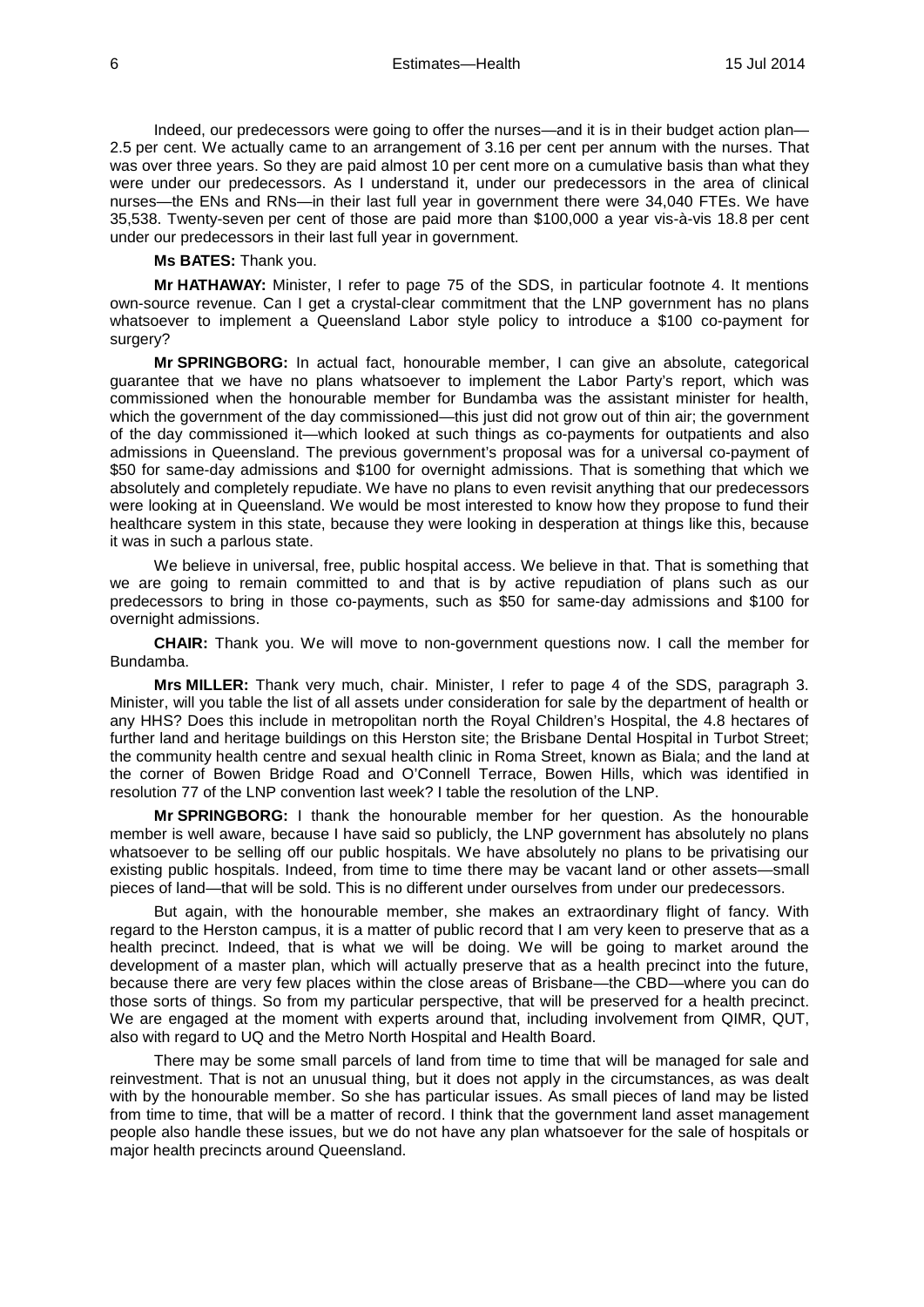**Dr DOUGLAS:** Thank you, Minister. I will get to the SDS questions in a minute. I would like to just take you back to something that you mentioned before—

**Mr SPRINGBORG:** Mr Chairman, I thought we were supposed to make at least an oblique reference to the SDS. I am guided by the chair on that.

**Dr DOUGLAS:** I am just referring to comments that you made in a statement—

**CHAIR:** Sorry, Dr Douglas, is this a follow-up question?

**Dr DOUGLAS:** Yes, a follow-up question.

**CHAIR:** Okay. If you would get to the question, please?

**Dr DOUGLAS:** Okay. It relates to the issue you mentioned of co-payments. I wish to expand on that issue of co-payments. The federal budget has gone through. This budget has subsequently followed. What provision have you made within these documents with regard to the impact of GP co-payments and the knock-on effect to the hospital system in general in Queensland—the transfer of patients; basically cost shifting?

**Mr SPRINGBORG:** What ultimately may happen with the co-payment in Canberra, somebody who you are very closely aligned to maybe relatively influential in that particular process—

**Dr DOUGLAS:** I thank you for that.

**Mr SPRINGBORG:** On 1 July next year, I understand the federal government proposes to introduce a co-payment. That will depend upon the political machinations in Canberra. We have already indicated our concern around that if it does come in. It is very, very difficult to model, because you really do not know whether there will be an impact, short, medium or long term around that. We do know that around about 50 per cent of the presentations to our emergency departments are category 4 and 5. The greatest majority of those—around about 80 per cent of those—already should be seeing a GP; so around 400,000 of those. It is possible that there would be an increase in that. I have already instructed my department to start to look about how we would deal with any upsurge, whether that be short term or longer term. There are a range of strategies that we can involve, and we already do in places such as Proserpine and Mackay and elsewhere with a co-located GP type clinic. So we do have ways that we can deal with it. We also have the low acuity work which the Ambulance Commissioner, Russell Bowles, is doing—doing a great job around it—where we are sending trained paramedics around to deal with people in their own home environment and then also being able to put them into an alternative primary care environment. So that also assists. So we will do more investment in that area. We can't determine the machinations in Canberra, but we can actually do work around contingency and I have indicated some of that to you.

**Dr DOUGLAS:** Have you got specific allocations or can you be a little bit more specific?

**Mr SPRINGBORG:** No, because we are dealing with hypotheticals, but we have resources which we have already allocated in the low acuity work with the Queensland Ambulance Service and also there is enough contingency in our system to be able to address an upswing. But we do have other options such as the provisioning and expansion of the GP type services which we provide co-located in our emergency departments which may provide an opportunity for a shorter term capital investment, but longer term would be relatively cost neutral. But if this does come to pass and we need to make a bigger investment I can assure the honourable member that such costs will be fully disclosed, but we are working within it at moment.

**Dr DOUGLAS:** Could I just continue along that line?

**CHAIR:** As long as we are not asking the same question.

**Dr DOUGLAS:** No. I did like some of your examples more regionally based but I mean in terms of numbers of people moving through A&E, for example, on the Gold Coast alone you are looking at 130—or 650,000 separations a year, but we are looking at huge numbers of people, and even a two per cent increase is a significant amount so I am asking about the major hospitals in this SEQ region. Can you give me some ideas about that?

**Mr SPRINGBORG:** Honourable member, the issue with regards to type 4 and 5 or category 4, 5 presentations are a greater issue outside the inner metro area than what they are inside. So you get out towards your outside areas, your Redcliffes, your Cabooltures, going down towards maybe Logan, that area. The Gold Coast has seen a 16 per cent increase in presentations through its emergency departments I think in the last 12 months. Some 24 per cent, if you look at the weighted activity units around it. So it has been an extraordinary increase. I don't have the breakdown of categories 4 and 5 around it, but it is unrelated to the co-payment. There is some argument around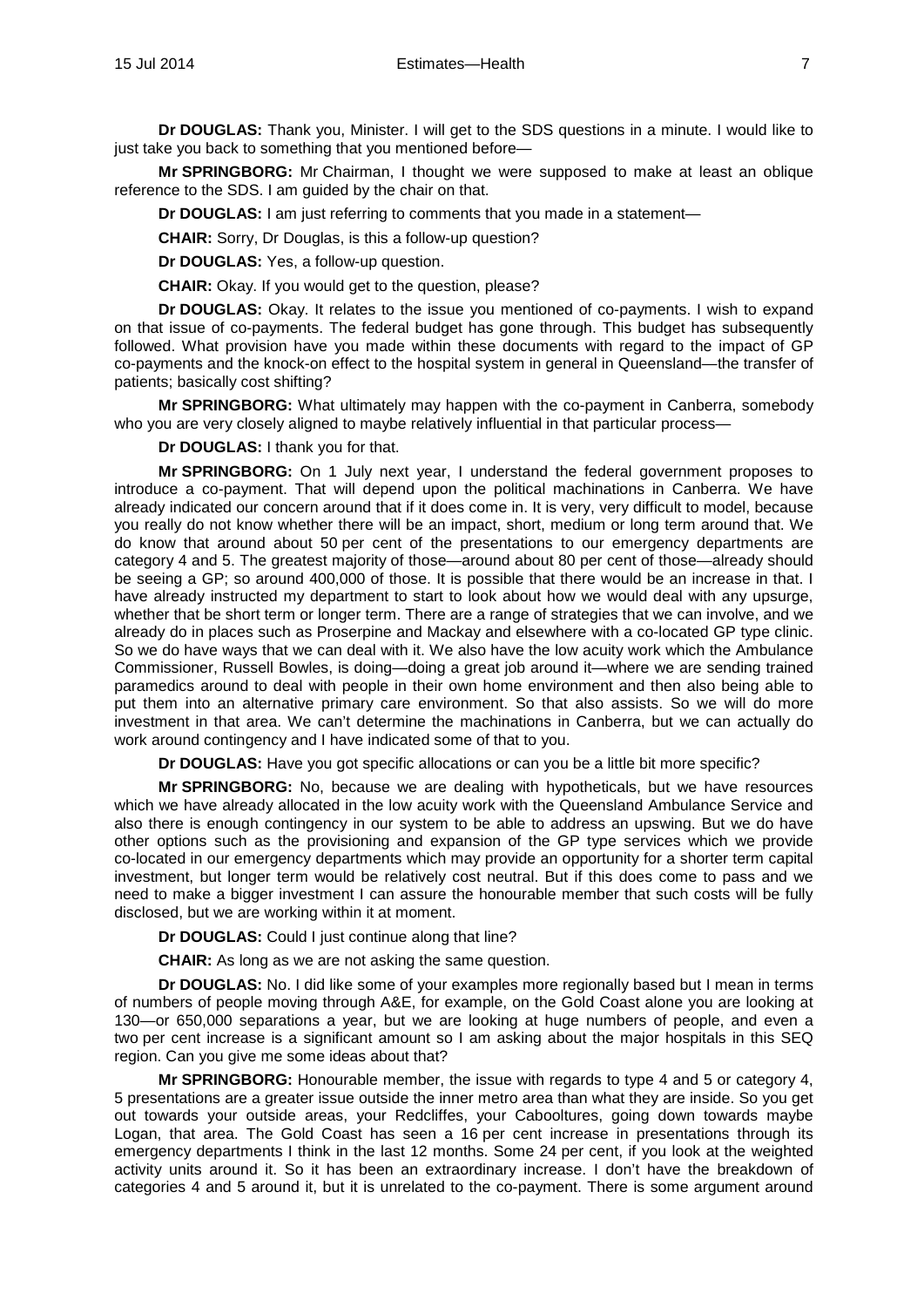whether the talk of a co-payment has driven any of this. We haven't seen anything beyond the anecdotal. But we have some capacity in our system to deal with those sorts of issues because we do run a budget surplus centrally which we reinvest locally. If we have to make contingency reinvestment it just means that we will need to divert more of those funds into that particular area, but at least we have them, and also our local hospital and health services are in a reasonable position to deal with some stuff. But having said that, we are looking at something that will be in the 2015-16 financial year. We have already started work around how we would address this and we are not in a position to give a potential financial cost because we don't know. But the low acuity work that the Ambulance Service is doing, the work that is being done with regards to GP type clinics, all of those things are already assisting us, plus better performing hospital emergency departments. So we are aware of it and some of the other states are already looking at following what we have done. Like New South Wales is looking at the model here in Queensland around GP type clinics.

**Dr DOUGLAS:** Can I continue? Would it be timely to take stock of the fact that we do need to take decisions? The admission rate is one in four currently out of people presenting, if I can use the Gold Coast as an example. Then the pressure is to try to get it from one in three which it had been almost. One in four, each admission is costing about \$4,000 to \$5,000. That is a lot of money. Within a budget that is an extraordinarily large amount of money. I need a little bit more information which is really not contained within here and I know that it is a difficult question.

**CHAIR:** Dr Douglas, could you ask your question.

**Dr DOUGLAS:** My question is if this planning is going on, can you tell me a bit more about it? We need to know as a committee, and the public need to know.

**CHAIR:** Dr Douglas, I actually think the minister has answered that question.

**Mr SPRINGBORG:** I am happy to assist the honourable member more.

**CHAIR:** Please.

**Mr SPRINGBORG:** I think I indicated a figure of around about 16 per cent for on the Gold Coast. I have been given some figures here that it was 13 per cent. Nevertheless, it is very, very significant. I think there may be some more updated figures since that to the end of June that may reflect a higher rate of presentation than the 13 per cent. But, honourable member, we routinely undertake planning in a whole range of areas. It is very difficult to know what may need to be invested until you actually get to that particular course of action that needs to be taken. We have already started the work. We routinely invest in additional capacity. That capacity may be able to deal with the issue. We also know that if you present to an emergency department I think the cost is around about \$400 for a treatment in an emergency department or thereabouts—\$400 to \$450. If you can go to a GP then that variously is between around about \$30 and may range up to \$60—\$30 to \$60 depending upon whether there is a gap at the moment. We are doing that work. We have sufficient resources in the system. We don't need to really put particular additional resources in when we have a whole range of resources already working within the system and also we have got Medicare Local pilots which are happening in Metro North and also the Gold Coast where there is cooperation happening between the hospital and health board and also the Medicare Local around the diversion of people away from emergency departments as well. That is all happening. And a growth in after-hours GP type mobile services. But we really have difficulty understanding what a hypothetical situation may be depending what happens in Canberra. But we will keep you up-to-date, I vow and declare that.

**CHAIR:** Thank you, Minister. I call the member for Bundamba.

**Mrs MILLER:** I refer to SDS page 39 and my question is directed to the Director-General. Director-General, have you ever seen any details in any form of Dr Anthony Lynham's personnel file or payroll details?

**Mr Maynard:** I thank the member for Bundamba for that question. I have seen some details associated with Dr Lynham's payroll information.

#### **Mrs MILLER:** Okay. Why?

**Mr Maynard:** I was made aware late last week of allegations in the media that information relating to Dr Lynham may have been publicly available. The allegation was that information was leaked and the purpose of me making an inquiry of my HR department was to understand (a) what processes are in place around managing payroll data and to see what payroll data related to Dr Lynham.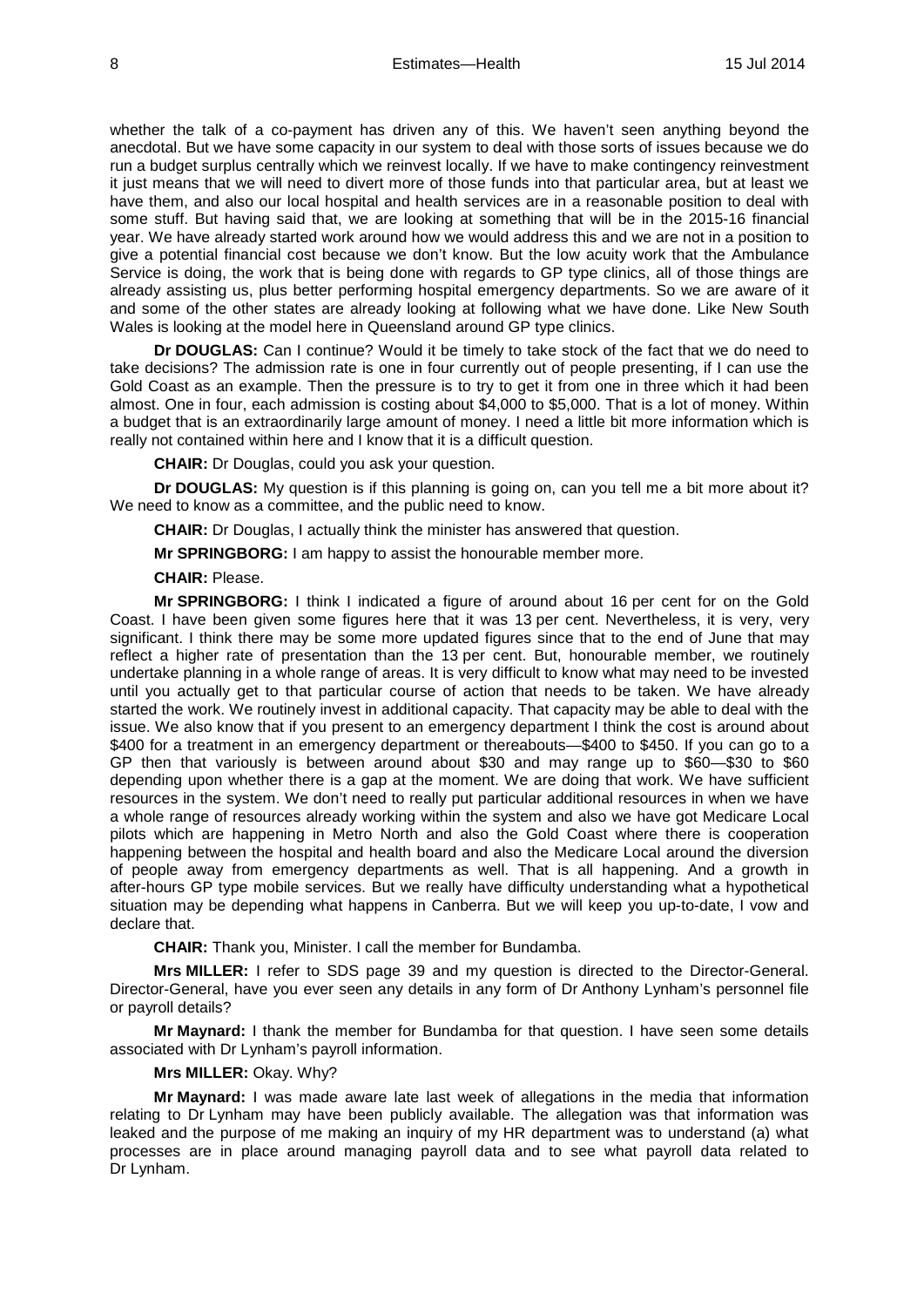**Mrs MILLER:** So, Mr Maynard, you have initiated an inquiry in relation to the leaking of these payroll details, have you?

**CHAIR:** Sorry—

**Mrs MILLER:** In relation to SDS page 39, particularly the last paragraph.

**Mr Maynard:** I have not initiated an inquiry. There have been no complaints raised with me and to my knowledge no complaints raised with the department in relation to Dr Lynham. I may refer to the minister. The minister did request me to—

**Mrs MILLER:** I am asking the questions.

**Mr SPRINGBORG:** Please ask me.

**Mr Maynard:** There may be further information that the minister would like to make available to the committee.

**Mrs MILLER:** I have continued questions in relation to this matter to the Director-General.

**CHAIR:** Minister, I will come to you shortly. If you would continue, but please stick to the SDS.

**Mrs MILLER:** Yes, I am. In fact, it is SDS page 39, Chair, the last paragraph in particular that I am referring to.

**CHAIR:** Thank you.

**Mrs MILLER:** Mr Maynard, can you please advise me of the terms of reference of this inquiry that you have initiated in relation to Dr Anthony Lynham's payroll and personnel records?

**Mr Maynard:** Thank you for that further question. In my earlier answer to the question I indicated that I had not initiated an inquiry or investigation. I have received no complaint. I did receive a request from the minister's office to look at Mr Lynham's payroll data in relation to the allegations that were made late last week. So, no inquiry or investigation has been initiated.

**Mrs MILLER:** Following on from that, Mr Maynard, are you aware of information privacy principles that cover this sort of information in your department?

**Mr HATHAWAY:** Point of order, Chair.

**Mrs MILLER:** In relation to SDS, page 39.

**Mr HATHAWAY:** Even with a broad interpretation of the last bullet point on page 39 I fail to see the relevance of this line of questioning in regard to that particular bullet point that the member refers to.

**Mrs MILLER:** So we are in a secret state, are we?

**CHAIR:** Member for Bundamba, can you point out to me within that how we—

**Mrs MILLER:** It says 'ongoing improvements to the payroll and rostering system' and this is about payroll and it is particularly in relation to the information privacy principles which cover all government departments, including the Department of Health.

**CHAIR:** Member for Bundamba, you are drawing a very, very specific question that is an incredibly tenuous link and I would ask you to get to—

**Mrs MILLER:** No, it is a question in relation to accountability and it is a question in relation to integrity. Mr Maynard, as Director-General of the Department of Health, throughout the department and also throughout the HHS's there are tens of thousands of people employed within the health area. Mr Maynard, I am asking why you have not initiated an inquiry or an investigation into the leaking of Dr Anthony Lynham's personnel file in relation—

**CHAIR:** I'm sorry, I don't see the relevance of that to expenditure.

**Mrs MILLER:** So this is a secret state, is it? It is, because Mr Lynham was paid.

**CHAIR:** Member for Bundamba, please draw your questions back closer to what the SDS is intending.

**Mrs MILLER:** I now call Mr Stamp.

**CHAIR:** While Mr Stamp attends, Minister, is there anything you want to add to this?

**Mr SPRINGBORG:** Absolutely.

**Mrs MILLER:** You can ask that in your own time. I have called Mr Stamp.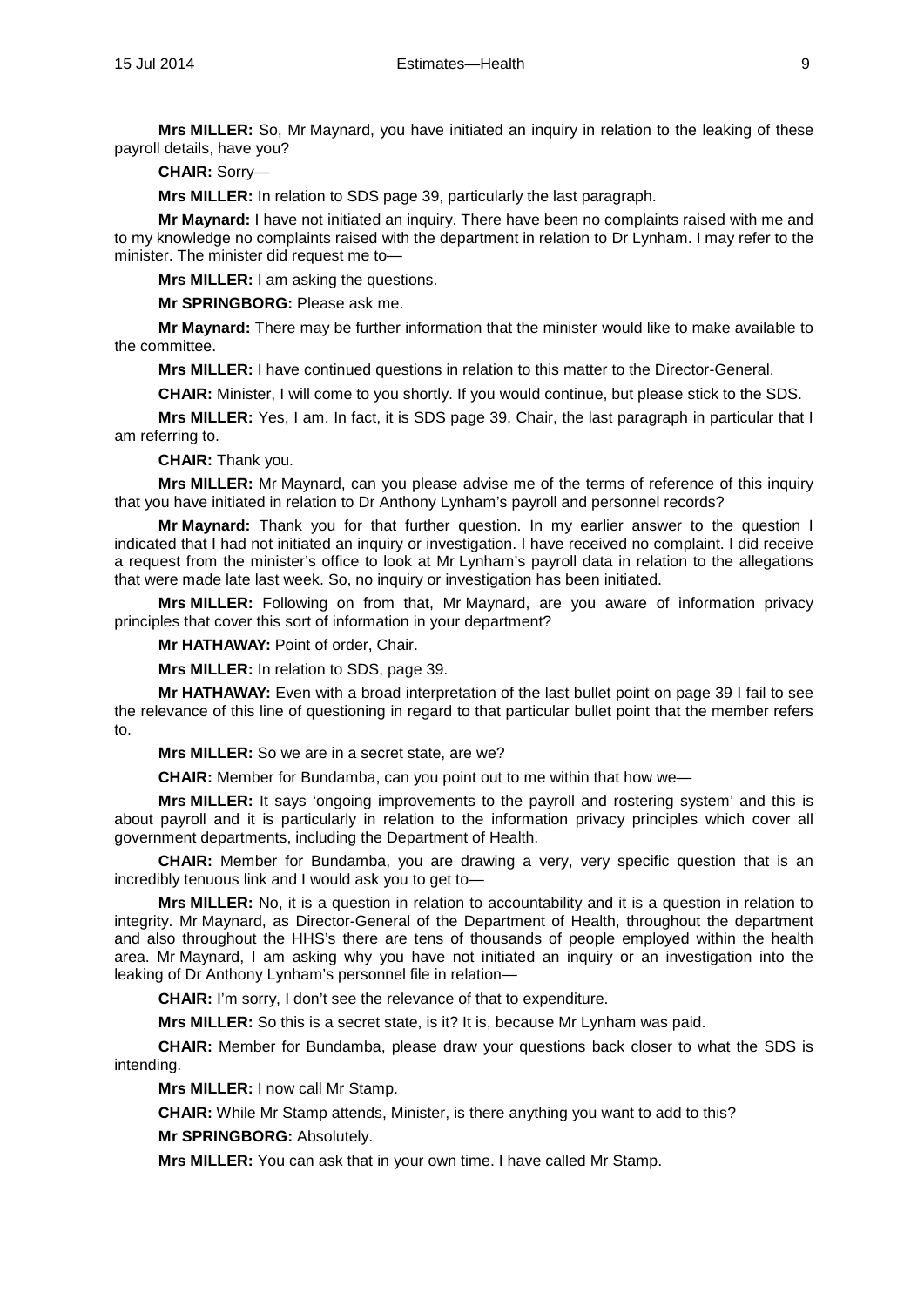**CHAIR:** Excuse me, member for Bundamba. I am chair of this committee and right now I have asked the minister if he would like to add to it.

**Mrs MILLER:** So are we now in government questions?

**CHAIR:** Member for Bundamba, I do not intend to engage in an argument with you. I have asked the minister if the minister would indicate anything here and if the minister wants to answer I have asked him to answer and if not then we will move to Mr Stamp immediately.

**Mr SPRINGBORG:** Mr Chairman, I am happy for you to stop the clock or you can give the honourable member for Bundamba double time if she wants, it doesn't bother me one way or the other, if she is going to be upset about it.

# **Mrs MILLER:** Good.

**Mr SPRINGBORG:** Mr Chairman, it is completely what you would expect from the honourable member for Bundamba, because the one who stands to lose the most if Dr Lynham is elected is her. Mr Chairman, 49,000 Queensland Health workers out of 80,000 were overpaid, underpaid or not paid at all. So it is of no surprise that someone should actually ask, if 60-odd per cent of your health workers aren't paid, if that was one of them, and Dr Lynham was one of the Queensland Health workers. We received an inquiry into our office last week from the media asking us if he had been overpaid and to confirm the figure, which I refused to do because that is not something that I would actually do. So we did that. Then the opposition leader raised the possibility of questions in this place during the course of estimates and I requested Mr Maynard to get hold of that information in case it needs to be detailed in here. I would be very reluctant to do that. I would be very, very reluctant to do that, Mr Chairman, but that is why I actually asked that. So I had no idea of the amount prior to actually asking for that at the end of last week. Subsequent to that, Dr Lynham has actually confirmed figures out there in the community, of which it was news to me because we hadn't asked for those figures. So that is it. So it is a matter for Dr Lynham. But there have been 15,000 Queensland Health workers that have already paid back or started their process of paying back and there has also been 5,000 registered plans by people such as Dr Lynham who have actually been invited as a part of the standard correspondence that they get to actually start a process of payment on a voluntary basis. The question I would ask is why wasn't Dr Lynham one of them, if you want to go that way. We now have 20,000 Queensland Health workers. We have recovered around about \$60 million since we have been in government. If we hadn't have done what we had done it would be \$150 million today not around \$87 million. So the issue here is, Mr Chairman, 49,000 people, no-one should be surprised that the media would ask that question. We didn't confirm it. We didn't play in that area, and I asked the Director-General to get that information in case it were raised today. If the honourable member for Bundamba has the authority of Dr Lynham for us to go through this on a detailed basis I am happy to do that, but I would be very, very reluctant to do so. I understand Dr Lynham contacted the department last week to make arrangements for repayment and there were no formal complaints that are actually made. But really you have got 1,000 health employees in payroll, 500 extra as a consequence of the Labor Party's maladministration who have been put on to manage payroll. I would be surprised if there weren't hundreds and hundreds of people, if you want to start talking about leaks. Most of those people have a direct connection into unions around this state so there is a whole range of issues.

We had no such fretting from the opposition about ongoing improvements in the SDS. They never asked one question when nurses were not being paid. The whole system blew up. They were not worried about an inquiry when there was a 20,000 per cent blowout, from \$6 million to \$1.253 billion, but now they are worried about something like this. I think they should get their priorities right.

**CHAIR:** Member for Bundamba, we will add extra time to your block. If you direct your question to Mr Stamp, please.

**Mrs MILLER:** Thank you, Mr Stamp. I refer to SDS page 39. Mr Stamp, have you had any conversations, sighted any documents or received or given any instructions relating to the unauthorised release of personal information of any public sector employee?

**Mr Stamp:** As far as I am aware, no.

**Mrs MILLER:** Mr Stamp, would that include Dr Anthony Lynham?

**Mr Stamp:** I have had no request about any information on payroll about Dr Lynham.

**Mrs MILLER:** From anyone at all?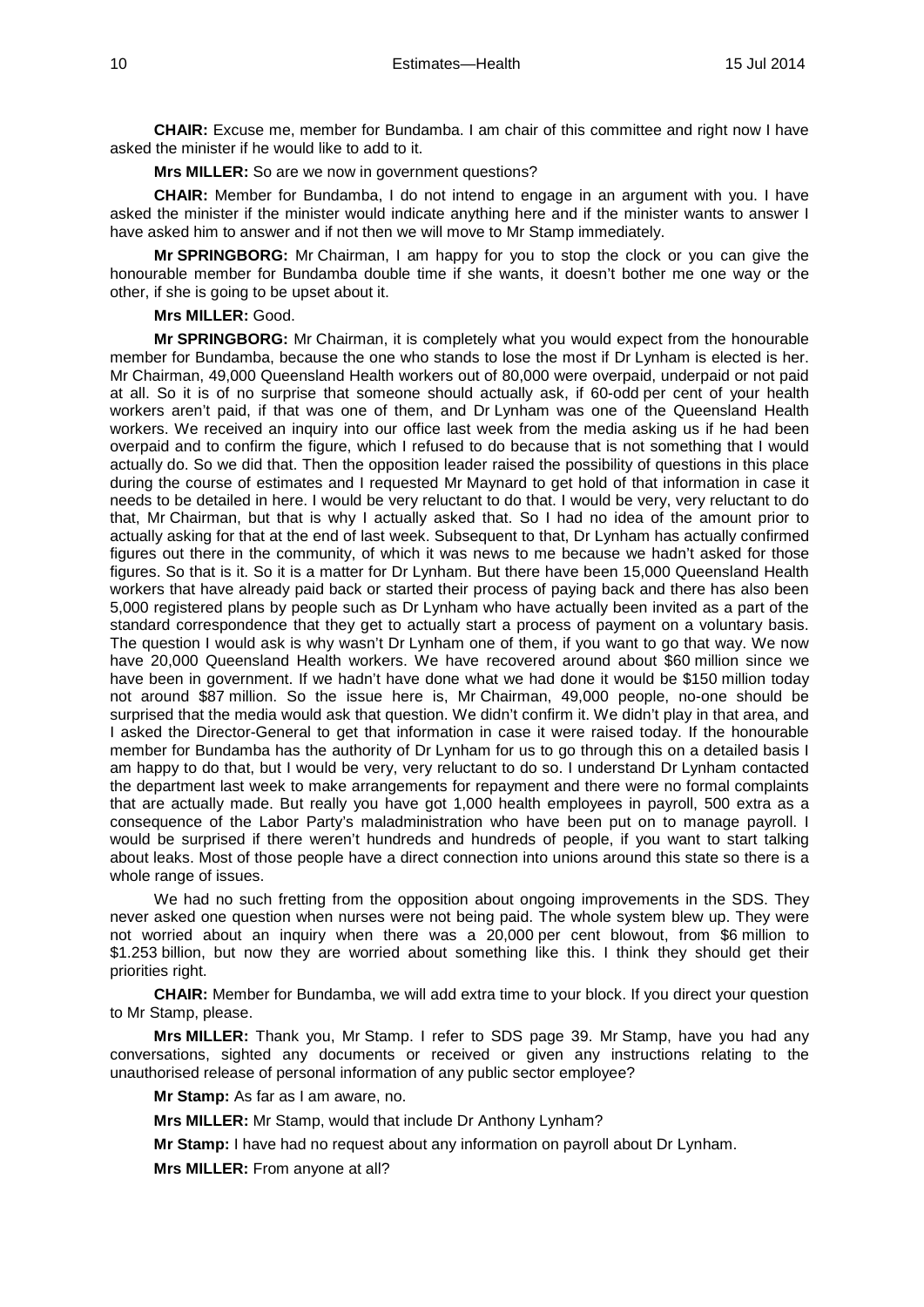**Mr Stamp:** From anyone at all.

**Mrs MILLER:** What if the media had contacted your HHS directly and not gone through the ministerial office?

**Mr HATHAWAY:** Chair, point of order.

**Mrs MILLER:** What would your response have been?

**CHAIR:** Just a second: there is a point of order.

**Mr HATHAWAY:** That is a hypothetical question.

**Mrs MILLER:** It is a question in relation to the policies and procedures of Metro North HHS in relation to SDS page 39.

**Mr HATHAWAY:** Chair, under standing order 115(b).

**CHAIR:** Member for Bundamba, can you rephrase your question to be directed towards policy and procedure, please?

**Mrs MILLER:** Yes. Mr Stamp, I refer to page 39 and particularly the last paragraph. I am now referring to the policies and procedures of the Metro North HHS. Mr Stamp, if a person from the media, a journalist or a researcher, contacted the Metro North HHS particularly in relation to any employee within your HHS, whether it be a surgeon, a nurse or an occupational therapist, what is the policy and the procedures that you have in place to cope with such a request from the media?

**Mr Stamp:** If such a request from the media was made about any personal information regarding pay or payroll information about an individual employee, it would be the same as any information about a patient: it would not be released.

**Mrs MILLER:** It would not be released at all?

#### **Mr Stamp:** No.

**Mrs MILLER:** Mr Stamp, in relation to page 39 of the SDS, because Dr Anthony Lynham was an employee at Metro North HHS, how did the information then get to Mr Maynard?

**CHAIR:** I am sorry, that is out of order, member for Bundamba. Mr Maynard has already said—

**Mrs MILLER:** So it is a secret state?

**CHAIR:** No. Mr Maynard has already answered the question. That is out of order. Can you please ask your next question.

**Mrs MILLER:** I will ask another question. Mr Stamp, in relation to SDS page 39, in relation to previous questions that I have asked, if the director-general, acting on behalf of the minister or in his own right, asked about a particular person—and in this case I am referring to Dr Anthony Lynham and his personal record, including payroll information, if it came from the director-general, do your policy and procedures allow for that information to go to the director-general?

**Mr Stamp:** I have never had such an event happen. As you know, at the present time we do not own our payroll. Our payroll is run independent from us. It is a central payroll system and has been for a number of years. Therefore, I have received no request to this date about any details relating to Anthony Lynham, be they personal, be they payroll or anything else.

**Mrs MILLER:** I have a follow-up question in relation to SDS page 39, to the director-general. Mr Maynard, could you tell me please how many people within your department or within the central payroll system would have had access to this information in relation to Dr Anthony Lynham? I want to know how many and at what levels?

**CHAIR:** Mr Maynard, you need to answer that from a procedural perspective, please, and what your processes and procedures allow or do not allow.

**Mr Maynard:** We have a payroll team of just over 800 employees. They have access to the payroll system. There are processes in place that protect the private information of all of our employees. When I received a lawful request for information from the minister, I made inquiries of my chief HR officer to provide that information.

**Mrs MILLER:** Just one follow-up question, please: Mr Maynard, are you sure it was a lawful request?

**Mr Maynard:** When the request was provided, I believe it was a lawful request. There were comments that I had heard from the Leader of the Opposition late last week in the media indicating that this would be a matter that would be further discussed at the estimates hearings this week and I believe it was lawful for the minister to request me to provide background information so that he was prepared to answer those questions.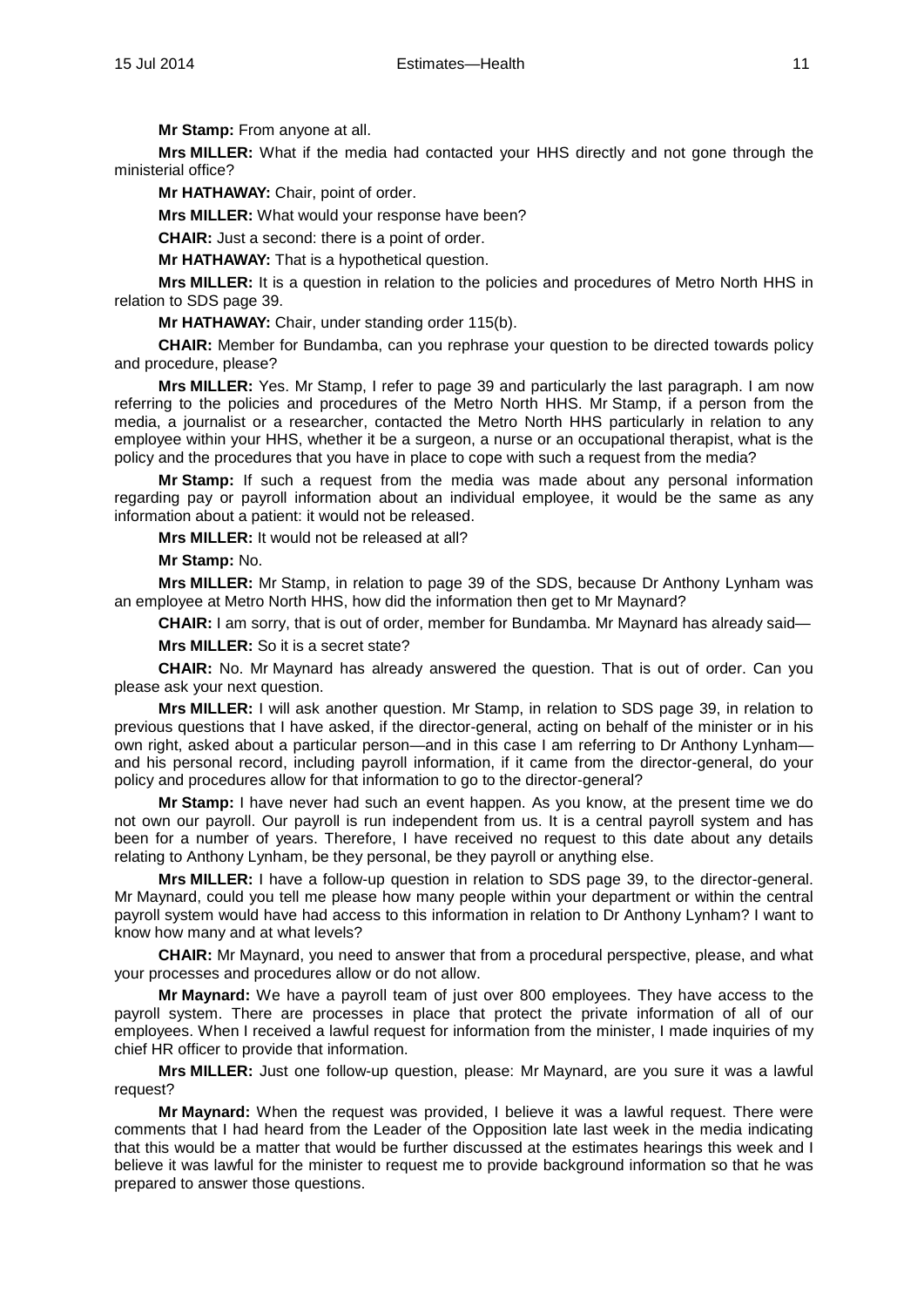**Mrs MILLER:** Just a brief follow-up question: Mr Maynard, did you have this request reviewed by your legal unit within your department to determine whether it actually was a lawful request?

**Mr Maynard:** I sought advice from my chief legal officer in terms of if I was requested to provide information to the minister was that a lawful request. That advice confirmed that it was lawful for the minister to ask for that information.

**Mrs MILLER:** Even if it is a breach of the information privacy principles?

**Ms BATES:** Point of order, Mr Chair.

**Mrs MILLER:** Did you ask that, in relation to SDS page 39?

**CHAIR:** Just a second, member for Bundamba. There is a point of order.

**Ms BATES:** Point of order, Mr Chair. The member is asking for a legal opinion, so I ask that you rule that question out of order under 115(c).

**CHAIR:** The director-general has answered the question in regard to the question you asked. I would ask you to move on, please. Thank you. We will move to government questions. I call the member for Townsville, please.

**Mr HATHAWAY:** Thank you, Chair. Minister, I refer to the second last paragraph on page 4 of the SDS, which makes reference to the newly established HIV Foundation Queensland and the E.N.D.H.I.V. campaign. As I recall, under the LNP Queensland led the nation by being the first state to introduce free rapid HIV testing as part of our regular clinical practice. How will this be built upon in the current financial year with the foundation's \$2.4 million budget?

**Mr SPRINGBORG:** I thank the honourable member for the question. I am very proud of the work that the Ministerial Advisory Committee on HIV has done and, of course, they have now become the new HIV Foundation in Queensland. The concern I had when I became minister was that we had seen a significant increase, around about 100 per cent, in the number of notifications for HIV over the previous decade. So there had been a significant trend and, indeed, in Queensland it was higher than elsewhere around the country. We had a very encouraging decrease in 2013 on 2012, down around about 12 per cent.

As I indicated at the time when I announced that Queensland would be leading the nation with regards to rapid testing, we expected to see a spike with regards to HIV diagnosis. We estimate that around about 20 per cent of people with HIV in the community are living with HIV and they do not know that they have HIV. For a range of particular medical and individual reasons, it does not necessarily manifest itself in the traditional symptoms, so they are living with HIV. The important thing about rapid testing is to have something where that test can be done discreetly, very, very quickly and it will provide virtually immediate results after exposure to the virus. We intend to actually roll that out around the state even more. We have already started to detect people who would not have been detected otherwise if we had not been at the front of the game with regards to rolling out rapid testing. We are detecting people who would not otherwise have been picked up. We can go out and test them in their own homes and we can counsel them in their own homes. Certainly we have examples of that as well.

The other thing that we have done is to lead the nation with regards to the advocacy of the access to antiretrovirals for people who are in the lower stage of the infection, so they have been able to access those at a much later stage, but we believe in treatment as prevention and we have certainly led the way. We have been acknowledged by the committee that provides the advice to the federal minister for expanding access to that pharmaceutical that it was our advocacy that was one of the key points with regards to their agreement to assist in providing that at a lower subsidised rate to people who are HIV positive but would not have traditionally been able to access that previously. We believe that with treatment as prevention, and also the rolling out of rapid testing and a whole range of other initiatives, and also more active marketing and awareness in the general community, we will be able to deal with this far more effectively.

A lot of people in the community still believe that HIV is not an issue; basically it went away in the eighties. It is a problem out there. It is still a problem in a particular subsector of our community and, therefore, for families and friends. We need to be aware of it and concerned. There is a lot of misinformation with people thinking that they will get it if they kiss somebody or share a cup. We even saw the over-the-top stuff recently with regards to the breastmilk issue in the northern outskirts of Brisbane at Caboolture. We really do have to get people far more aware of the reality, stop stereotyping around it and try innovative new programs. Indeed, the world HIV/AIDS conference is in Melbourne in the next little while as well. That will be recommitting nations to reducing the rate of HIV.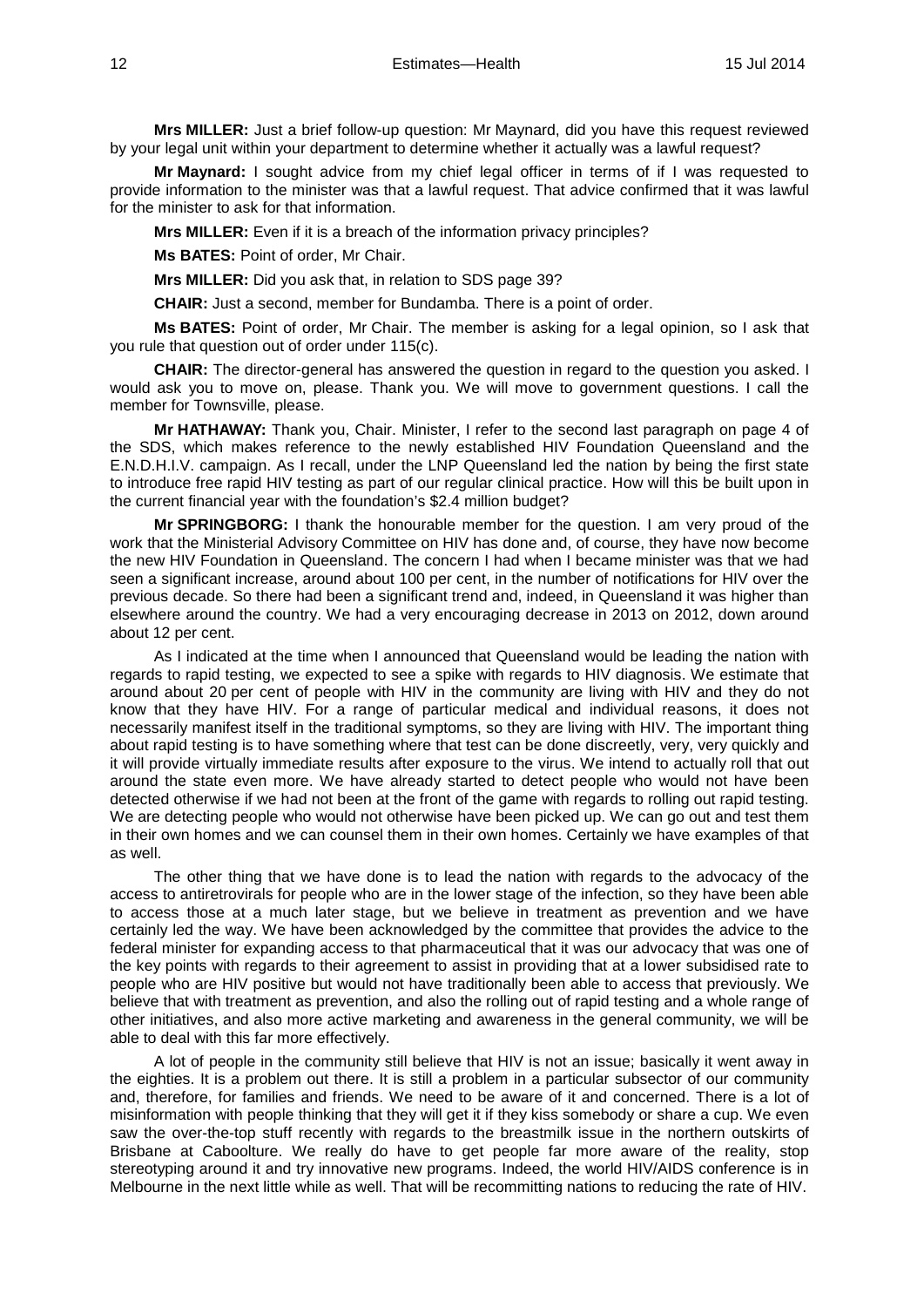**CHAIR:** Before I call the next member, I remind members that if we are looking to call other than the minister or the director-general, point to me and I will call that person so that you can ask the question of them. Thank you. Member for Mudgeeraba, your question, please.

**Ms BATES:** Minister, with reference to page 7 of the SDS and the \$1.55 billion capital works program administered by the department over the 2014-15 budget, can you advise if any contracts entered into by the former administration may have had an adverse impact on patient access to the new Gold Coast University Hospital?

**Mr SPRINGBORG:** I am sorry, honourable member: can you please repeat the last part of the question?

**Ms BATES:** Minister, can you advise if any contracts entered into by the former administration may have had an adverse impact on patient access to the new Gold Coast University Hospital?

**Mr SPRINGBORG:** Thank you very much for the question. Certainly there is a continuing investment in capital works of projects that had already been committed to and also some new projects as well that have been identified over the past year or so. There is no doubt that the Gold Coast University Hospital is a fantastic facility and already is starting to treat tertiary level patients who would never have been treated on the Gold Coast before. We have already seen a significant increase in the number of patients presenting, both through the ED and elsewhere, on the Gold Coast. We look forward to the collocation opportunity that will be provided with the opening of the new private hospital there as well, because that brings a whole range of other capacity. We certainly are very concerned with regards to the, I think, 20- or 30-year contract that was entered into by our predecessors around the issue of car parking on the Gold Coast and at the hospital. Also I understand that there is a cost-escalation clause that may exist that could cause more access issues or costs for patients accessing the Gold Coast University Hospital. I make the point that neither myself nor the current hospital board is involved in that contract. Through you, Mr Chairman, I would ask if the Chief Executive of the Gold Coast Hospital and Health Service may like to say a few words with some more details: Mr Calvert.

**CHAIR:** Mr Calvert, please. I remind chief executives if you would please start your answer by identifying who you are.

**Mr Calvert:** My name is Ron Calvert. I am the Chief Executive of the Gold Coast Hospital and Health Service. Yes, there has been a lot of negative media about car park charges recently and there is certainly a suggestion that access to the services we provide has been affected as a result of that, because people are complaining they cannot pay the charges. The car park is a commercial operation and was procured as a BOOT or build-own-operate-transfer facility and there has been an increase in car parking fees from 1 July.

There is an escalator built into the agreement which increases the cost each year. It does appear that there is some doubt about the interpretation of that agreement, which we are challenging. I am confident that we will come to an agreement with Surepark about the interpretation which will lessen the charge, but it will be more.

**Ms BATES:** Minister, with reference to the FTE staffing figures contained on page 12 of the SDS, can you provide the committee with some detail about the headcount figures of nurses and doctors making up the FTE figures we see in the SDS—namely, how does the number of nurses and doctors employed currently by Queensland Health compare to those employed at the time the LNP was elected to government?

**Mr SPRINGBORG:** As I indicated earlier, honourable member, with regard to nurses in Queensland for the last full year of the previous government the figure was 34,040. That was an actual headcount. Today the headcount for nurses is 35,538. That excludes assistants in nursing. So we are talking about registered nurses and enrolled nurses there. There has been a general increase. We also have assistants in nursing. I indicated earlier that we have just over 8,000—I think it is around 8,300—who are in the medical cohort in Queensland. Of course we also have a range of other allied healthcare professionals. I might ask if there are some figures available. I am happy to actually provide them to you later on as well. I think it is in the vicinity of getting up to 10,000.

We have a very strong focus on growing our services more towards front-line services. This is something I have indicated very strongly to the department that they need to focus on. That is why we are seeing such a significant investment in those particular areas. I will get the figures down to the person today, if you wish.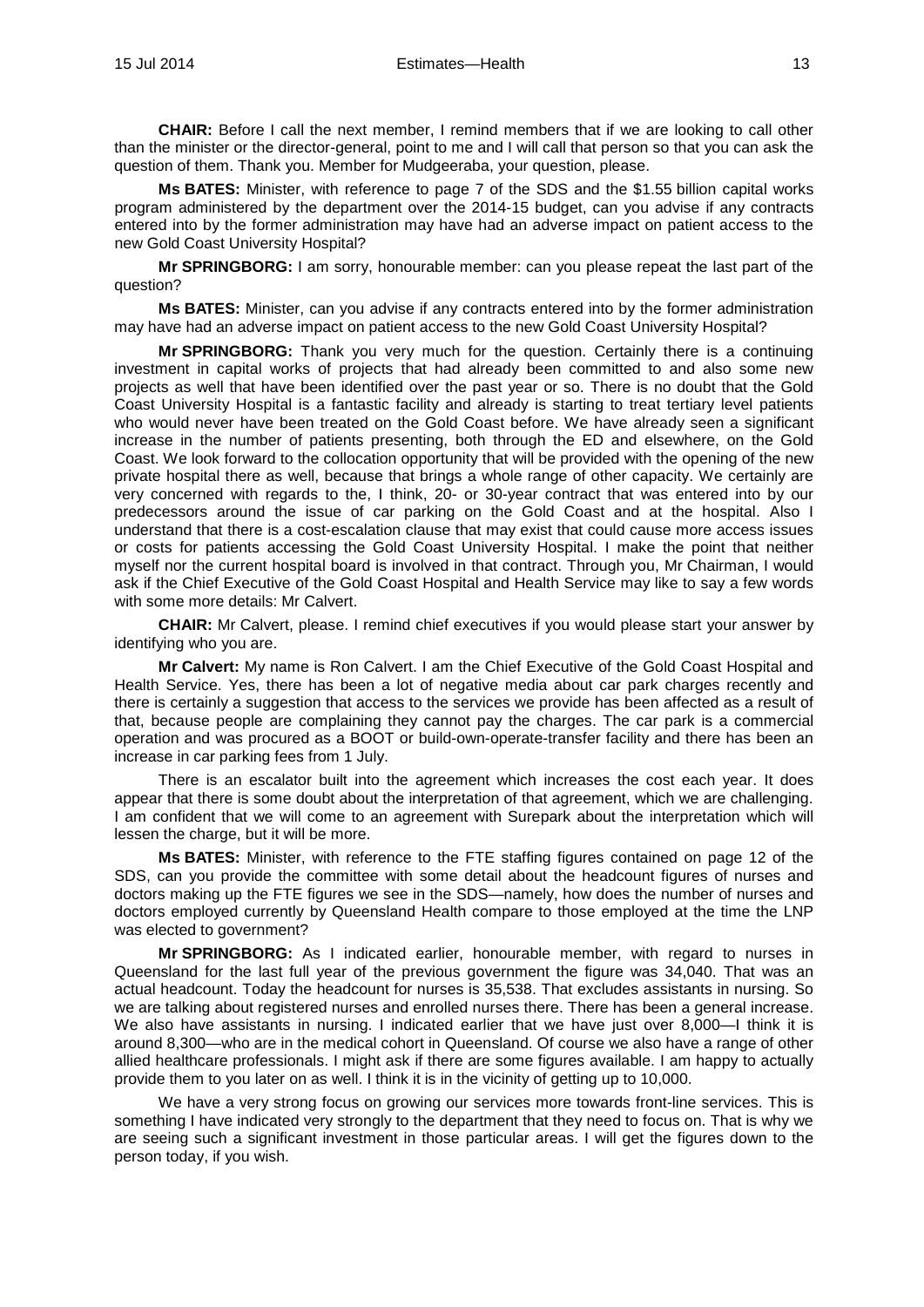**Mr KRAUSE:** Minister, the committee appreciates the fact that there is in fact an SDS for the committee to discuss. As we know, Labor's policy position when it comes to Queensland Health has been, in the words of Anna Bligh, 'Queensland Health as we know it will be abolished.' With reference to the 2,080 increase in staff this year, outlined in the staffing table at page 12 of the SDS, how does this contrast to the rate of staff reduction witnessed in Queensland Health in the last nine months of the former administration?

**Mr SPRINGBORG:** I thank the honourable member for his question. With regard to the previous government in Queensland, I think we had a total number of people separated from 1 July 2011 to 25 March 2012 of some 4,570, or 0.39 to be precise. That was the total number of separations. Who can forget the infamous letter that was sent around by our predecessor. I think about 3,900 people in Health actually received a letter out of the blue and it started off by saying and I paraphrase—'You have been identified as surplus to requirements. Please confirm if that is the case.' That was a little ripper. As a consequence of that, I think it made way for just short of around a thousand people leaving the system—many of whom were in front-line service areas.

We certainly did go through a process of some reduction in staffing. That was a matter of public record. I am probably the first minister who has actually ever broadcast to the entire cohort of Queensland Health, prior to the announcement being made public, that there would be around 2,700 positions that would be lost—1,200 of those we took direct responsibility for because they were in head office. We indicated that 1,500 of those were as a consequence of Labor's unfunded payroll debacle of \$130 million.

Of course, who can forget our really good friend Wayne Swan running through the place with a machete to the extent of \$103 million—\$40 million-odd retrospective and another probably \$30 million which had already been paid to the state which, on the surface, could have added up to around 2,000 job cuts across the state. Our hospital and health services moved to reduce that. The only cuts that have occurred in the hospital and health services have been as a consequence of Labor's payroll debacle and Wayne Swan. Notwithstanding that, if you look at the figures that we are proposing—and they are in the SDS—there will be an additional 2,096 staff this year. We increased the number of people in front-line positions across the state last year. Those figures are readily available in the SDS.

For Queensland Health the actual figure last year was 59,982 staff. The adjusted budget figure indicated 58,937staff. There was an increase over and above what we planned to put in place. We are going to also expand that significantly during the course of this year. Of course, do not forget the 100-odd ambulance officers, paramedics principally.

**CHAIR:** Thank you, Minister. We will go to non-government questions now. I call for the member for Bundamba.

**Mrs MILLER:** My question is to the director-general, Mr Maynard. Mr Maynard, just following up from your previous answers in relation to page 39 of the SDS—particularly in relation to policies and procedures. It seems to me to be the case, given your answer, that if a journalist rings the minister's office in relation to any employee of Queensland Health, whether they be a cleaner, a wards man, a radiographer or even an ambulance officer, in relation to personnel and payroll information—

**Mr SPRINGBORG:** We do not give it to them.

**Mrs MILLER:**—that you will get this information for him. Is that the policy and procedure in relation to—

**Mr HATHAWAY:** Point of order, Chair.

**Mrs MILLER:**—previous—

**CHAIR:** Just a second, member for Bundamba, there is a point of order.

**Mrs MILLER:** Are you precedenting this?

**CHAIR:** There is a point of order. What is your point of order?

**Mr HATHAWAY:** The question contains an inference or imputation. Under standing order 115(b) I ask you to rule it out of order.

**CHAIR:** Member for Bundamba, I actually think the director-general has answered this question.

**Mrs MILLER:** No, I am asking this now in relation to specific categories of workers within Queensland Health.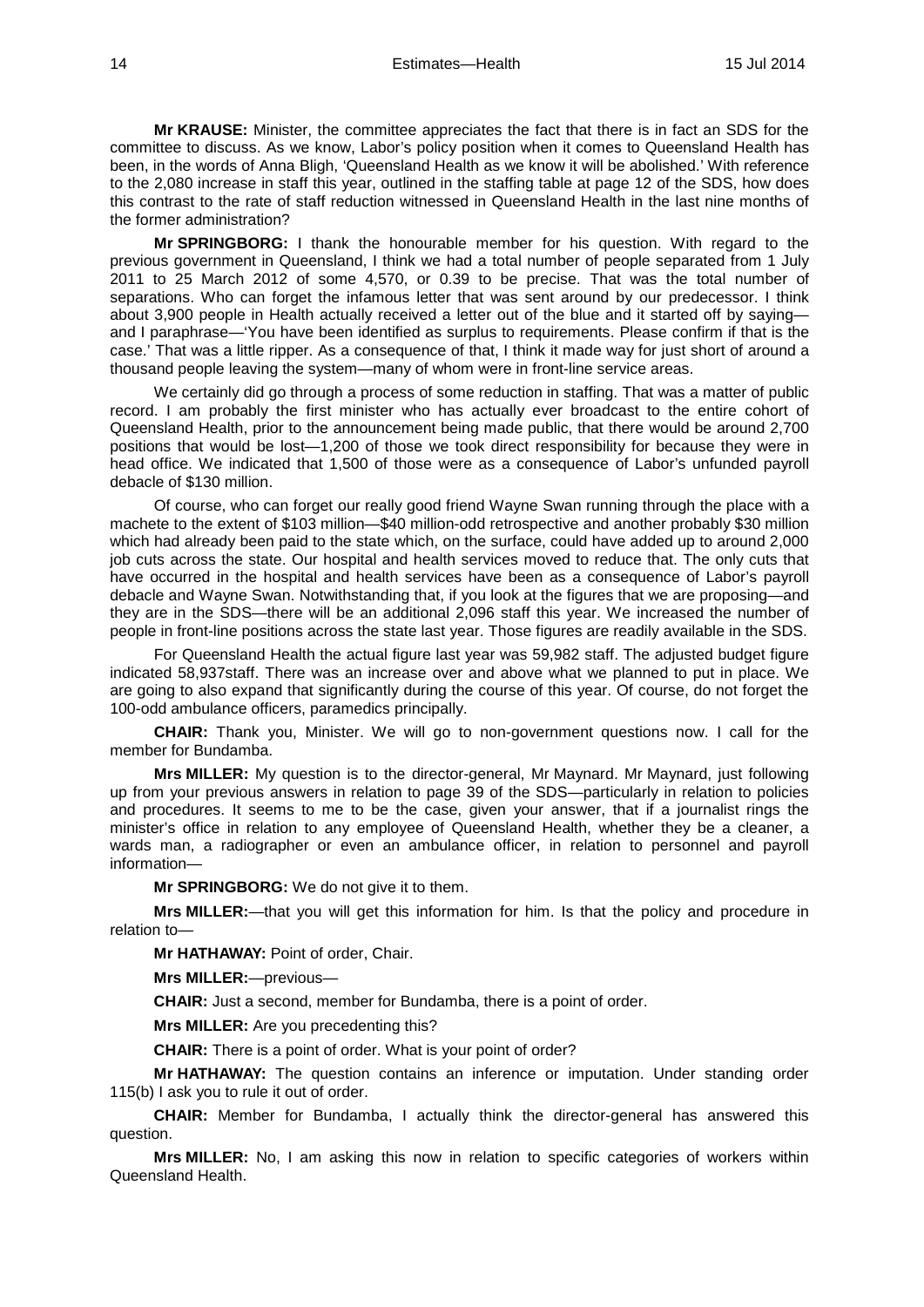**CHAIR:** But member for Bundamba, the last question you asked you asked around process and procedure and the director-general answered around process and procedure.

**Mrs MILLER:** No, no.

**CHAIR:** So unless it is different—

**Mrs MILLER:** It is different because I am asking in relation to people who work within hospitals who are wards men, who are cleaners, who are ambulance officers and who are radiographers, in particular in relation to the SDS at page 39. Basically what I am asking is: is there any difference between your precedent in relation to getting this information for the minister because the person was a doctor or will you get this information if they are a cleaner, a wards man, an ambulance officer or a radiographer? Is there any difference there?

**CHAIR:** Mr Maynard, I will allow you to answer, but we are on very tenuous ground here.

**Mr Maynard:** The process that I would use if the minister asked me to provide information relating to an individual would be the same. I would take legal advice from my chief legal officer to determine whether it was a lawful request for information and then I would respond accordingly.

**Mrs MILLER:** Just to follow-up—

**CHAIR:** It needs to be different.

**Mrs MILLER:** It will be different. There is a difference between lawfulness and disclosure in terms of the Privacy Act.

**Ms BATES:** Point of order, Mr Chair. Again the member is asking for a legal opinion. I ask you to rule it out of order.

**Mrs MILLER:** No, I am not asking for a legal opinion.

**Ms BATES:** You are asking the director-general to provide a legal opinion—

**Mrs MILLER:** No, I am not.

**Ms BATES:**—for which that question needs to be ruled out of order under standing order 115(c).

**CHAIR:** Member for Bundamba, I—

**Mrs MILLER:** I will rephrase it—

**CHAIR:** Thank you.

**Mrs MILLER:**—for the benefit of the Chair. Mr Maynard, did it cross your mind at any point in time that there is a difference between lawfulness and unauthorised disclosure?

**Mr SPRINGBORG:** Who disclosed it?

**Mr Maynard:** As I indicated in my earlier answer, I took legal advice.

**Mrs MILLER:** Thank you. I would just like to go on in relation to the Metro North HHS. Chair, I would like to request that Mr Malcolm Stamp come to the table.

**CHAIR:** Mr Stamp, could you please come to the table.

**Mrs MILLER:** Mr Stamp, does Metro North HHS now have the responsibility for the site of the Brisbane Dental Hospital in Turbot Street or is this asset still controlled by Queensland Health to the best of your knowledge? I am referring here to the SDS at page 132?

**Mr Stamp:** This asset is controlled by Queensland Health.

**Mrs MILLER:** In relation to the asset the Brisbane Dental Hospital, and I am relating it to page 132 of the SDS, have there been any discussions in relation to basically Metro North HHS taking over this asset and then possibly selling it?

**Mr Stamp:** I think the two things are not related, if I may offer that view. Metro North occupy the Dental Hospital. The adjoining building to that hospital in Turbot Street is the University of Queensland dental school which we work very closely with, both in terms of service provision and student teaching.

As you probably are aware, the University of Queensland has built a fantastic new facility adjacent to the Herston site that you were referring to earlier in your discussion with the minister and the committee. We have had discussions with the people who are looking at what to do with the vacated University of Queensland building, as I say, adjoining the Dental Hospital. The opportunity to improve not only the delivery of oral health services but also the overall teaching environmental for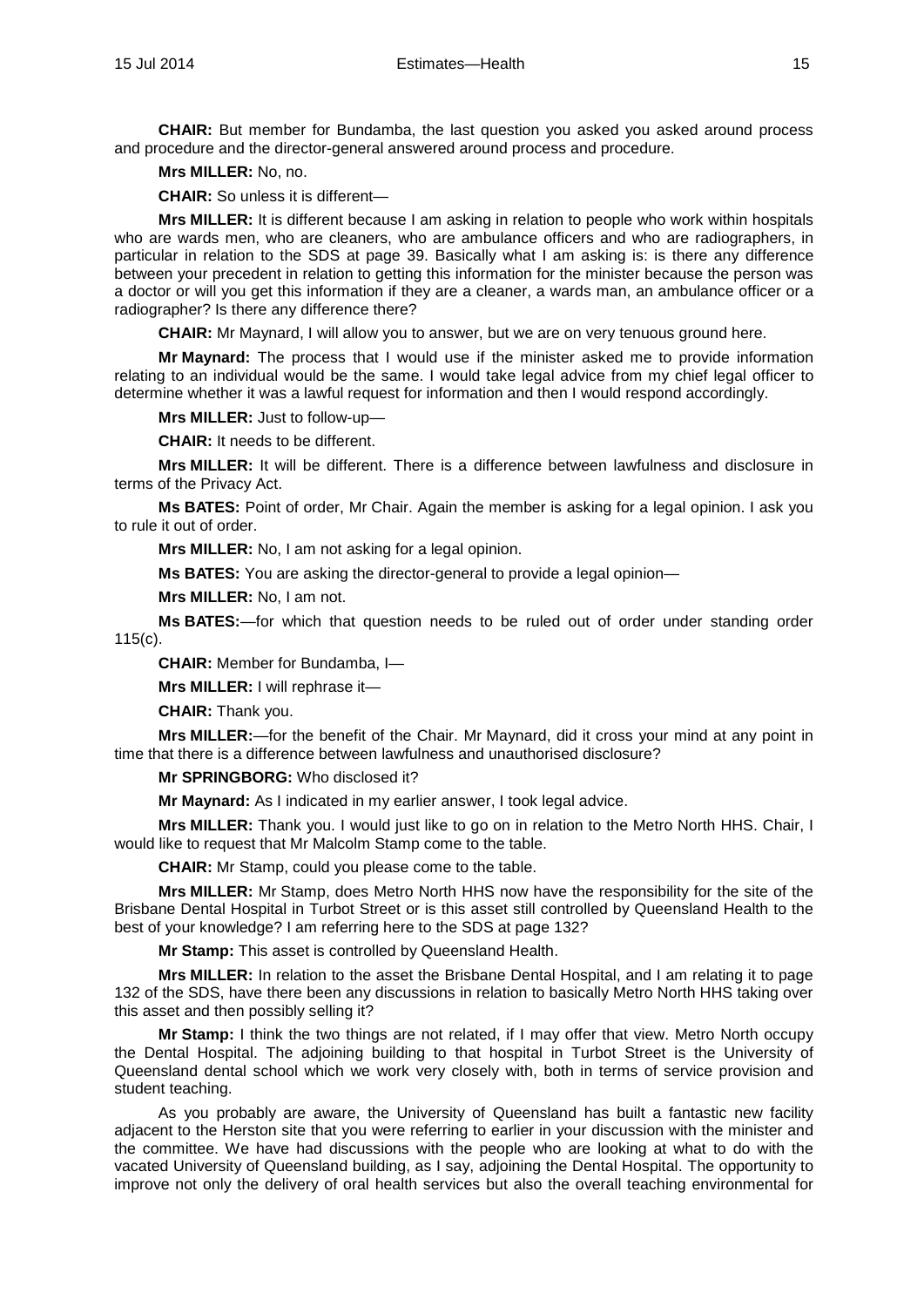our future dentists is something that Metro North would not ignore. Clearly, we have entered into those discussions to see whether there is scope for us to do something in collaboration or partnership with the University of Queensland in terms of the vacated dental hospital.

At this moment in time no such decision has been taken. At this point in time only brief outline discussions have been held with our relevant staff. But, of course, if it was to come that we had a proposal that worked in terms of improving the patient delivery service and the teaching environment for our future students in what is a sensational building at UQ then I think we would be interested.

**Mrs MILLER:** Just as a follow-up question in relation to the SDS at page 132, thank you for telling us about those discussions. Have any of those discussions revolved around the potential sale of the Brisbane Dental Hospital and the other sites there?

**Mr Stamp:** There is an expression of interest for the UQ site. We have agreed, in line with Queensland Health, through the HIB facility, that that expression of interest would, if you like, tenuously link the Dental Hospital disposal to see if there was any major advantage in the disposal of both sites together as opposed to separately.

**Mrs MILLER:** Are you saying 'disposal' which in the normal course of language would mean sold? Is that what you are talking about here?

**Mr Stamp:** Yes, sold.

**Mrs MILLER:** So you are talking about Biala being sold as well?

**Mr Stamp:** No, I have no knowledge of Biala being sold.

**Mrs MILLER:** Can you tell me in particular what land or what buildings are on this disposal list?

**Mr Stamp:** I think that you have already covered the ones that I am aware of in your presentation with the exception of Biala. I have no knowledge of Biala being on the disposal list.

**Mrs MILLER:** In relation to the SDS at page 132, do you have a long-term facilities plan for the Herston campus that forecasts service delivery in, say, 20 years time?

**Mr Stamp:** No, we do not go to 2020 in terms of the Royal Brisbane and Women's Hospital. As you know, the rear of the Herston site, if you go above what you would identify naturally as the Royal Brisbane and Women's Hospital, also contains the Royal Children's Hospital going all the way across to Lady Lamington and there are a number of facilities between the two. There is the University of Queensland, a number of NGOs and a number of other facilities, including some from UQ. That forms part of the Herston campus as per the dialogue between yourself and the minister at the beginning of this committee meeting.

**Mrs MILLER:** Mr Stamp, in relation to the SDS at page 132, could you tell us when the outcome of this disposal process will be known?

**Mr Stamp:** Which disposal process, sorry?

**Mrs MILLER:** The disposal process and the discussions you were talking about before?

**Mr Stamp:** With regard to the Dental Hospital, I understand that the expression of interest is due for completion sometime around August, at which time we would know whether there was anything that gave advantage to Metro North in relation to disposing of the two—the sale—properties together, but whether it does or it does not the Dental Hospital still needs somewhere appropriate to move to.

**Mrs MILLER:** Thank you.

**CHAIR:** We are actually out of non-government time, but I am going to allow a question from Dr Douglas.

**Dr DOUGLAS:** My question is to the minister. Minister, you may ask Malcolm Wright, who is your chief financial officer, to step in as well with this question. My question is related to pages 28 to 39 of the SDS and is with regard to the labour cost of the health department, excluding the cost of capital. I calculate that 54 per cent of Queensland's total cost is labour costs. I cannot get detailed information on the issues of superannuation and other provisions of liability that may pertain to the government and I would ask as a first question whether you would be prepared to table that information to the committee.

**Mr SPRINGBORG:** No problem whatsoever.

**Dr DOUGLAS:** Good. Thank you.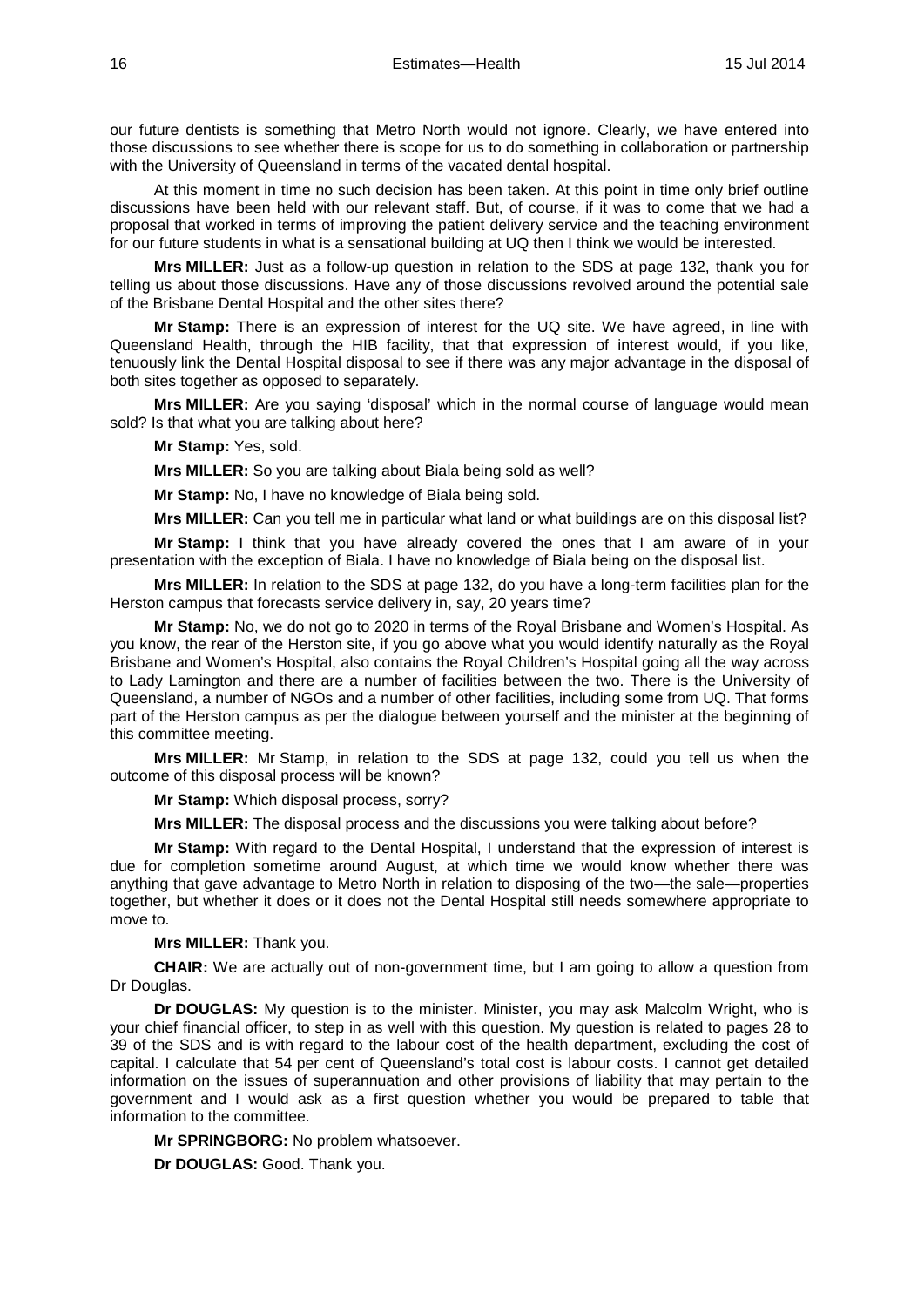**Mr SPRINGBORG:** If you want to write out your question on notice, unless somebody wants to come up and answer the absolute detail. In terms of one of the largest components of our costs, of course labour is an extraordinary part of the cost within running our hospital and health services. I think we have a wages bill of around about \$7-odd billion. It is a significant amount of money because I think we have the most highly remunerated cohort across the state obviously when you are dealing with specialists and a whole range of people in those sorts of areas. If the honourable member wants to write out a question in that particular scope of what he has asked, I am happy to get him the particular details.

**Dr DOUGLAS:** I would appreciate that; thank you. Minister, you have alluded to the next part of my question. It leads to the labour costs being significant costs. What is the percentage growth of the labour cost within the budget? It is very difficult to calculate it year on year, but I have gone back and done my own estimates. What do you believe it is currently?

**Mr SPRINGBORG:** I am not going to speculate on percentage terms because we do not actually report here in percentage terms, but I am happy to get that for the honourable member. To give you an indication, before we came to government we had expenditure growth increasing around about 11 per cent. As everyone agreed across the nation, that was not able to be sustained and we currently have expenditure growth of around about six per cent. A lot of our additional investment in the first year in government and ongoing has been around paying our people more as well, but there has been investment in areas of capital works. But on percentage terms, I am happy to get that information for the honourable member. If he wants percentages, I am happy to give him percentages.

**Dr DOUGLAS:** I just want to know within the budget what strategies do you have to address that issue of growth of the labour component of that cost? You talked about the six per cent, and that is the expenditure. I am talking about the labour cost.

**Mr SPRINGBORG:** The honourable member will appreciate very much that there is a lot of discussion at the moment around the issue of the long-term sustainability of cost of health care in our country in both the private and the public sector. Indeed, last year the Commonwealth government actually ticked off on an over six per cent increase in private health insurance premiums. We have committed ourselves to activity based funding to very much measuring the cost of weighted activity units and a national efficient price, and that is actually about making sure that we more efficiently deliver the services so that we can address what has been a cost escalation. That is how we are achieving it. I understand that now our hospital and health services are generally working in an environment where they are under the national efficient price. That is something we agreed at a national and state level to deal with those sorts of things. So we are actually controlling our cost escalation significantly. We have to do that and it has to be very much productivity based. The new contracts for senior medical officers and VMOs are a crucial part of that as well where after 1 July 2016 some 25 per cent of their payments will be actually judged around agreed KPIs and productivity. So they are the sorts of things that we are doing to try to address that and I think everyone understands that, but I am happy to get you the percentage figures.

**Dr DOUGLAS:** I have two more bits to add to that because you have raised issues. I want to take you to the issue of the efficiency of the expenditure. Can you give us an indication of the matching amount that comes back from the Commonwealth in terms of the efficiency of capital argument—in other words, the labour cost—and given the fact that we pay in the order of, say, 30 per cent back to the Commonwealth, do we effectively get that back within the budget from the Commonwealth grants?

**Mr SPRINGBORG:** I am not sure we do such a thing like that with regard to the Commonwealth. The Commonwealth provides us with an amount of money. Around about 25 per cent or just over of the budget comes through from the Commonwealth government. It does make some contributions towards capital and it makes contributions towards what is new efficient growth that is, 45 per cent supposedly growing to 50 per cent in 2017-18. The new Commonwealth government has changed that formula and what we have is the national Independent Hospital Pricing Authority. We also have what is the set price of a unit of service which is actually agreed at a national level. That undergoes some transformation and reconsideration from time to time. That actually sets the benchmark with regard to that, so basically the Commonwealth's contribution to us will be very much around an agreed formula of efficiency in the future. If we are inefficient, then we do not get the same proportion of funding from the Commonwealth. If we continue to be inefficient, rather than the Commonwealth paying us 45 per cent and us 55 per cent in effect we would probably be paying 60 per cent or 70 per cent of that service if we continue to be inefficient. So now we are under the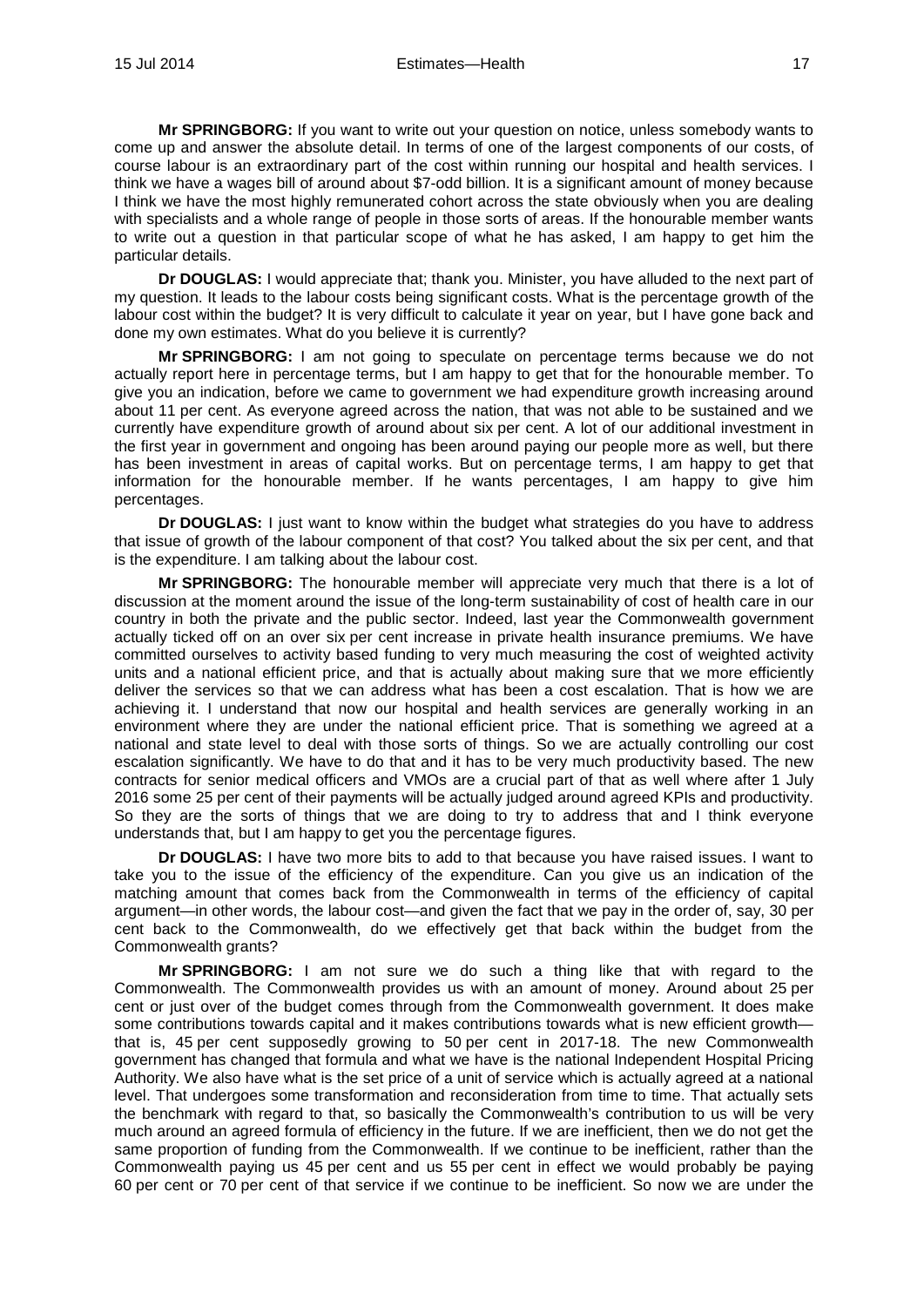efficient price. We have an agreed efficient price and that allows us to be able to leverage that funding from the Commonwealth. If we continue to be inefficient, it means that we have to go back to the Treasurer and have to use our own resources to fill the gap of that inefficiency. So I am not aware that we rebate anything back to the Commonwealth in any way with regard to formulas like that.

**Dr DOUGLAS:** We do rebate 31 per cent of our money back in tax, do we not? The question was really about the efficiencies and whether it compared.

**Mr SPRINGBORG:** That is probably a question better addressed to the Treasurer or somebody else about how much goes back in—

**Dr DOUGLAS:** No, not really. It is within the budget. It is actually a—

**CHAIR:** Dr Douglas, I am actually not clear and I do not remember seeing anything in the budget. I ask you to identify that and include that as part of your question on notice. Minister, are you happy to take that on notice?

**Mr SPRINGBORG:** Yes, as long as it is around the construct of what the question was that was asked of me.

**Dr DOUGLAS:** The final part of the question is the effect of the doctor contracts on the efficiency of that capital, excluding the capital expenditure, within that budget. Can you give me an indication of how that will impact on the overall total labour cost?

**Mr SPRINGBORG:** The calculation of the state Treasury and the calculation of the federal Treasury and the federal Department of Finance had probably very little to do with the doctor contract issue. The doctor contract issue grew out of an Auditor-General's report and a need for greater transparency and productivity. The thing that may reassure the member is the doctor contracts issue will allow us to be able to have performance based contracts which will start in early August where some 25 per cent of that income component will ultimately be measured around agreed KPIs and outcomes and productivity. I do not think that it would be possible to calculate what is an overall Treasury taxation consideration around that.

**Dr DOUGLAS:** So in general terms can the department give some sort of indication of whether it will have an impact on the total cost of labour within this budget?

**CHAIR:** Can you clarify your question please?

**Dr DOUGLAS:** The total cost of labour is 54 per cent of your budget, excluding capital. My final question is: will the new contracts have a significant impact? I am not asking you for the percentage now, but I would like in time what that percentage will be. What will it be and will it have an impact on that cost of labour within the budget?

**Mr SPRINGBORG:** I invite the honourable member to write down the question and we will do our very best to be able to interpret that to give you the answer that you require. I will just conclude with this remark: we know that labour is a major cost for a healthcare system, as it is for education. We do have capital obligations from time to time. Making sure that we get the most efficiency out of our workforce is absolutely crucial. The only judgement that the Commonwealth seeks to make on our performance is making sure that we work within the national efficient price—the work of the Independent Hospital Pricing Authority—and that is what we seek to do with the health pricing authority. That is what we seek to do because if we do not do that we cannot afford it and if we do not do it we have to put more money in as a proportion. So we have agreed modelling that goes on, but it does not consider the taxation issues. With regard to the cost of capital, what I will say to the honourable member is that it is expected into the future that we will consider the traditional provision of capital as a part of how we will invest in health care because in the past that has not necessarily been looked at. For example, in terms of the construction of hospitals, we are more cost ineffective and inefficient than the private or not-for-profit sector, probably two to one. I think there is no disagreement.

**Dr DOUGLAS:** There is no disagreement.

**Mr SPRINGBORG:** So in the future what will happen is we will be probably more going to market and saying to health service providers, 'We have this amount of taxpayer funded free public services that we want to provide.' They will bid for that and so that may shift the cost of capital elsewhere because they can do that more efficiently and allow us to get more services, like we are doing with Mater in Springfield where they invest in the capital, we agree on the price and we are able to do it probably even under the national efficient price. So I think that is probably where you are heading to.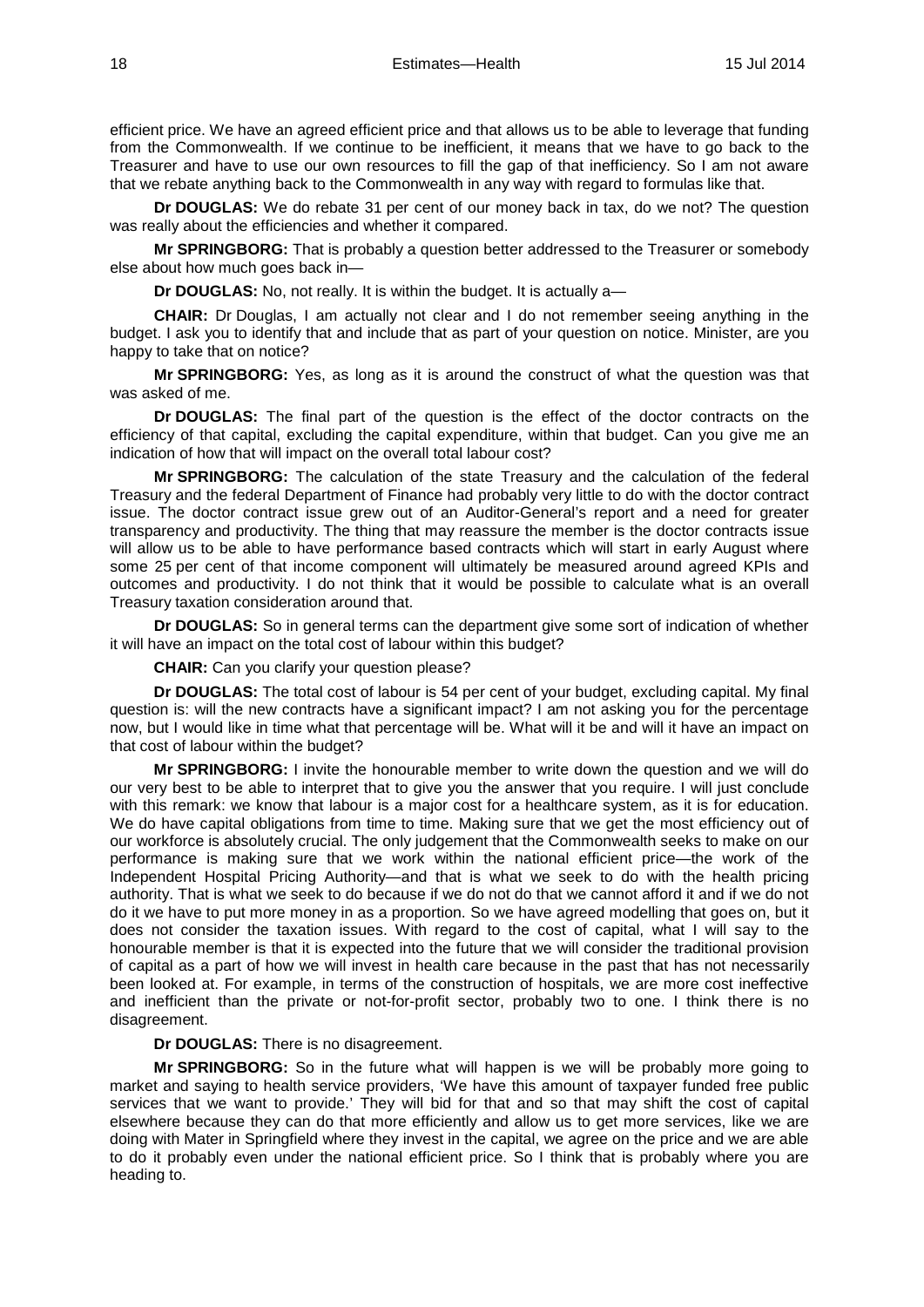**Dr DOUGLAS:** That is where I am heading.

**Mr SPRINGBORG:** We have to consider that in the future, but there is not necessarily an agreed formula. We have to consider that as a part of the overall national efficient price.

**Dr DOUGLAS:** I might come back to it later on.

**CHAIR:** We are actually hard up against going into morning tea, so we will adjourn now and return at 11 o'clock.

## **Proceedings suspended from 10.27 am to 10.58 am**

<u>രാ</u> **[CHAIR:](http://www.parliament.qld.gov.au/docs/find.aspx?id=0MbaHCSC20140715_105950)** Welcome back, Minister and officials. The committee will continue with its examination of the estimates for the department of health and hospital and health services. I call the member for Townsville.

**Mr HATHAWAY:** Minister, with reference to the allocation of \$81.4 million—that is on page 7 of the SDS bullet point 4—towards the Cairns Hospital redevelopment project, can you advise the committee of any areas of concern that this committee should be aware of in relation to the rollout of that project?

**Mr SPRINGBORG:** I am very happy to answer some of these issues and then I might call the chief executive who may wish to add some things as well. Can I also indicate that, when we talk about the disposal of assets in order to invest in hospitals in Queensland, it is very interesting because, with regard to the Cairns and Mackay hospital redevelopments, the previous government sold both airports in both places in order to reinvest in hospital upgrades. I do not think that there is any argument around those things. So it is an indication about how you can divest an older asset in order to get a better asset. So let us get away from this nonsense that these sorts of things are new with regard to selling an asset in order to invest in another asset.

We are continuing that upgrade and that investment in that area. But, of course, a major challenge for us is trying to get people into the new unit D. That has been frustrated a little bit to date. The reason it has been frustrated is that, when the board took practical possession of that and started to run their tests, they noticed that it had one omission and that omission was a second major power cable redundancy that was left out by our predecessors in the redesign process. Rather than put those patients in there and decant them into that block D and then have to fix it up and do the testing and decant people, they decided to then go and fix all of that. So that has delayed the move towards taking that over. That has frustrated many people, obviously, but the staff and I think patients understand that as well. I understand that that is well and truly underway to fix that issue.

The other challenge, of course, that we have at the moment in Cairns is that there are some 60, as I understand it, aged-care eligible type patients who are waiting a placement in an aged-care environment. That is putting some pressure on the system. I will ask Julie Hartley-Jones if she might like to come and give any further details around the honourable member's question.

**Ms Hartley-Jones:** Thank you, Minister. Just to reiterate, we have had some decanting issues into our new block D, which is part of the redevelopment of Cairns Hospital. They relate primarily to HV—high voltage—power issues. We are in the process—we have had external support through the redevelopment team and the health infrastructure branch and have got independent experts in to assist us with these issues—and we are on target to recommence decanting into block D in the middle of August.

**CHAIR:** Thank you. Minister, I note on page 26 of the SDS that employee expenses for the 2014-15 period is some \$8.2 billion. We have had some discussion around that already today. In relation to employee expenses, can you advise the committee if senior medical officers and visiting medical officers are any worse off as a result of being placed on individual employment contracts?

**Mr SPRINGBORG:** I think it is important to understand that we do properly remunerate our employees. Indeed, not only are we paying them more; we are actually paying them, which is probably a novelty based on the track record of our predecessors. With regard to SMOs and VMOs, for the 2012-13 year remuneration for SMOs and VMOs eligible for contracts was \$638 million and \$58 million respectively. So that is \$638 for SM0s and \$58 million for VMOs at a total headcount at that stage of 3,268.

Modelling of this same population indicates that, in 2014-15, annual remuneration for SMOs and for VMOs will be \$816 million and \$70 million respectively. So our most senior medical cohort is going to be much better off than what they were previously. But, of course, again, it is not just what you pay people; it is what they do with the money that you pay them. Progressively we will be going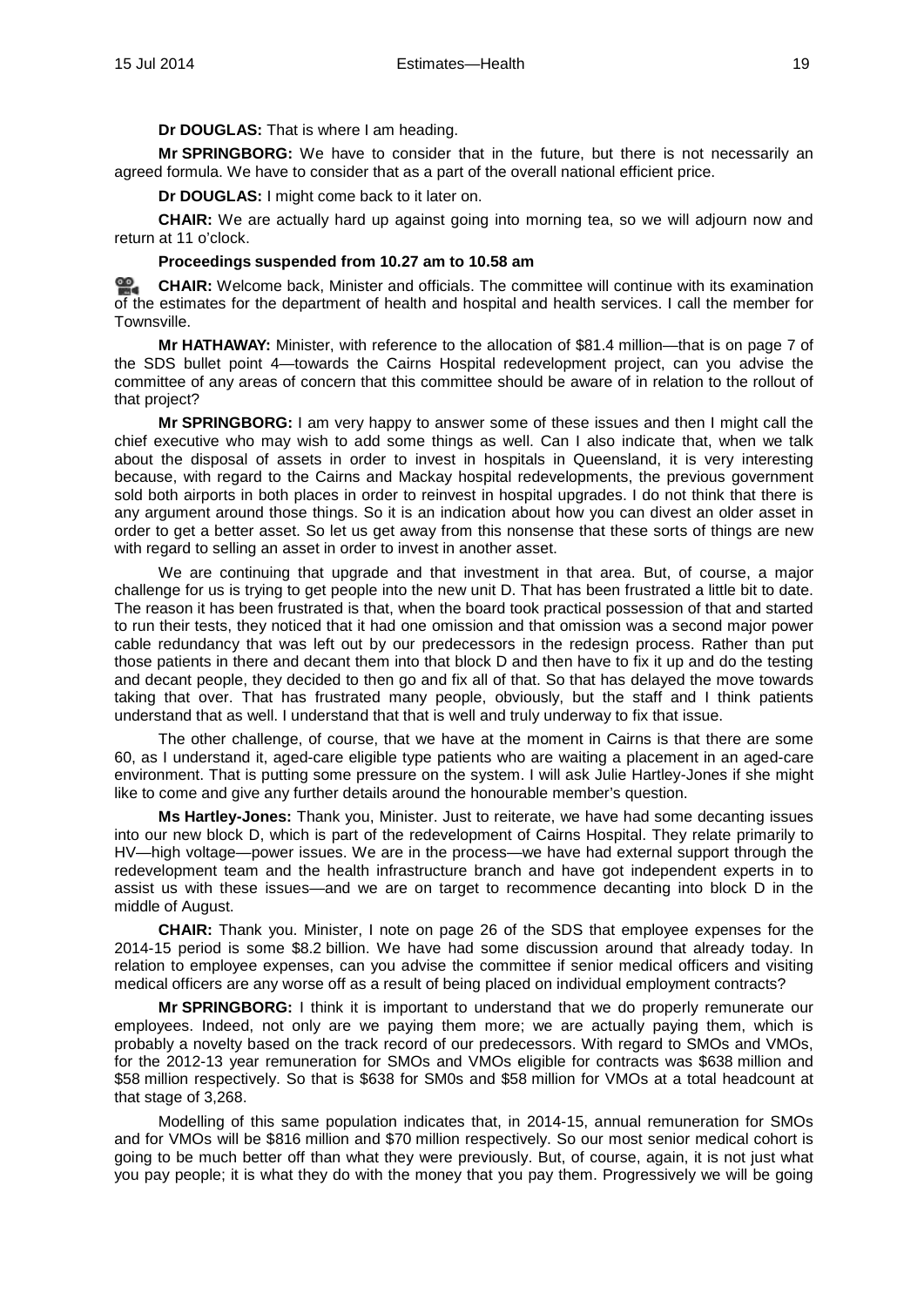more and more towards a productivity based measuring system under performance based contracts where we can measure what the outcomes are and productivity as well. I think that our workforce is very much looking forward to that.

That probably explains why we are finding that there is no great issue in recruiting doctors. I think that we actually have now more doctors than when we started on this journey going back several months ago. So that is quite encouraging as well. These are the senior SMOs and VMOs. As I said, we have around about 99 per cent of those who were eligible who actually signed up. So that is very encouraging. There is a small number of people who have left the system, but there does not seem to be any greater increase in the number of people—the SMO and VMO category—leaving the system this year than what there was last year.

**Ms BATES:** With reference to page 26 of the SDS on employee expenses, I note the recent departmental campaign regarding the modernisation of awards for Queensland Health employees. As a registered nurse with a current practising certificate, will this process see a reduction in the take-home pay of Queensland Health nurses?

**Mr SPRINGBORG:** I thank the honourable member and, can I say, well done and congratulations. It is great to have a registered nurse as part of our parliament and, obviously, bringing a lot of expertise in that area as well.

One thing that we made it very clear when we came to government was that we needed to do something to address the complexity of awards and industrial instruments for our Queensland Health employees—an over 80,000 headcount. So a significant number of employees and, indeed, some 4½ thousand award variations, 24,000 pay combinations. That is extraordinarily complicated and one of the reasons it is a struggle to have a payroll system that works very simply. But having said that, the payroll system now has no technical glitches and any challenges around overpayments comes about because of people not getting their time sheets in on time. Every time we go through a system fix we actually find some historical issues that we need to correct.

So that is encouraging, but we need to simplify the system and we are moving to do that. This is about a reduction in bureaucracy and paperwork and red tape. It costs around about \$65 million a year just to pay our people. We want to reduce the cost of running our payroll so that we can reinvest it into front-line services. We are going through of process of award modernisation and simplification. Many nurses I speak to actually say that they support this because, when they read their pay slip, it is like trying to read the Dead Sea scrolls—it just goes all over the place. You have a 32-page manual on how to understand your pay slip. It is quite ridiculous. There is a whole myriad of different allowances and those things. So they say that they would like simplification.

I have written to nurses. I think we may even have a copy of the letter here, which has gone to all Queensland Health nurses and also to the Nurse's Union, giving a clear commitment that, for actual work done, we are not going to be reducing the pay of nurses. Indeed, they will be the beneficiary of a negotiated new enterprise bargaining agreement, which will happen sometime after we modernise our awards. But this is about not affecting the quantum—making it simpler and easier to understand. People want simplicity in their lives and that will actually also help us to address any disputes over particular complex allowances and amounts.

#### **CHAIR:** Thank you.

**Mr KRAUSE:** Minister, in relation to the transition from the Royal Children's Hospital to the Lady Cilento Children's Hospital by Children's Health Queensland, referred to on page 87 of the SDS, can you please provide the committee with an overview of the current activities being undertaken with regard to staff transfers from both Queensland Health and the Mater?

**Mr SPRINGBORG:** Thank you very much. This has been an interesting journey, of course the move towards a single consolidated Queensland children's hospital, otherwise known as the Lady Cilento Children's Hospital. It has been a really interesting journey for the hardworking and dedicated staff of the Royal Children's Hospital and also, of course, for the Mater Children's, which has been doing a great job with regard to care over a long period of time.

As a part of that process, inevitably, there is going to be some realignment of staff profiles. When you bring two organisations together in some areas you will not need to have the same number of people. That is the simple reality—always was the case. Currently, the management and the senior clinicians—the team leaders—are working with the staff to transition to that process for the opening of the Lady Cilento Children's Hospital sometime in November of this year.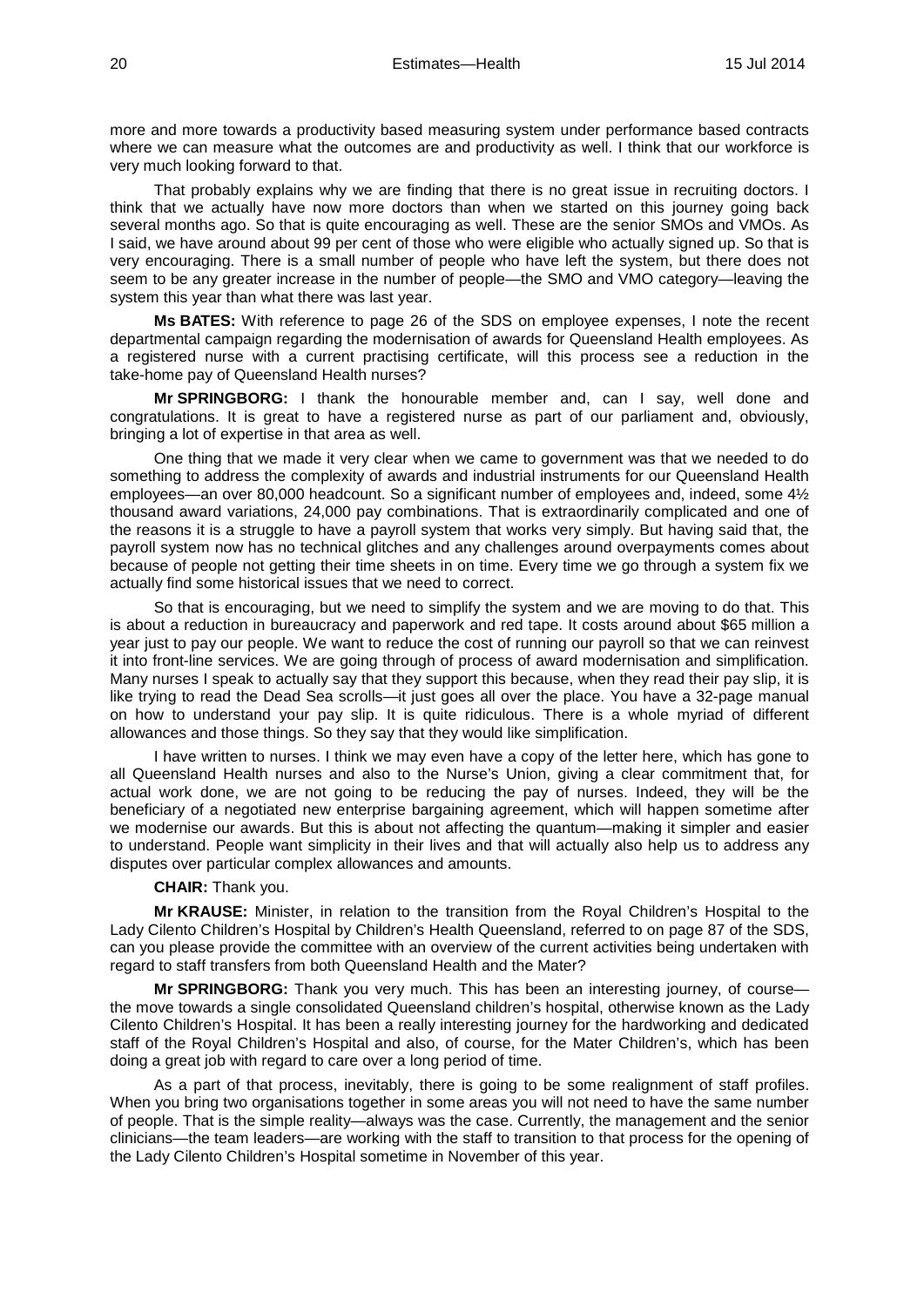It will be a stand-out children's hospital in the country. Even though the cost of building has blown out from, say, around \$600 million to \$1.5 billion, it is still going to be quite an exceptional hospital. I might ask Dr Peter Steer if he might want to talk about the specifics. I thank him for his contribution. He has made an amazing contribution not only in this transformation but also previously.

**Dr Steer:** As the minister says, we are on time to open at the end of the year the new Lady Cilento Children's Hospital. It is an extraordinary step forward: an opportunity for the quality and consolidation of very highly specialised children's health services in Queensland. As the minister also said, it has been a very complex process to consolidate the services. There has been some very thoughtful and careful work done in terms of our human resources plan to consolidate services, make sure that we were careful about equity for both the current Mater Children's Hospital employees and the Royal Children's Hospital employees and also a plan that would see us maximise the retention of what are very, very talented and highly skilled staff in both of those facilities. Finally, as the minister says, while we should always be looking for efficiencies in such a consolidation, our strategy was to minimise any redundancies and loss of staff through that process.

#### **CHAIR:** Thank you.

**Ms BATES:** Minister, last year you provided the committee with the business plans associated with services for the Sunshine Coast and Gold Coast university hospitals. With reference to the answer provided to question on notice No. 7, the committee notes that there were no business plans when it came to the former government signing the memorandum of understanding on the new children's hospital. I ask: despite there being no business plans, are there contractual obligations contained within the MOU signed by the former Labor government which place an obligation on Queensland Health to consider the outsourcing of services?

**Mr SPRINGBORG:** I thank the honourable member for the question. As the honourable member will remember last year, I tabled for the benefit of the committee a number of consultants' reports which were being done by Queensland Health. They were, of course, into the Sunshine Coast University Hospital and outsourcing considerations and into as well the Lady Cilento Children's Hospital and also around the Gold Coast University Hospital. This was unprecedented transparency, because it certainly never happened under our predecessors. Indeed, when there was an MOU that was signed by the previous government with Mater around the move towards a new consolidated Queensland Children's Hospital, that has never been made public. It has never, ever been made public because of the conditions of it. The honourable member for Bundamba talks about a secret state. I do not know why the honourable member for Bundamba and her colleagues never told people about this. Indeed, when I have talked to the unions about it, they all feign ignorance as well, even though they were bankrolling the Labor Party in 2009 to basically go to market to knock public pathology services, also porterage and catering and a whole range of other soft and hard FM and clinical support services on the head for public sector employees. They were never, ever told about that.

We have told the people of Queensland about that. Obviously, for a range of reasons we are not able to release that document. But what we have done, through an open and transparent process, has gone out to market. They have tested the market through Queensland children's services and they have been able to keep within house services such as pathology, which the previous government did plan to outsource as part of that arrangement. It did need to be market tested. Also, they did come up with an arrangement with an external provider around soft and hard facilities management, which does make sense. So we really do have what is the best value-for-money proposition. I think it frees up to the tune of around about \$4 million, which can be reinvested into front-line health services. But we did not go ahead with the plans of the previous government to outsource pathology.

But really it does make you wonder why it was such a secret deal that even was withheld from the unions who were running around and having conniptions about outsourcing when their very obvious soul mates and benefactors in the Labor Party were pulling the rug out from underneath them and doing a dodgy deal to sell them out.

**CHAIR:** We will now move to non-government questions. I call the member for Bundamba.

**Mrs MILLER:** Thank you, Chair. I refer to SDS page 9. Minister, you have said that hospital bypass would be, from 1 January 2013, 'a thing of the past', and the Premier has said, 'Gone are the days of long wait lists in emergency departments and ambulance ramping.' On how many occasions have the local Ambulance Service networks activated the QAS escalation process?

**Mr SPRINGBORG:** Are you talking about the level 1, 2 and 3 escalation process?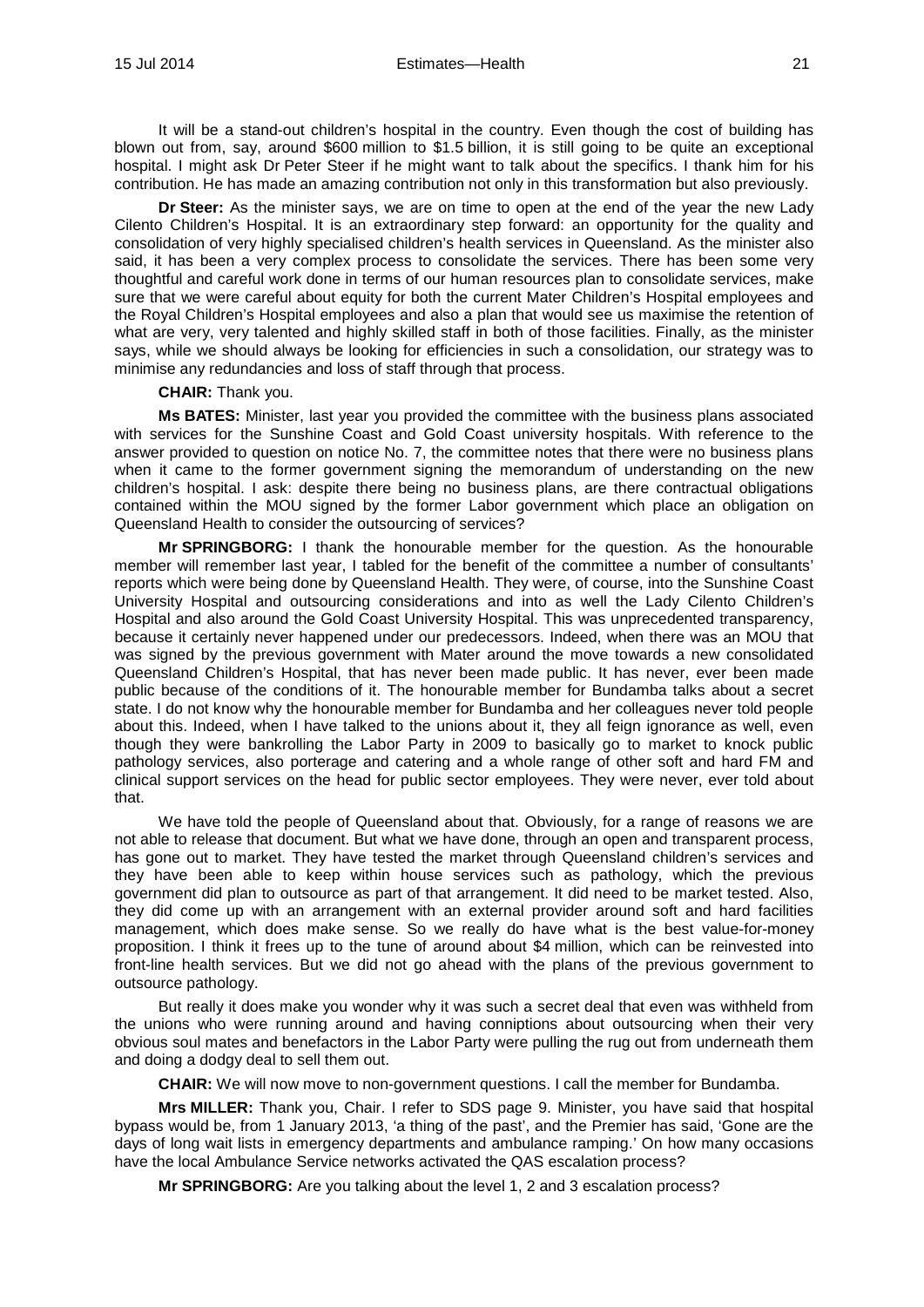# **Mrs MILLER:** Yes.

**Mr SPRINGBORG:** Okay. Can I just say, Mr Chairman, that there is no doubt whatsoever that we have significantly addressed this issue following on from the MEDAI report where ambulance bypass has been banned—been absolutely banned in Queensland. There is greater planning. I was talking to a paramedic the other day who told me that his job was basically, under the previous government, running around working out how to pass the parcel from one hospital to the next. So a hospital must actually accept a patient. We are better coordinated today where they ring up, find out the capacity capability and if you can get in somewhere earlier that is where you go to. Also I think there has been a reduction of more than 50 per cent in the number of lost ambulance minutes as a consequence of ambulance ramping being reduced and also our emergency department times in under four hours have improved from 63 to 78 per cent over the last couple of years. Also I think, if you go across Metro North, ambulances are turning out to code 1—I think it is code 1—a full one minute quicker than what they were under our predecessors. And also gone are the days of this, Mr Chairman. I can sign it for the honourable member for Bundamba. But that was, I think, at the PA.

**Mrs MILLER:** It is a bit sad when you have to rely on props.

**Mr SPRINGBORG:** Rely on props?

**Mrs MILLER:** Relying on props!

**Mr SPRINGBORG:** From the mistress of relying on props. Anyway, 27 May 2011. That is what we call memories, and there are plenty of memories for those across the back who would like to have one. We had plenty of these minted earlier. But 27 May 2011, I think some 25-plus ambulances ramped out there. So sometimes a system will come under pressure but that routine ambulance ramping is a thing of the past. We will have pressure from time to time. There are issues of escalation that happen and that is a proper process that was actually identified as a part of MEDAI as well, right to 1, 2 and 3. As I understand, when that escalation happens it is dealt with very, very quickly. Commissioner, would you like to come up and talk about any of those specifics if you so wish?

**CHAIR:** Thank you, Commissioner, if you would just identify yourself before you start talking.

**Commissioner Bowles:** Russell Bowles, Commissioner at Queensland Ambulance Service. Yes, I suppose, just to add to what the minister said there first, I suppose the most important thing about the level of escalation, whether it be level 1, level 2, level 3, is that now we actually have a way of resolving issues. I think one of the criticisms that came out of the MEDAI process is that there was no 'joined up-ness' between the Ambulance Service and the executive of the health system. What happens now is that if we go through an escalation process and it goes 1, 2, 3, we are actually talking to the chief executive of the health district. That is a significant step forward and something that we wouldn't have dreamed about once upon time. That is having a significant effect on how quickly we can actually free up our resources and send them back to do the next patient. That all fits in the broader 15 recommendations that came out of the MEDAI program of which escalation was one of them.

**Mrs MILLER:** I have a follow-up.

**CHAIR:** You cannot ask the Commissioner but you can ask the minister.

**Mrs MILLER:** Yes, I know. Minister, in relation to SDS page 9, for the following hospitals, Redlands, Prince Charles, Caboolture and the PA, on how many occasions between June 2013 and July 2014 has level 3 escalation been initiated? For members of the committee, level 3 is the most severe and it is defined as 'QAS is unable to deliver emergency pre hospital care'. For QAS it means they are unable to respond to critical emergencies because ambulances are ramped outside hospital EDs.

**Mr SPRINGBORG:** Mr Chairman, if I can start off and just reflect on the answer by the commissioner for the Ambulance Service, he actually indicated that prior to MEDAI being enacted from the end of 2012, I think bypass was banned from the start of 2013, we now have an escalation process which never operated previously, and that does get used from time to time. It never operated effectively previously and that is operating at the moment. We are actually seeing it in our performance across the system. If we look at the QAS performance response time for code 1, first unit on the scene—this is state-wide—first quarter of 2012 16.5 minutes, first quarter of 2014 16.2. So 18 seconds, and a second is a life saver. With regards to patient off stretcher, on the 90th percentile, which is the standard which is used not only here but across the country as I understand it, in the first quarter of 2012 44 minutes, 31 minutes in the first quarter of 2014, so a 13 minute reduction with regards to patient off stretcher. And also with regards to the lost time in minutes, we are dealing with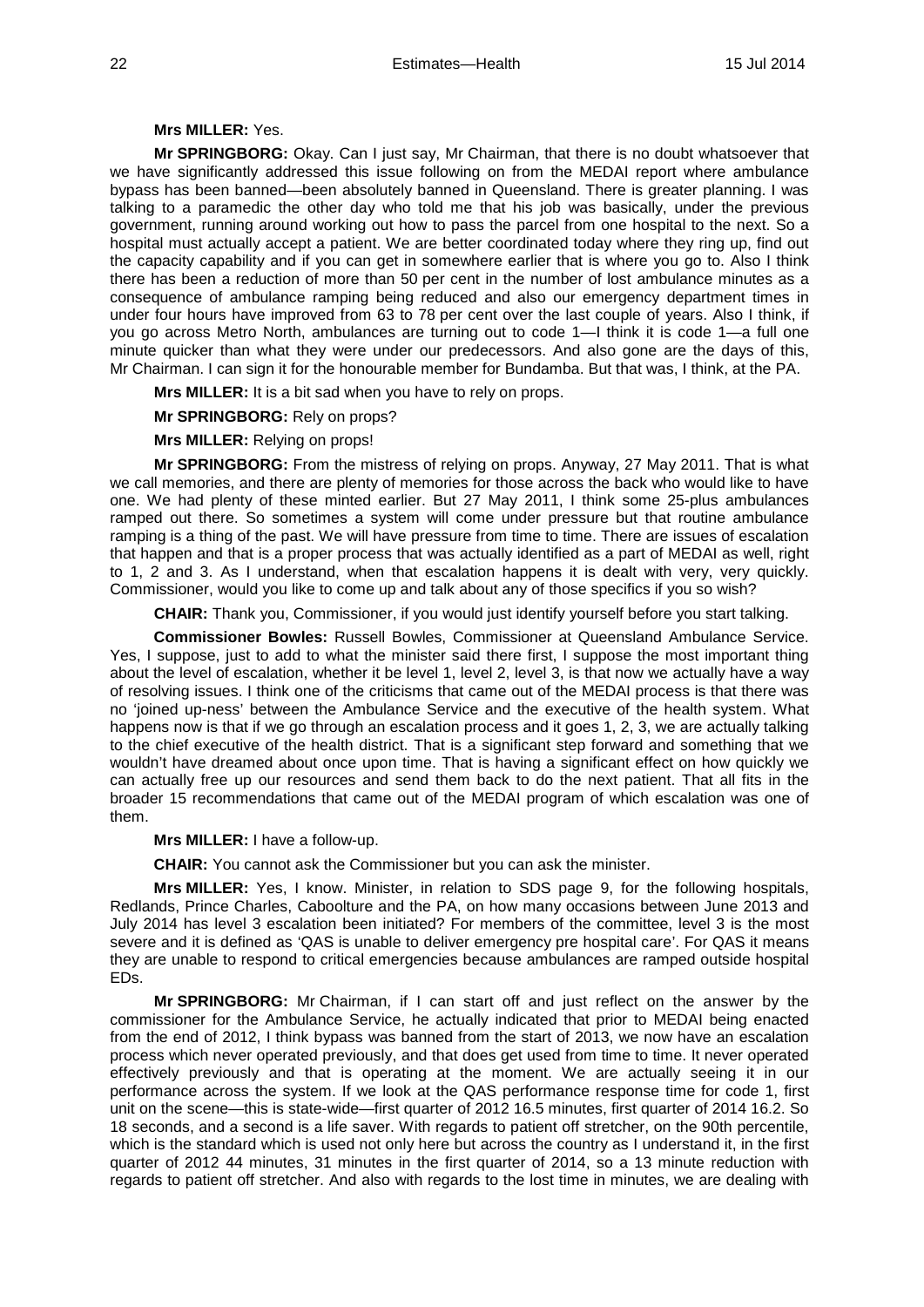a reduction from 507,000 minutes in 2012 to 209,000, so a reduction of 298,000. So we have had significant improvements around that but we do have a process, Mr Chairman, that allows us to deal with this.

**Mrs MILLER:** Mr Chair, I asked a specific question around Redlands, Prince Charles, Caboolture and the PA. I am happy for the minister to take this on notice, because you are talking state-wide, but I am particularly after that information between June 2013 and July 2014, which you haven't answered, but I will go on to another question. So would you take that on notice, Minister?

**Mr SPRINGBORG:** I can assure the honourable member that I am happy to table that information, but she is going to get a proper context and a good old reminder along the way.

**Mrs MILLER:** Well, don't bother then.

#### **Mr SPRINGBORG:** Hey?

**Mrs MILLER:** Don't bother then. If you are saying that you are treating my genuine question with disregard.

**Mr SPRINGBORG:** I am just concerned that I wouldn't want anyone to misrepresent the information on your behalf. We will provide you with the answer and the context around it.

**Mrs MILLER:** I refer to SDS page 9 and I ask the minister: on 23 June this year how many times was there a level 3 escalation initiated at the Prince Charles Hospital on that day?

**Mr SPRINGBORG:** Honourable member, as indicated, there is a process for level 3 escalation. If you want absolute details of what happened at the time, you probably know because your United Voice mates would be telling you so maybe you can ask them.

**Mrs MILLER:** I know the answer, Minister, I want to know if you know the answer.

**Mr SPRINGBORG:** We can get that sort of information, but maybe you can edify us and edify us with regards to the previous response times.

**Mrs MILLER:** You are the minister, not me.

**Mr SPRINGBORG:** Maybe you can also explain to us why under your reign it was taking four minutes longer to turn out to code 1 life-threatening situations across Metro North.

**Mrs MILLER:** You are in charge now, Minister.

**Mr SPRINGBORG:** Maybe you can indicate why our Prince Charles Hospital is one of the best performing emergency departments in the entire country. You have got to put all those things in context.

**Mrs MILLER:** Mr Chair, I asked the minister, in relation to SDS page 9, what was the longest time an ambulance was ramped at the Prince Charles Hospital on 23 June this year.

**CHAIR:** Minister, these are fairly specific questions and I would be happy if you want to take them on notice because they are fairly specific.

**Mr SPRINGBORG:** We are happy to take whatever on notice, but the honourable member knows because of her lifeline to the United Voice union. They are in the middle of an industrial campaign and this is the normal thing. From blood brothers they have got this information, so maybe she can save us all the trouble and tell us what information she has at the moment.

**Mrs MILLER:** Minister, I expect to be in your place in a few years time—or even closer.

**CHAIR:** Would you move to the next question.

**Mr HATHAWAY:** Hypothetical.

**Mrs MILLER:** Chair, I have another question for the minister in relation to SDS page 9. Minister, if hospital bypass is a thing of the past as you have said, how many ambulances travelling to the nearest appropriate hospital have been redirected to another hospital under, and I quote, 'loadsharing arrangements'.

**Mr SPRINGBORG:** Mr Chairman, the honourable member already purports to have certain information because of the very close relationship of her and the industrial arm of her party so maybe she should help us with it and we can verify her information, but let us actually go back to the MEDAI report in Queensland which was so ably overseen by Dr David Rosengren and I had absolutely no hesitation in implementing in Queensland because it made enormous sense. The previous government would never have done these sorts of things, they would never have been as adventurous in actually banning ambulance bypass. I remember going and talking to a lady down at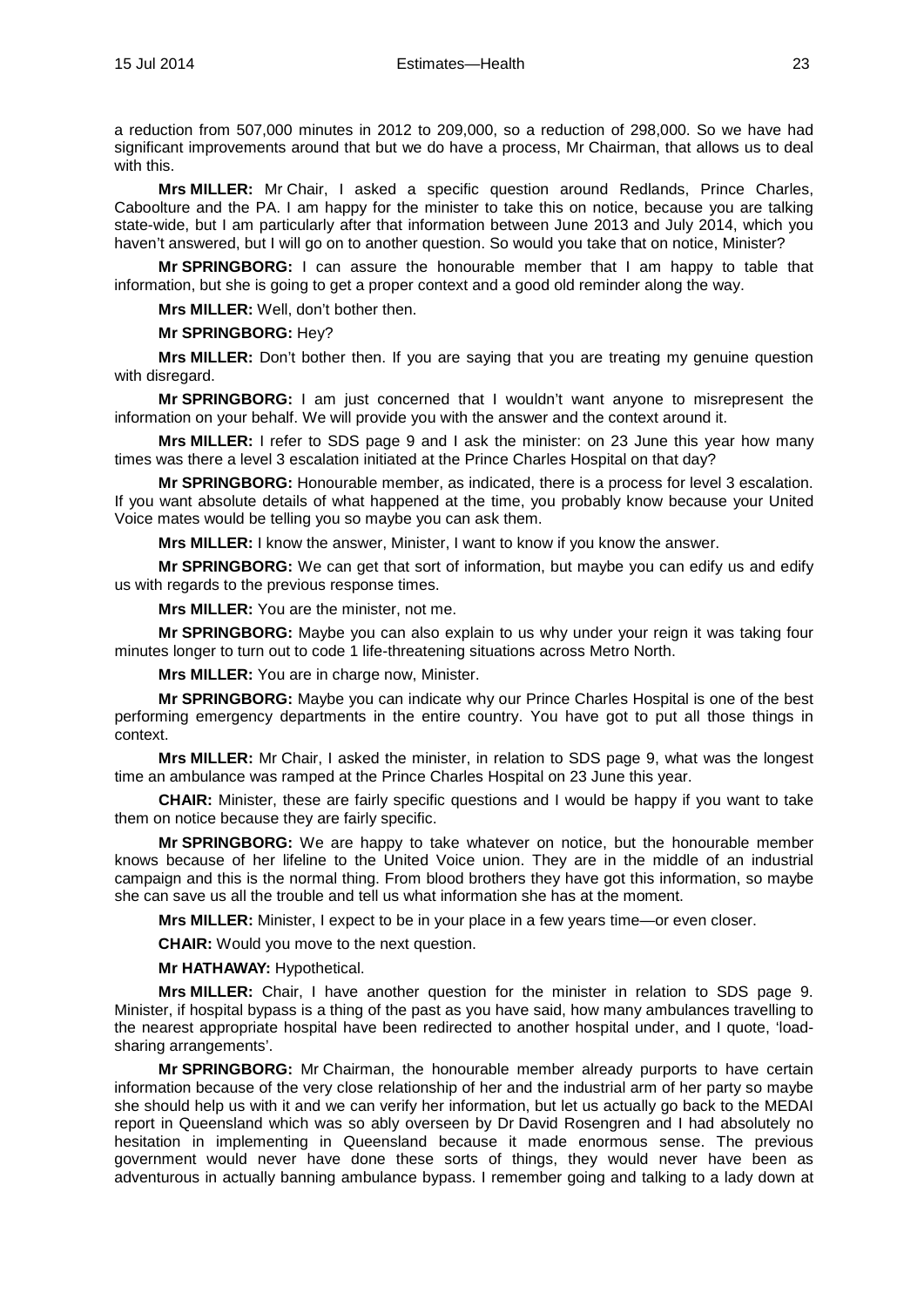the QEII Hospital who had been bounced ignominiously in the back of an ambulance from one place to another. Now, it wasn't unusual under the previous government for people to be bounced in an ambulance as there was no sharing of information between various emergency departments. They would turn up at Logan, sorry we are on bypass. They would turn up at PA, sorry we are on bypass. Ipswich were on bypass. QEII were on bypass. People died in the back of ambulances. One of the recommendations of the many out of MEDAI was that we actually do some work in ensuring that we understand what is happening in various emergency departments so that we go to an emergency department where the person can be admitted straight away. And that is what happens under this. So gone are the days of 10 hours in the back of an ambulance. The figures actually show it. And basically if you can get into another emergency department quicker then we do those sorts of things, okay, and that was a recommendation of the MEDAI committee. We make no apologies for it because it is actually saving lives and getting better outcomes.

**Mrs MILLER:** Mr Chair, I refer the minister to SDS page 9. I ask the minister is the new term 'load-sharing arrangements' just another phrase for hospital bypassing?

**Mr SPRINGBORG:** No. Go and talk to Dr David Rosengren and everyone else who was on the committee. Ambulance bypass was when hospitals went on bypass: do not come here full stop. That has actually stopped. All hospitals need to be able to accept patients. They must accept the patient. What we actually do now is if one emergency department is under pressure vis-à-vis another emergency department because of an incident or event, if there is another hospital that is 10 or 15 minutes away and the person is able to go in and be seen in the ED a little quicker—we keep an eye on it—that is where we take the person. That actually reduces it from 10 hours bouncing around in some sort of hazy sort of parallel universe of the previous government where you closed your hospital emergency department with no idea of what is going on to now we do know what is going on. We get the person in there in a matter of minutes not 10 hours.

**Mrs MILLER:** I refer the minister to SDS page 9. Minister, has a contestability process started or is about to start for the QAS communications system?

**Mr SPRINGBORG:** This government is very committed to contestability. With regards to specifics on that, I am happy for the commissioner to answer. But before we go that way, people should not draw any conclusion around any contestability, whether it relates to anything in QAS around hospital authorised non-urgent transport, or pathology or radiology or a whole range of areas that is in any way related to automatic outsourcing. I remember one of the unions that came to see me just after I became a minister and they said, 'Minister, we're really concerned about the secret agenda of outsourcing under your predecessors and we want that to stop'. I said, 'Yes, it does stop. We are going to tell you we are moving to outsourcing, so we are not secret any more about it'. We will look at contestability but we want to get the best value for money.

**Mrs MILLER:** So the answer is, yes.

**Mr SPRINGBORG:** I never said anything—I understand that there was a process that had been started some time ago to actually look at that. That is right, isn't it, Commissioner?

**Commissioner Bowles:** There is an overall strategy that is being looked at. I should make the point that this probably does fall under the Public Safety Business Agency, which actually manages the critical infrastructure on behalf of the Ambulance Service. As far as whether there is a contestability agenda around our communication centres at this point, I suppose I would say that we are heading on a journey to have a look at what best practice is, what happens around the world in all different places, because there is a whole different range of ways in which public safety communications are delivered.

**Mrs MILLER:** Thank you. Chair, in relation to SDS page 9—

**CHAIR:** We probably have time for one more and then we will have to move on.

**Mrs MILLER:** Yes. Minister, how many trauma trucks are currently available in Brisbane?

**Mr SPRINGBORG:** Commissioner, do you have any information on that that you are happy to provide? You can probably cut to the chase and ask her mates from United Voice. They can probably tell us already.

**Commissioner Bowles:** At this point in time, it would be approximately about 100-odd crews, I imagine, in the broader metropolitan area.

**Mrs MILLER:** No. I am talking about trauma trucks. Do you understand what I am talking about?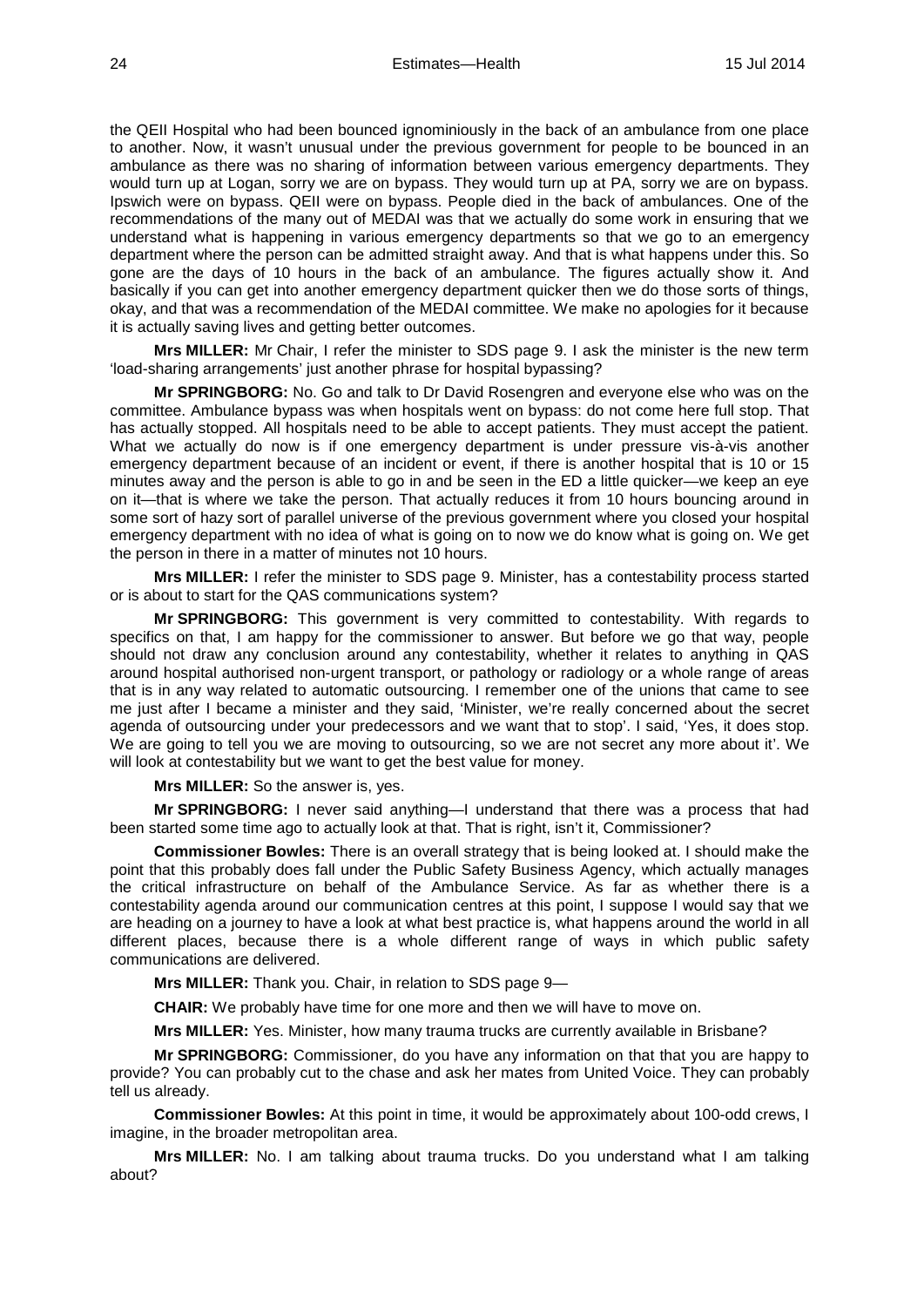**Commissioner Bowles:** You probably just need to clarify what you mean, because every ambulance that is on the road, no matter what its capability, is able to respond to a traumatic incident.

**Mrs MILLER:** No. My question is specifically in relation to trauma trucks, not ambulances.

**Mr SPRINGBORG:** That question needs to come back through me, Mr Chairman.

**Mrs MILLER:** That is okay. I do not care who answers it.

**Mr SPRINGBORG:** If you want a specific detail around the number of trauma trucks, we can find that. I would have thought some issue would be around how come our emergency departments function better; how come ambulances are not routinely bypassing—

**Mrs MILLER:** I ask the questions.

**Mr SPRINGBORG:**—how come there has been a 60 per cent reduction in the wasted time for ambulances—

**Mrs MILLER:** You cannot answer it, can you?

**Mr SPRINGBORG:**—queuing up at the ambulance bays at hospitals around here. On a specific around trauma trucks—

**Mrs MILLER:** It is a trauma truck; not an ambulance.

**Mr SPRINGBORG:**—or whatever categorisation, we can find that for the honourable member.

**Mrs MILLER:** You will take that on notice?

**Mr SPRINGBORG:** I will. I am happy to find that information and provide it to you during the course of today's estimates.

**Mrs MILLER:** Okay. Thank you.

**CHAIR:** Thank you. We will move to government questions. I call Mr Shuttleworth, the member for Ferny Grove.

**Mr SHUTTLEWORTH:** Thank you, Chair. Minister, with reference to the 4.3 per cent increase in activity expected to be delivered over the 2014-15 budget period as outlined on page 5 of the SDS, can you advise how Queensland Health is implementing a suite of initiatives to optimise the use of the allied health professional workforce to improve patient access and address waiting times in key waiting areas?

**Mr SPRINGBORG:** I thank the honourable member for the question. We are very keen to be at the cutting edge of innovation with regards to the delivery of healthcare in Queensland. As I have indicated, any decision that we will make now or in the future will be based on evidence. We are not at all interested in traditional patch protection, that is, because one cohort of clinicians or allied healthcare professionals have done something in the past that they are the ones who should continue to do those sorts of things. I am not interested in the restriction of practice based on some antiquated notion.

Recently, we have undertaken a process of reviewing the scope of practice for a range of the professions in this state, particularly the allied professions. That is being implemented by the government at this stage. I very much thank those involved right across allied healthcare professionals, nurses, doctors and people with a significant interest with regards to this. Already we have seen significantly fantastic work done across the state as the hospital and health services have moved to involve the allied healthcare professions more in the assessment of outpatients. Great work has been done by the Royal Children's and great work has been done right across Metro North and other areas with regards to ENT. Basically, they have an audiologist do the assessment to see what needs to be escalated, rather than having people waiting on the waiting list just to see the specialist. A child, for example, can be seen by an audiologist. They may have issues with regards to their hearing. Rather than waiting some years to see a specialist, they can start on their process with speech therapy and those sorts of things much earlier, to assist them.

This work which is being done will see more physiotherapists in emergency departments where that has happened over the past few years it has been very successful in trial—as I said. audiologist-led ENT clinics and also rural and remote allied health generalist roles. We will be seeing a move towards nurse endoscopy, which is done very safely and successfully around the rest of the world. One of our big challenges at the moment is the National Bowel Cancer Screening Program is showing up a range of potential positives, but there has not been enough investment over the years in being able to provide the scoping services that people need. Of course, the ability to get that will actually mean that we can save lives as well. I have already ticked off on a podiatrist being able to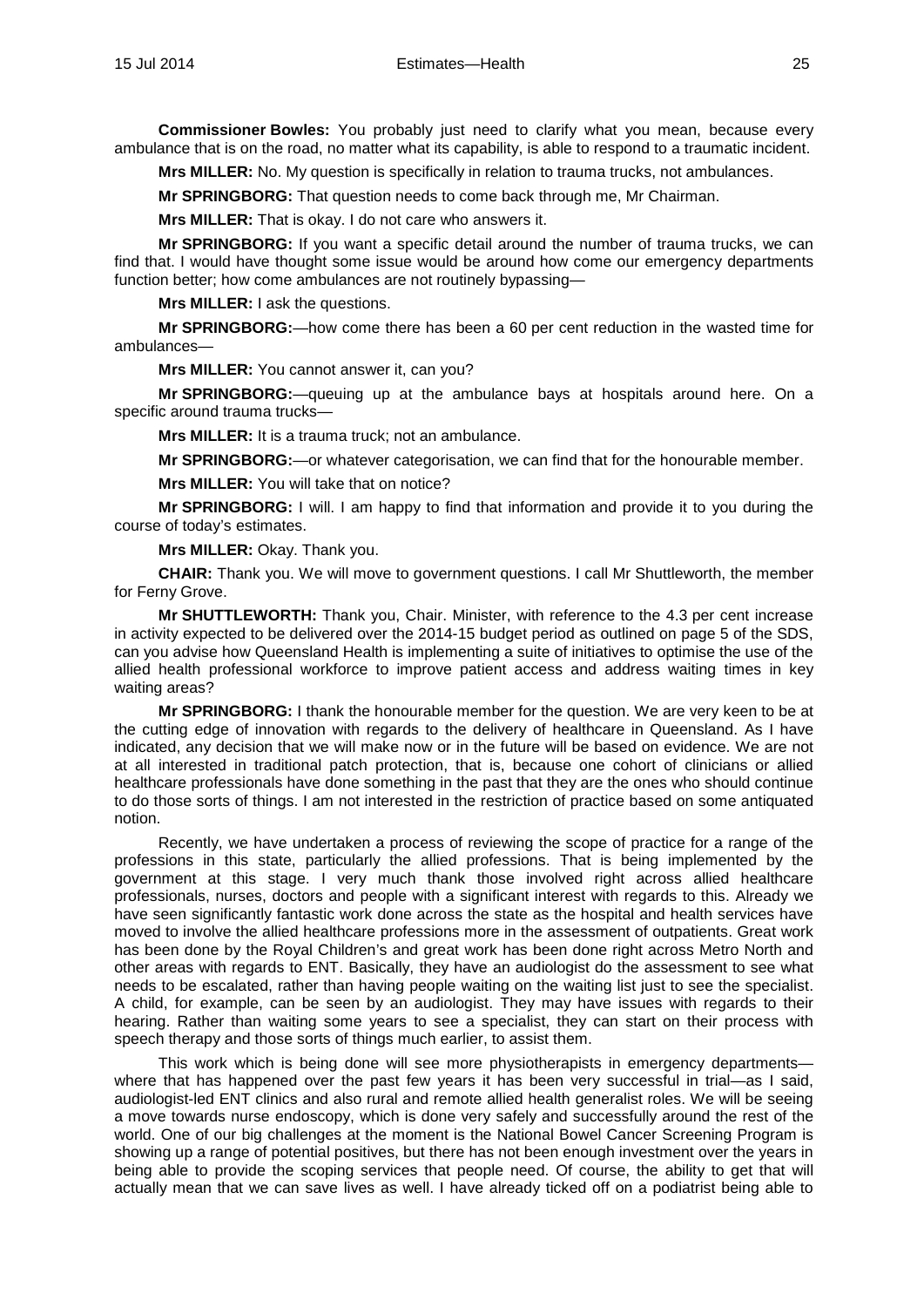order a greater range of images and also prescribe antibiotics. Look at what we have done only recently with regards to the immunisation strategy with a broader range of opportunities for pharmacists to deliver vaccinations for adults in pharmacies.

We are doing a lot of things in nurse-led clinics and other allied healthcare involvement, not only within the scope of practice but extended scope of practice. It is all based on evidence. I am not interested in arguments that we cannot do that because they have always done it. Unfortunately often, for what is an evidence based profession or professions, when it comes to change the first thing that goes out the window is evidence. We are saying that if the evidence says we can safely do it, we will do more and more of this because it makes sense and there are plenty of examples around the world.

**CHAIR:** Thank you, Minister. Member for Mudgeeraba?

**Ms BATES:** Minister, with reference to the increased staffing levels of Queensland Health in 2014-15 as outlined in the staffing table on page 12 of the SDS, can you advise if there are any changes for indemnity insurance coverage of Queensland Health's medical workforce?

**Mr SPRINGBORG:** I thank the honourable member for the question. This is one of the important things that Queensland Health workers raised with us. The great majority of our Queensland Health workers are fantastic professionals. They just want to know that they are protected if they make decisions based on the best interests of the patient and something may not necessarily go right, so if they have gone out in good faith to do something. The issue of indemnity for them is very important. The Queensland government is very much aware of that and we are moving to ensure that we have indemnified all those who provide that type of care to our patients in Queensland. They do not have to apply for it. They will basically have that indemnity.

The Queensland government, effective 31 March this year, implemented new legislative protection from civil liabilities for state employees. The legislative protection extends to the public service, the Ambulance Service and health service employees including nurses, doctors and other registered health professionals, including public sector health services across Queensland. The legislative change provides better protection to state employees for civil proceedings that may arise in the course of an employee undertaking their key duties and functions. Prior to these new arrangements, an employee had to complete an application for an indemnity. Under the new arrangements, indemnity will be automatically provided to an employee in relation to proceedings that arise out of or relate to their duties where they have acted in good faith and without gross negligence.

In regards to nurses, to practise and be employed in Queensland Health nurses as part of their registration are required to have appropriate professional indemnity insurance cover. These improved legal protections continue to meet the professional indemnity insurance registration standards of the national registration boards, and the honourable member would know all about this being a registered nurse, including the Nursing and Midwifery Board of Australia. In relation to doctors, the specialist role of doctors in our public health system and the scope of circumstances in which a doctor may need to seek an indemnity and/or legal assistance are acknowledged. In this regard, the indemnity for Queensland Health medical practitioners, human resources policy 12, remains in place to provide indemnity arrangements for our registered medical practitioners. This policy is being revised to reflect the new employment framework for senior medical officers, including cover for granted private practice, that will be effective from 1 August 2014.

The good news for doctors and nurses is that they are now covered as a matter of their employment. I know that this has been one of the reasons why many of them said they have not necessarily wanted to join an industrial organisation but they have done it only because of the indemnity issue. Now they have a choice: they can join an industrial organisation if they wish to or they will be completely indemnified easily by the government.

**CHAIR:** Thank you, Minister. I call the member for Townsville.

**Mr HATHAWAY:** Minister, page 57, third paragraph of the SDS refers to child and maternal health services in the Cairns and Hinterland Hospital and Health Service. Is it anticipated that resources allocated in the 2014-15 budget will improve paediatric care within the community?

**Mr SPRINGBORG:** There have been some great initiatives in this area, of course, not only across Cairns but elsewhere. I might ask Julie Hartley-Jones, the Chief Executive of the Cairns and Hinterland HHS to come up and answer your question.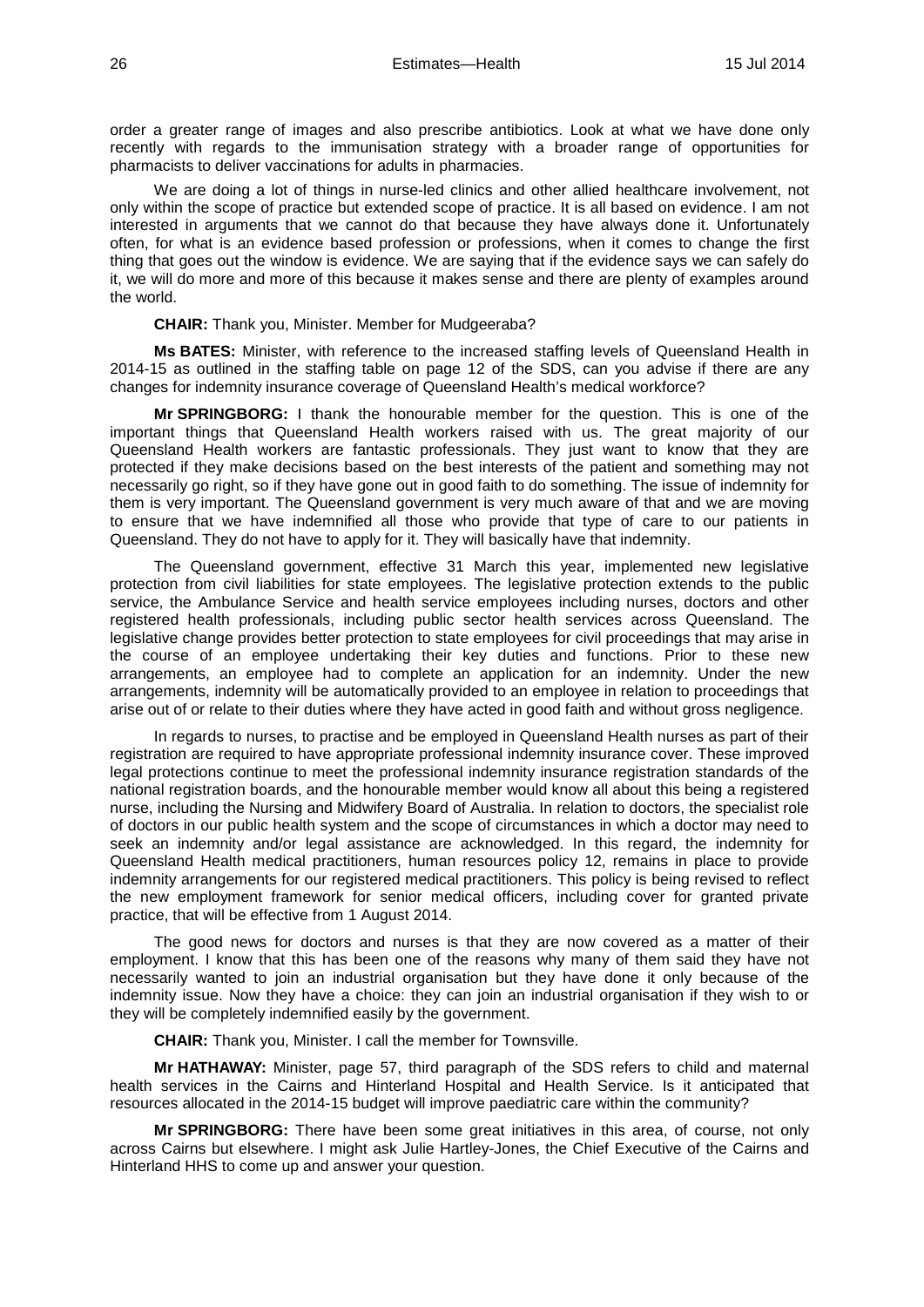**Ms Hartley-Jones:** Thank you, Minister. My name is Julie Hartley-Jones, the Chief Executive, Cairns and Hinterland Hospital and Health Service. I am delighted to talk about paediatric services in the Cairns and Hinterland Hospital and Health Service. We have had an initiative called 'paediatric hospital in the home' for some time, where we have been able to look after children discharged early from hospital or avoid admission to hospital through our Hospital in the Home program. This program has been successfully in place since 2011. This year we have expanded the service so it is actually a 12-hour service, seven days a week; so we have been able to further expand the service. As usual with these hospital and health service initiatives, we also have an adult program occurring as well which is also very successful. With the pressure on emergency services in the Cairns and hinterland hospital region, any services we can do to avoid hospital admissions and look after our children in their homes is a great initiative for the communities that we serve.

**CHAIR:** Thank you. Member for Townsville?

**Mr HATHAWAY:** Minister, this is another question on Cairns and the hinterland. On page 58 of the SDS, it advises that—

In 2014-15, work will continue to progress on maintaining performance against elective surgery and emergency access targets, as well as an emphasis on reducing waiting times for outpatients.

Can the minister advise what impact this strategy is expected to have on the number of long-wait patients for elective surgery?

**Mr SPRINGBORG:** We have already set ourselves the very deliberate target across the state to make sure that we address the challenges that were given to us as legacy issues. Of course, on emergency department access performance, which is going to be a real challenge for us, we have improved; we are the most improved state in the nation. Also with regards to elective surgery, we have had a number of long-wait patients in Queensland who have been waiting much longer than they should have. As I indicated earlier on, the basic reduction was about from 6,500 to just over 1,000 in the last couple of years.

In particular with regards to Cairns, my understanding is that they now have zero long waits in all surgical categories. That is probably a first, but it is an exceptionally good performance. Also as I indicated earlier on, we are moving across the state to see more outpatients as well. Not all of those outpatients will require listing for surgery. One of the big issues has been because we have had such pressure with regards to these long-wait surgical patients, some of them waiting years and years and years, that just navigating the journey through outpatients to get people their surgery on time has been one of the challenges. We need to clear that waiting time.

With regards to Cairns, as I understand it we provided funding of \$14.8 million in two tranches to progress the plan. The HHS has really risen to the challenge with regards to that, notwithstanding some of the capacity issues in their hospital. They do not have the ability to share. They only have one emergency department, so if you have pressure there they have to deal with that as well and to prioritise along those lines. They have actually been running their whole integrated system very well to ensure that the beds capacity across the circumstances, whether it be south of Cairns or west of Cairns, actually provides better utilization in that area. We are very encouraged by what has happened there. Julie, you might want to make some comments in conclusion.

**Ms Hartley-Jones:** Just to add to that, in September 2013 we had 769 patients who were beyond the clinically recommended time for surgery in categories 1 to 3. We worked with the department to achieve a zero long wait target in June 2014. I would like to take this opportunity to thank the staff of the Cairns and Hinterland Hospital and Health Service who have worked incredibly hard in order to achieve this target.

**CHAIR:** We will move to non-government questions. I ask Dr Douglas to ask a question.

**Dr DOUGLAS:** Minister, I refer to pages 5 and 15 of the SDS. What was the cost of advertising to date in total numbers and in percentages in the budget? It is very difficult to work it out. I am specifically interested in the health targets advertising?

**Mr SPRINGBORG:** If I cannot put my hands on the specifics around that I am happy to provide that information to the honourable member later on. Can I just say, honourable member, that the advertising, travel and consultancy spend in our first year in government was actually reduced significantly and those savings were put back into front-line health services across the state.

We have very much geared up our program of ensuring that we take good public preventative health messages out to the community. You are probably aware of the work we have done recently with regard to the 'You're on your own' campaign around smoking, which cost around \$1.6 million or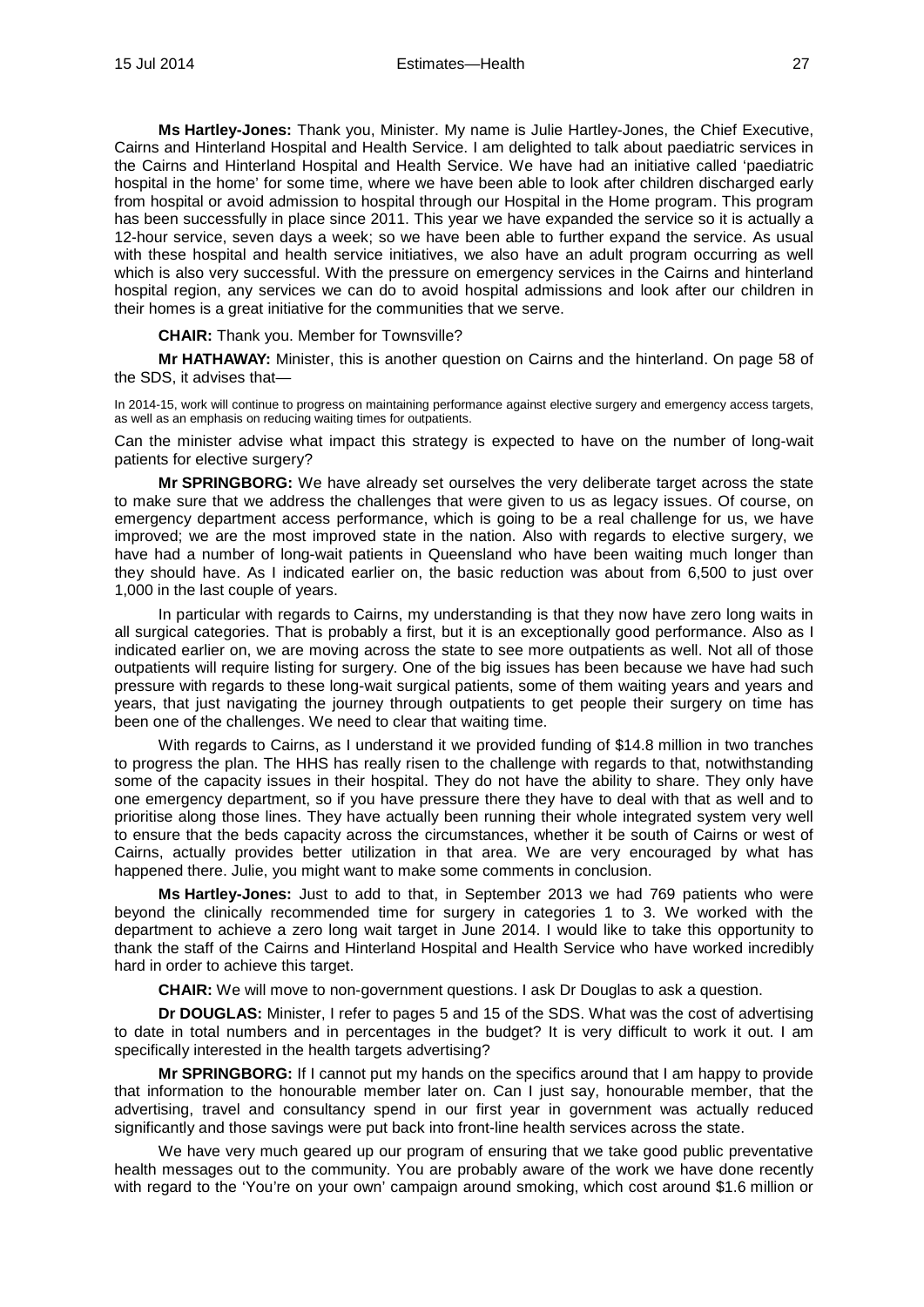thereabouts, off the top of my head. The 'Your futures not pretty' campaign was aimed particularly at smoking among young women and girls. I think around \$1.5 million was spent on that. We have already seen a significant upturn in the number of people who are ringing in to Quitline and wanting to quit smoking. We are also going to be rolling out more in the area of immunisation and addressing obesity and those sorts of things.

In 2013 the department of health had a budget of \$14.69 million for marketing and advertising campaigns, including production, research and sponsorship. Of the \$14.69 million, \$12.55 million was spent on advertising, production, research and evaluation, \$970,000 on the whole-of-government newsletter 'My Queensland' community, \$372,000 on the Workplaces for Wellness initiative, which is Commonwealth funded, and \$184,000 on sponsorship.

We have also done advertising around the issue of HIV awareness, which is very much within the scope of the money which would normally go to that group to do that. We are currently in the process of marketing around some of the government's initiatives with regard to award simplification and modernisation. That information will be available once those campaigns have been completed.

**Dr DOUGLAS:** So the allocation to the meeting of the health targets is continuing, is that what you are saying?

**Mr SPRINGBORG:** Absolutely.

**Dr DOUGLAS:** Even though you have stated that we have met these targets you want to continue doing that?

**Mr SPRINGBORG:** With regard to advertising around preventative health and meeting health targets in general—

**Dr DOUGLAS:** There is a specific program called meeting the health targets?

**Mr SPRINGBORG:** We will. We cannot drop the ball on this, but I think you understand our big challenge—

**Dr DOUGLAS:** I am going to that.

**Mr SPRINGBORG:** That is one of our big challenges. We can give people information—and we do give people lots of information—but it is up to the individual to then take the decision to change. We will be continuing to advertise in preventative health areas. We will be continuing to provide information to Queenslanders around the achievements of Queensland Health, around the dashboard which we publish on a quarterly basis to let people know what is happening with regard to the performance of their health system. So, yes, there will be advertising with regard to awareness of the performance of Health and also with regard to preventative health campaigns. Things will continue. At the end of the financial year when all things are consolidated and reported all that information will be available.

**Dr DOUGLAS:** But that does not include the Pap Smear Register and the difficulty that has been presented recently with the inadequacies around people being informed of a problem. I would like you to elaborate on that with regard to the advertising budget?

**Mr SPRINGBORG:** Honourable member, there has been a propensity in the past—and I have a whole range of examples—when those issues arose, whether it be around the reading of plain film X-rays or around issues—

**Dr DOUGLAS:** We will get to X-rays. We will just talk about pap smears first.

**Mr SPRINGBORG:** No—

**CHAIR:** Member, just let the minister answer, thanks.

**Mr SPRINGBORG:** In the past these matters were not routinely outlined to Queenslanders by our predecessor. I have a very strong view that if a matter affects a number of people then we need to make people aware of it. That is why when the issue around the Pap Smear Register with regard to what were low-risk abnormalities and the secondary letter which was supposed to go out and did not go out and it was escalated to me and I had discussion with the Chief Health Officer, who does a wonderful job, the Chief Health Officer informed the public of the situation. Contact will and is being made with women around this. It is an extremely low risk. But the important thing is that we inform people around these sorts of things.

As I understand it, all of those women were supposed to have been contacted by their doctor. Their doctor is the primary care provider. For most people it is their GP but sometimes it is a pap smear clinic somewhere. The first responsibility is for their doctor to inform them. I think even the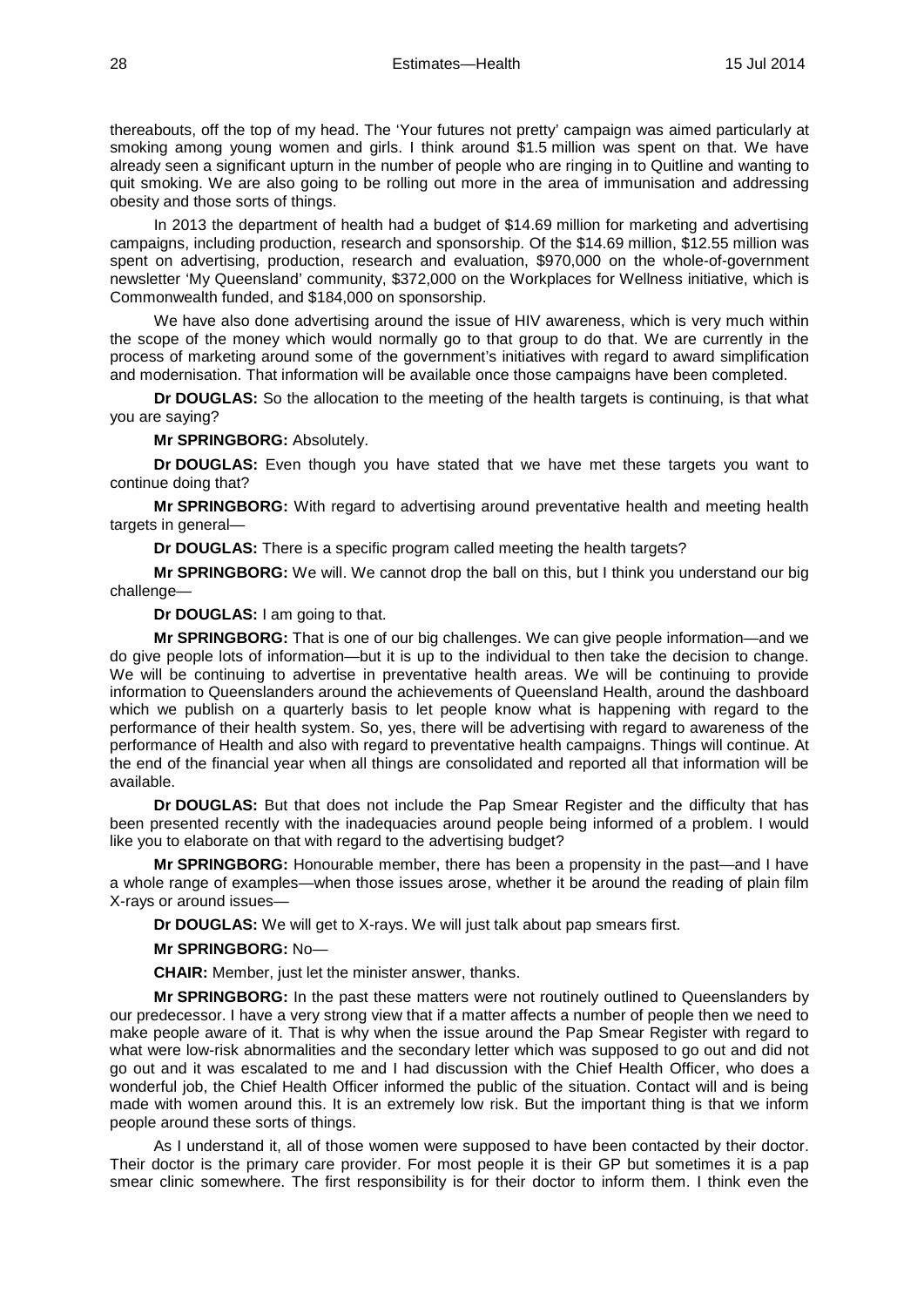AMAQ president has indicated that. Ours is a secondary line of backup. If there is a system failure I will always inform people about that. The public notification and discussions by the Chief Health Officer have raised awareness around this issue. We know who we are dealing with and those people have been contacted.

**Dr DOUGLAS:** So there is no advertising for that group? It is a significant number, is it not? Do you want to tell us what the number of people is?

**Mr SPRINGBORG:** I do not have the figure off the top of my head. If the Chief Health Officer wants to come forward and indicate anything around this she can. An audit of more than 1.6 million client records indicated that nearly a thousand women with mildly abnormal results and their pap smear providers did not receive a letter. That is of no issue with regard to providing that information. What I would say to the honourable member is that no-one should assume that those women did not receive follow-up notification from their doctor because their doctor is responsible in the first instance. Ours is the second line of reassurance. When it comes to high-risk abnormalities the system actually sent out letters to those women. It was low-risk cases.

This was noticed by one of our internal people who brought it to our attention. In the past it would not have even been notified publicly that this was an issue. We indicated that we needed to inform people. I understand that things have been travelling reasonably well in that regard. With regard to mass screening campaigns and all of those sorts of things, we will continue to market in those areas because mass screening campaigns, whether they be in breast cancer, pap smears or whatever—

**Dr DOUGLAS:** I will talk about breast cancer in a while.

**Mr SPRINGBORG:** You can talk about it. You have plenty of time to talk about it. But I am telling you that these areas are significant priorities for us and we are very encouraged by the results.

**Dr DOUGLAS:** So what allocation—

**Mr SPRINGBORG:** Just hold on. Can I just ask the Chief Health Officer to provide any assurances that she needs to.

**CHAIR:** I think that is appropriate; absolutely.

**Dr Young:** Yes, 980 women were not sent a letter informing them that they had a mildly abnormal result in their pap smear that was done. We have now contacted most of those women. We are still trying to find another 285 of them. But we are actually trying to ring the women where we have their phone number. We have sent all of them a letter through certified mail so that we know that they have received it and we can continue trying to follow them up. These were all women who had mild abnormal results. So that would mean that we would normally send them a letter saying that they should have another pap smear in nine to 12 months time.

We have also rung all the providers where they are still around. Some of the GP surgeries that these women had pap smears at have closed. But where they have not we have rung the providers. In the majority of cases, as I would expect, the provider who took the pap smear had already followed up with the woman. All that had happened appropriately.

Our aim is always to send letters out to all women who have pap smears outlining the results if there is any abnormality and also indeed to remind women who have not had their two-yearly pap smear that they are due for one, if they have not already gone and done it. That is the role of the register. We have 1.6 million women whom we manage on that register.

## **CHAIR:** Thank you.

**Dr DOUGLAS:** Minister, we are on the issue of advertising and safety. Can you give us an idea in terms of numbers or percentages of the amount of the advertising budget that is allocated to healthcare safety issues? I am talking about safety issues.

**Mr SPRINGBORG:** When you are talking about safety issues this obviously involves preventative health matters. Making people aware of immunisation, of the need for a breast screen check every two years—their mammogram—or whatever are safety issues. It involves protecting women. Then there are safety issues around safety in the workplace for our doctors and nurses. What do you mean by safety issues?

**Dr DOUGLAS:** Safety issues with regard to advertising are issues where there has been a problem and you advertise that there has been a problem with, say, a vaccine or cervical cancer checks. I refer to an allocation of an amount of money with regard to a problem. These things in modern health systems are common.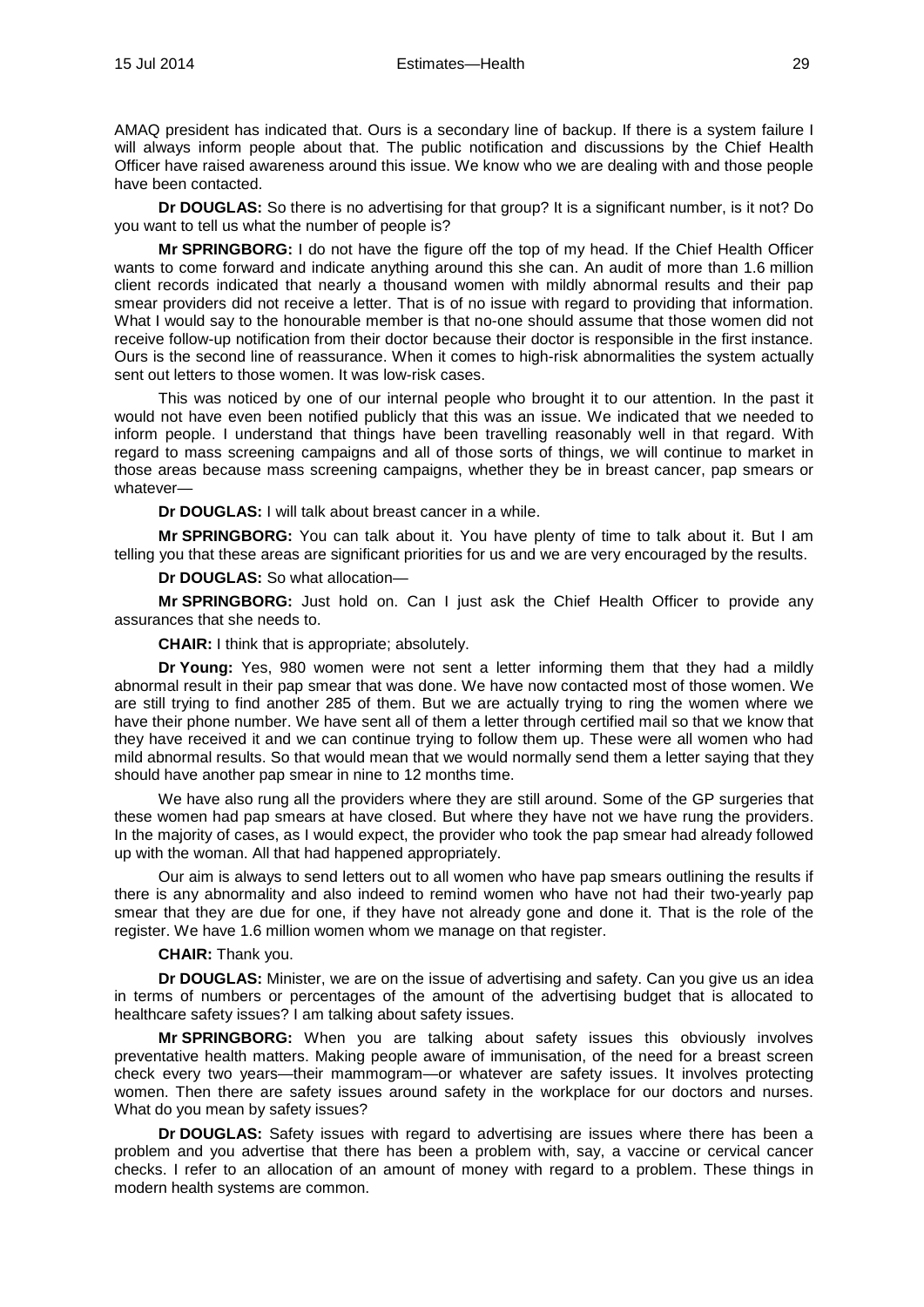**Mr SPRINGBORG:** We have a range of safety issues that we keep people aware of. If we are dealing with the particular women in question here or the earlier one with regard to the issue of breast screening we are able to identify those women and follow them up one on one. There are causes where it is very important to track down people. If somebody has come into contact with somebody with tuberculosis the Chief Health Officer might go out and say, 'We have a concern and people should come forward.' The same could be said with regard to somebody being exposed to the Hendra virus. Often having the Chief Health Officer go out and talk about these things raises awareness. Our public health officials contact tracing assists us along the way.

Not everything requires an advertising campaign. If you can identify the individuals you are far better off targeting them. If it is more of a broad nature then of course we would do advertising. But what we would do would be within the overall state-wide Health budget for advertising. We allocate that and use it to draw it down as needs be. There are a whole range of issues around safety.

**Dr DOUGLAS:** So there is no fixed percentage.

**Mr SPRINGBORG:** We should not necessarily need to. How you can actually guess what may be required from time to time-

**Dr DOUGLAS:** You have answered the question. I am now going to get to the issue of X-rays on the Gold Coast which is part of the same problem—the issue of safety. There are 48,000 X-rays that have gone unreported since 2013. This has been widely reported. This is a safety issue. What is the department going to do as an emergency measure for the 48,000 people whose X-rays have gone unreported? I know that you have announced an inquiry. What I want to know about is how you are going to tell people that they may have been affected.

**CHAIR:** Just to clarify, what you are asking about is how they are going to identify and tell the people—

**Dr DOUGLAS:** You have a big advertising budget within the Health budget.

**Mr SPRINGBORG:** I thank the honourable member for his question. I just want to give people a bit of context around this because it is very important. In 2009 a former director-general wrote to every single district manager of hospital and health services around Queensland saying that there was a state-wide problem with regard to the reporting on and reviewing of plain film X-rays. That was never made public. There was never any public reporting of that and there was never any awareness and there was never any advertising campaign around it.

The hospital and health services conceivably could have had millions of unreported plain film X-rays sitting in their system. No-one knew about that. With regard to this issue, when the chief executive of the Gold Coast Hospital and Health Service came on board, going back 18 months or so ago, he became aware of a number of clinical governance issues that caused him and the board concern. They wanted to address the issue of endoscopy and the issue of emergency department performance which led to the establishment of the medical assessment unit. They also undertook an investment program to address the reading of these X-rays.

The assumption from management was that that work was being done to satisfaction. They continued to review. They established a patient safety and clinical governance committee, which is a requirement under the board, and they have been looking at this. They reported last week to the board that they were not satisfied with the way it was done and it was escalated to me Friday, so I heard about it last Friday and then said that, yes, we would accept to have a review with regard to it. The other thing that needs to be made clear is every single one of these patients who have had a plain film X-ray has had their X-ray read by a doctor or a specialist for the primary condition. The reason that this is read by radiologists is to reconfirm the diagnosis—it may be an orthopaedic issue—or to pick up what may be a secondary lesion which was not the subject of the original investigation. That can sometimes turn up other things which may be beneficial. There are two patients who have been identified that predate the investment of this money and resources by the hospital and health service.

We have made the decision to tell Queenslanders about this in the isolation of one example across the state when in 2009 no-one in Queensland was told about it. This is the best way the money is being invested by the hospital and health service. I think \$1.4 million is being invested in this, so it is not a money issue. It is not a resourcing issue. It is a prioritisation issue. They have been dealing with a whole range of clinical governance legacy issues. The best way we can assist those people is to read these images as quickly as possible to make sure that there are no issues and that we contact the patients who might have identified issues to reassure them. So that is what will be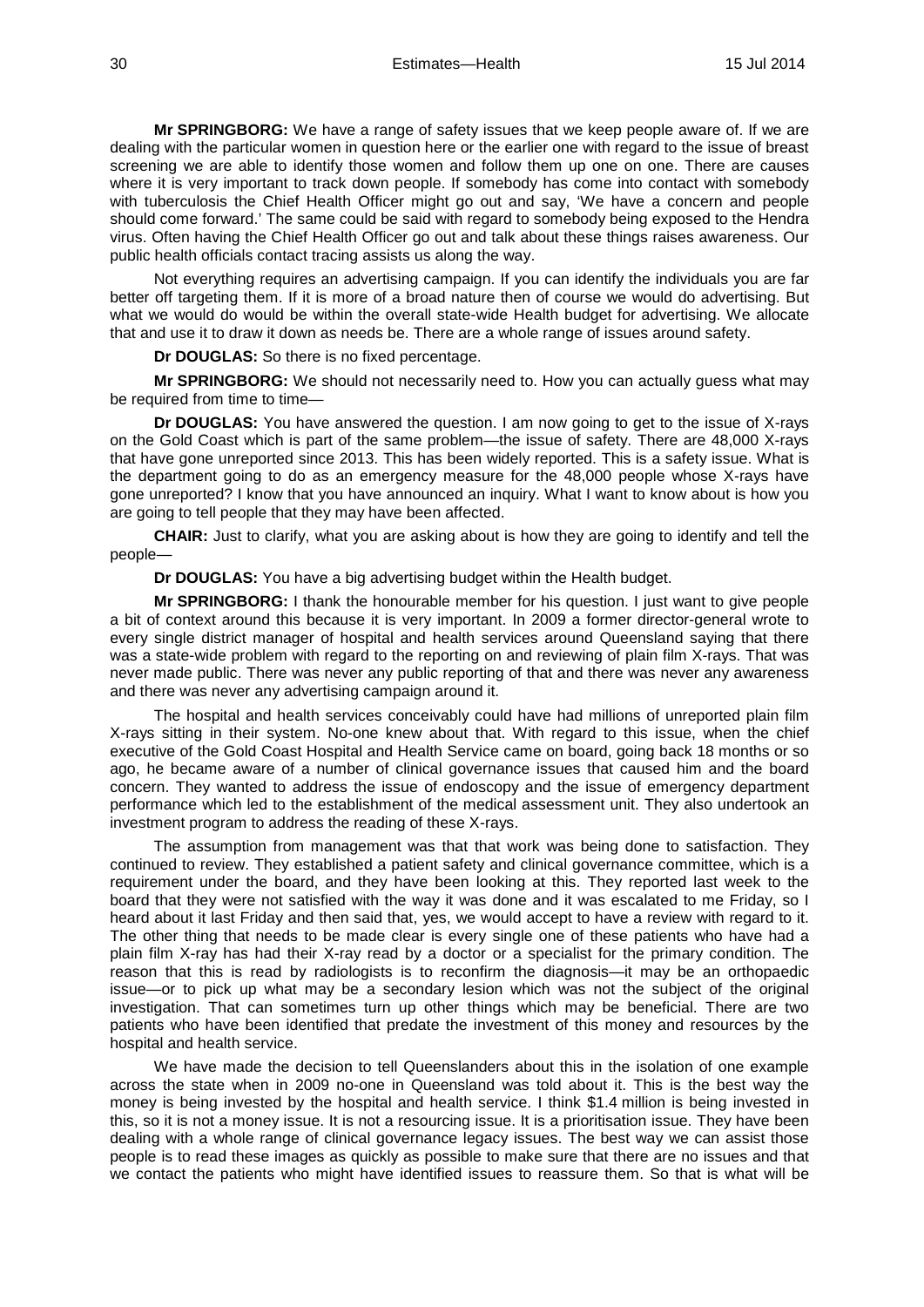happening as a matter of posthaste. They have been reading as a matter of priority MRIs and CT scans and they are better ways to actually identify some of these other lesions, particularly if they are a primary source. It should not have happened. It did. They recognised they had a problem. They have invested into it and they are working through it.

**Dr DOUGLAS:** Minister, just to be clear, you will not be advertising in any press? In and out of Australia the conventional way is that we do that in medicine—that is what does happen—and it indicates what whoever has provision of service will provide. So you will not be doing that? Can you answer that question? We are talking about 48,000 X-rays.

**Mr SPRINGBORG:** In 2009 when there were probably millions of X-rays our predecessors did not even tell Queenslanders about it, let alone advertise. The hospital and health service going about it in the very open way they did yesterday, us conducting a review and the general awareness around it is inviting people to come forward and ring 13HEALTH, which we use on a regular basis, and that is going out to people in the community. The best way we can deal with this is in public. No-one is saying it is not public. In the past it was never public. When our predecessors had a state-wide issue, they did not tell anyone about it.

**Dr DOUGLAS:** So the answer is no?

**Mr SPRINGBORG:** The answer is that we are contacting the people individually and they have been made aware by the notification publicly and the hospital and health service will be working to contact these people. Basically the priority is to report on the X-rays and to contact the individual patients, and that is what is being done. We have also told Queenslanders about it, which is a long way from what happened in the past. Also, if the investigation says that we need to have ads into this or any other thing, then I do not have any problem with it. But, really, we have to make sure that we get the best use of our resources.

**Dr DOUGLAS:** In terms of the people who were affected, it is a five per cent incidence of abnormalities found by other people, particularly when a radiologist looks at it. Even though not all of those are lethal—they are often not lethal—what will the state be offering to those people in response of this massive crisis of lack of confidence in the service, really?

**Mr SPRINGBORG:** Massive what, sorry?

**Dr DOUGLAS:** What happens is that, in terms of the unreported X-rays, people assume that those X-rays will be reviewed by a professional. That is the assumption. So what will the state be offering those people?

**Mr SPRINGBORG:** The best thing the state can do is when we identify a problem we actually tell people we have one, not cover it up as happened previously, and the priority will be contacting those people. If they have a misdiagnosis with regard to the primary source of their investigation, then that will be addressed by a part of remedial action. Let us keep in mind that I do not know where you get five per cent from. It may be, but let us not—

**Dr DOUGLAS:** That is the figure. It is a commonly available figure stated on—

**Mr SPRINGBORG:** I am not so sure, because I asked about this figure yesterday and there is no commonly available figure around this.

**Dr DOUGLAS:** The Queensland director of the college last night stated it publicly—that is, Greg Slater in a publicly available document. I can provide that for you if you would like.

**Mr SPRINGBORG:** Okay. I have asked for other advice around it, but I just think we should not jump the gun in regard to that. If there is an orthopaedic issue, we have to keep in mind that an orthopaedic specialist reads those X-rays. They know what they are looking for and generally in most cases they will get it right, but that is why a radiologist will review it just in case they may have missed a hairline fracture or something along the way. With regard to, say, a chest X-ray where there is considered to be significant intervention—a cardiac procedure—the surgeon will request something. The procedure will be done. They have it for a particular purpose. A radiologist may read that and find another issue like a lesion which was not the primary course of that investigation. That will all be done as a part of this. Obviously if there are issues that require further treatment or interventions then the best thing we can do is assist those people through the resources allocated to help them with their particular health issue if it has not been properly addressed. So that will be done as a matter of priority.

**Dr DOUGLAS:** So you will be offering them compensation? Is that what you are saying? If there was an assumption—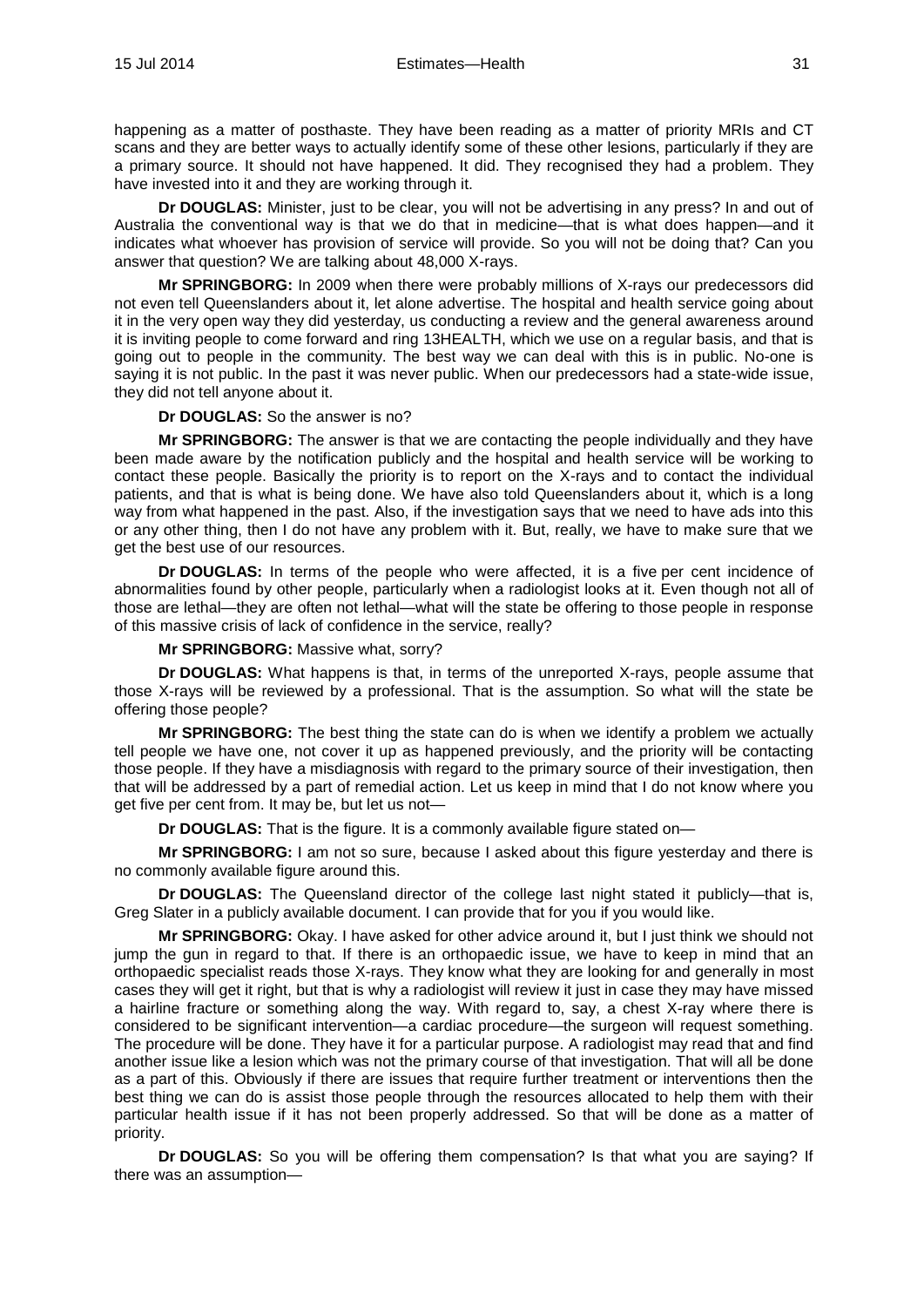**Mr SPRINGBORG:** No, I never said that. A person has normal access to apply for remedial recompense as a part of any process. They do that each and every year in Queensland Health. That is totally separate to a process of where we may be contacting a person saying, 'We've reviewed your plain film X-ray and we've identified something. Can you come in and we'll address the issue with regard to medical assistance,' or whatever it may be. The issue of recompense is a totally separate process which is handled in a different way and that is entitled to any Queenslander who believes that they have a suboptimal outcome in the system.

**CHAIR:** Thank you. Just to explain briefly, I allowed Dr Douglas some latitude over the 15 minutes as he will not be here this afternoon. I think he is leaving to go to a few other committees.

**Mr SPRINGBORG:** If he has any more questions before he goes, I am more than happy to take them.

**CHAIR:** Thank you.

**Mr SHUTTLEWORTH:** Minister, at page 67 of the SDS we are advised that the Central Queensland HHS is responsible for direct management of more than 16 hospitals and facilities, including Gladstone Hospital. Can the minister advise the committee of any improvements and upgrades planned for the Gladstone Hospital?

**Mr SPRINGBORG:** I think we have seen some really good performance over the last little while with regard to the performance of the Central Queensland Hospital and Health Service. Their surgical performance is very good, as is their emergency access performance. In March of 2012 76 per cent of people were seen in under four hours, and they have always performed well. That is now 79 per cent, so I think people can be very encouraged with regard to that. Recently they have also made a major call for investment in a new radiology contract which will see radiology and radiography services being provided across that area to a higher level than ever before and with CT scanners in places where they have not previously had those. I might call upon the hospital and health service CEO who might bring the committee up to date.

**Mr Richards:** In terms of Gladstone, we are looking at the development of a high-dependency unit in that particular area. That is funded through business commercial moneys. We are also investing in an upgrade in the theatre complex within the hospital.

**CHAIR:** Minister, do you have anything else to add there?

**Mr SPRINGBORG:** The other thing is that we are very interested in continuing to partner. We have had a very good relationship in Gladstone with the local resources sector around planning for the future. The other great thing that is happening in Gladstone is we are finally getting a far better collegiate arrangement with the Mater Hospital with regard to joint appointments so we can get a greater capability with regard to specialist appointments in that area. In terms of what has been a hospital and a community which has been largely in the doldrums around its health care over a long period of time, we are starting to see some improvements around that. Much of it is owed to the local hospital and health service and locals on that hospital and health board from Gladstone and also the very strong advocacy from the member for Gladstone, Liz Cunningham, over a long period of time. She is now being listened to with her concerns.

**Mr Richards:** I might just add to some of the developments that we have made in terms of new appointments to Gladstone. We have made an appointment of an orthopaedic surgeon to work between the Mater and Gladstone Hospital. We have an anaesthetist planned—and that is funded and we are going out to the market for that. We have two paediatricians who are coming to Gladstone as well and we have just appointed—and he has just taken up post—a general surgeon for the Gladstone area. That has increased the critical mass of senior medical staff within that area, so by working with the Mater we have seen a much greater success in the attraction of senior medical staff.

**CHAIR:** Minister, page 67 of the SDS refers to the Central Queensland HHS working with partners to deliver a sustainable level of service into the future, and you just started to leverage on this. Can you please advise of any such partnerships aimed at increasing the intake of midwifery students in 2014-15?

**Mr SPRINGBORG:** As anyone would know, I have a very strong commitment particularly to rural and remote health care for a whole range of areas. This is a fantastic portfolio that is life changing for so many people, but one of the issues of course is to provide some form of equity of service to people living in rural and remote areas of this state who have lost their services over a period of time or should reasonably have a greater expectation of those services. I have a particularly strong commitment to increasing midwifery services across this state and also a greater range of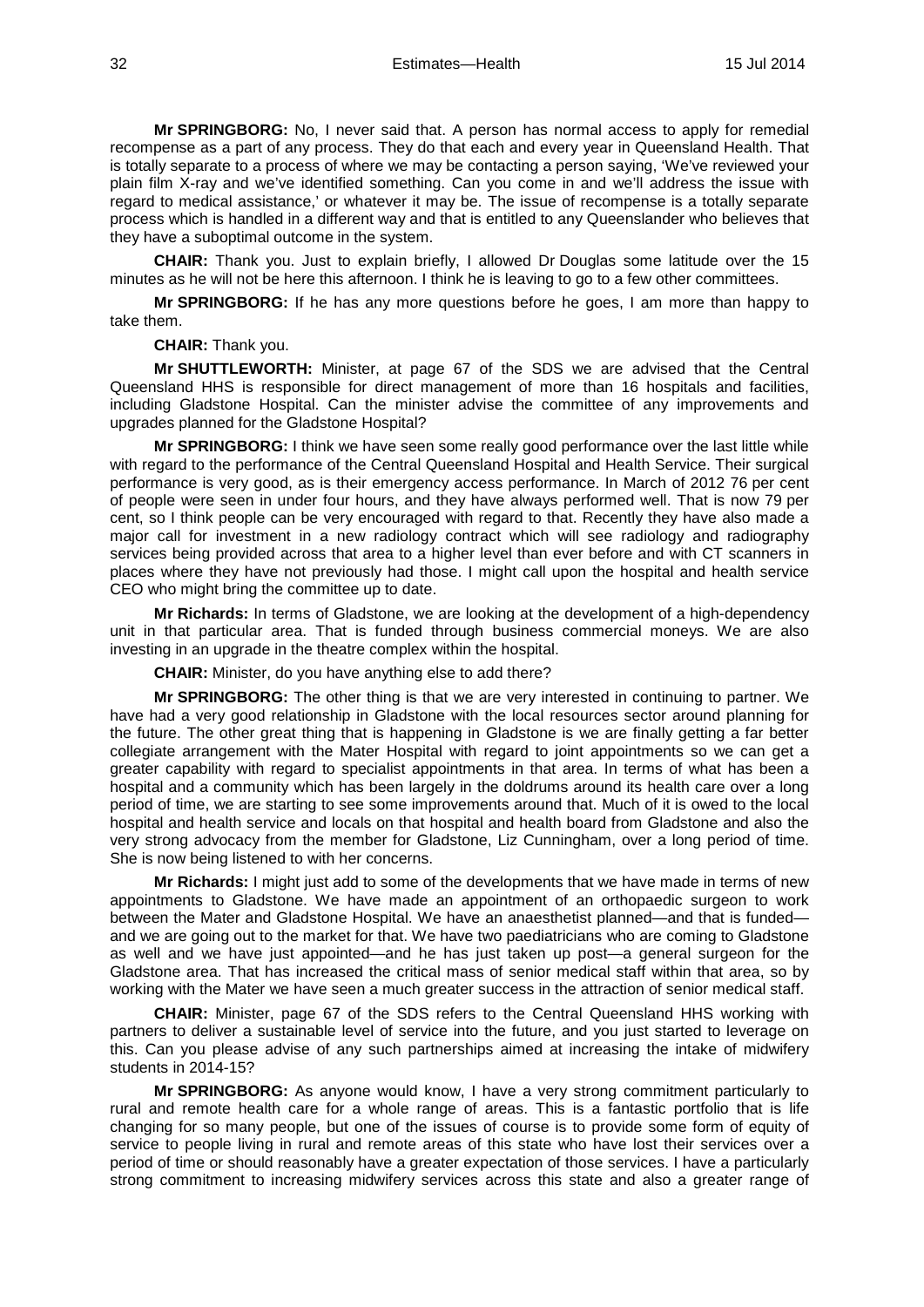opportunities for women and their families to be able to birth locally. That is why we have reopened birthing services at Logan, Cooktown starts early next year and then on from there. An important part of building this workforce in the future is to make sure that we can identify those people who can be our midwives of tomorrow. We announced last year a special program to provide support scholarship type arrangements per se to some 50 nursing graduates who want to take on midwifery as a profession, and the first 25 of those went into the system last year. It is an 18-month program where they would be supported by a hospital and health service whilst doing their studies at a university in partnership and of course be associated with a local private practising midwifery group.

In the case of Central Queensland, they have been very much involved in supporting the development of the model with the Central Queensland University where from 1 February this year a cohort of some 25 nursing graduates have gone into this midwifery 18-month program, so at the end of that we will actually have additional midwives across Queensland. Very importantly, many of those will be placed in rural and remote and regional areas of this state. This program is unlike anything else that has happened in the country previously. So there will be some 50 midwives, the last 25 of them with Central Queensland University. If we are going to grow the opportunities for women to have greater choice with regard to birthing and continuity of care, then we need to do this. With regard to Emerald and Gladstone, they currently have midwifery group practices offering a greater range of continuity of care. Rockhampton, as I understand it, will be aiming to offer that particular service from 1 October this year.

**CHAIR:** Thank you, Minister. That is particularly pertinent for me because, as you are aware, we have the midwifery services at Jinibara State School which are providing real community building opportunities.

**Ms BATES:** Minister, page 9 of the SDS refers to the government's activities with regard to increasing immunisation. Minister, how has the Central West HHS performed with regard to the immunisation rates of children?

**Mr SPRINGBORG:** I might start and just make some general comments regarding immunisation and then I will ask Michel Lok to come forward. He is the chief executive of Central West. We are very keen to not only raise awareness about immunisation but, very importantly, offer access to immunisation services. There are a small number of people, but an alarming number of people, who have an objection—vaccination deniers. There is probably little we can do about that cohort other than try to educate them. But for some people, it is an issue of access and availability. What we need to do is to ensure that we continue to roll out that access and availability.

I think it is very encouraging that many of our hospital and health services in rural and remote areas have very high rates of vaccination even compared to the bigger regional centres and also the metro areas of the state. So for people out there, there is not a general aversion to immunisation; it is access. I understand that Central West HHS achieved the highest rate of immunisation for children in Queensland in 2013, with 97.8 per cent of five-year-olds being fully immunised compared with Queensland and the national average immunisation rates of just 92 per cent. That is pretty amazing. So well done to them. Our new immunisation program will also see \$3 million worth of incentive funding that will go out to HHSs as well. Michel might want to make some comments.

**Mr Lok:** As the minister has indicated, 97.8 per cent achievement is the highest in the state and it has been consistently high, as many of the rural and remotes are probably better at connecting with local communities, work more closely with general practices that we work very closely with in our rural and remote areas and achieve very high rates. It is an acknowledgement to the staff and our community health personnel for achieving that kind of result.

**CHAIR:** Thank you. I call the member for Beaudesert.

**Mr KRAUSE:** Minister, with reference to page 79 of the SDS, the committee notes that the model of service delivery in areas such as Central Queensland has traditionally had a high reliance on locums. Has the Central West HHS had any success in reducing the HHS's reliance on external medical locums?

**Mr SPRINGBORG:** The simple answer to this question is yes. I really applaud the hospital and the health services for the wonderful work that they have been doing generally in reducing the reliance on locums. Locums are an important part of our workforce—they are a necessary part—but we need to reduce our overreliance on locums, because we need to have a continuity of people within our community. Also, there is a cost ineffectiveness that comes from the overutilisation of locums.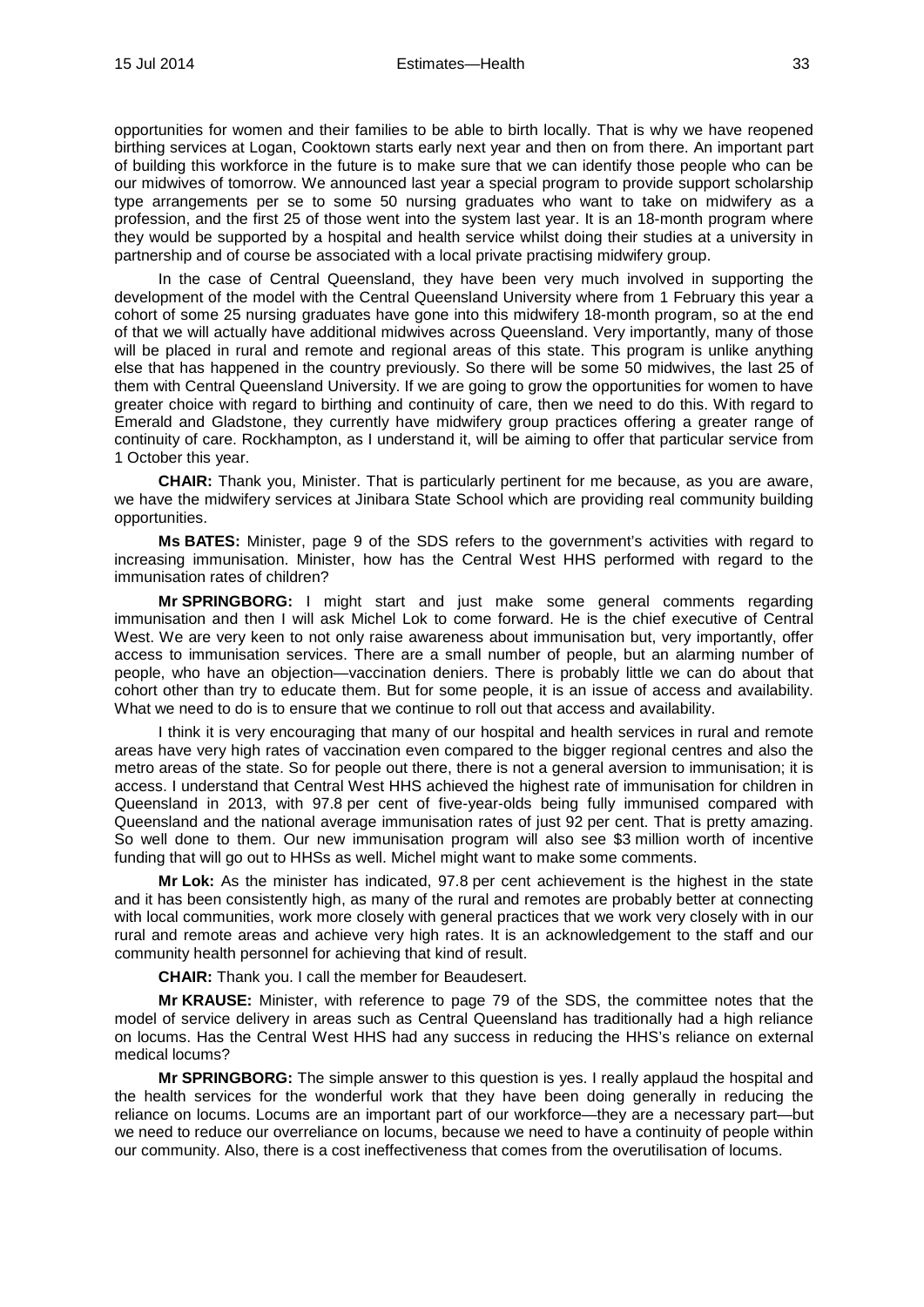34 Estimates—Health 15 Jul 2014

I understand in the Central West HHS over the last 12 months or thereabouts they have increased the number of resident doctors from five to 15, but Michel might want to tell us about the overall success of how you deal with that. Also, before I throw to Michel, basically, our new contracts arrangements provide us with a greater degree of flexibility for the HHSs to provide recruitment and retention components in those contracts.

**Mr Lok:** The major lead here is through the board itself, who came in two years ago and were very concerned about the very high rates of locum usage and agency nursing, particularly in our region. They set about a task of restructuring our medical workforce and focusing on our recruitment and retention strategies, which has led to the kind of results. So a 50 per cent reduction target was set two years ago. We have almost achieved 100 per cent replacement of locums out in the Central West

As I mentioned, it is largely the result of restructuring the medical workforce. Many of our posts were single posts or two medical officer posts. So we have restructured to make each of our sites part of an integrated workforce across the Central West, where the workforce will be shared and self-relieve and also try to draw in skills that can be used across the region so that doctors with advanced skills in one area or another will be able to work in each of our locations. The result is that we have been able to attract doctors, because we have been able to build up a training focus and also take on board some junior doctors as well as our student doctors. So people want to be out in the Central West, be part of a training workforce and be part of delivering services.

**Mr HATHAWAY:** Minister, page 87 of the SDS advises that the Children's Health Queensland HHS is developing closer working relationships with patients, community groups and other primary health providers. What results have we seen under the Deadly Ears program across Queensland communities?

**Mr SPRINGBORG:** Thank you very much. We are endeavouring to provide more equitable health outcomes to people right across this state. Indeed, when it comes to Indigenous health outcomes, that is one of our greatest challenges. There is little doubt about that. It is a part of remoteness. It is a part of some of the socioeconomic disadvantage that exists. Of course, that then cascades down the line, particularly to the children. We know that if you have developmental issues at an early stage around hearing—those sorts of things—that can lead to other outcomes further up the line. I think that overrepresentation in our hospitals and possibly even overrepresentation in our prison population is because, if there are developmental issues and you cannot hear and you cannot disseminate information as a consequence of that, that does not assist your outcomes further along the line.

We have invested significantly in the Deadly Ears program, with a very, very significant focus on otitis media, which is hearing loss, in children or circumstances surrounding that. The outcomes of the program include a reduction in the presentations of chronic otitis media, or chronic ear diseases, at its ear, nose and throat outreach clinics across Queensland from 20 per cent in 2009-10 to four per cent in 2013-14. So we are making some headway in that area as well. There have been over 9,600 assessments of Aboriginal and Torres Strait Islander children at its ENT clinics across Queensland. This is in the children's hospital and health service program across the state. There have been over 1,900 surgical procedures that have been provided to Aboriginal and Torres Strait Islander children with ear disease and hearing loss. To date, the program has delivered training in ear and hearing screening to over 500 staff from over 70 health facilities and providers across Queensland, including staff from over 20 Indigenous communities. So it has been quite successful, but we have a lot of work to do still to close that relative disadvantage gap. So we are making some progress in those areas and also with regard to eyes that we have put out as part of the jubilee trust as well, moving around Queensland. That is also providing some really good diagnostic and also treatment outcomes for particularly Indigenous people across this state.

**CHAIR:** Thank you, Minister. We will do one more government question and then we will shoot across to non-government questions. Minister, specifically with reference to programs administered by the Children's Health Queensland HHS, how are those programs providing pathways for treatment for children with hearing difficulties?

**Mr SPRINGBORG:** I indicated some of that a little while ago, but the whole point is that what we have to do is have programs, have them very well identified, have them extremely well coordinated and then, of course, have the pathway towards treatment. Children's Health Queensland has been extremely innovative in a whole range of areas—right from involving our audiologists early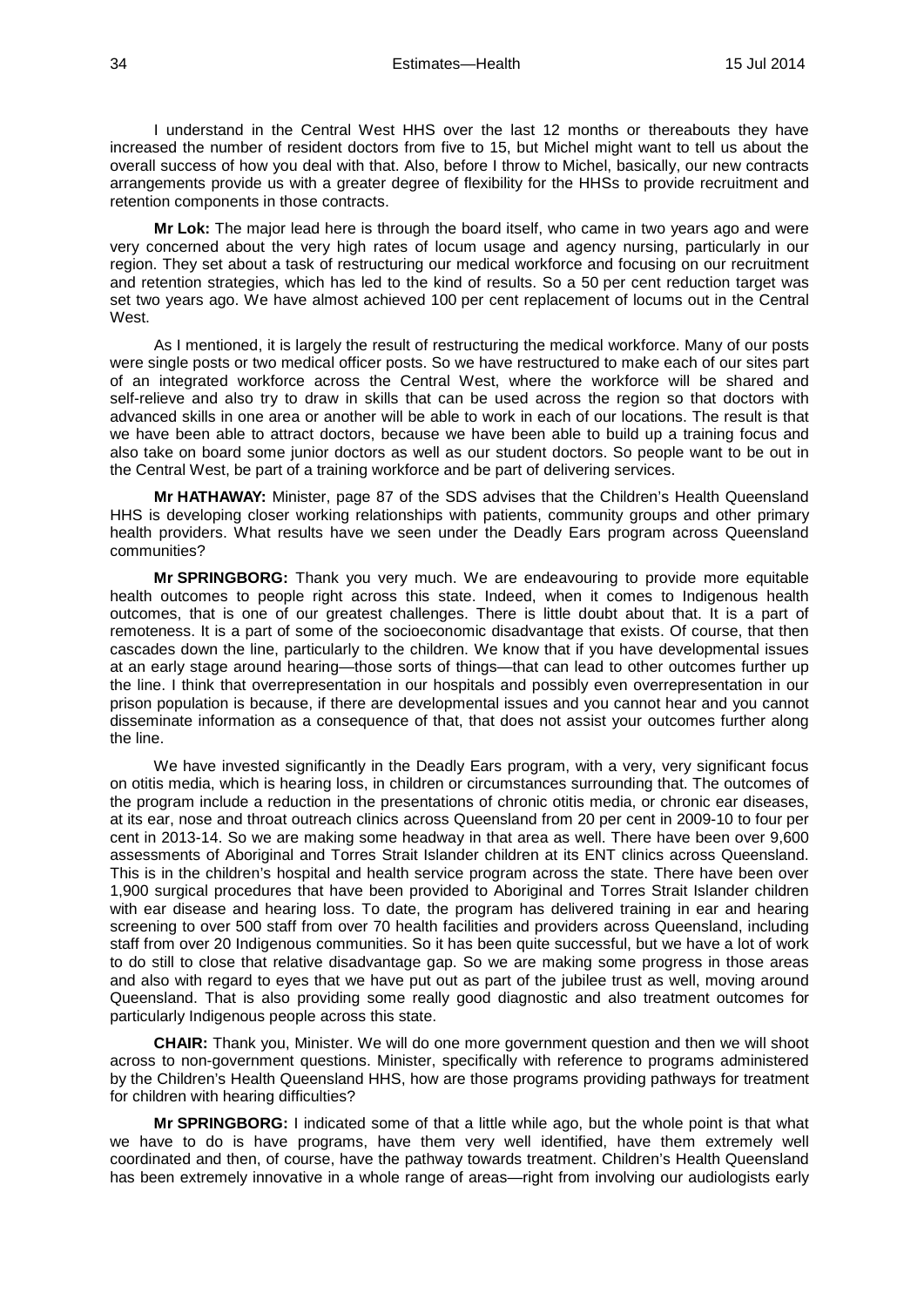on in outpatients through to innovative approaches around care coordination across the state. That gives far better outcomes. I might ask Dr Peter Steer if he wishes to come forward and make any comments around that.

**Dr Steer:** Thank you, Minister. As the minister said, there has been a number of initiatives comprehensive measures—across Queensland that we lead, but certainly in partnership with other hospital and health services in other non-government agencies. We have touched on the Deadly Ears program, which has been an extraordinarily successful program. The minister has spoken about the statistics, but we cannot understate the long-term effects in investment in children who would have suffered not just hearing difficulties but subsequent speech language delay right down to future economic opportunities.

But we also lead in partnership the Healthy Hearing Program, which really is an extraordinary program now, with more than 99 per cent of children—over 500,000 children—screened for hearing loss after birth throughout Queensland. This provides not only an early opportunity to innovate—be with those with moderate and severe hearing loss—but also pathways of referral for those with minimal hearing loss. The other mapping of some really neat, innovative care, not just with ourselves but with Metro North, is the innovation of having our ENT referrals, which has been an extraordinarily pressured waiting time issue for children's health, which has seen allied health and audiology interventions working with our ENT surgeons to drop our long waiting list for ENT from what they were by 75 per cent in category 2 long waits and 80 per cent in category 3 long waits—again, making a huge difference not just to children and families but to children's speech, language and future development opportunities.

**CHAIR:** Thank you, Dr Steer.

**Mr SPRINGBORG:** As Dr Steer is departing, can I also thank him for the work they have done around the cochlear implant program as well. We had a waiting list of some 22 at the start of the last financial year. Not only did they do the 22 but I think, as of around May, they managed to do another 19—or 41. So absolutely fantastic work is being done there. Well done.

**Dr DOUGLAS:** Hear, hear. Good on you.

**CHAIR:** We have time for probably one question.

**Mrs MILLER:** Minister, I refer to page 119 of the SDS and I ask: is the birthing pool in the new birthing centre at Mackay Hospital substandard compared with other Queensland hospitals because of budget cuts or because your staff in that HHS have not listened to the local community as they are required to under standard 2, 'Partnering with consumers' in the National Safety and Quality Health Service Standards? I table the photo as evidence of the substandard birthing pool.

**Mr SPRINGBORG:** The honourable member should know, because her government designed it. Your government designed it.

**Mrs MILLER:** And you are in government now.

**Mr SPRINGBORG:** Once again—

**Mrs MILLER:** You are in government now. You have had two years.

**CHAIR:** Member for Bundamba, please let the minister answer the question.

**Mr SPRINGBORG:** This is the problem with selective amnesia, or 'Don't look backwards because we might be scared of what we see'.

**Mrs MILLER:** What about ramping?

**Mr SPRINGBORG:** The honourable member's government actually designed that hospital some five years ago as a part of its redevelopment. The honourable member's government also redesigned Cairns block D without the second power redundancy. Those rooms were actually designed some four to five years ago and that configuration of those facilities for birthing women were actually designed at that particular time. So—

**Mrs MILLER:** Are you sure? Really sure?

**Mr SPRINGBORG:** It is a great pity, Mr Chairman, they did not consider those matters of consultation then as we actually consider now. They are of the original design issues. As I understand it, to change those particular design issues require internally, with regard to the fit-out, significant redesign of the superstructure as well.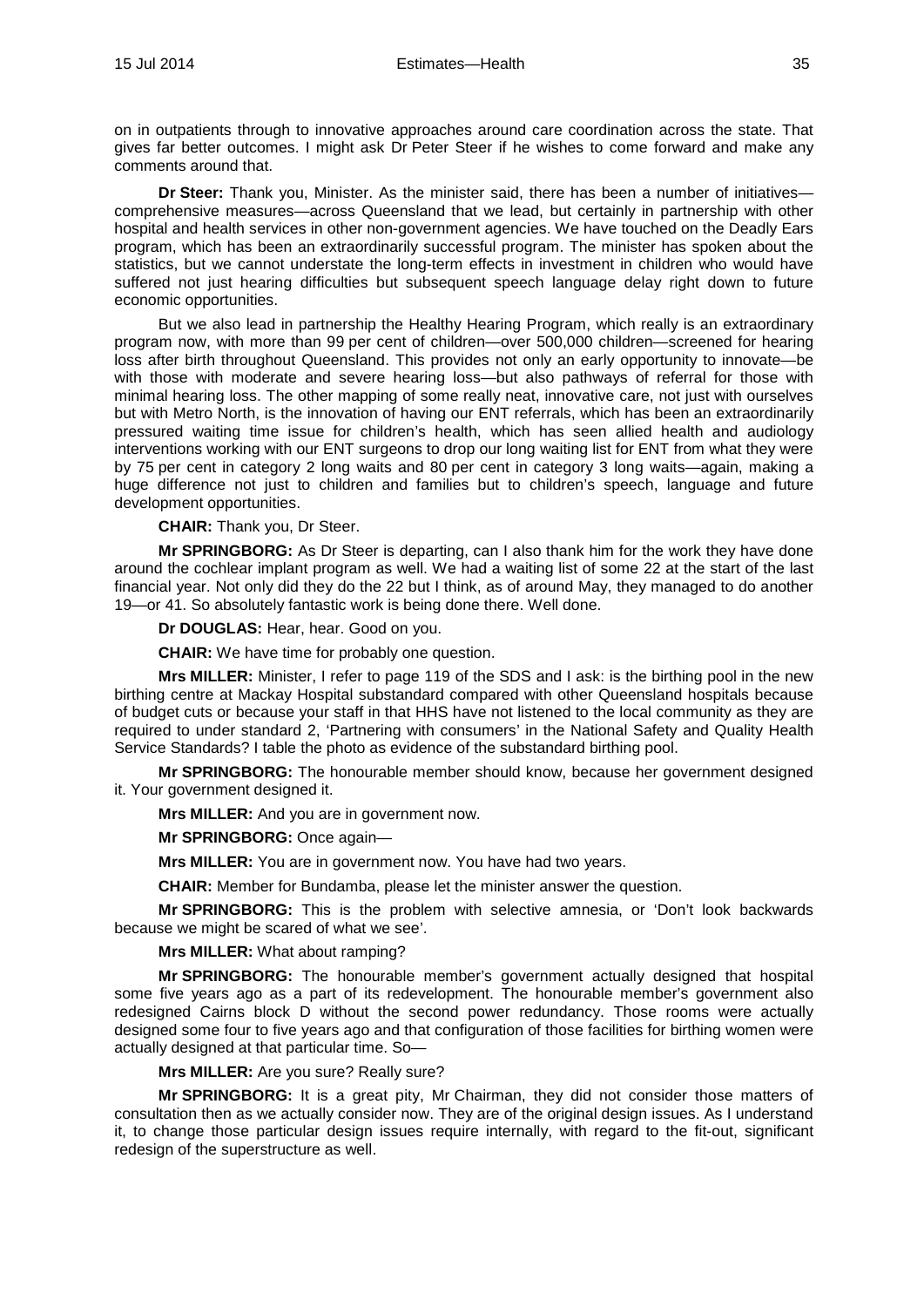**Mrs MILLER:** So you are saying that you did have the opportunity to redesign it but, because of money, you decided not to?

**Mr SPRINGBORG:** Sorry, Mr Chairman, I think the honourable member misunderstands the answer. The configuration of those rooms were actually designed by the previous government and for that to actually be changed requires redesign work with regard to structures within those particular rooms as well. So it actually goes back to that. We understand the concerns that have been raised by the women who have an aspiration to birth there in a supportive water birthing environment. We understand those issues. But I just say that it is a great pity that our predecessors did not appropriately design it. But the hospital and health service is working through with those women now to try to address those issues. Again, it is a great pity that the former government did not properly address that. The construction for this hospital redevelopment began in 2009 and that is when this path was set off on.

**Mrs MILLER:** Just as a follow-up question, are you saying that you are going to put in safer and more appropriate water birthing facilities there? Have you got a budget set aside for that?

**Mr SPRINGBORG:** Again, I take the honourable member back on a trip down memory lane—

**Mrs MILLER:** You are the minister now.

**CHAIR:** Member, please allow the minister to answer the question.

**Mr SPRINGBORG:** There are a range of other legacy issues that we are trying to address going right back to the days when you were ably assisting Gordon Nuttall so very well and subsequent to that. The design layout of this was set in 2009, including the superstructure that underpins the layout of those particular rooms. As I understand, to refurbish, or to do as the honourable member would want to do—to correct the design fault that was a legacy of their government not getting it right—would cost potentially between \$300,000 and \$500,000.

**CHAIR:** Thank you. The committee will now adjourn for lunch. The video broadcast of this session will be available on the parliament's website shortly. The hearing will resume at 1.30. The committee will continue examining the estimates of the department of health and health and hospital services. It will examine the estimates of the Queensland Institute of Medical Research, the Queensland Mental Health Commission and the Health Ombudsman. We will come back here at 1.30.

#### **Proceedings suspended from 12.29 pm to 1.30 pm**

≌. **[CHAIR:](http://www.parliament.qld.gov.au/docs/find.aspx?id=0MbaHCSC20140715_133040)** Welcome back. Welcome to the minister and officials. The committee will continue its examination of the estimates for the Department of Health and the health and hospital services and commence examining the estimates for the Queensland Institute of Medical Research, the Queensland Mental Health Commission and the Health Ombudsman. On behalf of the committee, I welcome the chief executive officer of the Queensland Institute of Medical Research, the Queensland Mental Health Commission and the Health Ombudsman. For the benefit of Hansard, I ask officials to identify themselves the first time they answer a question and to bring their name plate if they come to the table. We will move straight to non-government questions and I call the member for Bundamba.

**Mrs MILLER:** Thank you, Chair. I refer to SDS page 39, and I am seeking clarification from the Director-General, please, Mr Ian Maynard. I am seeking clarification of the previous answer given this morning where you stated that you had retrieved Dr Anthony Lynham's personal payroll details at the minister's instructions. What I am asking, Mr Maynard, is for you to confirm the time and the date of these actions, please?

**Mr Maynard:** I thank the member for the question. In respect of the details that I requested for Dr Anthony Lynham, that request I believe came through some time during Sunday. I took some legal advice and I was provided with the information during the course of Monday. That is this week.

**Mrs MILLER:** Do you believe that in relation to the leaking of that information or that information being given out, that that information was given out earlier than Sunday?

**CHAIR:** Sorry, I am struggling to understand—

**Mrs MILLER:** In relation to SDS page 39 it says 'ongoing improvements to the payroll and rostering system', and it also says in here 'improved recovery of overpayments'. It is directly in relation to the SDS.

**CHAIR:** What you are asking for is an opinion.

**Mrs MILLER:** No, I am not. I am asking for a statement of fact.

**CHAIR:** You are asking for an opinion and that would be out of order.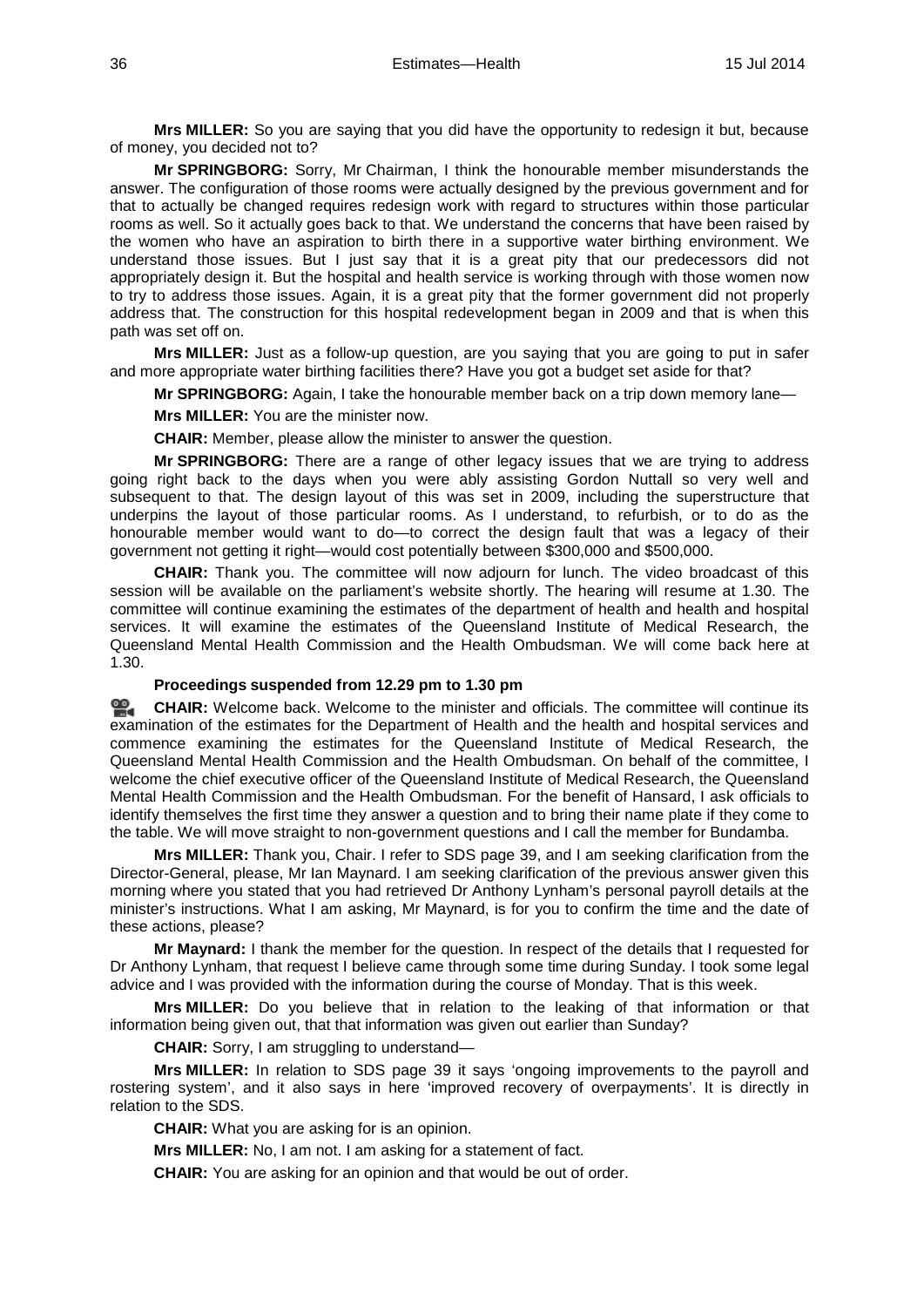**Mrs MILLER:** No, I am asking for a statement of fact. With respect, I am asking—

**CHAIR:** If you could restate your question.

**Mrs MILLER:** Okay. In relation to SDS page 39, particularly the last paragraph where it says 'improved recovery of overpayments', and in relation in particular to the alleged leaking of information in relation to Dr Anthony Lynham—and you can take this on notice, Director-General, if you would like—I would like to know whether or not that information was given to the media by anybody in your department. I would like to know approximately the date and time that that information was accessed. Now, you should be able to find that through forensic computer inquiries.

**CHAIR:** Mr Maynard, you can only answer that to the best of your capacity.

**Mrs MILLER:** I am quite happy for him to take that on notice.

**Mr Maynard:** I can only answer in respect of myself. The information that I requested I received yesterday. I have not provided that information to the media.

**Mrs MILLER:** Okay. Thank you very much. I move on to another issue. This is in relation to SDS page 9, particularly point 6. Minister, I ask that for the period of June, July and August for the Local Area Service Networks, this is in relation to Queensland Ambulance, of the Gold Coast, Metro South, Metro North and the Sunshine Coast, how many shifts were unrostered in the respective LASN roster projections?

**Mr SPRINGBORG:** Mr Chairman, I thank the honourable member for the question. I mean, as the question requires some quite specific detail, which we may or may not have here, I would be very happy for the commissioner, if he has it at his fingertips, or to take that on notice, but for me the assertion out of this, of course, is that we have an Ambulance Service which is not functioning or not functioning well enough. Now, the Queensland Ambulance Service is actually functioning probably far better than it has ever functioned at any time in the past. Our response times are dramatically improved. The time that we are being delayed with regards to getting patients off stretcher is reduced, and if we look at the fact about 3,905 personnel FTE, and that is going to increase by now about another 100 during the course of this particular year. But if the honourable member wants specific individual details around an area of roster then we might see if we have got that information if it can be routinely available. Commissioner?

**Commissioner Bowles:** Thank you very much, Minister.

**CHAIR:** Can I get you to introduce yourself first. If you have your name plaque that would be good, and just speak very closely to the microphone. Folks, when you come up, if you would speak very directly into the microphone. We are having some difficulty otherwise with the broadcast so if you would just be cognisant of that. Thank you, Commissioner?

**Commissioner Bowles:** No problems. Russell Bowles, Queensland Ambulance Service Commissioner. I suppose just to put a little bit of context around the question first of all about unfilled shifts, the first thing I would like to say is that we endeavour to fill every shift. Should someone ring up and go off sick, or for whatever other reason, injured or whatever, we will go through a three-step process. We will go through a process whereby we try to identify excess staff within the system, within the various networks, that allows us to move between networks. The second phase is that we would go to a casual qualified paramedic or the third phase is that we would go to overtime for the filling of that shift. Now, as we get into different parts of the year I think it is fair to say that no matter how hard you try using that three-step methodology that was introduced in the industrial arrangements in 2005, that it is just not always possible. And that again is the advantage of a network whereby we move units around to service the community. If I just refer back to our performance, at a state level it is as good or it is better than it has been in recent time and that is as a result of making every effort to make sure that we have the necessary resources available to fill shifts. I can give just some broad data just on unfilled shifts that is being currently prepared for an RTI, I think it is, by the United Voice.

## **Mr SPRINGBORG:** Oh, surprise, surprise.

**Commissioner Bowles:** Unfilled shifts July 2013 and up until July 2014 in the south-east corner, well, there is 7,258 shifts that we would have to cover in that network. It looks like, with the data that I have here, there is about 208 of that 7,258 shifts that weren't filled. If I go unfilled shifts for June for 2014, there was 211 against the number of 17,016. Unfilled shifts May 2014, 179 unfilled shifts against 17,548 shifts. Unfilled shifts June 2013, 183 against 15,157. If you go through the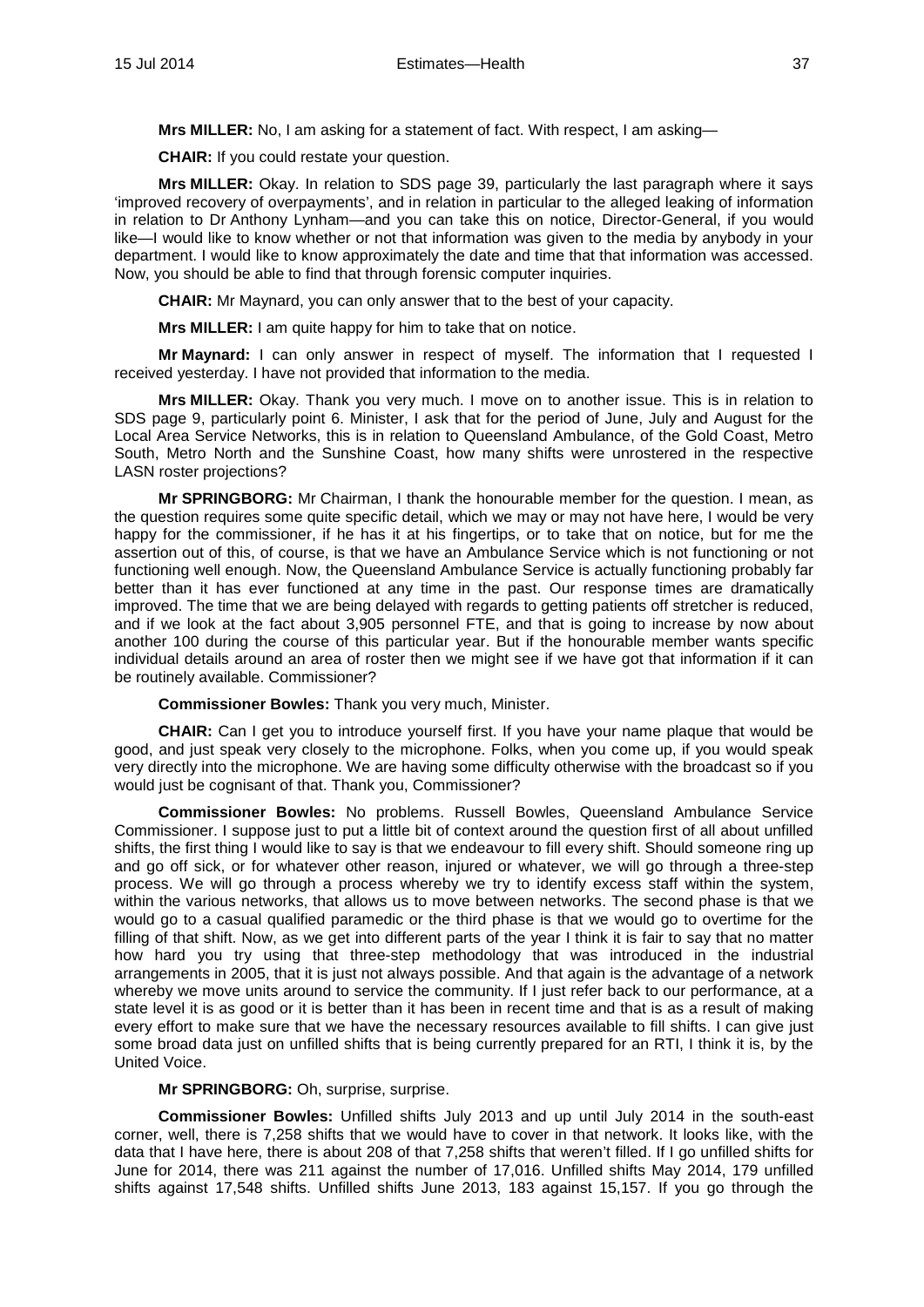relevant percentages of that, it is 1.24 per cent in June, one per cent in May and 1.21 in June. I accept that the figures are what they are, but a lot of good work by a lot of good people goes into making sure that each and every shift is actually filled so that we can provide the excellent response that our paramedics do each and every day.

**Mrs MILLER:** Thank you. Chair, I just wanted to talk about the minister's comment about the QAS functioning far better, which he just said before, and this is in relation to SDS page 9, and I would just like to table these photographs and to show people, seeing the minister did this this morning, this was the ambulance ramping at the Royal Brisbane and Women's Hospital yesterday. I really don't think it is functioning far better. I would like to table that. Also you made a comment about inpatients off stretcher having being reduced. This is a photo of ambulances, ambulance officers and patients last week at the Royal Brisbane and Women's Hospital who could not even get into the front door of the emergency department. So, Minister, I don't know where you are getting your advice from but it is obviously wrong. Obviously I think in relation to your comments about ambulance ramping and bypassing et cetera, I think given these photos, which are very recent—like last night and last week—that you have been telling this parliament and the people of Queensland porky pies. I refer to SDS page 19, and also the question on notice, the answer 490. Whilst there has been some marginal improvement for some category 1 patients in some HHS's, is it not the case that waiting times for categories 2 and 3 patients has in many hospitals not improved and has actually got worse whilst you have been Minister for Health?

**Mr SPRINGBORG:** Thank you very much, through you Mr Chairman, to the honourable member for Bundamba. Endemically I want to segue into this by making at least an oblique reference to the previous assertion from the honourable member. I remember the first visit that I made to the Royal Brisbane and Women's Hospital just after I became a minister. There are actually routine places that were actually lined out in corridors for patients to actually wait on stretchers. There was overflowing ambulance bays out the back. Now, that thing, Mr Chairman, is something which is largely a thing of the past now. The last time that I went over there, there was no-one in the corridors and everyone actually made the assertion to me—the emergency clinicians and right down—how much it was better. There were not ambulance bays that were overflowing out the back. I also want to just refer to figures because this actually really makes the most strong and strident points. Average hospital to clear interval in minutes code 1 and 2 QAS state-wide, first quarter of 2012, 41.9 minutes, first quarter of 2014, 35.2 minutes. So a 6.7 minute improvement—290,000-odd minutes less lost in getting patients off the stretcher in under 30 minutes. Now, we are always going to have an element of pressure, but the routine day-to-day headlines and snaps on the front of the *Courier-Mail* and also in the media is largely a thing of the past. With regards to the performances that we are seeing in our hospitals and health services across Queensland, meeting waiting times for elective surgery was 28 days in the March 2014 quarter, category 1, 12 days, category 2, 63, days and category 3, 159 days. Basically if we use, Mr Chairman, the 90th percentile, waiting time for elective surgery was 217 days March 2014 quarter, category 1 was 29 days, category 2, 130 days and category 3, 378 days. So basically what it means is at that particular stage 90 per cent of patients can actually be expected to be seen within that particular period of time.

With our surgical long waits, there has been a significant reduction. We are also seeing far more treatment of outpatients in our hospitals. I think we had around about 100,000 additional patients—can we get those figures, please—in the last year who had their first—100,000 more patients, I think; an increase of over 20 per cent, getting close to 30 per cent, of outpatients. It is a 30 per cent-odd increase, or close on, of outpatients who actually had an initial appointment. That was one of the highest proportions that I have ever seen of new outpatients actually having an initial appointment, so we are improving significantly in those areas. I will just get hold of those figures to confirm.

Whilst that is being found, I also want to confirm what I said earlier on today, when I initially said the Gold Coast hospital had had a 16 per cent increase in the number of emergency department presentations in actual numbers. That is true. The hospital and health service: 13 per cent overall in the past 12 months, so that includes Robina. We are seeing significant increases in that area. I want to make sure that we provide accurate information to the committee.

It is projected that the number of initial service events by the end of the financial year will have increased from 324,755 in 2012-13 to 411,283 in 2013. This is an increase of some 27 per cent. We are actually seeing more patients with their initial outpatient appointments, more returns and also we are getting more people into the waiting lists. But it is true that you are always going to have some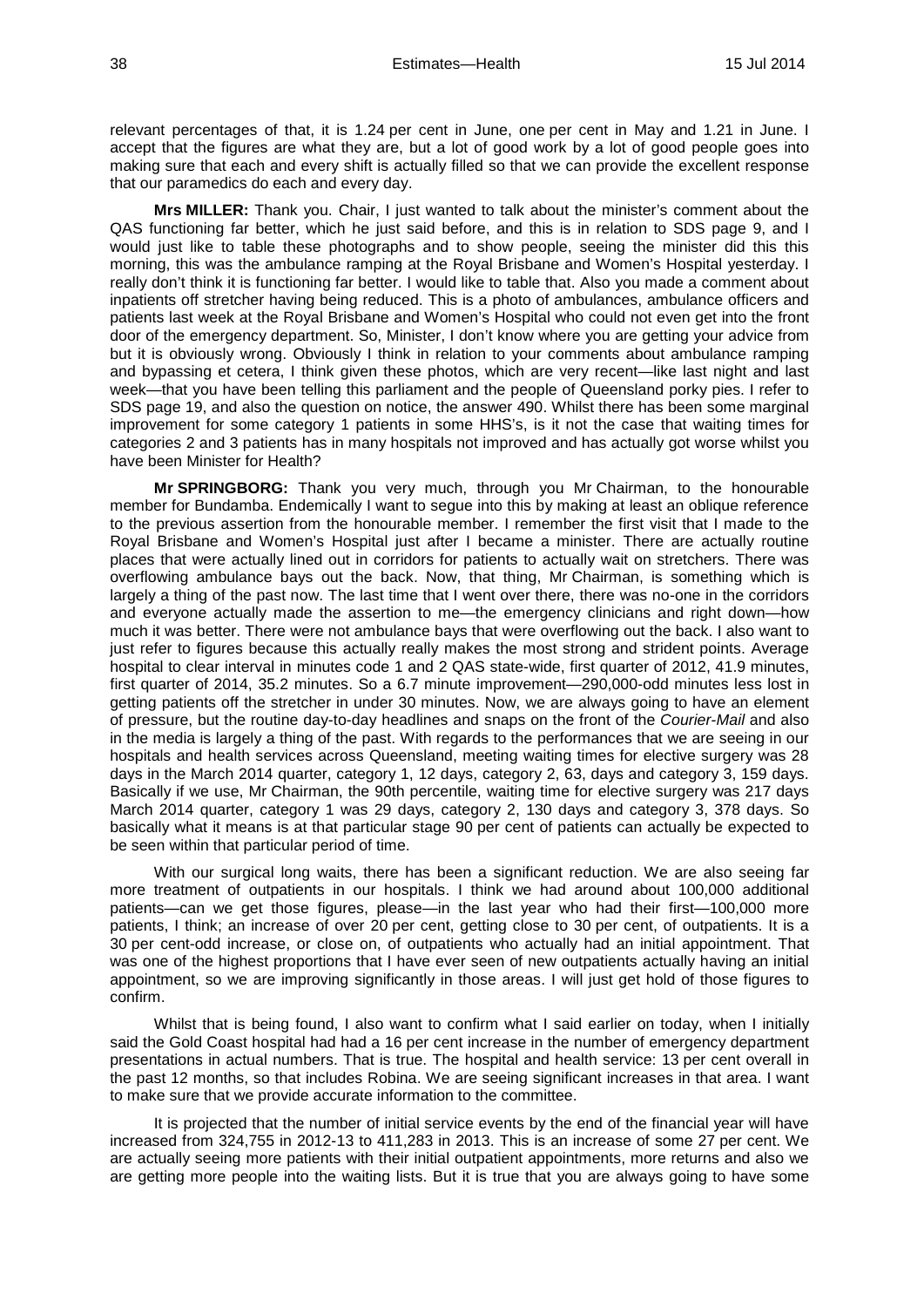fluctuation in outpatients. As I have said before, our target is NEAT, which we are addressing. It is then addressing the dental long waits, the surgical long waits, ophthalmology and then moving on from there to these other areas. We have never made any secret of that.

**Mrs MILLER:** Mr Chair, I would like to call up Mr Malcolm Stamp, the CEO of Metro North.

**CHAIR:** Mr Stamp, please come to the desk.

**Mrs MILLER:** Thank you, Mr Stamp. In relation to SDS page 134 and question on notice answer No. 490, I am particularly concerned for the people of Brisbane north where overall outpatient performance has declined over the past three years by 17 per cent for category 3 patients and by 15 per cent for both category 1 and 2 patients. Mr Stamp, has this decline in service performance been the result of the SMO contract dispute, the wider budget cuts in your HHS or the fact that 1,431 positions have gone—disappeared—by retrenchments or whatever from Metro North since 2012?

**Mr Stamp:** Malcolm Stamp, Chief Executive, Metro North Hospital and Health Service. Thank you for the question. Between last year and the year before, we have seen an increase of four per cent in outpatients. We have seen an improvement in the uncategorised category of outpatients. We have seen an improvement, a reduction, in the number of category 3 outpatients. We have seen a small increase in category 2 of around about 1,100 on 25,500 and we have seen a small increase on category 1 patients of around about 100 on 2,700 parents. I think our overall performance on outpatients has, if you like, stabilised with that increase of four per cent. We have a strategy in place to reduce our long-wait outpatients by 50 per cent over the coming year, a challenge that we embrace and take very seriously. During that same time, we have seen an increase in in-patient and accident and emergency workloads. Also, we have embraced the central patient intake, which is an initiative that is aimed at streamlining the allocation of patients' requests through GPs to the appropriate clinic in a timely fashion. We have around about half our external referrals on that system already, with the aim that during the course of this year it will be the full system. We have engaged the Medicare Local with our primary care partners to engage on pathways of care. We have 25 of those pathways now clinically agreed, demonstrating again that we are taking our outpatient position seriously.

In terms of the reduction of 1,400 staff reported, I think that last year Metro North was appearing before the committee and gave a detailed explanation of not only its overall but specific staffing position at that time. Between last year's committee and this year's, we have seen our overall staffing reduced by around about 50 staff, from 12,706 to 12,685. That is all pay points in that time. We recognise that we have a legacy in outpatients, so I am not diminishing the importance of the question that is being asked and it is one that, as I have already said, we take very seriously. We have over 51,000 people on our outpatient waiting list and 32,576 of those are what we would describe as long waits. As I already said, we have given a commitment to this committee that we are aiming to reduce that by at least 50 per cent by this time next year.

**Mrs MILLER:** Thank you.

**CHAIR:** Member for Bundamba, we are at time so unless there is a follow-up question, we will need to move on.

**Mrs MILLER:** No, it is okay.

**CHAIR:** Thank you. We will move to government questions and call the member for Ferny Grove.

**Mr SHUTTLEWORTH:** Thank you, Chair. Minister, with reference to the \$8.2 billion in employee expenses referred to on page 27 of the SDS, can you please inform the committee about the number of employees who, since November 2013, have signed up to the payroll self-service system in order to repay amounts where they were overpaid by Labor's failed health payroll system?

**Mr SPRINGBORG:** Thank you very much. This is a very important question because we do have a very dedicated workforce within Queensland Health and just as we recognise the need to redress circumstances where employees have been underpaid, we also recognise that it was not the fault of employees that they were overpaid but nor is it their money and there is an obligation to recover that. Of course, we cannot forget the fact that under our predecessors, they not only caused this debacle but also they brought in a moratorium that saw some \$30 million worth of overpayments walk out the door with employees who separated, with very little hope or opportunity for us to recover it because some of those people have moved interstate or overseas and are refusing to repay. However, we are continuing to pursue them.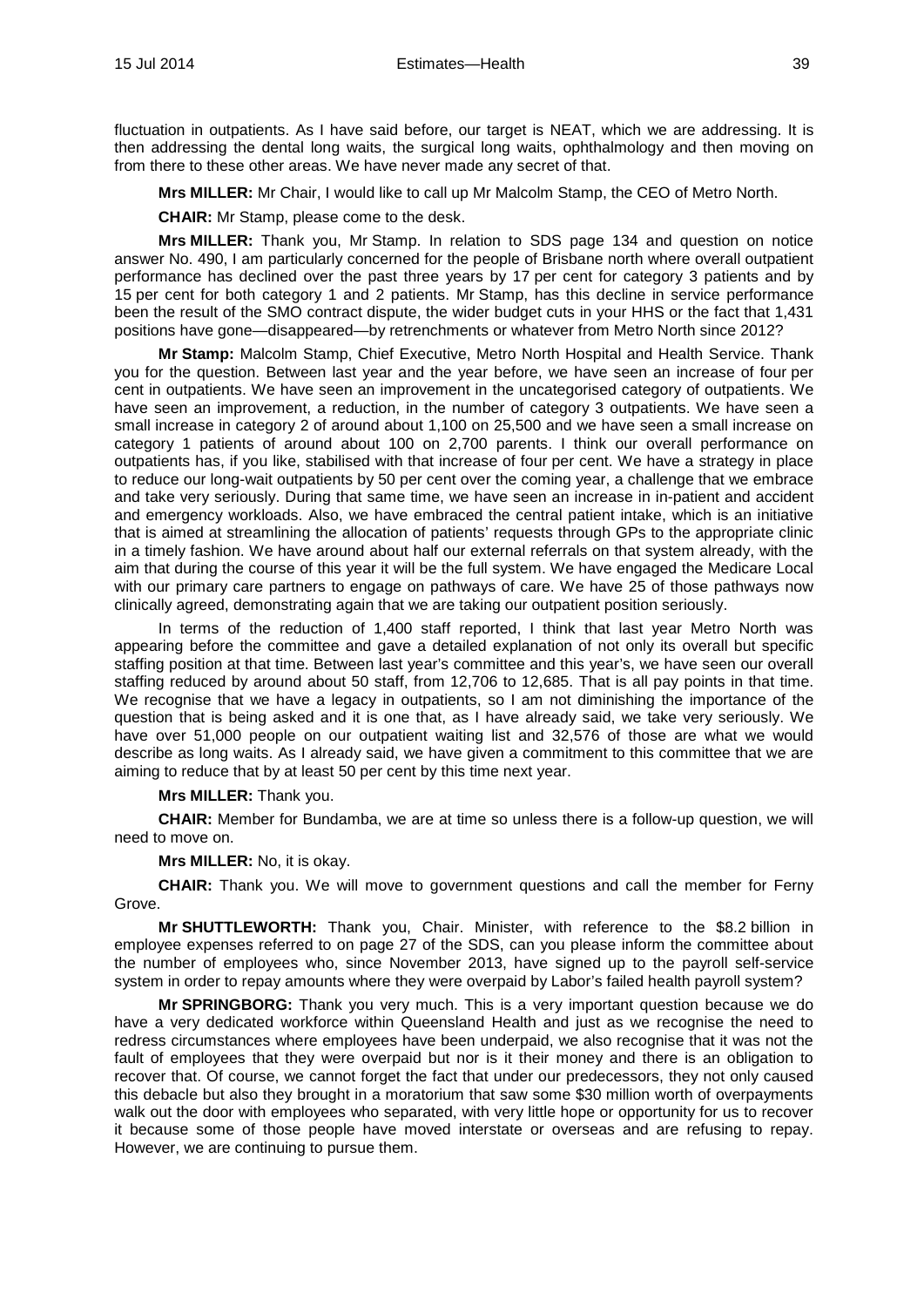We have been working diligently through the list to contact the highest value overpayments first and to put in place arrangements for the repayment of that. That has been largely successful, as I indicated earlier on. When we came to government, there were around about \$90-odd million worth of overpayments. That was getting worse at around about \$30 million a year, so it would have been around about \$150 million. We put in place automatic recovery and we also lifted the moratorium on the collection of overpayments, which has been of great assistance.

What we have also done is worked with our clinical workforce to encourage them to pay back the pay date loans and other repayments. To date, we have had 15,000 Queensland Health employees payback their pay date loan. We did that when we shifted the pay date. Also, there has been 5,000 registered plans entered into in addition to that, as of today, since November last year, for a total of \$9,309,858. That is 7,787 repayment plans by 5,907 employees. The largest single repayment which has been committed to was \$14,058 and the largest overpayment committed to for repayment is \$48,671. To date, \$3,055,866 has been repaid. I am happy to table that. It is straight off the presses.

**CHAIR:** Minister, we need to get approval from the committee. Can members indicate? All those in favour? Thank you.

**Mr SPRINGBORG:** I also want to address some of the interesting statements that have been made by the opposition shadow minister today and also her leader around Dr Anthony Lynham, who is the Labor candidate, and reinforce the fact that there was no such fretting when thousands of Queensland Health nurses were on the breadline and seeking charity just to pay their bills or put food on the table. Also we have heard some wrongful assertions from Dr Anthony Lynham or from the opposition leader on his behalf in recent times out there in the media. I want to reconfirm that the media approached us, I think around Monday of last week, asking us to confirm an amount of an overpayment for the Labor candidate. We refused to do so because of his private information. Later in the week, the opposition leader indicated that she would raise these matters at the estimates committee. In preparation for that, I asked the director-general to secure information in case we needed to actually refer to that information here today. That request I think went in on Friday from my office. It may have reached you over the course of the weekend. That has not been released in any way whatsoever.

One of the great disadvantages that we have in my job, and the shadow minister would probably be aware of this going back to the time when she was an assistant minister and her predecessors, is that you do access information from time to time on patients to try to respond to something, but you are unable to use that. There are lots of things that are said out there that are quite erroneous and absolutely wrong. We are at a significant disadvantage, of course, because of respect for privacy.

There has been an assertion made that Dr Lynham was told do not do anything as a consequence of his first letter, a letter that was received on 28 June 2012. It certainly did indicate that in the case of his overpayment—and everyone received a similar letter, who had an overpayment, so it is a very similar letter. It said, 'You do not need to do anything as a result of this letter'. That is true. But it also says, 'If you would prefer to begin repaying your overpayment now, please contact the state-wide hotline on this number and we can arrange processes which will assist you in that repayment'. Also, he received another letter subject of a pay date loan, which most Queensland Health employees—or pay change loan—shift received later on 17 October 2012, which basically indicated, 'You do not need to complete the enclosed form if you have requested a repayment plan for the transition loan'. But it goes on to state that as a part of the process that 'in repaying your transitional loan you have three options to repay your transitional loan: when you leave Queensland Health, early repayment via a single lump sum or early repayment through payroll deductions'.

As I said, 15,000 people have chosen to do that already. Another almost 6,000 have signed up voluntarily to repay. The Labor candidate was not one of them. Indeed, I am informed that we have cleaners out there who are earning a fraction of what the Labor candidate earned—he was a part-time employee—who have actually arranged to pay back more substantial amounts and have already done that. The bigger question here is, why didn't he disclose these facts and why have many of his colleagues who were paid much less actually already arranged to repay those particular pay date loans and also to repay matters that are outstanding. They have done that; some 20,000 of them have done that and the Labor candidate was not one of them. I think that is a very important consideration as a part of this and it is something that probably he should have been talking about justifying that in context.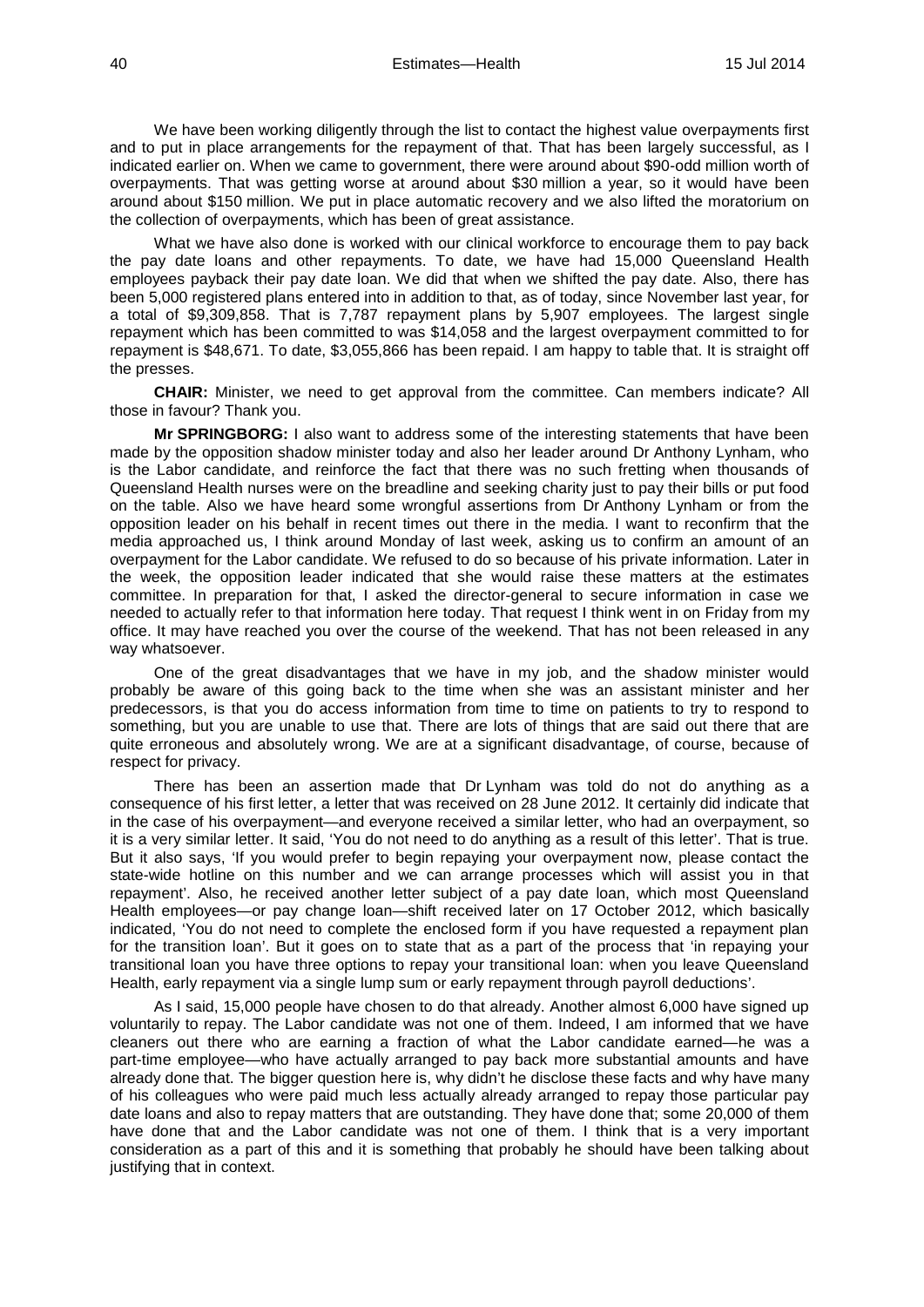**CHAIR:** Thank you, Minister. Minister, with reference to the LNP's establishment of the state's inaugural Office of the Health Ombudsman, can you please advise about the level of complaints processed and other activities undertaken by this office since its inception?

**Mr SPRINGBORG:** Thank you very much. We are very proud of the establishment of the Office of Health Ombudsman, the first such office in all of Australia. Indeed, I know that other jurisdictions are looking with great interest and they have hit the ground running. Indeed, if you look at the context around the establishment of this, before we embarked upon this journey there was up to six years that matters were waiting to be properly identified and investigated by the Queensland medical board and the Medical Board of Australia. A whole range of issues were behind time with regards to AHPRA. Also the Health Quality and Complaints Commission, despite their best efforts and they did a pretty good job, were finding jurisdictional blockages from AHPRA because there was not a single line of responsibility around who was supposed to deal with complaints. That has been clearly addressed by the establishment of the Health Ombudsman. The Health Ombudsman may wish to make some comments around this.

**Mr Atkinson-MacEwen:** Thank you for the question, Mr Chair. In relation to the activity since I arrived in Queensland on 28 January, obviously we have spent a lot of time with a small team building the office. That includes going through an extensive recruitment process, both through open merit as well as suitability assessment, to bring on board what is now a staffing level of 85 full-time equivalents. In addition, we have put in place a number of IT systems to support those staff to ensure that they can do their job very, very effectively and also very productively.

As of 1 July we saw 288 matters transfer from the HQCC to my office. Of those 288 matters 69 were in what the HQCC called the triage stage—that is, they were complaints where information had been requested from a complainant and had been received just prior to 1 July and no assessment had been undertaken or no referral to assessment or resolution had occurred prior to 30 June when they closed. Some 69 matters were in triage, 148 matters were in the assessment stage whilst under the HQCC Act, 14 matters were being sought to be resolved with complainants and practitioners or health service providers, 31 matters were in conciliation and there were 11 investigations. At the same time, there were 15 applications for review of existing HQCC complaints—that is, a decision had been made but the complainant disagreed with the decision and sought a review. Those matters have all transferred to my office and are being dealt with under my legislation.

As well, as of the close of business yesterday—so a full two weeks or 14 days since we started—we have had a total of 118 new complaints come in the door, which has been quite a tick higher than the average the HQCC used to have. We have been taking those complaints by phone, by email, via an online complaint form and by mail. We have also had 143 inquiries about those existing HQCC matters that have transitioned. We have had about 230 general inquiries about the way the act works, how to make a complaint et cetera.

The staff have been very busy. They have been very excited. There has been quite a buzz in the office as a result of the start of the act. We have also been looking and working with AHPRA to determine what matters on foot with AHPRA should transition across to my office. AHPRA has 28 days under the legislation to advise me whether or not matters that have currently been dealt with by the various boards are in their view serious matters that might be transitioned to me. We have been engaged in an information gathering exercise with AHPRA to determine in advance of those 28 days what matters they have on foot that might actually transfer to us. That will continue for the rest of the month. By the end of this month we should have a very good idea of those matters which are best left with AHPRA because perhaps a hearing is underway or is about to be underway at the Queensland Civil and Administrative Tribunal or alternatively matters that are serious matters that ought to transition back to me because action needs to be taken to accelerate the process of determining them.

**CHAIR:** Thank you. I will stay with the Health Ombudsman, Minister. I have another question. With reference to the establishment of the office, minister can you provide us with an update on the transfer of staff from the HQCC to the Health Ombudsman?

**Mr SPRINGBORG:** I thought you were going to go straight to the Ombudsman. Sorry, I misheard your opening remark. I will make an opening statement and then I will go to the Health Ombudsman. We were very keen with regard to the establishment of the Office of the Health Ombudsman that he had the opportunity to be able to construct his office the way he saw fit. We were not going to say to him, 'You must take these people or these people.'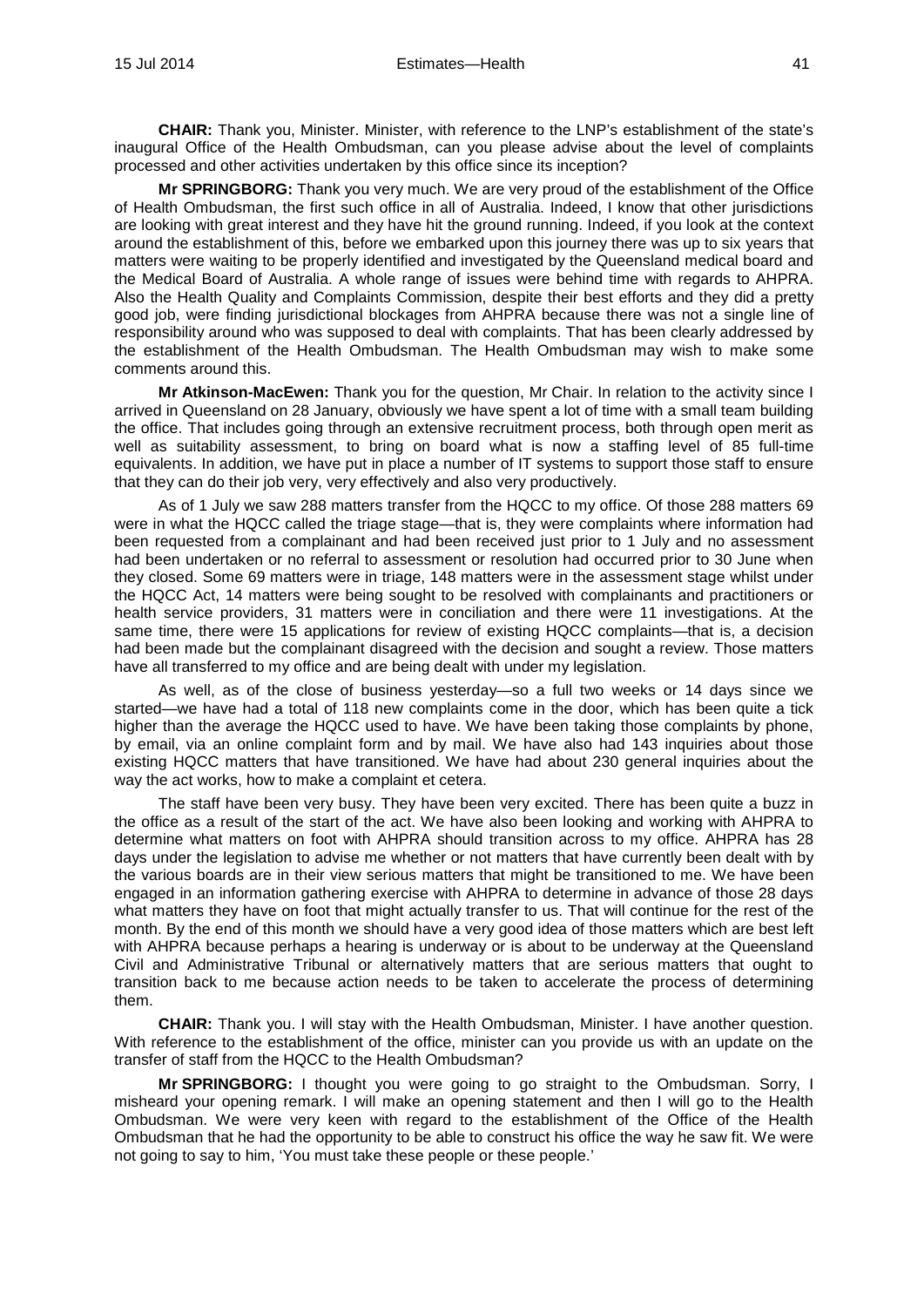42 Estimates—Health 15 Jul 2014

A number of people transitioned into the Office of the Health Ombudsman and other people chose to accept voluntary redundancies. Before I throw to the Ombudsman, can I just indicate my appreciation of the work of Associate Professor Russell Stitz. He did an absolutely fantastic job as the chair of the Health Quality and Complaints Commission. I indicate my appreciation for the work of Dr John Rivers after him. I indicate my appreciation for the work Cheryl Herbert did in the transition process. They handed it over in a very healthy state and with resources which could be applied to assist the Health Ombudsman in what he is required to do. This is an indication that you should not just measure inputs with regard to the way you establish an office. You should basically construct of the work program and the way you go about doing it. I think the HQCC's legacy files transitioned quite well. I now throw to the Ombudsman.

**Mr Atkinson-MacEwen:** Thank you, Minister. Some 29 FTEs transitioned from the HQCC to my office. Some 33 FTEs actually expressed an interest in being assessed as suitable for transfer. We only had 30 positions that directly matched those position in the HQCC, but we also had another 52 position that were out there for open merit selection as well.

Of the 33 staff at the HQCC who expressed an interest in being assessed as suitable, all 33 were found suitable. As I said, there were only 30 positions. One of those FTEs was offered a role and declined. Three others were offered interviews in the open merit process and declined and, as the minister said, took voluntary redundancies.

**CHAIR:** We will go to non-government questions now. I call Dr Douglas.

**Dr DOUGLAS:** Minister, we were at this point earlier on today. I am concerned about some answers provided this morning about this \$13.6 billion business which pays \$7.2 billion in wages after superannuation and pays tax of \$1.6 billion on the numbers in the SDS at page 11 and following. There are 72,795 staff. I could not get the answer on the percentage of payments to the Commonwealth. I acknowledge that you said that you would take some of those answers on notice, and I have submitted those. This is on the tax payments alone. You then said I was going to privatisation. This business earns a 13 per cent return to the Commonwealth alone out of the tax payments.

**CHAIR:** What business—

**Dr DOUGLAS:** My question is: why have you not pursued a better return on the capital provided from the Commonwealth on the scale of this business?

**Mr SPRINGBORG:** I think the budget that we are talking about for the next financial year indicates employees' expenses amount, and you referred to it yourself, to some \$8.28 billion—you can put the \$161,000 on the other end—up from \$7.839743 estimated actual for 2013-14. I indicated to the honourable member that we do have a significant obligation with regard to employees' expenses. With regard to capital, as far as I can comprehend the honourable member's issues around that, we are trying to far better understand and amortise the real cost of running healthcare through the national efficient price and all of the processes that go around that to allow us to be able to provide the best quality, best value for money health service. That is why we can tender certain things to market.

The SDS does actually account for the amount of money we get from the Commonwealth. That is right there for everyone to see. I do not have the page open at the moment. I think it is around \$3 billion-odd. I am not actually sure we make calculations around the amount of tax we actually pay and how the amount returned to the state overall is really relevant to any of those sorts of things.

**Dr DOUGLAS:** Well, it is. You talked about business efficiency this morning. We are actually talking about efficiencies. That is what my second question relates to. If you want to go straight to that, I will give you my second question. This is an efficiency question. You actually said this morning that the average cost of a patient treated in hospital through the A&E was \$400 yet the average cost in other Australian hospitals is \$270. It is actually \$130 more to treat the same person in an equivalent hospital in Queensland. Minister, this is a question about the efficiency of running this business. That is what this discussion is about today. You were talking about privatisation well before this business was actually found to be running efficiently.

I have calculated the tax payments on the numbers that you have outlined. I have calculated the average wage to be \$92,910. The tax payable on that amount is \$22,275. You then multiple that by 72,795 staff. That is a 13 per cent return. This business is not being run correctly. That is the problem. You were talking about going to privatisation before this was discussed?

**CHAIR:** Dr Douglas, can you get to your question. This is an awfully long preamble.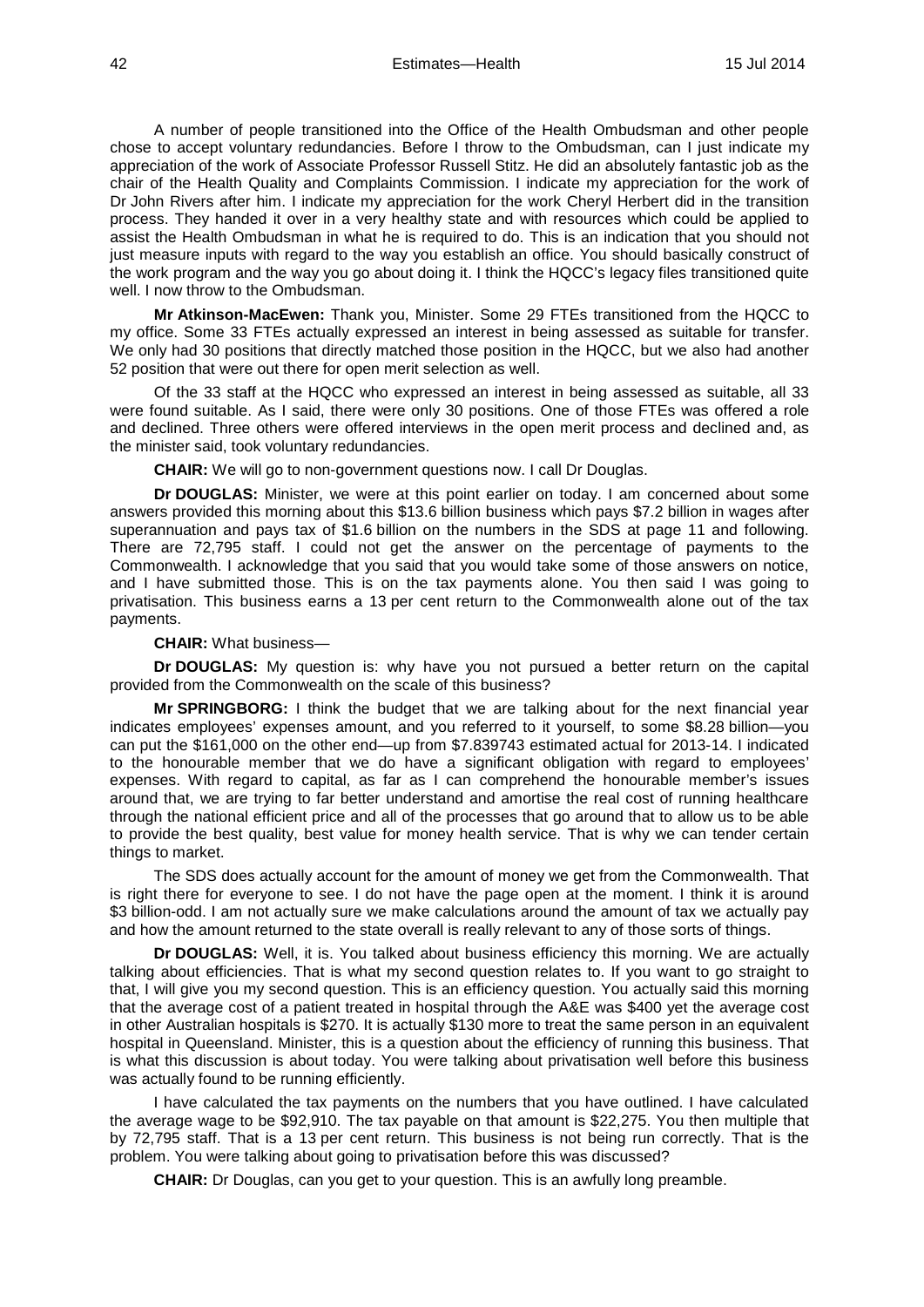**Dr DOUGLAS:** Why is it costing \$130 per person more in our hospitals, based on your numbers?

**Mr SPRINGBORG:** I would have some contention with the propositions from the honourable member for Gaven. This morning when I was answering a question I volunteered that it costs us significantly more to treat a GP type presentation in an emergency department. I indicated at that stage that it cost around \$400-odd. My understanding is that for category 4 and 5 patients presenting to an emergency department it is around about that mid-400 mark. For higher acuity patients in categories 1, 2 or 3 it is up over \$600. They require a higher level of working up and attention through the ED process before they are either discharged or admitted. With regard to the Queensland efficient price which is basically our efficient price adjustment, it is \$4,676. The 2014-15 national efficient price is set at \$5,007 which was up around \$14 on the year before.

We do not actually assess ourselves against this. It is independently assessed. As I understand it, virtually every hospital and health service is now performing their category of service below the national efficient price. I understand that we are now performing exceptionally efficiently. Maybe one day the honourable member might reach his aspiration to be able to show his genius with regard to these sorts of things, but I cannot find anything here that indicates what he is actually saying.

**Dr DOUGLAS:** I can take you to it, Minister. I want you look at the first paragraph on page 8. It reads—

The QEP is equivalent to the National Efficient Price (NEP), adjusted to reflect differences in the Queensland Activity Based Funding (ABF) model compared to the national ABF model. It is projected that cost per QWAU—

the Queensland Weight Activity Unit—

as a whole will be below the QEP.

**Mr SPRINGBORG:** I have information here which indicates that the national emergency department average for category 4 and 5 is around \$400. The indication that I have for treating the same patient in a Queensland hospital is \$410. That indicates to me that it is slightly better than the honourable member for Gaven would seek to assert here. If I can also point out with regard—

**Dr DOUGLAS:** We were talking about average costs. Rather than category 4 and 5, we were talking about average costs. What is your average cost?

**Mr SPRINGBORG:** The average cost that I understand here for us is around about \$410 to treat a category 4 or 5 patient in a Queensland hospital. It is around \$440 at a national level and it is also projected that the cost for a Queensland WAU for 2013-14 as a whole will be below the Queensland efficient price. So we are actually working pretty well in this area. If we actually look at the cost per Queensland waited activity unit, or QWAU, for ABF facilities, in Cairns and the hinterland the budget was \$4,145 in 2013-14 and the actuals were \$4,054. We estimate that it is going to be \$4,243 this year. We can keep going through that and virtually all of our hospital and health services are performing exceptionally well against the benchmark, whether it be our own benchmark or the national benchmark.

**Dr DOUGLAS:** But you cannot tell me what the percentage is of this payment back from the Commonwealth to the state albeit that I know you have taken it on notice, but that is an important part of running this business, isn't it?

**CHAIR:** Member for Gaven, the minister has taken it on notice and you have asked that question already. Unless you have another question, we need to move on.

**Mr SPRINGBORG:** Are you talking about payroll tax, which we do not actually pay anymore as far as the—

**Dr DOUGLAS:** No, it is income tax.

**Mr SPRINGBORG:** How does that actually relate to anything?

**Dr DOUGLAS:** It is a measure of efficiency of a business. This is a business. We are actually talking about budgets here. It is a health discussion but it is about budgets as well. This is the biggest thing that the state provides.

**CHAIR:** Dr Douglas, are you talking about how much income tax is submitted to the ATO on behalf of employees?

**Dr DOUGLAS:** The ATO receives on my calculations \$1.6 billion annually, with an uplift factor. In fact, I have calculated it. It is a three per cent pay increase. Of that of the average wage that will go up from \$92,910, 35 per cent of it will go to the Commonwealth.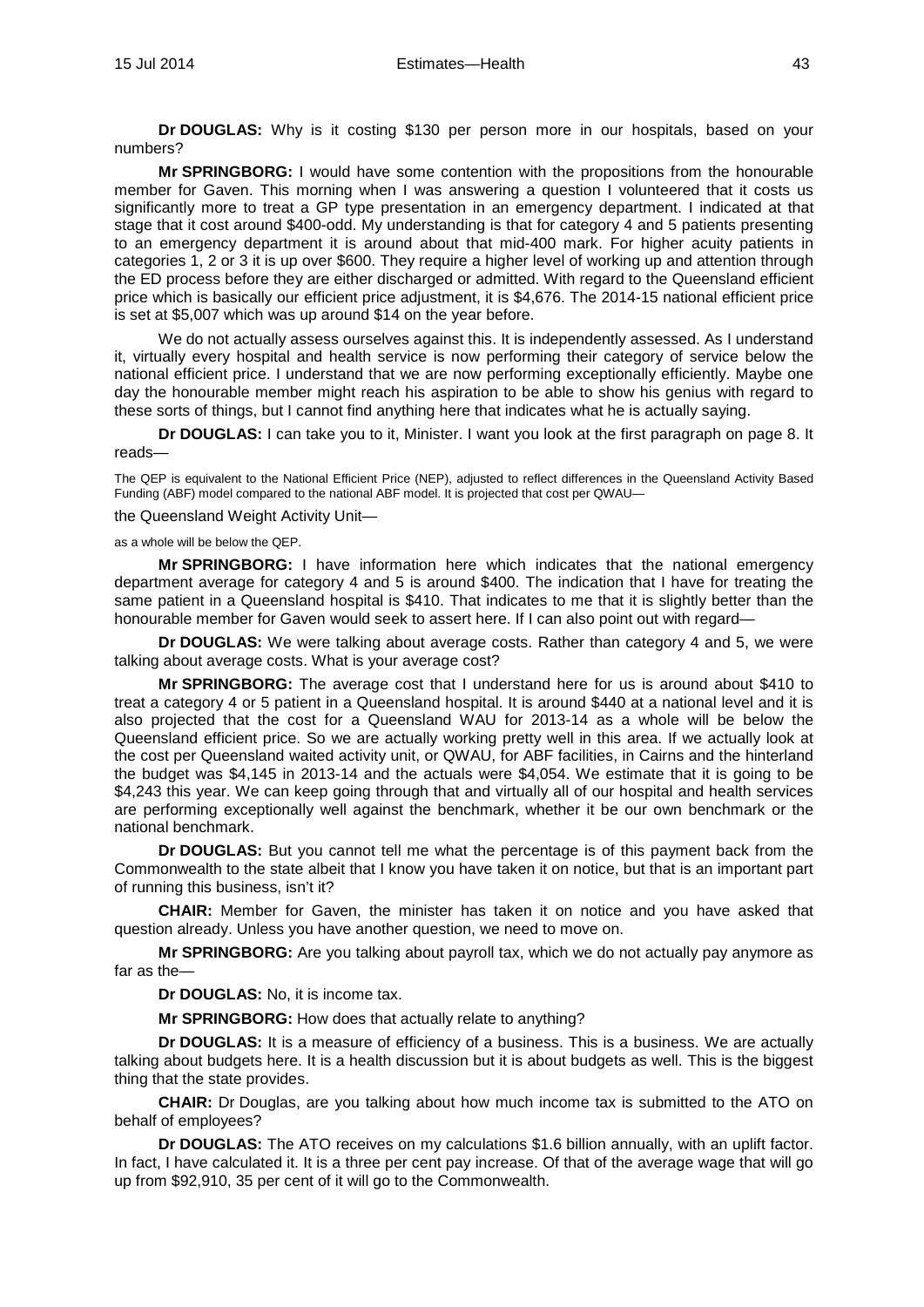**Mr SPRINGBORG:** Pay as you go is something which is a normal sort of thing that goes to the Commonwealth. Through changes in accounting processes here in Queensland, we are no longer liable for payroll tax. It used to be a book entry in and out. That is not the situation now in that that liability is not on the books as it were. I am not sure that our health ministerial colleagues both here or around the rest of the country have actually caught up with this erudite presentation about this new calculation methodology, honourable member for Gaven, but if you can point out where others are streaking ahead on this process that you have outlined I would be more than happy to be informed on that because it really is news to me that that has been a part of the calculation. We calculate our Queensland efficient price against the national efficient price and that methodology is something that we generally have agreed to. It was a process laid down by the previous federal government and state and territory health ministers and until it is changed some time in the future it is something we are committed to and we endeavour to work within that and under it. Pay as you go tax, I am sure, would be calculated and utilised by every health department as a normal part of process, not for calculating the efficiency of activity.

**Dr DOUGLAS:** In health you are actually measured by other measures as well. I could go to those but for the brevity of time. Certainly, outcomes are weighted as well and costed for what—

**CHAIR:** Dr Douglas, we need to—

**Mr SPRINGBORG:** We do know, Mr Chairman, that there are different adjustments. No-one is arguing that. I think there is an adjustment as well for 10 per cent for isolation and six per cent for the Indigenous nature of—

**Dr DOUGLAS:** That is right. Yes, there are variables.

**Mr SPRINGBORG:**—presentations to our hospitals. So we understand all of those, but they are agreed calculations along the way. I am not aware that income tax has been a measure that we have to look at, but maybe Shane Solomon, who is the chairman of the Independent Hospital Pricing Authority, might be able to elucidate and might be able to educate me on that, but I have never seen it come up before.

**CHAIR:** Dr Douglas, I think you have some questions on QIMR.

**Dr DOUGLAS:** No, not at the moment.

**Mrs MILLER:** In relation to page 49 of the SDS and following up a previous answer by the minister in relation to the letters that were sent out to Queensland Health employees who were overpaid, Dr Lynham being one of them, how many employees ticked the box on the letter that they would pay any amount owing at the end of their employment? As you have pulled Dr Lynham's personnel and payroll records, can the minister confirm that Dr Lynham—like cleaners, wardsmen, other doctors and nurses et cetera—ticked that particular box, returned it to HRM and no further action was taken?

**Mr SPRINGBORG:** I cannot confirm that, but I am happy to get that information if the honourable member wants. I am happy to discuss a whole lot of information if the honourable member gets the consent of the Labor candidate for Stafford.

**Mrs MILLER:** As a follow-up to that in relation to page 49 of the SDS, if Dr Lynham, the member for Stafford, complains about the process—a formal complaint—of his—

**CHAIR:** Member for Bundamba—

**Mrs MILLER:** In relation to SDS—

**Ms BATES:** Point of order, Mr Chair.

**CHAIR:** Member for Bundamba, if you are talking about the SDS, I need you to talk more generally and talk about process and procedure.

**Mrs MILLER:** Yes, that is fine. Okay, I will talk about process and procedure. If any person— **Ms BATES:** Point of order, Mr Chair.

**Mrs MILLER:** I have not even opened my mouth, Ros.

**CHAIR:** Just a second. There is a point of order. What is your point of order?

**Ms BATES:** Point of order, Mr Chair. 'If' is a hypothetical and this is probably about the fourth or fifth time the same question has been asked, so I ask you to rule on 115(b). 'If' remains a hypothetical and it is not appropriate for the minister to have to answer a hypothetical question.

**CHAIR:** I agree and that is why I asked you to reword your question.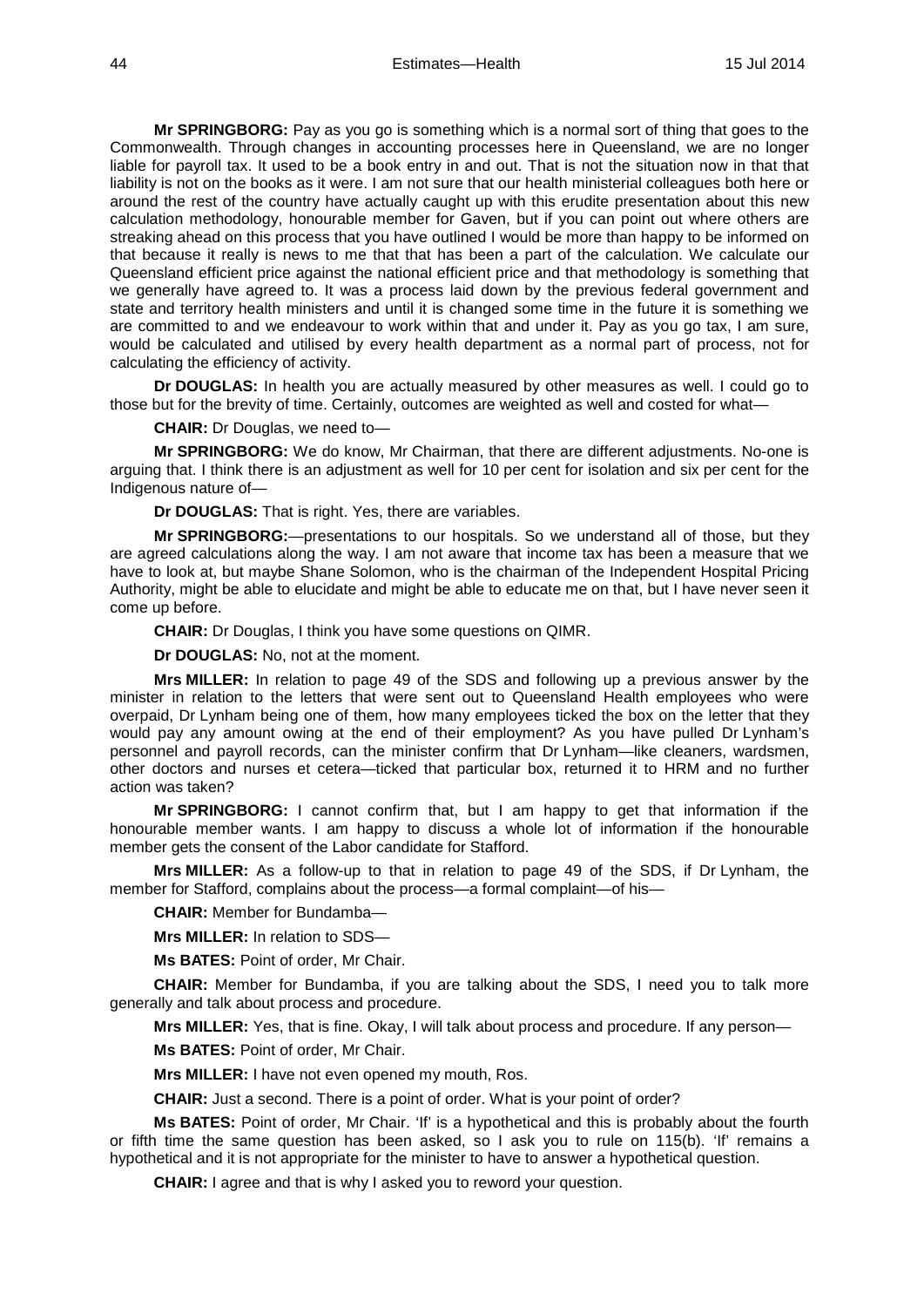**Mrs MILLER:** I refer to the policies and procedures within Queensland Health, and I refer this question to Mr Ian Maynard, the Director-General. Should any employee write a complaint letter about any person seeking information about their personnel or payroll files, do the policies and procedures of the department include investigating that matter and a potential referral to the Crime and Corruption Commission?

**Mr Maynard:** Each complaint would need to be taken on its merit. It is very difficult to come up with a general answer to that. We have processes whereby employees can complain about a number of things. If it pertains to their own personal information, that is generally provided to them. That would not constitute a matter that would be referred on to the CCC.

**Mrs MILLER:** Could you provide me—

**Mr SPRINGBORG:** Mr Chairman, if I may say something, because the honourable member asked me a question before and then did not let me answer. She also hypothesised by saying, 'If Dr Lynham, the member for Stafford'. If Dr Lynham is the member for Stafford, that is the last time the honourable member for Bundamba will grace us with her presence. So, Mr Chairman, the first question to me after lunch by government members elucidated the point that some 20,000 Queensland Health employees, regardless of their personal financial circumstances, a significant part of the cohort with overpayments, have already elected to start a repayment plan and they have either repaid it or largely repaid it and some of them are not of the same means as the Labor candidate for Stafford. All I was trying to say is that it is wrong to assert and say that there were not other options that were provided to the Labor candidate for Stafford or other employees. You could either wait till the end, or under Labor when they were in government you did not pay it at all. There was a moratorium. You walked out the door and did not pay it at all. So you could either do that or you could elect to go for a repayment plan either arranged or self-arranged, and the Labor candidate for Stafford was not one of those people.

**Mrs MILLER:** Mr Chair, I want to follow up in relation to page 49 of the SDS. Would the director-general please provide the committee with the policies and procedures of the department in relation to such a formal complaint by any person within Queensland Health? You can take that on notice.

**Mr Maynard:** I am happy to take that on notice.

**CHAIR:** Sorry, Mr Maynard, but the minister actually needs to take that on notice, not you. So it would be up to the minister to determine that.

**Mr SPRINGBORG:** I am sure it would be available if any employee wants to find out about it, but at this stage we only have an assertion from the opposition leader that a complaint has been made. If a complaint has been made by the Labor candidate for Stafford, that will be properly dealt with in accordance with process. I do not think the process is overly complicated. Any employee can make a complaint and that will be investigated in an appropriate way.

**Mrs MILLER:** Mr Chair, my request was for those particular policies and procedures to come to this committee so we can have a look at them, and it is in relation to page 49 of the SDS.

**CHAIR:** The request will be up to the minister to determine whether they take it on notice or not. I am struggling, member for Bundamba, to see how this relates to our examination of the budget.

**Mrs MILLER:** It relates to page 49, which is in relation to expenses and employee expenses.

**Mr SPRINGBORG:** There is a process if an aggrieved person is concerned that their rights are protected under the Information Privacy Act and if a person is aggrieved, but the greatest level of grief at this stage appears to be from the opposition leader and from the putative health minister, whose career will be short in this place and elsewhere if Dr Lynham is successful this Saturday. But if an aggrieved person wants to, they could complain to the information commission and they could investigate that under the Information Privacy Act.

**Mrs MILLER:** So you will not give us the information?

**Mr SPRINGBORG:** This is amazing. This has been a real conversion, because the shadow minister has never been about giving information around secret co-payment plans, secret deals with Mater over outsourcing and a whole range of other things. I am more than happy to provide information. I have just given a pathway forward there.

## **Mrs MILLER:** Good.

**Mr SPRINGBORG:** And the policies are on the Queensland Health website.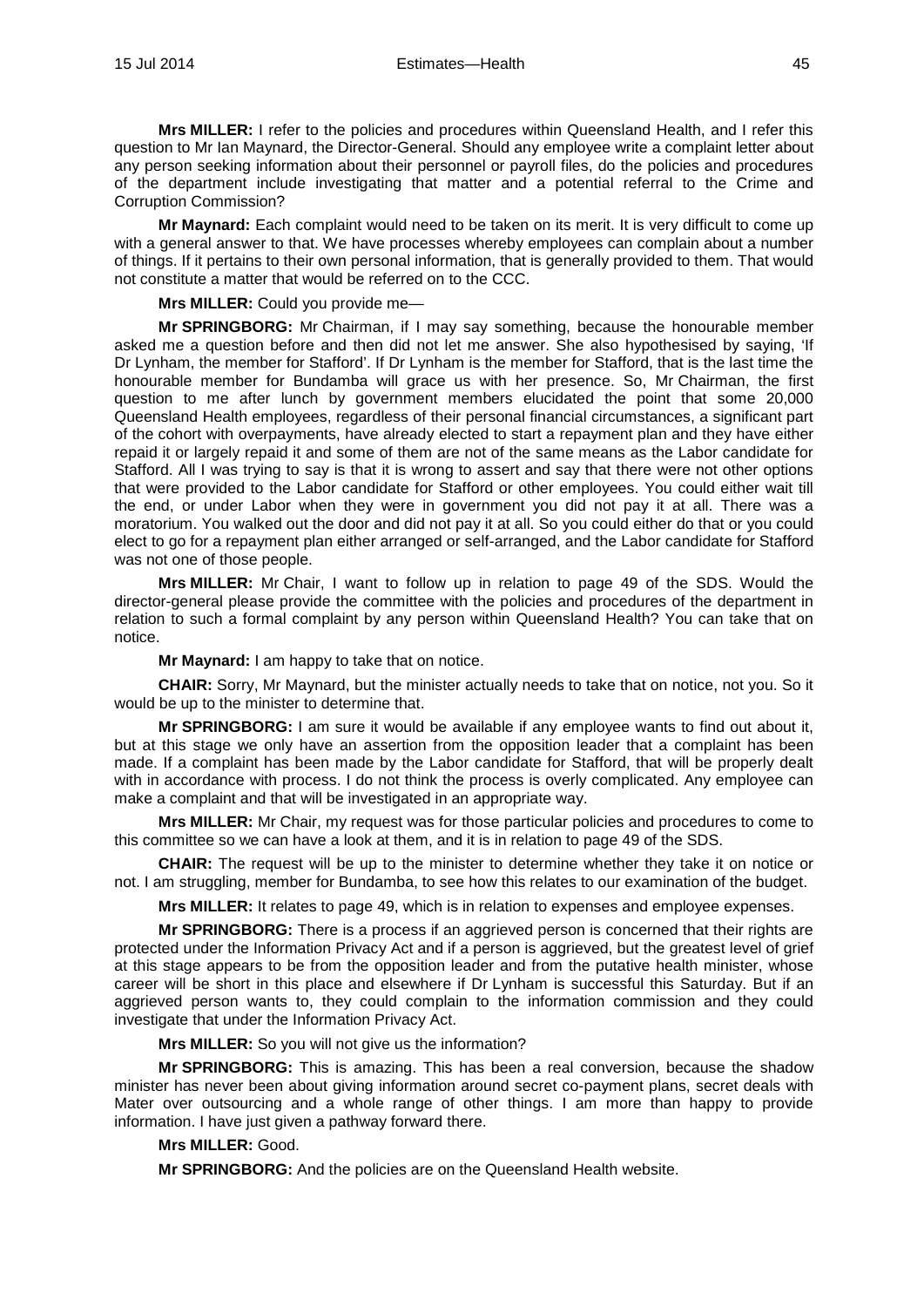**Mrs MILLER:** Mr Chair?

**CHAIR:** Just give me a second. So—

**Mr SPRINGBORG:** I am just saying that it is all publicly available—the processes. Today we have more transparency than ever before. More information is released than ever before. It is actually available to all of our staff. It is on the Queensland Health website and information about how to make a—

**CHAIR:** So the complaints process is publicly available on the website?

**Mr SPRINGBORG:** Absolutely.

**CHAIR:** I think that is your answer, member for Bundamba, that the process is publicly available.

**Mrs MILLER:** This is a specific complaint—could be a specific complaint about specific issues that are very rarely complained about. I think you will find—

**Mr SPRINGBORG:** Has the honourable member got the consent of the individual to actually even be making these things, because to date we have not seen—

**Mrs MILLER:** I am talking generally. I spoke generally.

**Mr SPRINGBORG:** So the honourable member is talking generally about a specific complaint?

**Mrs MILLER:** No, I am talking generally about people who work within Queensland Health. All I am asking for you to do is give this information—

**CHAIR:** Member for Bundamba, the minister has answered. The answer is that it is publicly available on the website. The question has been answered.

**Mrs MILLER:** He still will not give it to us?

**CHAIR:** We need to move on. Will you please ask your next question?

**Mrs MILLER:** All right; I will ask another question. I refer to the SDS at page 18. Minister, have you or your office or the director-general instructed Queensland Health Child and Adolescent Oral Health Services, previously referred to as the school dental program, to encourage parents to sign over \$1,000 worth of Medicare funding for each child over a two-year period to fund the QHCAOHS when the clear intent of the program was to direct this work to private dentists?

**Mr SPRINGBORG:** I will just make a general comment on this and I would be happy for someone who might have a bit more information around this to answer the specifics of the honourable member's question. What we are very interested in doing with any of these programs where there might be a partnership or an opportunity is to ensure that we get the best possible pathway to treatment for adults and for children. I do not think that is an unusual thing, but specifically about it does someone else have any information? Does anyone from Metro South or anyone out there want to come up and have a say or Dr Cleary? I am very happy to have anyone to have a go, but other than that we will get the information and come back to you.

**Mrs MILLER:** Thank you. So you will take that on notice?

**Mr SPRINGBORG:** I am very, very happy to go fishing with you.

**CHAIR:** We are going to go to government questions.

**Mr KRAUSE:** Minister, with reference to the projected delivery of mental health services by the department as referred to on page 20 of the SDS, can the minister advise what measures have been put in place to enhance the safety of both the community as well as mental health patients?

**Mr SPRINGBORG:** That is with regard to absences? I think that would be in relation to the various absences that we have with regard to mental health facilities in Queensland. One of the things that I have been extremely concerned about over a period of time is the number of people who are involuntary patients who have been going absent without permission and I think we all should be concerned about that. Probably many members would have received complaints over a period of time from family members and friends of those who have gone absent without leave or without permission. Of course, that can lead to circumstances where people not only endanger themselves but, in rare circumstance, they might also be a danger to others.

In response to what was a significant number of absences without permission going back to September 2013 where we had 151 absences without permission, we put in place a process where there was a locking of those doors. That is something which I was reluctant to do, but there had been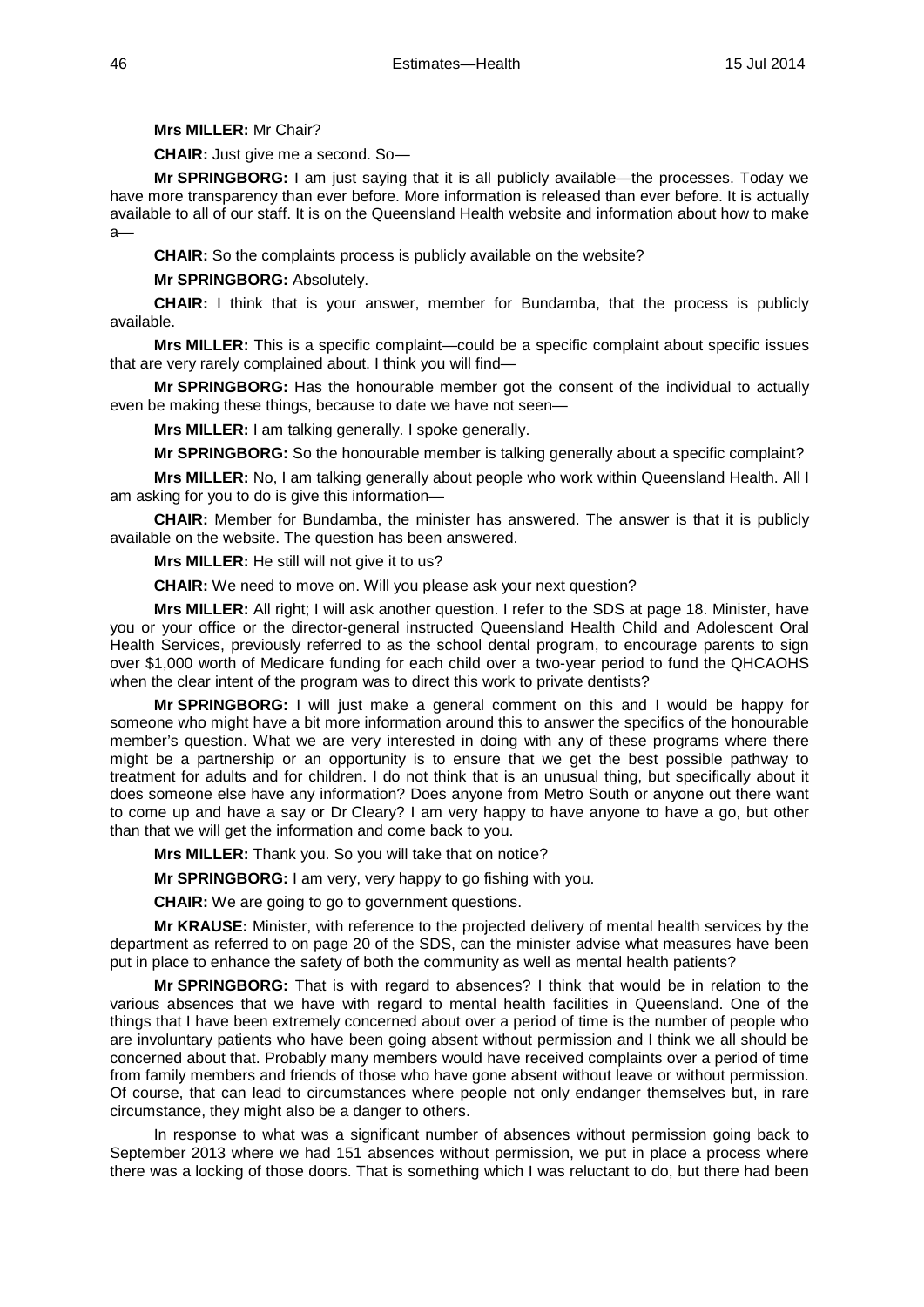a process of discussion around this over a period of time and it was getting worse. For me, I see this as a measure which will only be in place until such time as we get a better evidence based approach to dealing with things, because we want to make sure that people are properly treated and properly protected. So it is in response to the concerns raised by staff and raised by families as well.

As I understand it, in June 2014 there were 54 incidents of absence without permission—down from 151 in September 2013—and we have seen a genuine and a general trend down with regard to that over a period of time. But I have tasked our service providers within the HHSs to make sure that we come up with a better way of dealing with these absences over a period of time. These are for people, of course, who are on involuntary treatment orders.

With regard to inpatients, the incidents have declined from September 2013 from 22 down to July to date—as of 14 July—or five for the whole period to June. So with regard to involuntary treatment order patients, the reduction was 151 down to 54 in June, six months to date—the 14 days in July. So we are making progress but this has to be a medium-term solution, not a long-term solution.

**Mr KRAUSE:** Minister, with reference to the delivery of \$1.57 million in the mental health grants program by the Queensland Mental Health Commission, referred to on page 229 of the SDS, can the minister outline to the committee details of the suicide prevention program?

**Mr SPRINGBORG:** We see suicide prevention as being extremely important. Obviously, we work within our Mental Health Commission. That is one of the initiatives of this government. We understand and we acknowledge that it also had the bipartisan support of the opposition, but we actually put it in place. We see the policy role of it as being absolutely crucial to the future as is also the work of the advisory committee on mental health and alcohol and drugs that it will be providing. It is a very exceptional guiding body under Dr Lesley van Schoubroeck. Lesley may be here. I will ask her to come forward and answer any of the components of this question that she may see fit as well. The commission has been crucial with regard to providing advice to me and the department around how we need to be restructuring the grants to non-government and other service organisations out there to make sure that we not only get value for money but also that we get better outcomes for what we allocate.

**Dr van Schoubroeck:** Thank you for the question. Most of that money is still money that was novated from Health when we were established. A large proportion of it—nearly \$1 million—is still going to the hospital and health services. The other large amount of money is going to Griffith University where they provide some quite good data on exactly what has happened in the last two months. We are hoping over the next 12 months, though, to expand that—to use the information that Health and the Queensland ambulance have about attempted suicides, because if you can intervene in an attempted suicide you are more likely to be able to make a difference.

The other significant component of that is some work which has been happening with the education department for some time and it is going to joint training. That is currently being reviewed at the moment. So we have kept the larger programs that are going as we now move into a stage of what have we learned from that? Should we continue to invest in that space or are there better things to do? That is the priority for the coming year with respect to suicide.

## **CHAIR:** Thank you.

**Mr SHUTTLEWORTH:** I note on page 231 of the 2014-15 SDS that the QIMR Berghofer will receive \$18.9 million from the Queensland government, representing approximately 19 per cent of their total revenue. Could you please outline how many new research teams have been attracted to QIMR since 2012? What will these new teams be achieving for Queensland?

**Mr SPRINGBORG:** Thank you very much, honourable member. What I might do is to ask Professor Frank Gannon to come forward. He is doing a wonderful job there, obviously, as the director of QIMR Berghofer. I understand that we have attracted 10 new research teams since the expansion phase commenced in 2012. While Professor Gannon is getting ready, can I just indicate in relation to an earlier answer around absences without permission that it is a policy which has been overseen by the director of mental health, because that is where the power and authority actually exists to make sure that those appropriate lockdowns happen. It is not my ministerial power, but a concern that I have raised and they have acted upon the concerns which have been raised.

**Prof. Gannon:** Thank you for the question. I think it is a very pertinent one, because it shows the transition that is happening within QIMR that I think is very positive. We have attracted, as the minister has said, 10 new teams in the last year and a half. We are continuing to attract and discuss with others who are going to strengthen our activities.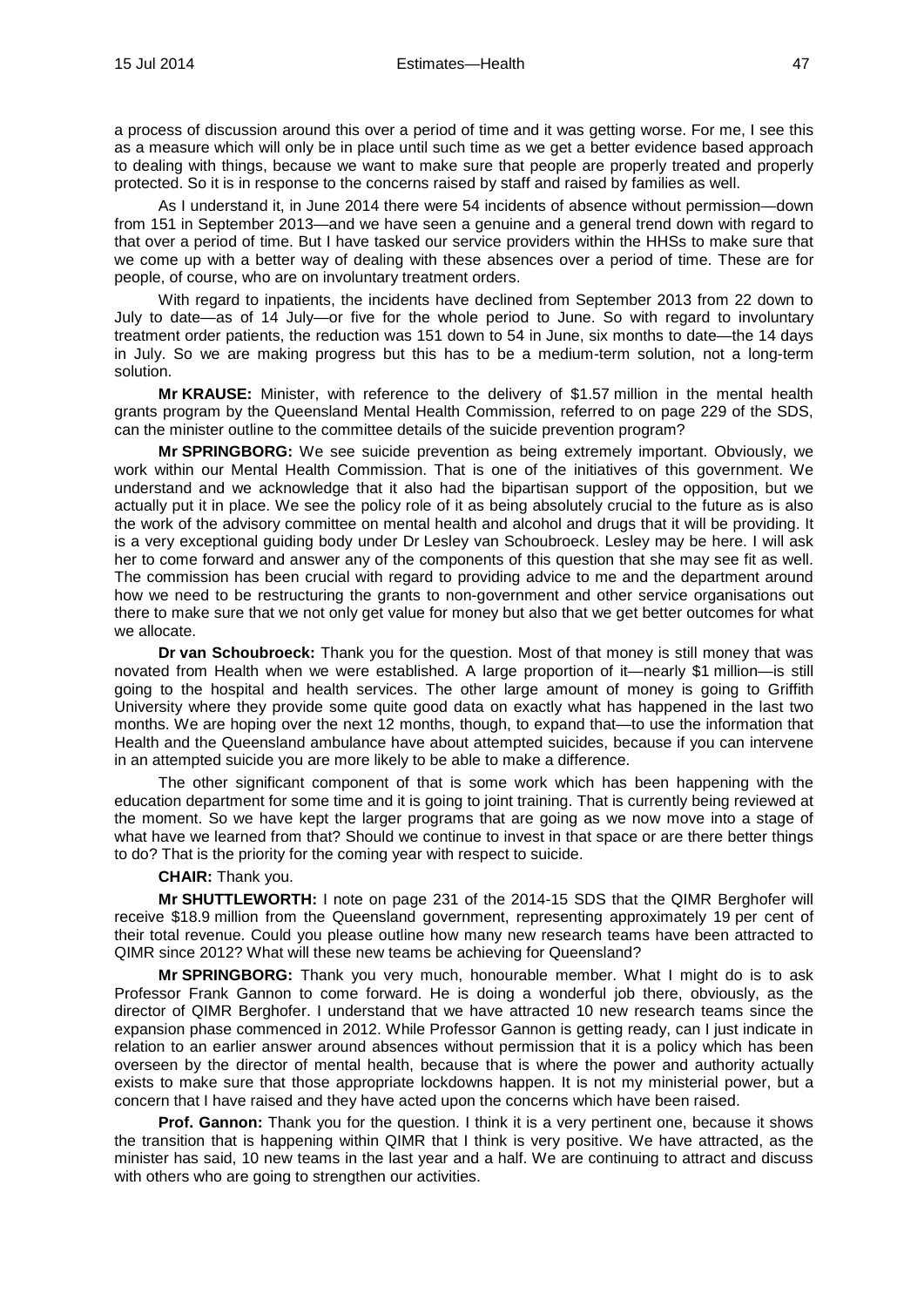The areas that we have attracted them into are of relevance to our three research areas that are mental health, just as was mentioned there, infectious diseases and cancer. I think that examples that might be important for the committee to be aware of from this is in the area of infectious diseases. We have recruited a new research group in the area of mosquito control, which is a major problem and one that will continue to grow within Queensland. This is important for all of the diseases that we are aware of that are near to us. Our major approach there is trying to exclude them by ridding us of those mosquitoes. In doing so we have very specific facilities that are unique in Queensland and, in fact, very rare elsewhere in the world that allow you to work with very dangerous mosquitoes under very controlled conditions. We work with colleagues in this who are part of the Queensland Tropical Health Alliance, which is run from the James Cook University. So we work with our colleagues as required. That is one example.

Another very spectacular example is in the area of immunology. Immunology may seem like a fairly oblique area to be discussing in this budgetary context, but it is of total importance for health care and also for economic benefits. The two groups that we have recruited in that area bring with them insights that are attracting worldwide attention, because the new armoury that is available in the treatment of cancer is immunotherapy in addition to surgery, radiotherapy, chemotherapy. Immunotherapy stimulating the immune system to do better is a major area and understanding how cancers and, indeed, infectious diseases obviate that control is at the cutting edge and we have the best people doing that. So I think that is a very important area.

Another person who we have recruited is in the area of metastases. Cancers are dreadful, but very often can be managed if detected at an early stage. The worst part is when they come back and we have a very prolific group working in the area of metastases and how that occurs. I could go through the 10, but it would get a little bit boring. It just gives you a flavour of what has happened there.

**CHAIR:** Thank you, professor. I think all of us would say that what is occurring at QIMR is truly fantastic. Would you please take that back to the team and let them know that we do not just oversight it; we actually see it and we truly do appreciate the effort that is being made there.

**Prof. Gannon:** On behalf of the team, I really appreciate that.

#### **CHAIR:** Thank you.

**Mr SHUTTLEWORTH:** On page 232 of the SDS it is stated that in 2013-14 QIMR Berghofer launched one of the world's biggest studies of vitamin D's role in health. Could you please explain what this involves?

**Prof. Gannon:** I think it is a very good example of our engagement with the needs of the community, which is one of the reasons we get support, and we appreciate it, from the department. Vitamin D is something that everybody worries about, but they are not quite sure what the right thing to worry about is. What is the right level of vitamin D to take? If we have it too high, does it mean that we have had too much sun and we are worried about our skin cancers? If it is too low, is it going to cause other problems? It is one of these things which is on the border of popular information that is not scientifically based.

So our researcher, Rachel Neale, has funds—and again, it is an example of leveraging the funds that are provided to bring in much more funds from the NHMRC, the National Health and Medical Research Council—to perform an analysis of 25,000 individuals who will be monitored for the consequences of them taking a controlled dose of vitamin D. That is the way to go about these things. At the end of this, we will know at the right level what is expected—heart disease goes up or down, cancers go up or down. All of these things which often fall into the area of marketing rather than science will be clarified.

It is an example that goes along with the line with other things. In ovarian cancer there is a study going on where 1,500 women who have had ovarian cancer and who have been treated are monitored for whether they exercise or not and what are the outcomes of that. It feeds immediately back into the population, which is essential for this. It also is another example of where we have studied what have the effects been of Gardasil, Ian Frazer's wonderful vaccine. What has that done, in fact, on the ground for the individuals and has that shown that the level of infection of the HPV has diminished? These are very practical studies that have an immediate feed into the community.

**CHAIR:** Thank you. We will move to non-government questions. Member for Bundamba.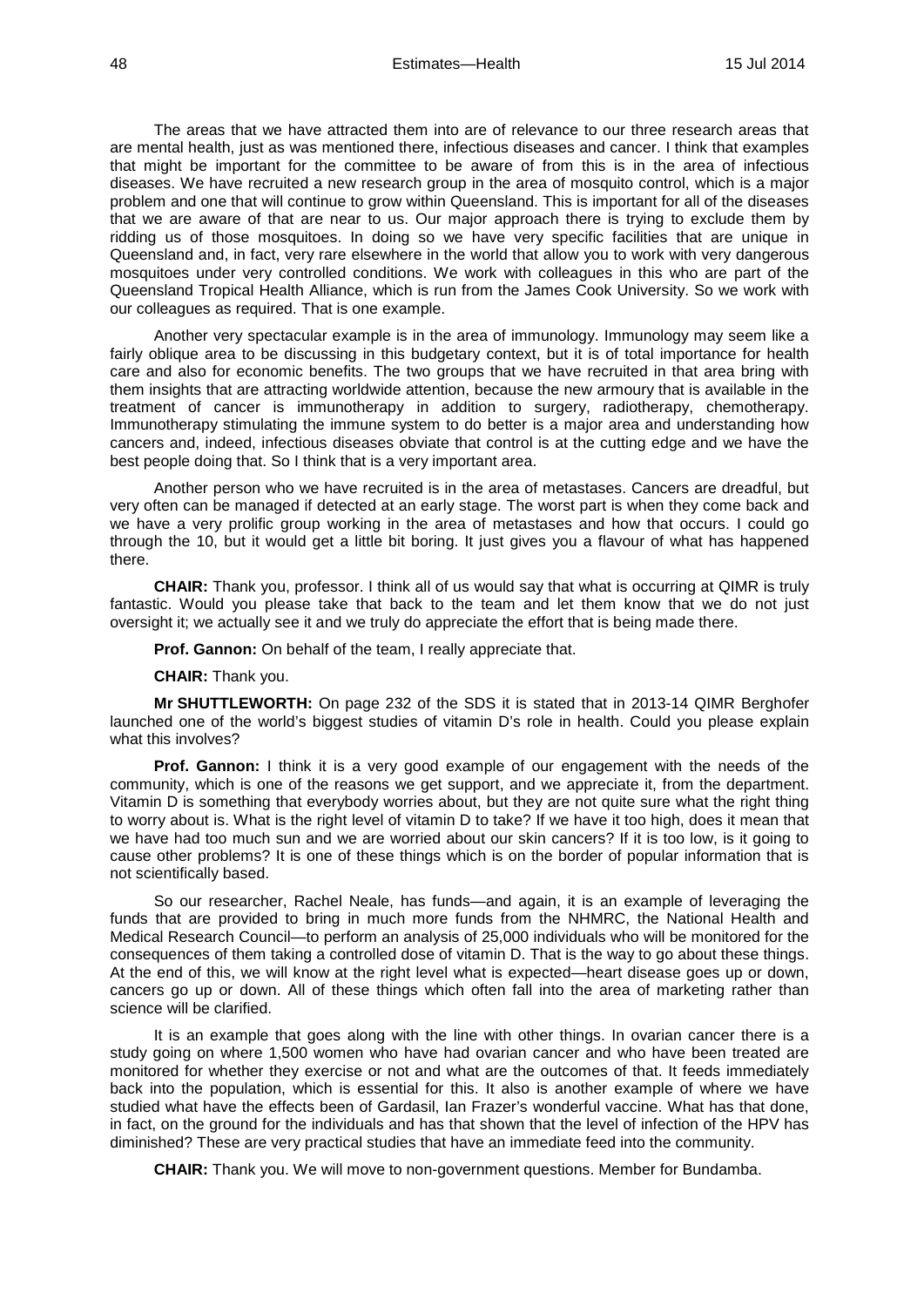**Mrs MILLER:** Thank you, chair. I refer to page 146 of the SDS, the answer to question on notice No. 490 and also the previous evidence given by Malcolm Stamp, the CEO of Metro North. Minister, is the outpatient waiting list equally as bad in Metropolitan South HHS? Is this the real reason the PA Hospital does not report its performance data in the same manner as other reporting hospitals?

**Mr SPRINGBORG:** I might ask Dr Richard Ashby to come forward with any detail that he has with regard to the first part of the honourable member's question. As I have indicated, we are this year planning to do far more first occasions of service for outpatients in Queensland. I think we are getting up towards four million or more outpatient visits each and every year. So it is quite significant. The performance data issue again, as I understand it, predates us. It actually goes back to a system which was implemented I think around about 10 years ago at the PA. What it does is that it collects, as I understand it, the data on a different system than what do most other hospitals throughout Queensland and it can be extracted and it can be reported. But again, the honourable member should know, because I suspect that, if it goes back around about 10 years, the honourable member was probably the assistant minister at that stage. So she should be right across this. Dr Ashby maybe can elucidate us on those facts.

**Dr Ashby:** It is true that the waiting lists in Metro South are in a similar situation to Metro North. In other words, there are a lot of people waiting for outpatient appointments. Specifically at the PA, for example, there are 30,482 people waiting.

**Mrs MILLER:** Can you give us the different categories, please?

**Dr Ashby:** I would have to take that on notice to give you the precise number.

**Mr SPRINGBORG:** I am happy to take that on notice, Mr Chairman.

**CHAIR:** Thank you, Minister.

**Dr Ashby:** The vast majority are in category 3. So, for example, ophthalmology has a wait list of about 3,900. Of those 3,900, 3,700 are in category 3. The minister has previously discussed addressing that waiting list. The issue of the information provided in that answer, it was simply, I believe, a human error. Our data is not suppressed in any way. It is on a different system called the Outpatient Scheduling Information Management System, or OSIM, that we put in 10 to 15 years ago at the Royal Brisbane and the PA and that data is freely available and has been previously reported in RTIs, for example to Channel 9 only a couple of weeks ago, and it is certainly available to anybody who wants that data.

**Mrs MILLER:** Is it on a website, Dr Ashby?

**Dr Ashby:** I haven't looked at the website in the last 24 hours but I believe it normally is and it has been reported previously.

**Mrs MILLER:** Can it go on a website if it is not?

**Dr Ashby:** Yes, it can, and I will ensure that that occurs.

**Mrs MILLER:** Thank you.

**Mr SPRINGBORG:** Can I just say on that also that there was no regular reporting of outpatient waiting list data until we came to government. It started in 2012. I applaud the shadow minister's conversion to openness. It took a while, but we have got there.

**Mrs MILLER:** Cheeky, cheeky. Dr Ashby, we obviously haven't had any information on the PA for the last two years, so I thank you very much for indicating that you will put it up on the website which was since this minister has been the Minister for Health. Can you give us a general indication in relation to the outpatient waiting lists? I know you said it is very similar to Metro North. Are there any particular specialties at all where there are difficulties?

**Dr Ashby:** Yes. Through you, Chair, as I said, ophthalmology is one of the largest. Orthopaedics does have a heavy waiting list. In part that is because of the subspecialised nature of the orthopaedics done at the PA. We receive referrals from all over the state for upper limb, lower limb, spinal surgery and so on. Gastroenterology is another one, and ear, nose and throat. But like Metro North, we are throwing a whole raft of clinical re-design strategies at it and just last week opened the central referral hub in Metro South to streamline referrals from GPs to ensure that patients go to the shortest waiting list. In some cases patients are actually referred to four or five waiting lists in Metro south. In the future such referrals will go to the shortest waiting list to ensure the patient gets seen as quickly as possible. That is one of many strategies that are in place.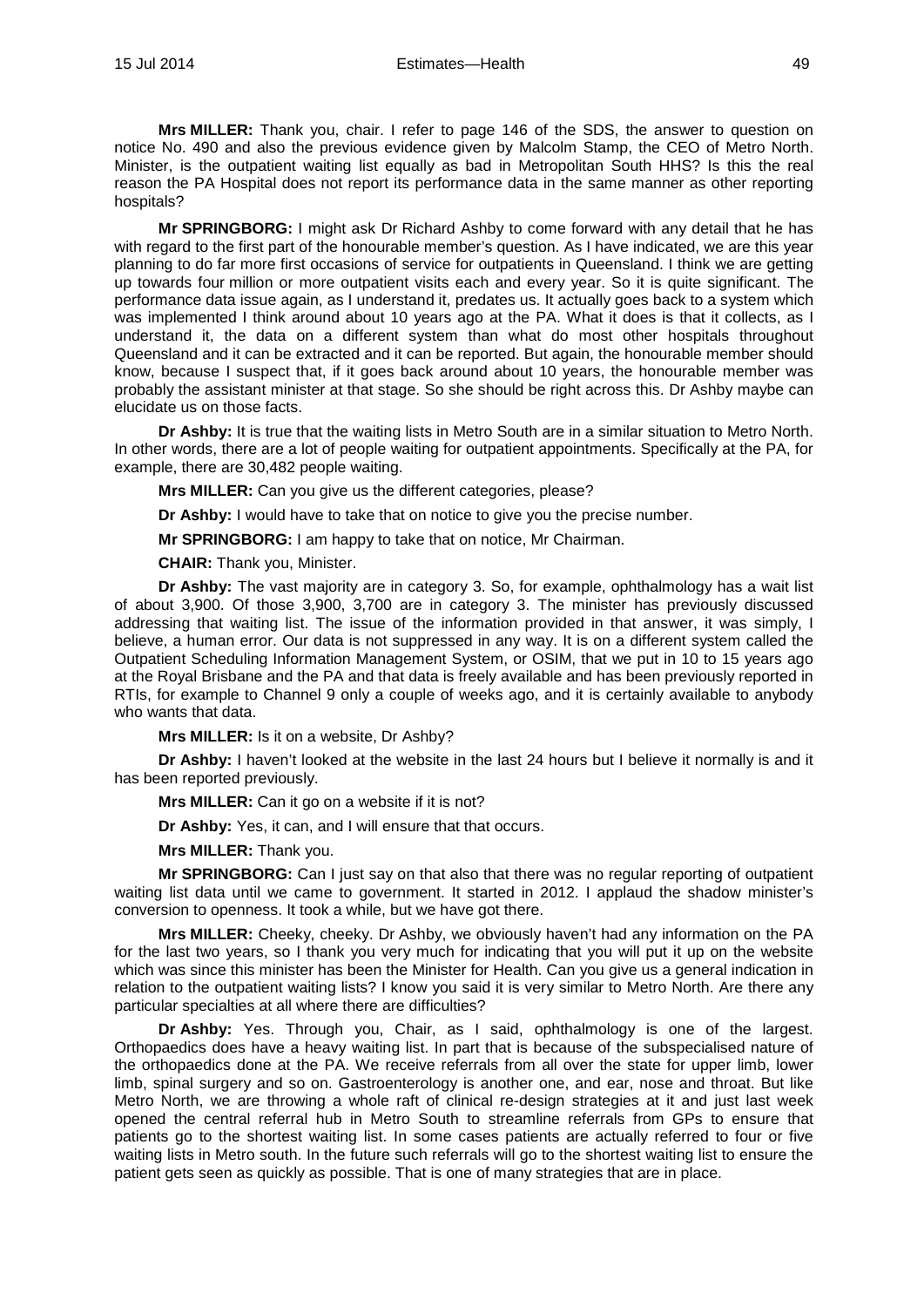#### **CHAIR:** Dr Douglas?

**Dr DOUGLAS:** Thank you, Chair. My question relates to breast screening in Metro south. I see that Dr Richard Ashby is here. I am not saying specifically that he may have to answer this, but it may be helpful if he does. The breast screening program has been dismantled throughout Queensland. Basically it is now the responsibility of the health and hospital boards. There is a loose reference to cancer on page 143 in the SDS and there is also the fact that the Metro South strategic plan reflects other parts of the state. Breast cancer is a very common illness affecting one in seven women. There is more emphasis in a lot of the other plans that have been presented in the budgetary documents, the breakdown of those documents. Can you tell me what is going on in Metro South with regards to breast cancer screening services for a very significant part of the population?

**Mr SPRINGBORG:** Before I throw to Dr Ashby, Mr Chairman, I just want to make the point that this government is investing very heavily in breast screening. It is a fantastic program and it is something which has been a part of our mass screening program for a large number of years. Indeed, Queensland's participation rate for 50 to 69 year-old-women is the third highest rate in the country. I think it is around 57, 58 per cent. The national participation rate is 54 per cent. In 2011-12 there were 228,733 breast screens performed. That rose to 232,991 in 2012-13 and 241,600 estimated to be performed when these figures actually come out at the end of this year. With regards to the Metro South Hospital and Health Service, as I understand it, the 2013-14 service agreement with the Metro South Hospital and Health Service outlined a contracted activity target of 56,200 breast screens and as of 30 June 2014 there were 46,340 breast screens, so they met their contracted activity. One of the things that we do is, whilst we raise awareness amongst women, we want to actually get more women to take up their opportunity for breast screening. And a real challenge is that whilst it is voluntary and we appreciate that, I had a look at situations in Scandinavia only recently where they have a more robust process of pre booking women, which I am not sure our women would actually react as well here as what they have become used to doing in a place like Finland, but, however, it actually puts the onus back to at least respond to that pre booked appointment. So I am interested in trialling that in some place.

**Dr DOUGLAS:** That is all great information. I really appreciate it. How do those numbers compare in Metro South to, say, Metro North in terms of the number of people screened, the number of the target population and the results? We have had problems in breast screening in Queensland before. There is historical significance to this question.

**Mr SPRINGBORG:** I think I said 56 before. I meant 46,200 in 2013-14 for Metro South and as of 30 June 46,340 have been done. We contract with our hospital and health services right across Queensland for a particular amount of activity. It is probably a bit unfair to ask Dr Ashby because it wouldn't be his service agreement, but I am very happy to get the Metro North. But basically it is based on population and we increase it each year. I think there may be a slightly larger population in Metro North. The budget is a little bit similar to yours, it is just slightly under, so I imagine it would probably reflect upon that.

**Dr DOUGLAS:** Minister, could I then ask you in view of that, could you take that question on notice with regards to giving us an idea of those statistics?

**Mr SPRINGBORG:** We might even have the information here.

**Dr DOUGLAS:** The percentage of the target population that has been screened, there is a magical number, which Dr Ashby and a number of medics would know, you have to screen to get a target result. That is where I am leading with this question.

**Mr SPRINGBORG:** I appreciate that. It is published on the performance website and that will probably be some time in the next couple of weeks. We may be able to get that information to you earlier. We undertake to do that. I just again say that whilst we have a target of trying to achieve up to 70 per cent across the country, and Queensland is actually at the upper level of performance, it really is a matter for women to avail themselves of this particular program. We have mobile services, we have fixed services around Queensland. We actually opened a service in DJs I think last year or the year before for the convenience of women and we need to look at different ways of actually increasing that rate and that is why I have said the experiences in Scandinavia are probably of assistance to us. But breast screening is provided in 200 locations state-wide. There is a network of 11 screening and assessment services, 22 satellite services and nine mobile services. I think around about 17 per cent of the women who are screened are actually screened in the mobile vans—over 40,000. But we are happy to get that information to the honourable member, but it will be published on the performance website probably in the next couple of weeks.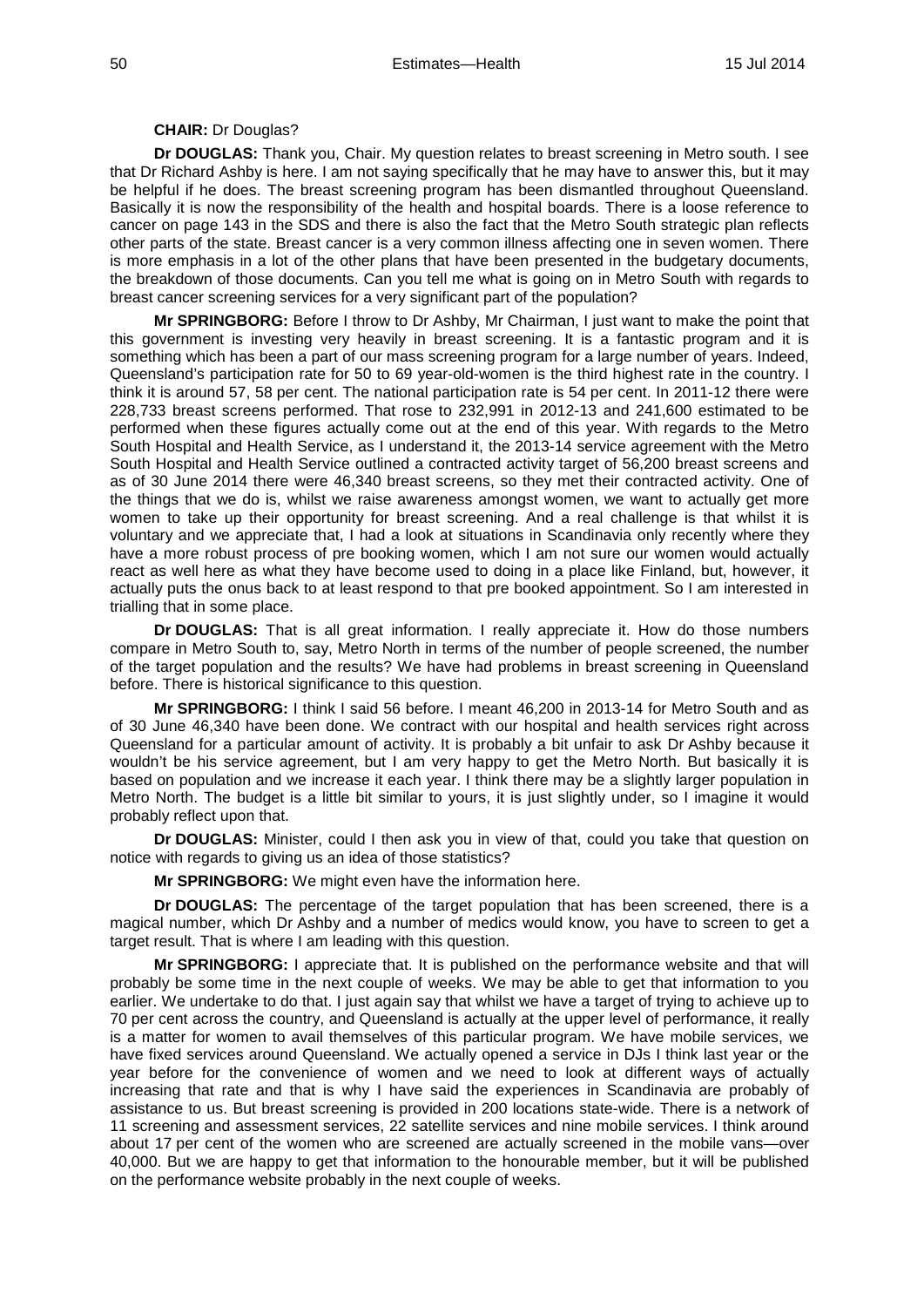#### **CHAIR:** Member for Bundamba?

**Mrs MILLER:** Thank you, Chair. I just go back to my previous questions about the school dental program. I am aware that in the school dental program some of the staff have been asking the parents of the children whether or not they do have the Medicare funding and that they are pressuring the parents to sign over that funding to the school dental program and I ask, in relation to SDS page 18: has this duplicitous fundraising strategy cut out private dentists in low income communities like my own from accessing these federal funds?

**Mr SPRINGBORG:** I understand, Mr Chairman, that the parents must be involved and give their consent as part of a process, but I just say around the issue of transparency we are probably far more transparent than our predecessors, as the Auditor-General pointed out recently around doctors' contracts and other examples where the previous Labor government set up processes to diddle the Commonwealth. Alex Scott basically told us, from the Together Union, that the right of private practice arrangements were put in place to 'rip off the Commonwealth'—quote unquote—by the previous government. So I don't accept the assertions made by the honourable member in any way whatsoever. But I will ask Dr Michael Cleary, who is the Deputy Director-General, to edify us with whatever knowledge he may have on this issue.

## **CHAIR:** Dr Cleary?

**Dr Cleary:** Thank you, Minister. Michael Cleary, Deputy Director-General of Health Services and Clinical Innovation within the Department of Health. Thank you very much for the question. The Child Dental Benefits Scheme is a new program that the Commonwealth has introduced and it was introduced this year in January. As a Commonwealth program, they have indicated that they would propose to review that program within 12 months to determine how well and I guess how effective it is in terms of delivering services to children. Under the terms of the scheme it is allowable for both private and public sector organisations to claim the rebates under that particular scheme. That is different to the old Chronic Disease Dental Scheme that was in place and that this to some degree supersedes. The other thing to say is if a public service does access the scheme then they have to bulk bill the patient as opposed to the private sector where there may be a co-payment. In terms of the forms that you alluded to, the forms are prescribed by the Commonwealth Department of Health and they are the forms that are used across the state by our oral health services when they obtain consent from their clients to provide the services, and those forms are ones, as I indicate, that are prescribed. There are some minor changes to the forms which are used in Queensland in some health services really to make them locally applicable, but those changes have been approved by the Commonwealth so they are not changes that we have done or undertaken unilaterally. In terms of the program, it is something that is run locally, so the hospital and health service boards are looking at how they can use that program to their best so that they can support their local communities. I guess in terms of the key things that relate to the question, firstly, public services can access the program, and that is outlined on the Commonwealth website that relates to the Commonwealth Dental Benefits Scheme, and, secondly, the forms that are referred to are forms as prescribed by the Commonwealth, and the Commonwealth is particular about the use of those forms in the care that is provided by the public health services to the patients.

**Mrs MILLER:** Just as a follow-up question to the minister or to Dr Cleary, whoever, are you aware that in some HHSs, particularly in South-East Queensland and other areas of Queensland, that when the parents sign over this \$1,000 that those children are jumping the queue?

**CHAIR:** Minister, the question is to you.

**Mr SPRINGBORG:** Can I just say when it comes to queue jumping I think we should actually look at the Auditor-General's report going back a few months.

**Mrs MILLER:** No, this is serious.

**Mr SPRINGBORG:** I know it is serious, but it is interesting that the honourable member is now interested in queue jumping.

**Mrs MILLER:** This is kids.

**Mr SPRINGBORG:** I don't accept the contention you are putting forward. There were kids involved when your right of private practice was being rorted and the Auditor-General actually said that private patients being treated in a public hospital were actually queue jumping public patients in public hospitals to their disadvantage. I just think you need to be a little bit careful there.

**Mrs MILLER:** I am just asking a genuine question.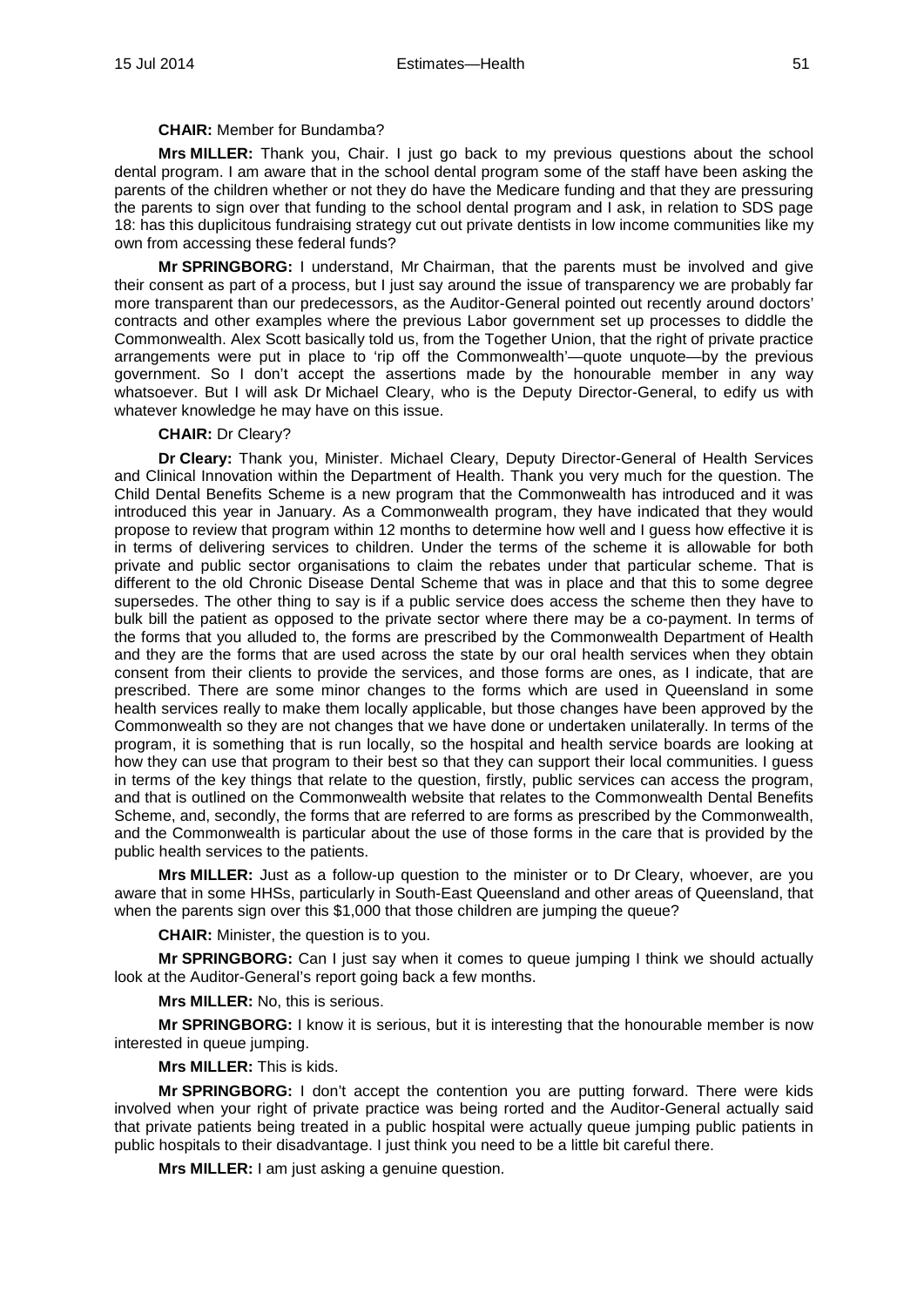**Mr SPRINGBORG:** Yes, and you have become more genuine in opposition.

**Mrs MILLER:** So will you when you get back there.

**Mr SPRINGBORG:** Can I just say I am not aware of this, but Dr Cleary might be able to assist.

**Dr Cleary:** Thank you. I would make two comments. Firstly, the forms are really to provide financial informed consent to the patients and their families. That is so that they are aware that when they access the public dental services that a component of their \$1,000 will be drawn upon for the services that are being provided. So it is really a way of making sure families are aware of the impact of accessing those services through or under the Child Dental Benefits Scheme. In terms of the waiting list management that is in place across the state, we have, over the last four years, been very active in putting in place a program or a process to manage the dental waiting lists across the state and patients who access the Child Dental Benefits Scheme are treated under that scheme or under that management framework. It is the same framework that we have used in terms of the outsourcing program using the dental voucher system and it was one of the requirements that would underpin an effective outsourcing program because the waiting list management arrangements have to be such that those people who have the most urgent need or have waited the longest period of time are seen in priority order. So the programs that are in place are really there to make sure that patients access services either on the basis of their clinical urgency such that emergency patients are seen before non-urgent patients, and within each category obviously those people who have waited the longest period should be treated earliest.

**Mrs MILLER:** So there will be no dental student places as a result of this?

**CHAIR:** Sorry, Dr Cleary, that is to the minister.

**Mr SPRINGBORG:** I am happy for Dr Cleary to answer.

**Dr Cleary:** Thank you very much. The question relates to dental student placements?

## **Mrs MILLER:** Yes.

**Dr Cleary:** Queensland has a very long and significant history of working with the universities in Queensland to support oral health programs. We provide quite significant funding to the universities that provide those programs. Part of that funding is to allow the universities to train oral health students. Queensland graduates, I think—I would have to look at the specific numbers—but I think we graduate almost 40 per cent of the Australian dental workforce now and that has been really because of the partnership that we have had with the three major universities, and there has been a significant growth in dental graduates in Queensland as opposed to other states. In terms of those programs, the undergraduate component obviously is undertaken within the universities and the post or the later years program is undertaken either in facilities that the universities have on site, and I would make note of the significant facility that Griffith University has put into the Gold Coast and that James Cook has put in up in Cairns and Townsville and obviously the University of Queensland which Mr Stamp mentioned before, so there is significant capital infrastructure being developed, and then students obviously have placements throughout the state and that includes not just metropolitan areas but quite significant programs now where students are able to work in regional and rural Queensland. And I think there were some facilities opened recently in Stanthorpe and out in Warwick. And there is work being done up in Torres Strait. So there is quite a large student support program in place.

**CHAIR:** Thank you. Our time is up. The committee will now adjourn for afternoon tea. I just remind people that the video from this morning is up on the website if you want to access that. The hearing will resume at 3.30 pm when the committee will continue with the estimates for the Department of Health and the hospital and health services.

## **Proceedings suspended from 3.02 pm to 3.29 pm**

**[CHAIR:](http://www.parliament.qld.gov.au/docs/find.aspx?id=0MbaHCSC20140715_153020)** Welcome back, Minister and officials. The committee will continue examining the estimates for the department of health and the health and hospital services. I call the member for Mudgeeraba.

**Ms BATES:** Thank you, Mr Chairman. Minister, in relation to employee expenses of the Queensland Ambulance Service, the QIRC recently handed down a determination in relation to the remuneration of paramedics. Are you aware of any paramedics losing up to \$40,000 a year in meal allowances, as has been publicly suggested, and what increases have there been to the salaries of paramedics?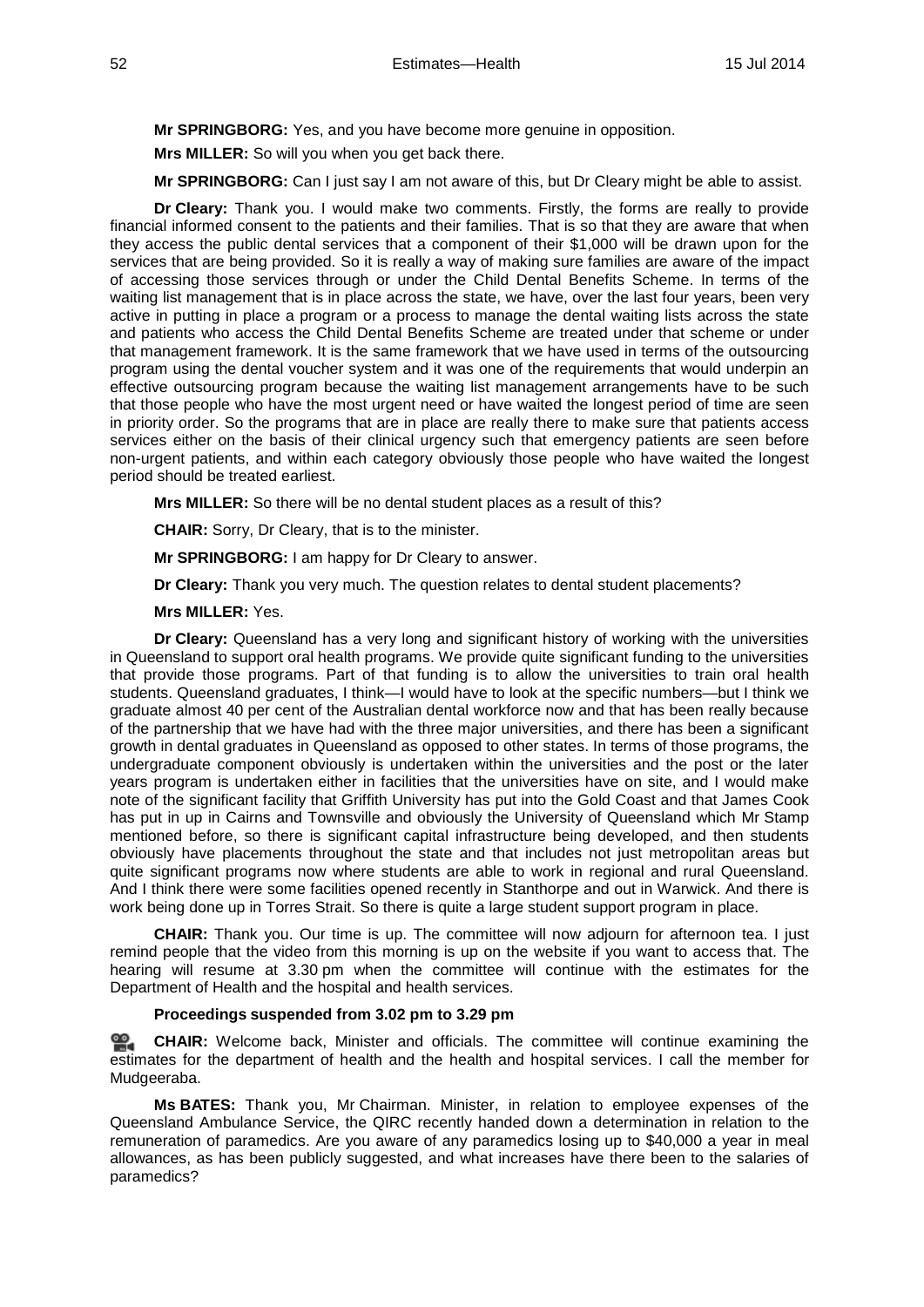**Mr SPRINGBORG:** I thank the honourable member for the question. We actually value very much our paramedics in Queensland and that is why we are investing more in them. But the important thing, of course, is that we want to ensure that our system performs at a high level. There is an interesting statistic that the commissioner has around the performance of our service over a period. There has been some quite erroneous statements made in recent times that are absolutely inaccurate and I will ask the commissioner to specifically address that in a little while. What I will say is that our paramedics have been let down mostly by their union, which refused to negotiate and arbitrate in good faith and actually delayed the pay rise and the backdating going to our paramedics. If they are looking for someone to blame, it has just been the way that they have carried on their union in a very unprofessional way for what is a growing professional organisation and actually delayed our hardworking paramedics getting the pay rise that they should have got. Indeed, it probably cost them money as a consequence. Commissioner, you might want to answer the specifics of the question, thank you.

**Commissioner Bowles:** Thank you, Minister. I suppose what might also help here is a little bit of history and just some of the key issues associated with the issues, especially around the issues of meals that, as you say, has been getting some publicity in recent times. Meals were introduced or the penalty against the organisation was introduced in 1999 and it was a much smaller workforce. Basically, what was introduced was that for any shifts greater than 11 hours—we basically work 12 hours in QAS—there are two windows that we had to feed staff during the day. As a workforce grows, the actual ability of the organisation to feed people within a defined window becomes mathematical; harder and harder. What compounds that is that we do not control the way the patients come into the system. If the patient comes into the system when you are on a meal and that patient has a heart attack or something like that, we do not apologise for sending the closest car. That breaks the meal and puts paramedics on to meal time overtime, which is basically their hourly rate plus time again if it is after the end of the first window. One of the things that the arbitration commission said, the QIRC, in their deliberations—and we put this evidence forward also—is that it is a small window, we cannot control the input into the system, and it is appropriate in an emergency to send the closest car.

But there has been a lot of comment about how we have removed meals or how the Industrial Relations Commission has removed meals and that is just not correct. What they have done is they have widened the window so they have taken what is currently a two-and-a-half-hour window and opened it up to a four-hour window. There are now two four-hour windows that exist within the shift. There is a change to the way in which the mealtime penalty is paid. In addition, paramedics also used to get, for every broken meal during the day, an allowance of \$13-something to replace the meal, on top of the meal time overtime. They have restricted that to one within each window. To say that they are gone is simply not right, or what has been proposed in the decision and that determination will get handed down soon, and the amounts as have been referred to.

I can give you some state data: if you take the amount of money we pay to a cohort of the workforce, for example, the advanced care paramedics. On average if you take all advanced care paramedics throughout the state, it is about an average of \$4,000 for each one that we pay. For intensive care paramedics, it is about \$4,500 as part of a salary of about \$106,000 average across the state for that cohort of workers. I suppose, put simply, the maximum that someone could earn was six hours double time previously within a shift period and now it is down to about three, but our ability to manage it, because the windows are wider, has been significantly improved.

# **CHAIR:** Ms Bates?

**Ms BATES:** Minister, page 18 of the SDS refers to the percentage of patients transferred off stretcher within 30 minutes. Can you provide the committee with an update on improvements that have been made in this area of front-line service delivery?

**Mr SPRINGBORG:** Thank you very much. As I indicated earlier, there have been significant improvements right across the system. The QAS in many areas has been an absolute standout. They are quiet achievers. They are highly professional and they are a very vital part of how we go about addressing the challenges in our emergency departments and dealing with hospital avoidance as well. I might ask the commissioner to address the question specifically.

**Commissioner Bowles:** Thank you, Minister. As I stated previously, there were 15 recommendations that came out of the MEDAI, which is the Metropolitan Emergency Department Access Initiative. Two of them were directly related to the Ambulance Service and another four we assisted the department of health with. One of the more important, to us as an ambulance service, is the ability for the Ambulance Service now to load share. We actually load share amongst a network.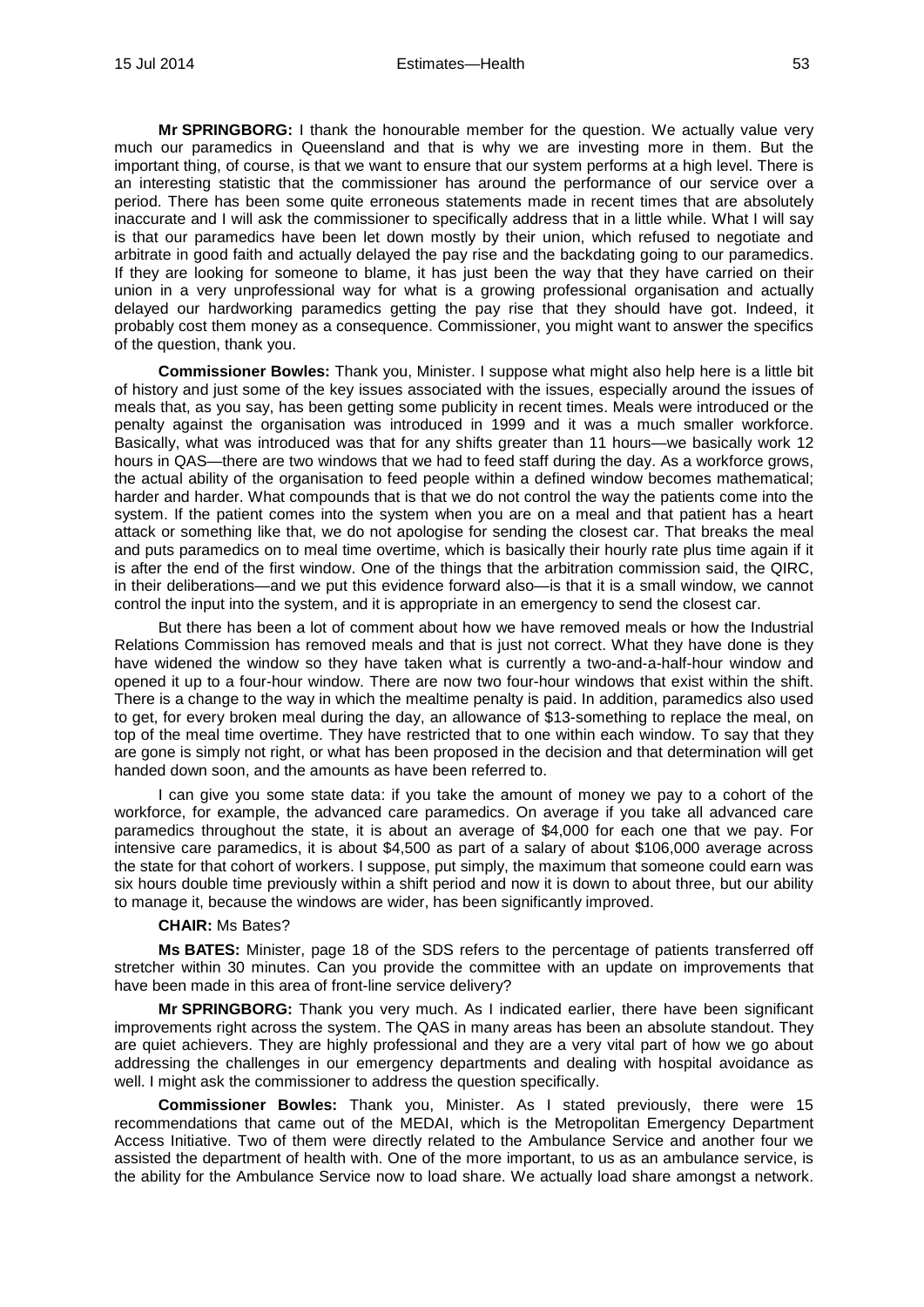One of the key drivers of being able to load share is that no hospitals, after 1 January 2013, were able to go on bypass. What we do, through a 24-hour room, is we actively distribute patients amongst the network based on two criteria. The two criteria are quantitative, so how many each facility has at any one time, and clinical. So if a patient should go to a certain type of hospital because that is where the speciality is, that is what we do. The other recommendation directly related to us was the review of the hospital liaison officer role. It used to be stuck, I suppose, in a location. We have been able to make sure that that role could go to whichever hospital the issue was at.

I will touch on some of the outcomes since the introduction of the MEDAI recommendations. Patients off stretcher within 30 minutes: if you look at that first quarter of 2012 and compare it to the first quarter of 2014, we have had a 6.9 per cent improvement. At the 90th percentile for the same time dates, there is a 13-minute improvement. When you are talking about a metropolitan area, while 13 minutes does not sound like a lot by itself, when you talk about hundreds of thousands of cases it is a lot of capacity that comes back into the system and that is recognised here. We have had a reduction, if you compare the two quarters, of 298,000 minutes, which basically equates in that quarter to putting 415 shifts back on the road. Hence we have been able to achieve the performance that we have. If you have that capacity and you then do some of the clinical initiatives that we are rolling out, whether it be the prehospital thrombolysis or the high acuity car or things like that, it bodes well for patients and patient care. That is pretty much off stretcher in a nutshell.

**CHAIR:** Thank you. Member for Beaudesert?

**Mr KRAUSE:** Minister, as part of revitalising front-line services referred to on page 99 of the SDS, can you please advise if this has resulted in any improvement to renal dialysis in the Darling Downs HHS?

**Mr SPRINGBORG:** I might ask Dr Peter Bristow to come forward and answer that question. I commend him, the board and the HHS for the wonderful work they have been doing with regards to investment in services right across the Darling Downs and also, of course, their reduction to zero on the long-wait dental waiting lists and also the wonderful work they have been doing with regards to surgical long waits. Dr Bristow, you might care to answer that. I know, from my electorate's point of view, they are very appreciative of your investment in renal dialysis.

**Dr Bristow:** Dr Peter Bristow, Chief Executive, Darling Downs Hospital and Health Service. Thank you. The renal dialysis unit in Kingaroy has been expanded from 12 patients a week being treated—three times a week they are treated—to 18 a week at this point in time. That was made possible by additional funding from the department, Aboriginal and Torres Strait Islander branch. A large percentage of the in-patients who are treated at the Kingaroy dialysis unit are actually Indigenous, coming from the Cherbourg community. In addition to the service that we have been able to increase in Kingaroy, we have also, to help with transport and decrease the burden on the ambulance service at QAS, moved to have a shuttle bus, a mini bus, transport some patients between Cherbourg and Kingaroy to access their dialysis. It is about a 30-minute journey. Previously, those patients would have had to transfer. They would have had to go by ambulance for two to two and a half hours a day, backwards and forwards, from Cherbourg to Toowoomba to access dialysis. This is a significant localisation of the service, which the board is very supportive of. It wants to localise more services in the South Burnett where possible, but it also decreases the burden on the ambulance service of these transfers.

The dialysis service in Kingaroy was established previously, but progressively in 2011 we expanded the service and then we have been able to expand it further. As increasing amounts of diabetes in our community and chronic disease in our community continue, I would anticipate there would be further need for further renal dialysis services in the South Burnett. We are trying to work by improving the capability of the service locally. We have a renal nurse practitioner and we are trying to deal with the community to actually increase the ability of self-sufficiency and the ability to provide dialysis perhaps more easily in Cherbourg.

**CHAIR:** Thank you. Member for Mudgeeraba?

**Ms BATES:** Minister, page 111 of the SDS refers to the percentage of specialist outpatients treated within recommended times in the Gold Coast HHS. Can you update the committee on outpatient wait times and long waits on the Gold Coast?

**Mr SPRINGBORG:** I thank the honourable member for the question. The Gold Coast Hospital and Health Service has done some really transformational and very innovative things over the past couple of years in addressing some of the dilemmas that they inherited, whether in endoscopy,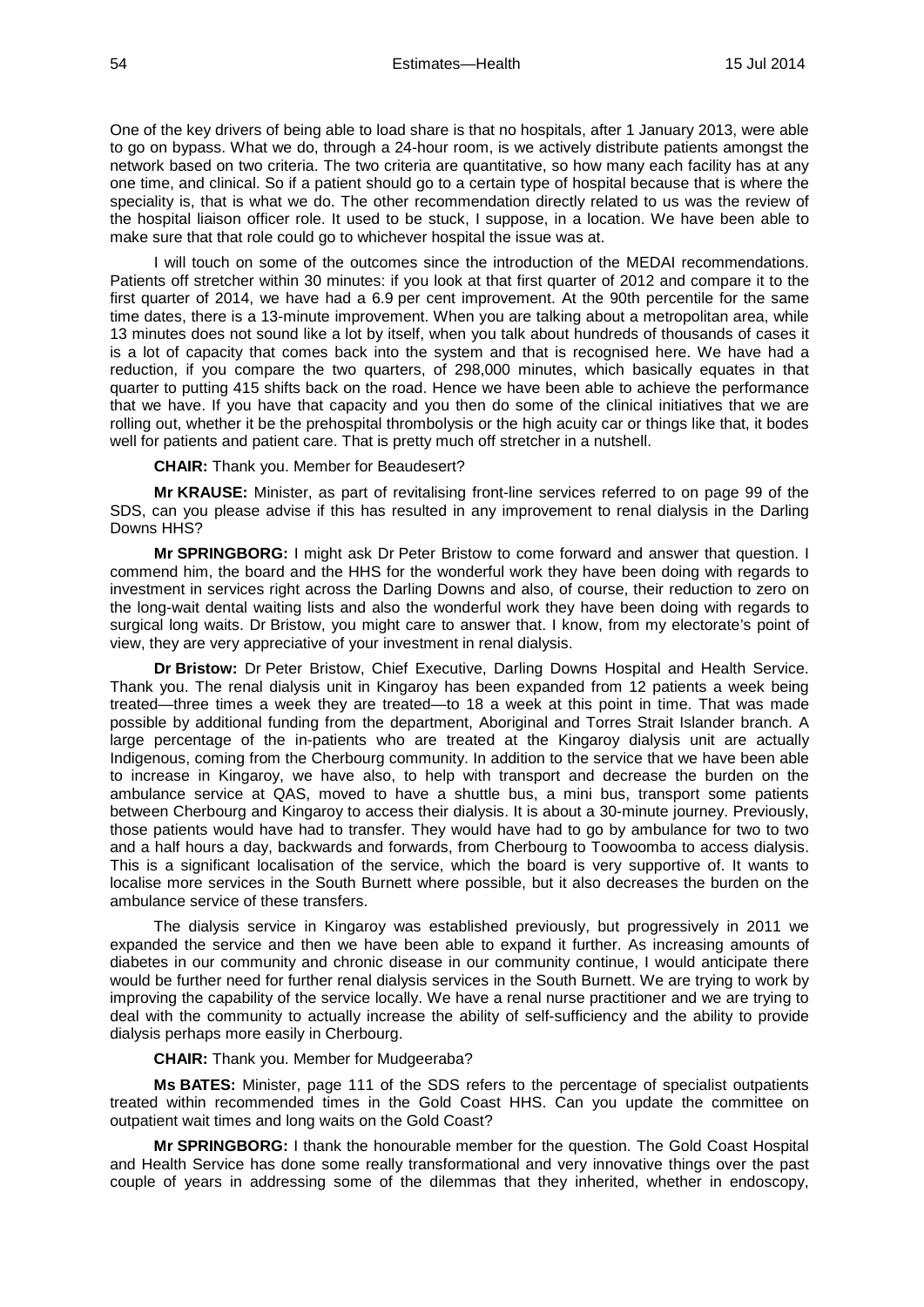emergency departments and some of the clinical governance issues. Certainly they have reacted very strongly and firmly in recent times to what has been an increasingly disproportionate growth in patient presentations to their hospital or their health service. I have indicated some of those a little earlier on. I would be more than happy for Ron Calvert to come up and take some recognition for the work done by the Gold Coast Hospital and Health Service, because they deserve it. Basically, the HHS is on track to achieve the target of reducing the wait time to less than 12 months for all our patients. There has been a 73 per cent reduction in patients waiting longer than 12 months to be seen in outpatients. This has been achieved from 9,200 to 2,471 patients. That is a really good result. Ron, you might want to tell us how you have gone about achieving some of those things and what you have around the corner.

**Mr Calvert:** The outpatient waiting list and our long waits reductions have been considerable. We started the year with 22,620 patients on our list. We have had a 20 per cent rise in referrals to the hospital. So you might ordinarily expect that the long waits would go up by 20 per cent as well.

As at the end of the financial year, we had 18,185 patients waiting on the list, which is a significant reduction. As a subset of those waiting lists, of course, we had people waiting over 12 months and in some cases stretching back years. We have made a big effort to reduce all of those. We have gone from 9,200 patients waiting more than 12 months down to 2,471. In all bar, I think, five specialties we have that down to less than 12 months. We are on track to get all of those specialties reduced to below 12 months by the end of this calendar year.

In order to deal with that we have invested \$8 million. The bulk of that money was made available because we had an underspend last year. That was the community dividend reinvestment that the minister asked us to deliver collectively.

There will still be some long wait patients coming on to the list because there are a number of patients who are not ready for care and when they are ready for care again if they have already exceeded 12 months then technically they will be recorded as breaches of the 12 month wait. To all practical purposes, we are on track to get it down to 12 months by the end of the calendar year.

**CHAIR:** We will move to non-government questions now. I call the member for the Bundamba.

**Mrs MILLER:** I refer to the SDS at page 18. I ask the minister: are HHSs across Queensland, but particularly Metro South, restructuring public dental services to increase own source income from Medicare? Does this restructuring include fewer service locations and staff cuts?

**Mr SPRINGBORG:** I thank the honourable member for the question. I think it is quite amazing that when we came to government in Queensland and we looked at the list—as much sense as we could make out of what we were left—we had about 62,000 people waiting longer than two years for routine dental check-ups. The recommended time was two years. Some people were waiting up to 10 years.

A crucial part of what we have done is redesign our service with a stronger focus towards a partnership with the private sector. We should do that because it helps us actually treat more people in a timely way. It also provides us with a benchmark to better increase the productivity and performance of our public oral health services, and we are doing that. Some of our dental chairs were frankly not seeing enough people go through them, vis-a-vis the private sector. That has been extremely important. I think that we have recalibrated and based ourselves in such a way that we have the confidence that we can see patients in time in the future. Some 62,000-odd down to zero in 16 months is quite amazing.

We have invested in more facilities around Queensland. In the Wide Bay area, for example, there are new oral health facilities in Hervey Bay and Bundaberg. We have also employed more dentists. We have put in place a robust service agreement arrangement with the universities around the training of dental students so that we get more activity through them.

I have absolutely no problem whatsoever with hospital and health services looking at the consolidation and improvement of efficiency in their systems. If the honourable member is on a fishing expedition with regard to what may be happening with Metro South, I point out that I understand that Metro South is looking at consolidating their dental services into a new, modern facility with the same staff to deliver enhanced services for people. We need better investment in new, modern facilities which are more effective and more efficient.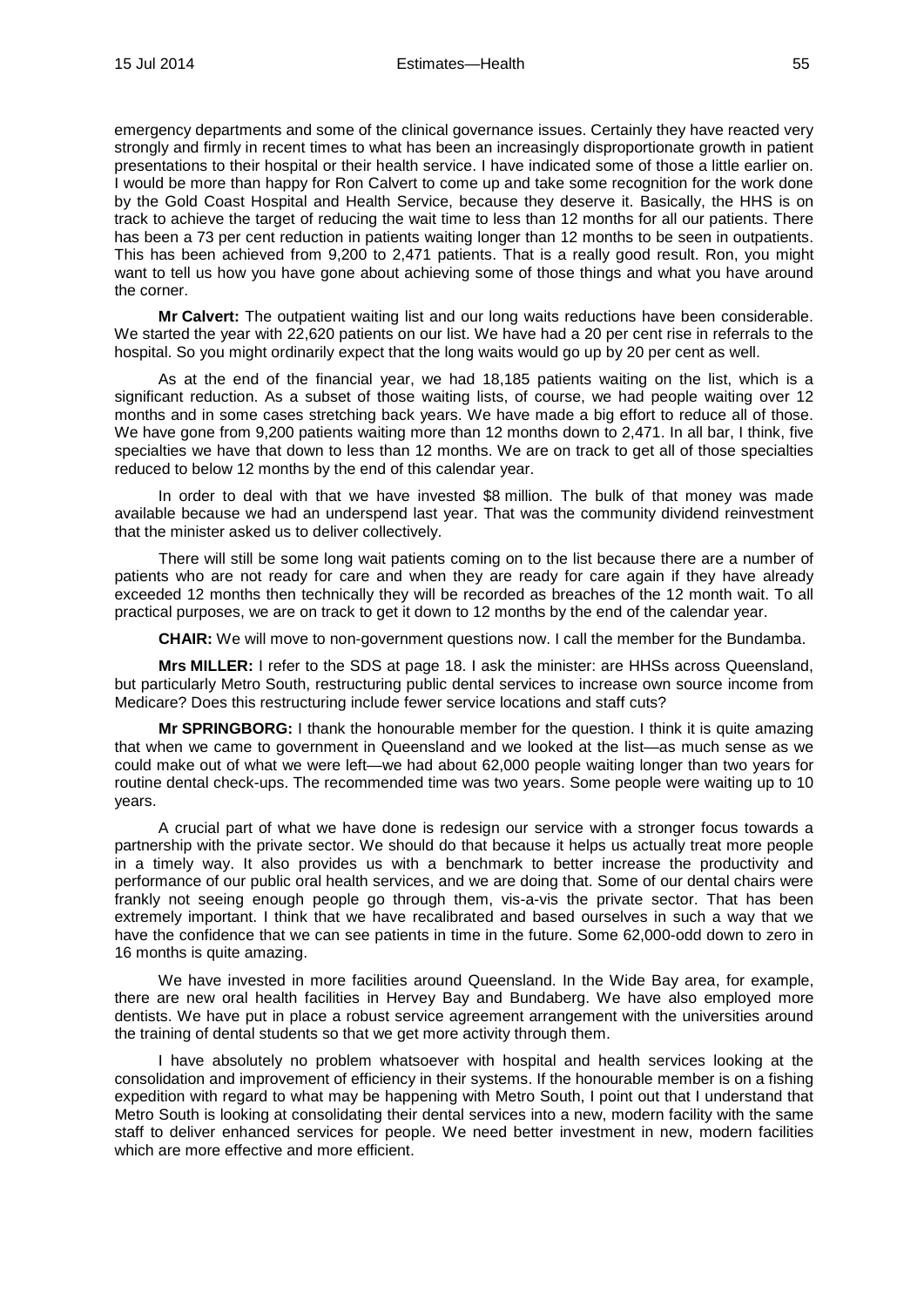We have actually set a new benchmark in the delivery of oral health services across Queensland, whether it be our own employees who have done a great job with further investment and further productivity focus or our partnership with the private sector. We are not going back on that. Unless Dr Ashby wants to clarify anything I have said, that is the only circumstance I am aware of. If other hospital and health services want to go about enhanced efficiency arrangements, collaboration or consolidation, I have no issue with that because it is all about the patient.

**Mrs MILLER:** Minister, in relation to the SDS at page 18 will you release all documents detailing any planned restructuring of public dental services by individual HHSs?

**Mr SPRINGBORG:** If hospital and health services are actually looking at restructuring hospital and health services in their area then they can because they are independent and focussed on services. Obviously they will be developing those plans locally. They may make me aware of what they are planning to do, but I do not get in their way every single day of the week. They are focused on patients. We have an expectation around that. Obviously, I always ask them to be cognisant of the needs of the community—the patient comes first. They need to ensure greater efficiencies.

I have already given you an indication of the one that I am aware of where there is some consolidation of services. I am not aware of any others off the top of my head. If they do come to my attention I do not have any issue with that. We do not hide those things like used to happen in Queensland previously—maybe before 25 March 2012.

**Mrs MILLER:** So, Minister, you do expect job losses.

**Mr SPRINGBORG:** I never said that at all. The job losses happened vicariously as a consequence of the previous government's absolute negligence around the payroll issue and affected some 15,704 Queensland Health staff—helped by Swanny along the way. As I have indicated today, we are expecting further investment in additional Queensland Health jobs this year at the front linealmost 2,100 of them. That does not necessarily indicate what the honourable member is saying.

I have always said that we have to make sure that we are efficient. Under your government or our government we will continue to do those sorts of things. We measure outcomes not inputs. If hospital and health services want to continue to go through processes of restructuring as they have done, do and will continue to do, that is a matter for them.

Queensland children's health services are going through that at the moment. They are trying to fix up the loose ends. There are lots of loose ends after the consolidation of the Royal Children's and the Mater Children's into the Lady Cilento Children's Hospital. They are actually having to deal with the reality of redundancies that come from that. They are normal parts of restructuring and no-one should be surprised.

**Mrs MILLER:** I am glad that the minister is talking about job cuts. I refer the minister to page 12 of the SDS which indicates an overall increase in staffing for 2014-15. I table a list of the job cuts. How many of these positions are people rehired from the 4,379 positions identified in RTI requests made by the Queensland Nurses Union as job losses since 2012?

**Mr SPRINGBORG:** Mr Chairman, I think a moment ago I said 15,000 job losses relating to the payroll issue. It is 1,574 or thereabouts. I think the figure was the late 1,500s. As I indicated, our hospital and health services have been reemploying people at the front line. That is what we should be doing in the state. We do not employ people for the sake of it. The previous government went through redundancy programs. They actually earmarked 3,900 people for redundancy under a 'you have been identified as surplus to requirement' process. Some 900 or thereabouts of those people went.

There will always be changes in jobs within Queensland Health. That is not going to be any different at any time. As we refocus our support services at a head office level there are going to be changes over a period of time. Contestability in itself will lead to more efficiency and may potentially lead to outsourcing. The big difference is that we will tell people about it. We are not going to hide that from people.

**Mrs MILLER:** I refer the minister to the SDS at page 42. Minister, you have said, 'The transfer of staffing power from Queensland Health to local health and hospital boards could lead to job losses in the department.' How many jobs do you expect to be lost from the department of health in 2014-15?

**Mr SPRINGBORG:** The big difference is that when I am asked about the potential of things I do not step away from it. The previous government would always deny something and we would find out afterwards that it was 100 per cent the opposite. That was the legacy of the former government.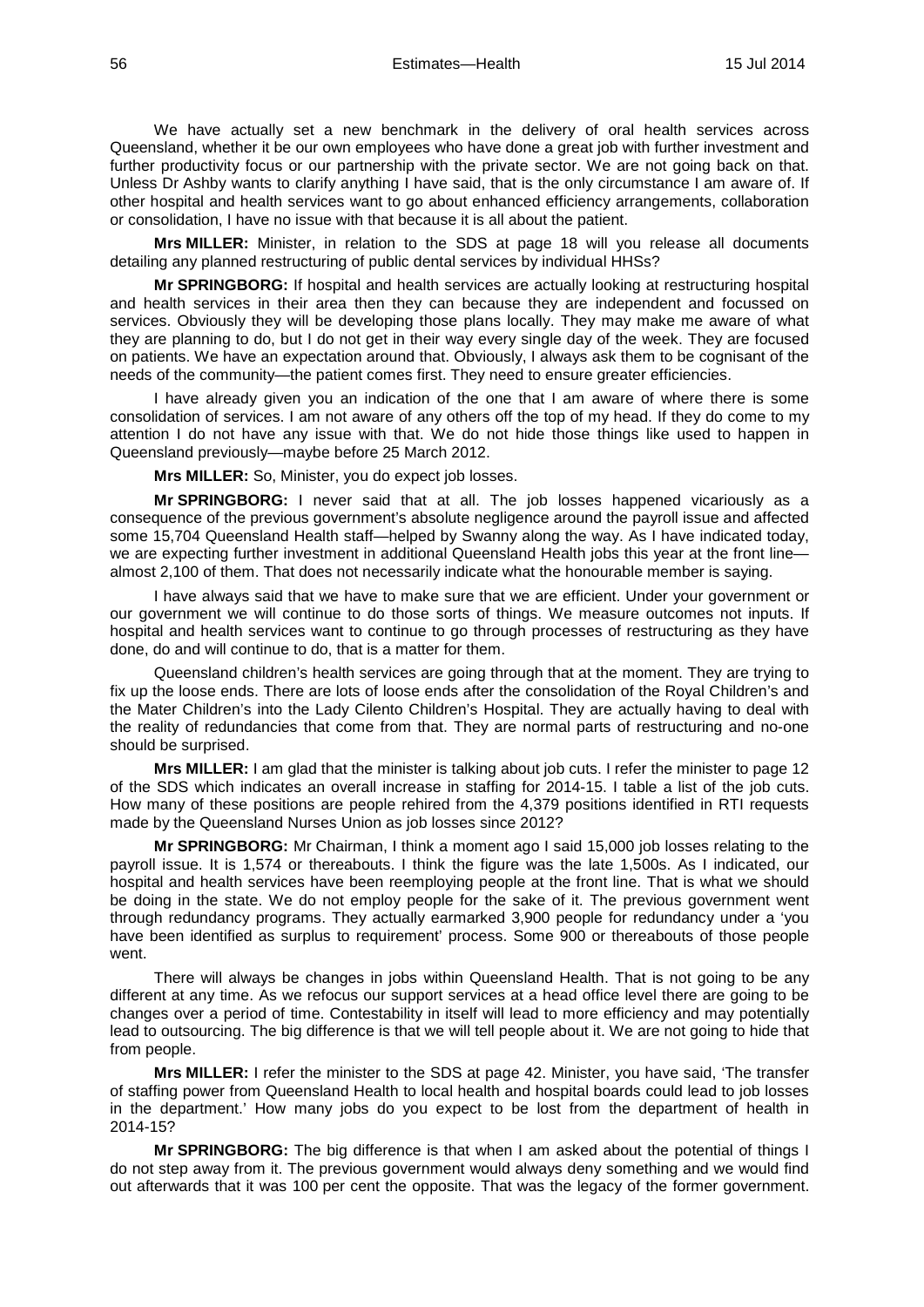They covered up and denied everything. The unions, when they came to see me just after the election, said that they were concerned about Labor's secret process of outsourcing. I said, 'We are not secretive. We will tell you if we are going to do it.'

I will give you an indication. Under Labor I think there were 4,570 separations between July 2011 and 25 March 2012. There were redundancy programs within head office that led to a whole range of people moving away. There may be people who have come back into the system, but we have standard processes with regard to times that they are separated from the department.

Can I indicate that we make no apologies whatsoever for actually reducing the size of our corporate effort around a more efficient framework to reinvest that into front-line services. I was simply asked a question around as we move to transfer more power and responsibility to independent HHSs is it likely that will bring about changes. Yes it will. You would not need to be a rocket scientist to work that out. It will actually mean that some of those resources will be transferred to HHSs. That is logical as they pick up more and more responsibility. But also as we become more efficient internally we should look at the whole reason that we exist as a central agency. That is to support patients and hospital and health services.

As we go through that remodelling over time there will be positions that move to hospital and health services. As people retire or resign from within the system we will clearly look at whether we need to backfill those positions. As we know from the efficiency within Queensland Health's corporate office, the work we did in 2012-13 liberated \$96 million which we invested in places such as Metro South, Metro North and Cairns and into things like the mobile surgical facilities and a whole range of other things. That comes from being more efficient. No-one should be surprised by that. The big difference is that we tell people about that. Those sorts of things will happen as a natural part of evolution within a dynamic organisation.

**Mrs MILLER:** I would now like to ask the director-general the question because the minister did not answer the question. Director-General, I refer to the SDS at page 42. How many jobs do you expect to be lost from the department of health in 2014-15?

**Mr Maynard:** Thank you for that question. As the budget document outlines, there will actually be growth in numbers of employees within the department. We are focussing very strongly in the department on a significant cultural change. As the minister has indicated, services and activities and responsibilities have transitioned across to the hospital and health services. 1 July this year saw a number of HHSs pick up prescribed—

**Mrs MILLER:** Can I butt in here. I am talking about the department of health and not HHSs.

**Mr Maynard:** I am talking about the department of health. As responsibility and accountability shifts to the hospital and health services the need for those activities to be undertaken within the department shifts as well. For example, as the responsibility of the prescribed employer moves across to a hospital and health service the department's focus moves on to supporting and facilitating the HHS. It is possible with those transitions that employees will be offered opportunities within the hospital and health services.

**Mrs MILLER:** Can I just ask a question in relation to the SDS at page 24. The minister spoke just before about people retiring or resigning. Does that mean that if you have a position with a position number that is vacant that that position will be frozen and not automatically backfilled?

**Mr Maynard:** There is a range of options that are available to managers when a position is vacated. The position could be used as a training opportunity under higher duties for an up and coming leader. The position might be abolished if it is no longer required. It could be filled on a temporary basis. It could be filled on a permanent basis depending on the position.

**Mrs MILLER:** Director-General, could you tell me how many positions in the last financial year and how many you expect in this next financial year to be filled by higher duties?

**Mr Maynard:** On a case-by-case basis, that is a decision that each manager will take.

**Mrs MILLER:** I am aware of that. I know how the process works. I am a former public servant. Do you know how many?

**Mr Maynard:** It is impossible to say at the start of the year what positions will be vacated. Positions are vacated, for example, as people take maternity or parental leave. They are—

**Mrs MILLER:** What about the last financial year?

**Mr Maynard:** The last financial year?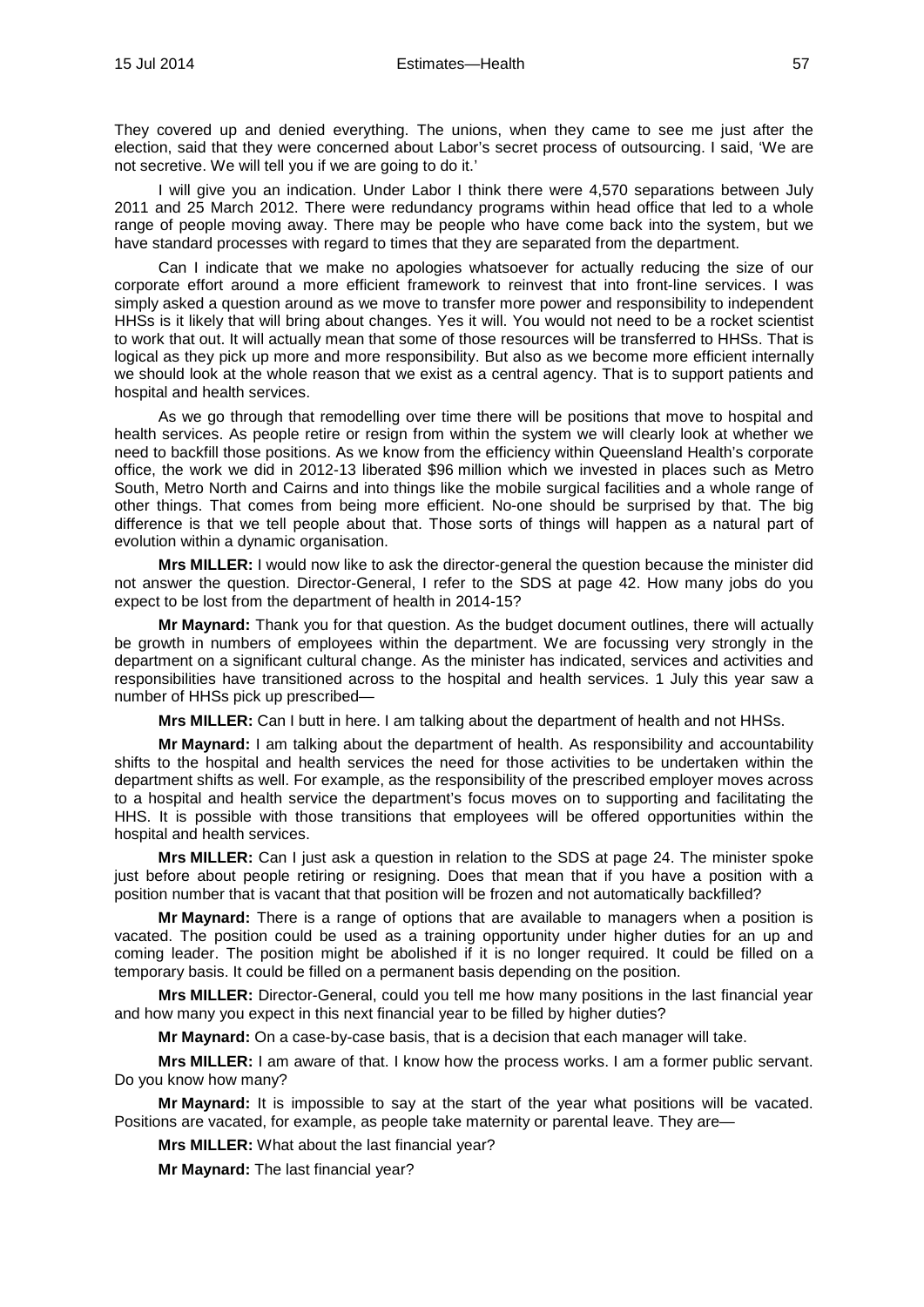**Mrs MILLER:** You should have that information.

**Mr Maynard:** I do not have that information.

**Mrs MILLER:** Can you provide it? You can take it on notice.

**Mr SPRINGBORG:** He cannot, but I can. If it means so much, I am happy to take that question on notice.

**Mrs MILLER:** That is good. Again referring to the SDS at page 42, you cannot tell me how many jobs you expect to be lost—you cannot tell me how many you expect to be lost—but you expect some to be gained?

**CHAIR:** Member for Bundamba, the minister and the director-general have both answered the question. Unless you have another question, let us move on.

**Mr SPRINGBORG:** Unless we find a magic pudding somewhere—and you have probably got one in your handbag or somewhere else—we will continue to restructure. We have to deal with the realities of efficiencies in the Queensland Health service, and we will.

**Mrs MILLER:** All right; thank you.

**Mr SPRINGBORG:** The expectation is that we will become more efficient and service oriented, and that does not mean that we actually maintain the effort that we have always done in the same way. The honourable member can refer to the SDS on page 12 because it basically indicates that we expect in head office to have around about an additional 100 employees during the course of the year. There will always be changes with regard to the way in which we deliver services. Everyone understands that. It is logical.

**Mrs MILLER:** Director-General, in relation to the SDS at page 12 and page 42—and you can take this on notice—how many people within the entire health system, including head office and the HHSs, have requested assistance from the Employee Assistance Service?

#### **Mr Maynard:** I will—

**Mr SPRINGBORG:** We will take that on notice and someone else can find that information during the course of their afternoon and if we have it before we finish here I am happy to read it into the record. Is there a particular reason of concern that the honourable member feels is being unaddressed by the assistance service?

**Mrs MILLER:** In relation to the SDS at page 42, Minister or Director-General, were the clinical nurses responsible for the follow-up of women with abnormal pap smear results among the 300 positions that were cut from the Office of the Chief Health Officer?

**Mr SPRINGBORG:** Mr Chairman, I think as we indicated earlier to the honourable member and as the Chief Health Officer has indicated publicly, the reason that that was not sent out was because an error in the coding that sent those particular letters out to people. When that was identified, we went about finding and tracking down those people and providing particular information which was necessary. It was not in relation to anything to do with jobs. It was an IT issue. It was actually nothing to do with jobs. Indeed, we are operating far more efficiently internally.

**Mrs MILLER:** Mr Chair, the minister has not answered the question I asked. Director-General, were the clinical nurses responsible for the follow-up of women with abnormal pap smear results and not only the nurses; I am talking about the directors and executive managers of that area among the 300 positions cut from the Office of the Chief Health Officer?

**Mr Maynard:** As the minister has outlined, the recent issues that we have discussed at this hearing relate to an IT system issue, not an issue of resourcing.

**Mrs MILLER:** No, I am aware of that. I am asking whether or not there were positions cut whether they be nurses, executive managers or director positions—that were cut from that particular area, the registry area. Were any of those positions cut in the last two years? I know it is an IT problem. I want to know whether there were any officers cut within that registry area.

**CHAIR:** Member for Bundamba, I am going to seek some clarification on the question because I am a little confused. Which office are you talking about, from whose office?

**Mrs MILLER:** I am looking at the Chief Health Officer's office and within Queensland Health there is also a registry office. I want to know if any people were retrenched, sacked or whatever, and there were 300 positions cut from the Office of the Chief Health Officer. I want to know whether any of those particular positions were cut from the registry area.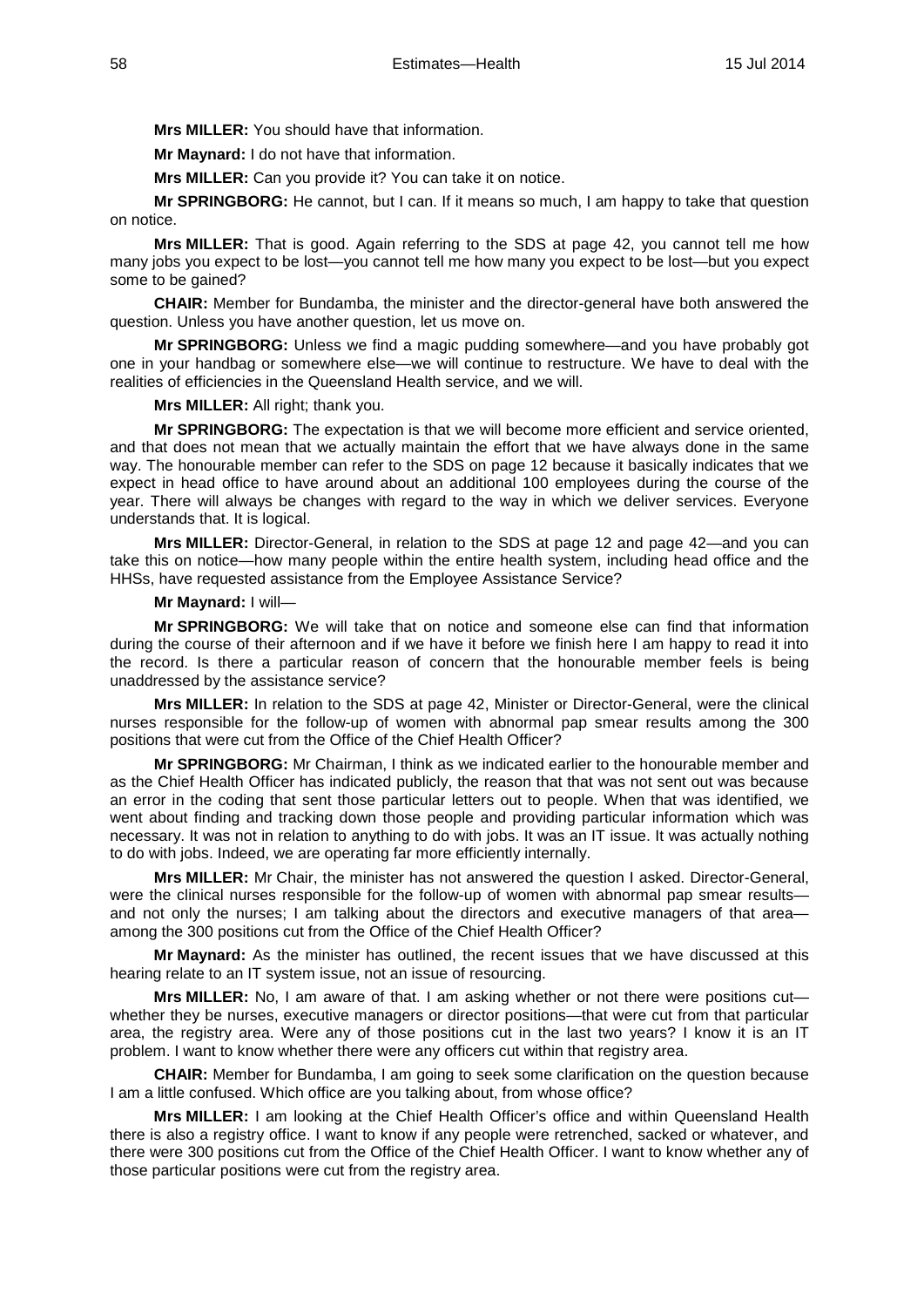**Mr SPRINGBORG:** Mr Chairman, if people hypothetically were, it had absolutely no bearing on this issue. It was a coding issue, as I understand it, and nurses are not responsible for that.

**Mrs MILLER:** No, I am aware of that.

**Mr SPRINGBORG:** We can look at the 3,976 people who received a letter which you were not worried about in government that said they had been identified as surplus to requirements, a range of those in population screening areas. So, Mr Chairman, I am not going off on that fishing expedition, particularly when there is nothing with regard to staffing that impacts upon this issue-

**Mrs MILLER:** So you are being secretive. You are being secretive. All I want to know on behalf of the women of Queensland is whether any staff were cut from that particular area.

**Mr SPRINGBORG:** The greatest conversion to transparency we have ever noticed has come from the honourable member for Bundamba. We provide a greater degree of transparency than ever before. I am very interested in—

**Mrs MILLER:** Except now.

**CHAIR:** Member, the minister is answering. Please let him answer.

**Mr SPRINGBORG:** Mr Chairman, it is a coding issue. It is not related to positions within the Office of the Chief Health Officer or Clinical Innovation, the clinical service division.

**Mrs MILLER:** Mr Maynard, I ask you again. This is the third time I have asked the question. Will you be able to tell me as director-general in charge of the department whether there were any people retrenched—put out to pasture—in this particular area that deals with abnormal pap smear results?

**Mr Maynard:** I do not have that—

**Mrs MILLER:** Or the registry.

**Mr Maynard:** I do not have that detail.

**Mrs MILLER:** Are you able to find that detailed information? I am asking the minister: will you take it on notice?

**Mr SPRINGBORG:** Mr Chairman, no, I do not intend to because it does not relate in any way to the services provided to those women around an IT coding issue. But to assist the member in the area of transparency, I want to respond to a question she asked earlier today for information about the circumstances at the Redlands, Prince Charles, Caboolture and PA Hospital between June 2013 and July 2014 as to how many level 3 escalations have occurred with the QAS. At Caboolture Hospital there were 14 level 3 escalations, Prince Charles 17, PA six, and Redlands Hospital 28 for a total of 65. I think there was a secondary question as well for the longest period of time an ambulance has ramped at the Prince Charles Hospital. There was a vehicle which was delayed at the Prince Charles Hospital on 23 June for 206 minutes for a patient with a low-acuity complaint and the hospital average of an off-stretcher time of 33 minutes for the day, which was very good. There was another question around how many ambulances have been redirected to another hospital under load-sharing arrangements. The MEDAI report introduced 15 interdepartment recommendations, and one of the key recommendations for QAS was to introduce load-share arrangements to ensure patients are distributed appropriately across the network. So that was something we did as a result of that. With regard to the other question asked by the honourable member around the trauma truck, which is a term that nobody around here knew we used, at 1200 hours today—that is, midday—there are currently in excess of 100 acute ambulance crews staffed by advanced care paramedics working in the greater Brisbane region who are supported by critical care paramedics in a single responder pod. Each paramedic unit is ably trained and capable of responding to incidents, so they are the only reference we think we have for trauma trucks.

**Mrs MILLER:** I relate this question to the SDS at page 12.

**CHAIR:** Member, this will be the last one.

**Mrs MILLER:** Okay; that is fine. Will the minister provide details of all department of health and HHS functions that are being considered in contestability processes that may lead to outsourcing or privatisation?

**Mr SPRINGBORG:** We have had some interesting examples of privatisation or outsourcing under our predecessors, most notably the arrangement between Mater Health Services and the government of the day, and of course other arrangements which they were considering at the Sunshine Coast University Hospital. Indeed, Peter Beattie sent around a flyer saying the great news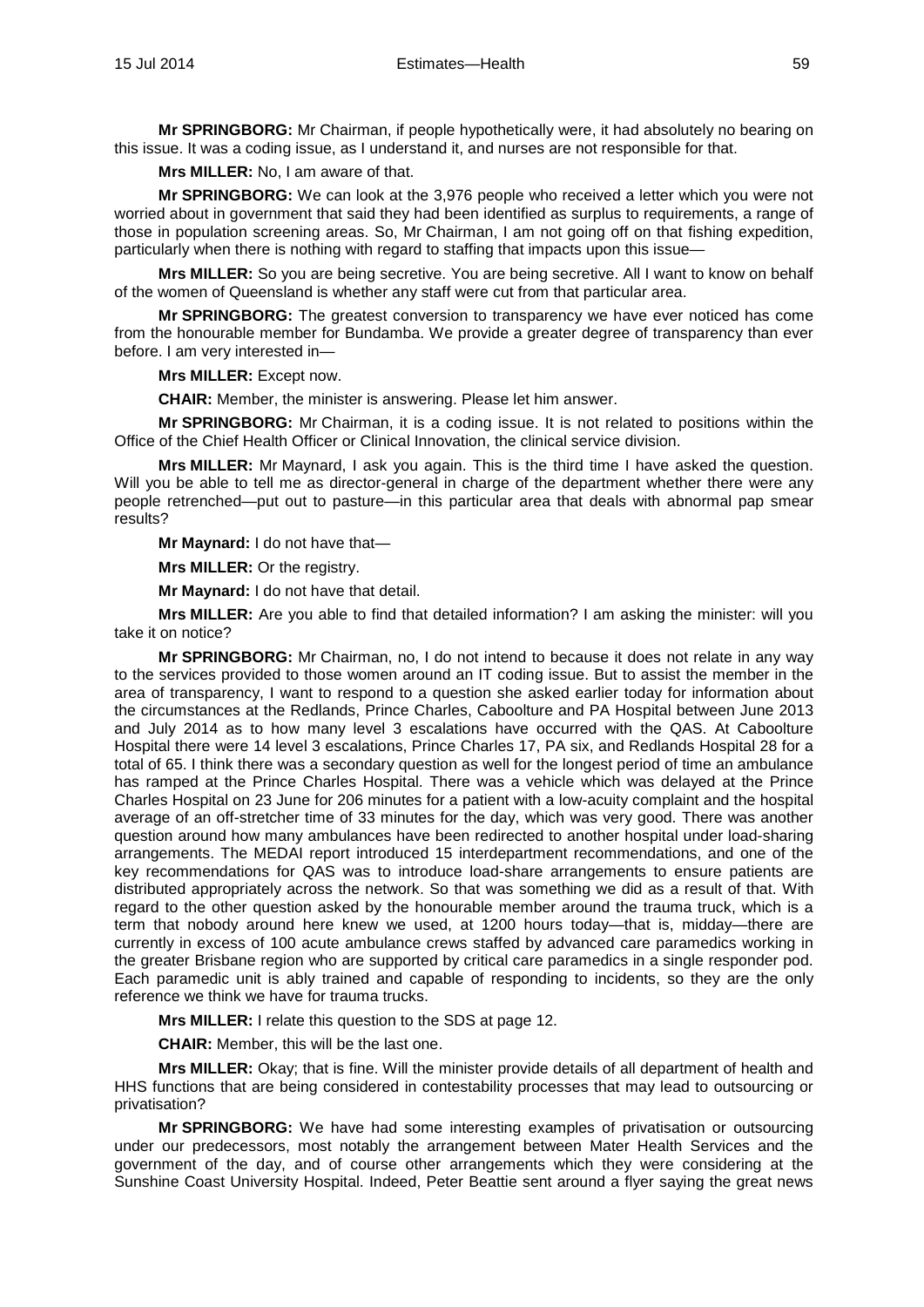was that we are going to privatise and outsource a whole range of services, and I know the honourable member hangs off the Blueprint for Better Health Care in Queensland. In February last year I indicated at that stage there would be a whole range of things that we would look at in the area of contestability as well as including central pharmacy; telephony; paging; messaging; Health work space, including managed desktops; smart devices and a range of things; group linen services—this is not new information; medical equipment services; medical imaging; pathology services; and PTSS. So it is all a part of contestability. Contestability does not mean outsourcing. Contestability means that if we want to keep it in-house we need to at least be as efficient as another provider. I think everyone understands that, because the previous government's own budget action management plan said they needed to be more efficient—that was in 2011—and their pathology utilisation management plan said that there was 30 per cent overordering or overservicing in the area of pathology. So that was the previous government. We are addressing all of those sorts of issues. Indeed, Peter Beattie sent this little corker around when he was the Premier saying there would be new partnerships with the private health system, including new radiation therapy services at the Sunshine Coast. So we are doing a range of things, but you should not actually consider that that is going to automatically lead to outsourcing but it is certainly going to lead to more efficiency. It has been reinforced today that it is a matter of public record and we will keep pursuing that agenda.

**CHAIR:** We will move to government questions.

**Mr HATHAWAY:** Minister, page 120 of the SDS informs us that the Mackay HHS commenced home based renal dialysis services to the local community earlier this year in January. Will this new and expanded service continue over the 2014-15 budget period?

**Mr SPRINGBORG:** As I understand it, yes, and I think we need to acknowledge the great work of HHSs. I am very happy for them to sing their own achievements, so I ask the acting chief executive from the Mackay HHS to come forward because she would be very happy to answer that question.

**Ms Hornsby:** Thank you for your question. We have been delighted this year in Mackay Hospital and Health Service to open our brand-new service for renal home therapies treatments. Previously patients have needed to travel to Townsville to receive services in relation to home dialysising. Home dialysising is an option that we give patients with significant renal failure in order to give them choice in where they want to have their renal dialysis done. Home dialysising is considered best practice by our medical experts in terms of giving choice to patients who are appropriate for care in their own homes and gives patients access to better dialysising options at a time which is convenient for them and fits in with their lifestyle and family commitments. We opened our services in Mackay Community Health this year and are delighted to announce that we now have 21 patients who have now trained for home dialysis in Mackay and we have 35 patients dialysising in our renal units. We were able to reallocate savings and reinvest those at a local level with board approval at a local level to reinvest those efficiencies back into our local community for better services for our patients. We reinvested \$1.3 million into this service and we opened that in January this year.

**CHAIR:** Thank you. Minister, I refer to page 132 of the SDS regarding the Metro North HHS's introduction of a Central Patient Intake model in the 2013-14 budget period. Minister, what results were achieved under this model and shall it be continued over the forthcoming budget period?

**Mr SPRINGBORG:** I understand that we are already seeing some great results coming from that. I am very happy for Malcolm Stamp to come forward and to answer the question in detail.

**Mr Stamp:** Thank you for the question. I touched on the Central Patient Intake model before in answer to an earlier question. It gives our patients access to a full suite of speciality services across the whole of the Metro North, so it is not just site specific.

It does that in the most timely and equitable way whilst providing our referrers with a single point for all external referrers to specialist outpatient services. Our focus has been on these external referrals. As you know, being a specialist tertiary centre, we have a lot of internal outpatient referrals as well. The central intake model does not extend to those referrals to date.

It is estimated that around about 156,000 external referrals are received each year. We are at, as I reported earlier, around about the 70,000 mark already in terms of picking those up on our current performance. We have a GP hotline provided for GPs and other referrers to inquire about the referrals and where they are up to. Referrals may be made by a facsimile to a single number or mailed to a single address, simplifying the process for GPs. I believe that you can see the evidence of that with our primary care partners. We are committed to continue the funding of this project, at least for the next two years.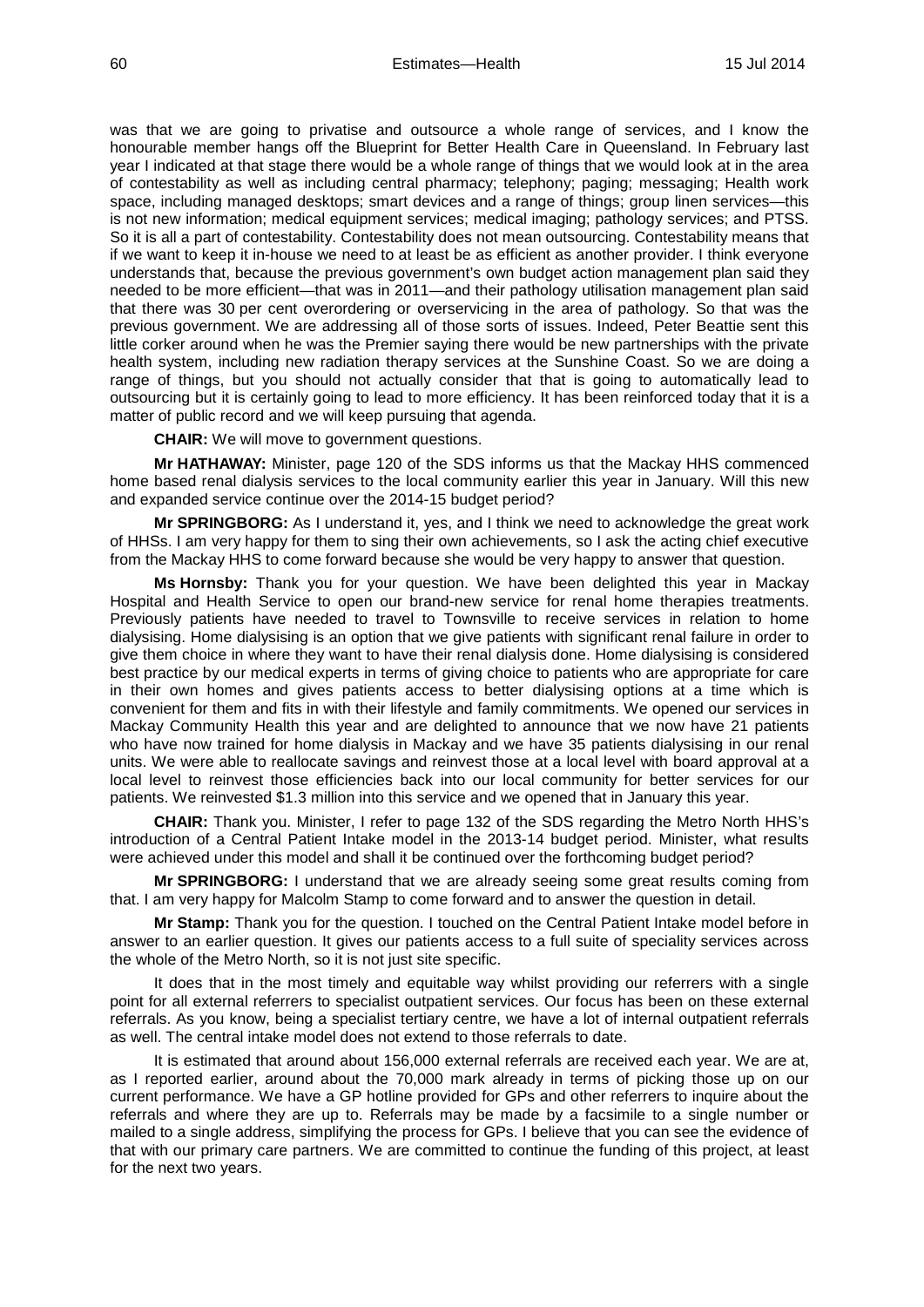**CHAIR:** Thank you, Mr Stamp.

**Mr KRAUSE:** Minister, page 143 of the SDS refers to Metro South HHS's oral health services. Minister, what has been achieved in this area to date and what is the 2014-15 budget expected to deliver in terms of dental services?

**Mr SPRINGBORG:** Thank you very much, honourable member for Beaudesert, for the question. There have been extraordinary achievements in the Metro South Hospital and Health Service with regard to oral health over the last 16 months or so. Indeed, this is something which is reflected right around the state. We have seen increased efficiencies with the Metro South oral and health service and, engaged with the private sector, has seen the Metro South HHS waiting list for public oral health care cut dramatically. As I indicated with regard to the long waits, we now have zero long waits in that area.

Also, in 15 months the health service has cut the general care waiting list by an outstanding 40 per cent—from 19,296 to 11,468. What that means is, basically, even though we have reduced, we have brought everyone back into the standard waiting times. Even within the cohort of people who are waiting, we are seeing greater improvements. So people are waiting less and less time for their particular services as well. So even within the general accepted wait time, we are getting through those very, very quickly. So 11,213 patients waiting two years or more in February 2013 have all received the treatment they needed with the long waitlist now reduced by 100 per cent. So that is an extraordinary credit and something which has also been reflected in other areas. An additional \$8.2 million in funding from the state and federal governments for the 2013-14 financial year as part of the national partnership agreement for adult public dental services has resulted in more patients being seen in a timely fashion.

Also, in the last 15 months, 102,054 vouchers were distributed across Queensland, with 22,935 of those vouchers claimed in Metro South for treatment. The other thing, too, which is important to consider as a part of the processes which have been redesigned for oral health in Queensland is that, whilst the Commonwealth has made a contribution—and we welcome that contribution—it is one-seventh of the overall contribution that we make to investment in public oral health care in Queensland. So of over \$200 million, I think around about \$30 million of that came from the Commonwealth.

It is not just about the money; it is how we have redesigned the system. This has not been rocket science. The partnership with the private sector is something which our predecessors had a real aversion to. We have broken that down. It has actually been about working in partnership. So we will continue those partnerships this year across the state where it is necessary and will also be continuing in investing in efficiency and innovation externally. Obviously, with regard to the Commonwealth's child dental scheme, we will be making sure that, as a good and honest partner, we continue to be involved in that process as it is rolled out as well.

We have the highest level of eligibility of all populations across the country. I think around about 40 per cent of our population is eligible for free public oral health services, including those on particular concession type cards and, of course, children as well. So your area and other areas will be advantaged by this investment in good oral health care over the coming year and beyond that. But very, very importantly, if you can improve this, it means that we get better outcomes in general health as well.

We can skill people in doing this. That is also a part of what is happening across the state teaching people basically how to look after their teeth. For many of us, that is something that we just do. But for a lot of people, they do not do it. So whilst we can invest in making sure they have better oral health through our interventions, it really does come back to teaching them good preventative techniques as well.

**Mr SHUTTLEWORTH:** Minister, page 9 of the SDS notes that the government has committed \$30.9 million over four years to establish a rural telehealth service, including the establishment of dedicated telehealth coordinator positions across all the HHSs to support the implementation of telehealth-enabled service delivery models. How will this impact on services provided to the North West Hospital and Health Service?

**Mr SPRINGBORG:** Thank you very much, honourable member, for the question. I know that your committee has a very strong interest in telehealth and I acknowledge that and thank you very much. It is not a new initiative. It is something that was significantly invested in by our predecessors at least in the capital acquisitions required—but there had not been a sufficient investment in changing culture to utilise telehealth or the coordination or the reliability around that.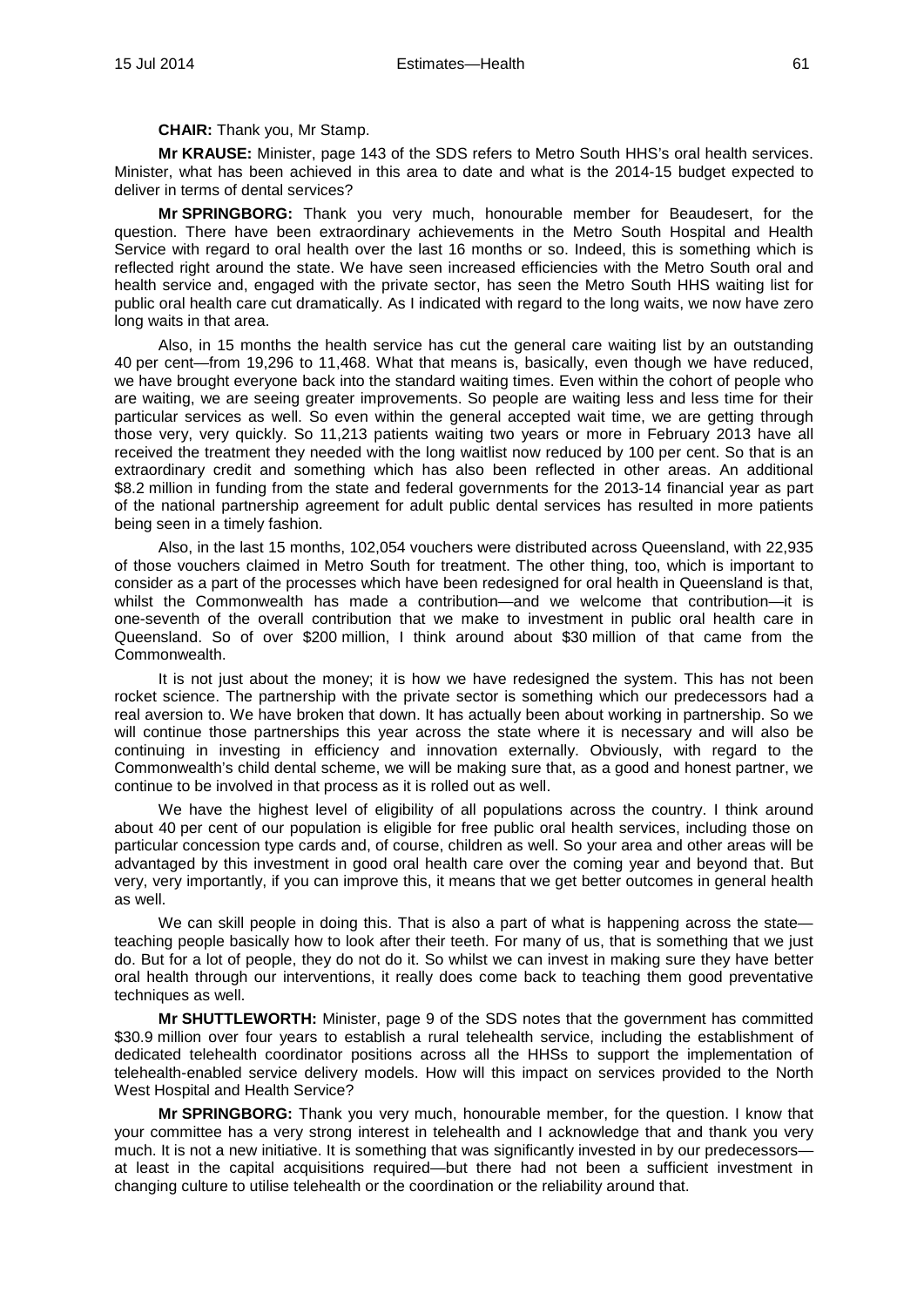Indeed, I think over the last eight months or so we have seen around a 40 per cent increased uptake in the utilisation of telehealth. We are investing in it. We are making sure that we have that reliability out there and it becomes part of the culture of the delivery of the health care. It is also something that has been done under the Statewide Rural and Remote Clinical Network in the state to ensure that we can expand services, whether that be in paediatrics, mental health and a whole range of other areas. But it not only reduces costs; it reduces the tyranny of distance and just the sheer stress on families having to travel so far.

I might ask Sue Belsham from the North West to come forward and give us a bit of a quick overview of some of their achievements and about how they see it as well. But it is operating exceptionally well and we want to continue to promote its uptake.

**Ms Belsham:** Thank you, Minister. Yes, certainly telehealth has been a fantastic initiative for us here in the north-west. We have a lot of people, particularly in our Indigenous groups, who have a lot issues with children particularly being sent for long periods of time to the children's hospital and families are very dislocated. Telehealth has been a fantastic initiative to keep them close together. Particularly in Normanton as well, with our renal patients there, telehealth has been the link for them and for their carers.

We have been doing a lot of telehealth but lately we have found that people are more relaxed about it, particularly when they think about the journey and the travel that they have to do to get down to places like Brisbane to go to see a specialist. It is wonderful to be able to see them face to face in their own home area. So it is a great initiative and, indeed, and we welcome it.

**Mr HATHAWAY:** Minister, the committee is aware of the model of service delivery in areas such as south-west Queensland that have traditionally had a high reliance on locums. In relation to the increase in staffing seen in the South West HSS on page 167 of the SDS, can the minister advise the committee about the appointment of regular doctors in the area?

**Mr SPRINGBORG:** Yes. I will also ask our acting chief executive, Glynis Schultz, to come along and maybe give us an update from her perspective as well. They have been very successful in their recruitment process in recent times. Only recently I travelled through that area and I can say that they have an exceptional medical cohort in that part of the world providing great services and confidence to the people of south-west Queensland. Not only that, they have been doing a lot to take responsibility for primary care services which used to be with NGOs and have now fallen back to us for responsibility as well. But it is pretty good news.

**Ms Schultz:** We have just employed four advanced rural proceduralists to be appointed at Roma with one further to follow. We have a sound medical workforce at St George. We are still working with recruitment in Charleville and have not quite secured the workforce there, but we are working with the Queensland team, which is Queensland Country Practice, to look at our medical workforce model with a view to recruiting to the areas that we have not recruited to so far.

**CHAIR:** We will have one more question from government members and then we will move across to non-government questioning. Member for Mudgeeraba?

**Ms BATES:** Minister, page 6 of the SDS refers to the significant service expansions in a number of HHSs during 2014-15, including at the Sunshine Coast HHS. This includes expanded services such as endoscopy. Can the minister provide the committee with details on the endoscopy procedural unit at Nambour?

**Mr SPRINGBORG:** Yes. I will also ask Kevin Hegarty from the Sunshine Coast Hospital and Health Service, the longstanding chief executive there, who has a very good story to tell with regard to the performance of that hospital and health service. But certainly, there is a great story in endoscopy. They are getting great results in their cardiac catheter lab, which has been opened in preparation for the new Sunshine Coast Public University Hospital and also a new orthopaedics outpatient service, which has commenced at the Nambour Hospital and which I think has basically cleared the waitlist there by around about 70 per cent. So there are significantly good results coming through on the Sunshine Coast. But specifically around that, Kevin you might like to tell us your story.

**Mr Hegarty:** Thanks very much, Minister. You have almost showcased what I was going to showcase, because you know our operations so well. What the minister has alluded to is the deliberate ramping up of services on the Sunshine Coast ahead of the opening of the university hospital in late 2016. The procedural suites have allowed us to do approximately 3,000 more scopes per year. Probably the showpiece of our ramped up service is the cardiac cath lab. Previously, residents of the Sunshine Coast would be admitted to Nambour Hospital before transfer to Brisbane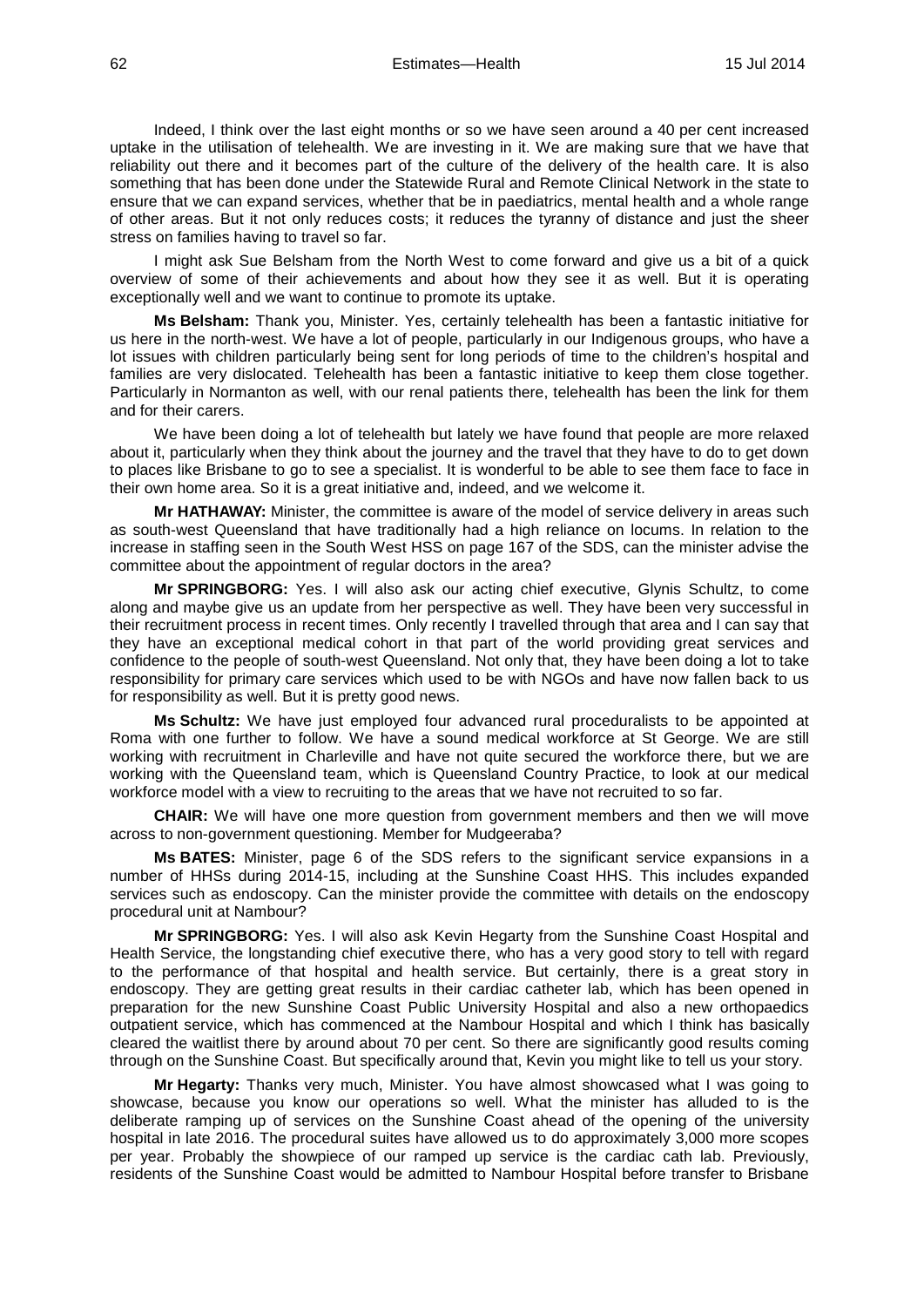for stenting. Now, that all happens on site and with cooperation from the local QAS we actually have a 24-7 service where anyone experiencing a cardiac event is brought into Nambour, the labs are activated, as I say, 24-7 and that care is provided straightaway, whereas in the past that care would have been delayed and we would be, as I referred to, holding the patient waiting for transfer to Brisbane. So the outcomes for patients are dramatically improved.

The minister also alluded to some of our innovative practices in outpatients. From the March quarter last year to the March quarter this year, we had a 70 per cent increase in the number of referrals to outpatients just for orthopaedic patients. We have a musculoskeletal clinic that is obviously staffed by physios and other allied health to make sure that people join the right queue rather than just a queue, sometimes as low as a 16 per cent conversion of people referred into an orthopaedic outpatients through to a surgical model. So we are intervening with more appropriate care early so that those patients get access to care that makes a difference to their quality of life. Thank you.

**CHAIR:** Thank you. We will move to non-government questions. The member for Bundamba.

**Mrs MILLER:** Thank you, chair. I refer to page 20 of the SDS. Minister, I ask this next question with the permission of the family of Talieha Nebauer, specifically Talieha's mother, Nichole, who has given me a letter asking me to ask this question. I table the letter. Will the minister ensure or help the family have a coronial inquest into the circumstances of Talieha Nebauer's death after she was transferred out of the Barrett Centre?

**CHAIR:** Sorry, just a minute, Minister. I just need to clarify something here. Minister, you can only answer this as it relates to Health and not to the Attorney-General

**Mrs MILLER:** That is right. I accept that and I understand that.

**Mr SPRINGBORG:** Mr Chairman, can I indicate that any death of any person is a tragedy. It is a double tragedy if it is the death of a young person. Mr Chairman, I understand that the circumstances outlined by the honourable member have or are being subject to a root cause analysis. The root cause analysis ultimately, or may be reviewed or referred to the coroner. So that is the normal process. So the coroner may very well be involved in this and, of course, we take the direction of the coroner. Can I also indicate that when it comes to the issue of Barrett, that the previous government had a plan to close the Barrett adolescent mental health facility for a range of reasons.

#### **Mrs MILLER:** And rebuild it.

**Mr SPRINGBORG:** And also there was a range of reasons why it was and should have been closed. As the honourable member would know, there were some issues, that it is not the best environment to actually keep young people in. There were some serious issues there in recent times with regards to even abuse of patients by others, by other patients, which I have previously referred to in the parliament. And also, if you look at the best advice available to me and others, young people should be actually supervised if need be on a 24-hour basis in the community with the support and in many cases close to their own family. We had adolescents that were transferred from right around Queensland, as far away as Cairns and beyond, to this particular facility and we are now trying to accommodate them in their own environment. Also, Mr Chairman, I think it is very important that we understand that a person is normally only kept in Barrett until they are 18 years of age. Now, after 18 years of age then there are alternate pathways for young people as well. And we should stop jumping to conclusions about whether we can control all circumstances in someone's life. We are dealing here with young people who are very, very troubled, with very complex care needs. If we go back and look at some of the circumstances here in Barrett when Barrett was operating, within the facility itself there were 24 suicide attempts between 2010 and 2013 and 195 reported incidents of attempted self-harm. There have also been a number of examples of where people who have been patients and cared for in Barrett have actually taken their own life after they have actually left that facility over the last 10 years or so. Those sorts of things are great tragedies. We can only house a person in a facility like that while they are an adolescent up to the age of 18. I understand in the case of this young woman she was no longer in that age bracket and a care plan was actually devised under recommendation. But we will wait to see what the coroner may or may not do out of that. But I think it is absolutely wrong for us to draw any conclusions around what may or may not have been able to have been done given the history of very troubled young people who have been resident at that facility over a period of time, the records of self-harm, both in and outside that facility, and the circumstances around many of those young people when they have actually left the care of that facility into other care environments in the community, including up to and taking their own life.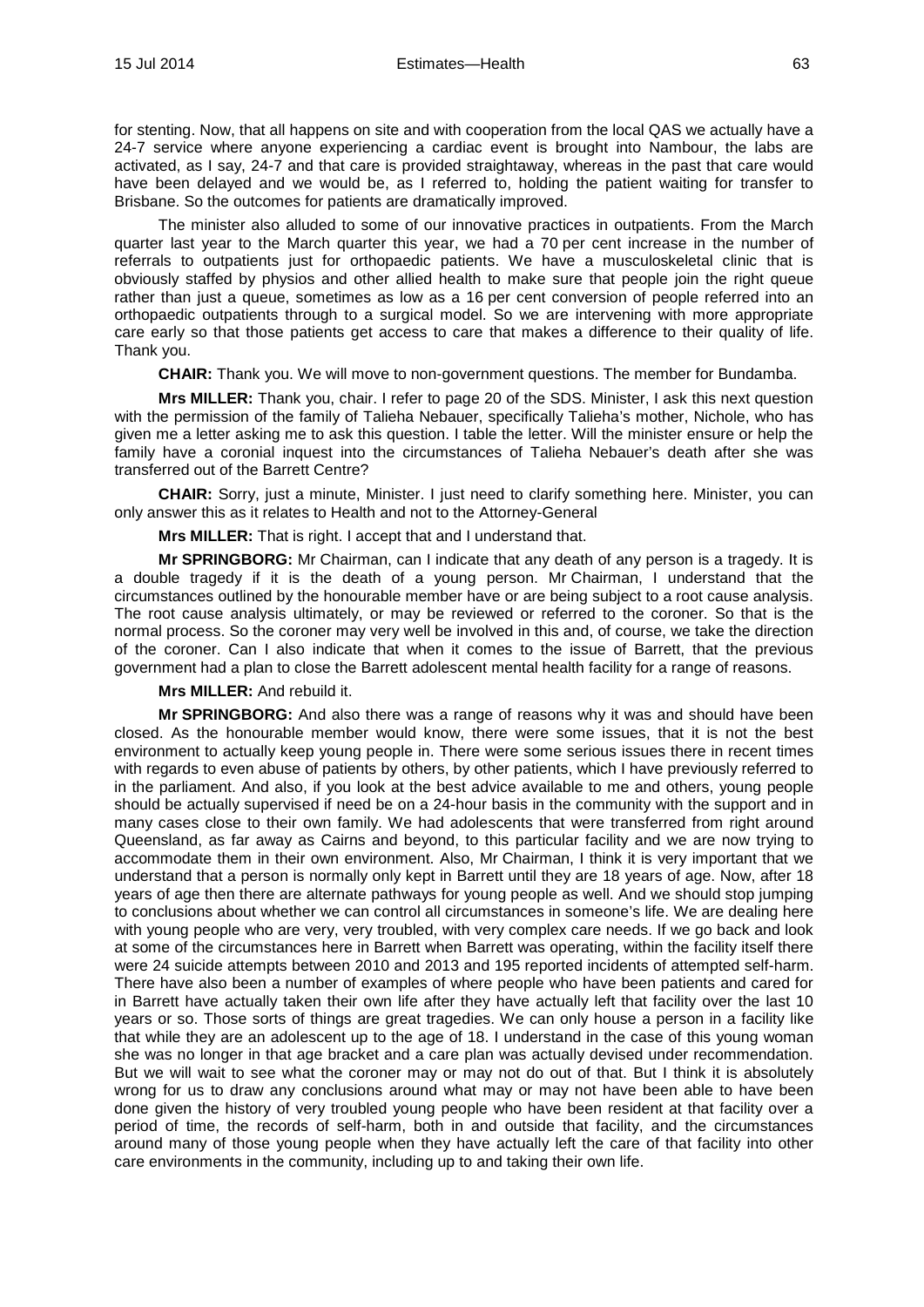**Mrs MILLER:** Minister, Talieha's mother is asking for help to get answers, but I will now move

on.

**CHAIR:** Thank you.

**Mrs MILLER:** I would like to call Malcolm Stamp, please, through the minister.

**Mr SPRINGBORG:** While Malcolm Stamp is coming up here, Mr Chairman, we want answers as well to a whole range of things. We have no issue with the coronial inquest. The coroner is an independent person. The information will be made available to them and they will consider that based on the evidence within that root cause analysis.

**CHAIR:** Thank you.

**Mrs MILLER:** Mr Stamp, I refer to page 132 of the SDS. What functions in the Metropolitan North HHS are being considered in contestability processes and do those considerations include the outsourcing of pathology services to the new Sullivan Nicolaides laboratory across the road or close to your hospitals?

**Mr Stamp:** The chairman and I recently met with the whole of the trade union leaders of pathology and we confirmed at that stage that pathology was not on any contestability list within Metro North. We made it clear that that doesn't mean to say it wouldn't be at some stage in the future. And the organisation you just mentioned, I'm sorry, I've never heard of.

**Mrs MILLER:** Never heard of Sullivan Nicolaides?

**Mr Stamp:** No, I haven't, sorry. I lead a sheltered life.

**Mrs MILLER:** Okay. Can I please call up, Chair, Len Richards, CEO of Central Queensland HH<sub>S</sub>.

**Mr Richards:** Len Richards, Central Queensland HHS.

**Mrs MILLER:** Thank you, Mr Richards. I refer to SDS page 132. Mr Richards, has the Central Queensland HHS outsourced management of the Yeppoon Hospital to Vanguard Health Service and I would like to know what the cost of that is and I would also like to know is Vanguard also managing the outsourcing of medical imaging services in the HHS, again at what cost, and just finally, while you are thinking about it, does Vanguard actually provide clinical services at Yeppoon Hospital or is it simply just a subcontracting agent?

**Mr Richards:** In terms of Vanguard, we have outsourced the procurement or recruitment of medical staff to provide emergency services out of the Capricorn Coast Hospital which is Yeppoon Hospital. That is a contract that will run over three years. The cost of that is 12.9 million. It is to provide a seven day a week, 24 hour a day service, something that I think—well, certainly we have been unable to provide in the past. It has been a difficult recruitment area, which led the board to this course of action. At the end of the three years the service then transfers back to Central Queensland HH<sub>S</sub>.

**Mrs MILLER:** What about medical imaging? Is Vanguard providing that as well and at what cost?

**Mr Richards:** Vanguard have sourced, or are in the process of sourcing some medical imaging to be provided out of that hospital. That will be at no cost to us as an HHS and that will be for the same period of time as the contract. The reason they are doing that is there wasn't medical imaging provided out of that hospital previously and they feel that that is a barrier to the recruitment of medical staff to work within the A&E department there. So they have sourced that imaging or are in the process of sourcing that imaging, we haven't got a provider yet, but that is coming towards the end of the process.

**Mrs MILLER:** Just as a follow-up, will Vanguard be providing any other services within your HHS region in the future, do you think?

**Mr Richards:** So, we work closely with Vanguard. We have got another program underway at the moment which is about the provision of ophthalmology services within Rockhampton Hospital. We have re-established, with the help of Vanguard, the ophthalmology service. That started six months ago. We are increasing the scope and the range of that service over the course of this year and again part of the remit of the contract is to get a service established and then hand that back to Central Queensland HHS. And in terms of ophthalmology that is at the end of this year.

**Mrs MILLER:** What is the cost of that ophthalmology component roughly?

**Mr Richards:** The cost of ophthalmology is 1.8 million.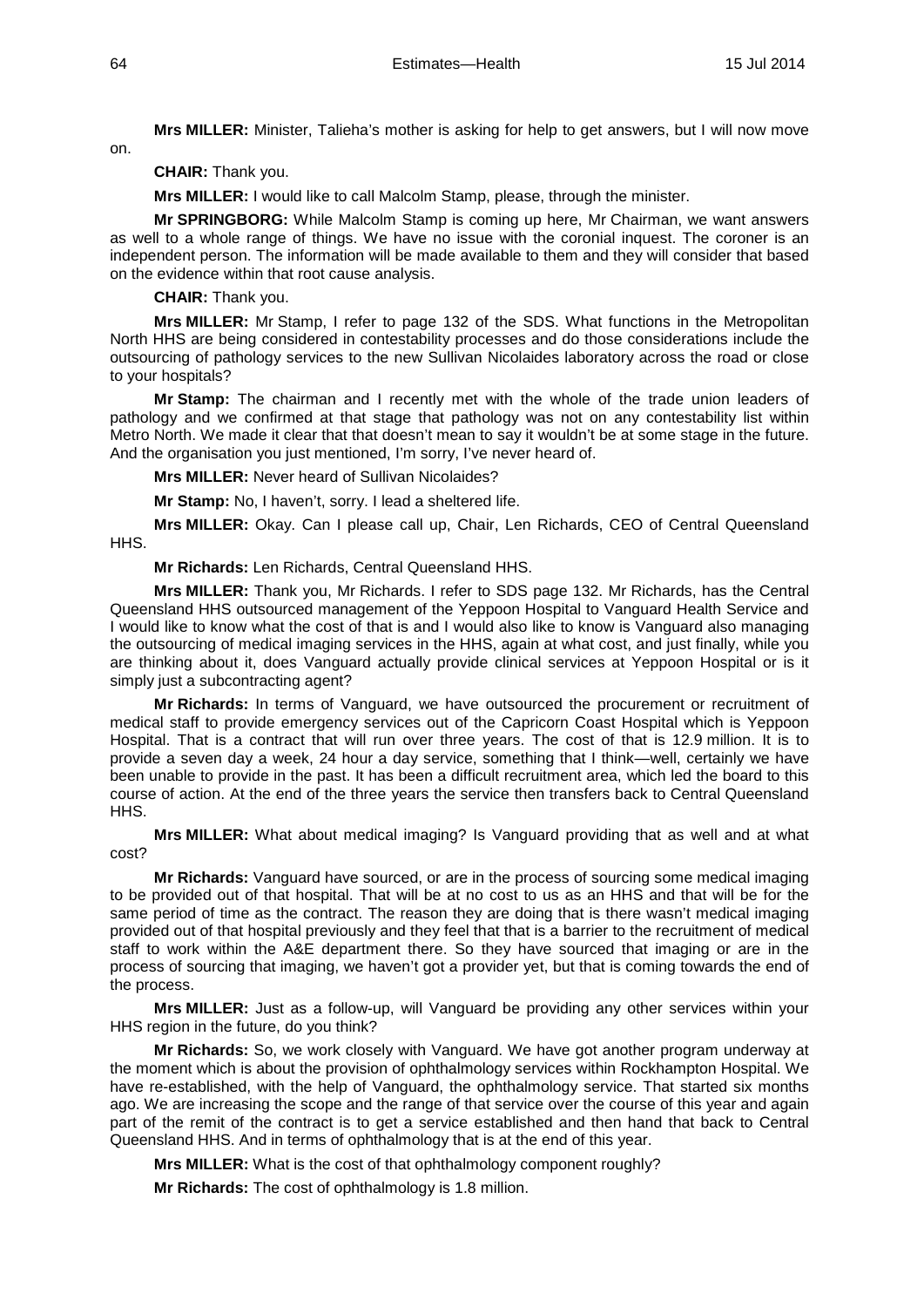**Mrs MILLER:** I would now like, through the Chair, to ask the minister in relation to SDS page 17. Minister, how many cases of mother to child transmission of syphilis have been reported in the past two years and what measures are in place in this budget to eradicate this third-world disease in Queensland?

**Mr SPRINGBORG:** I will ask for that information for the honourable member, but as I understand it there are some particular areas of challenge around the state with regards to syphilis. I think there may have been some issues in the north-west in particular that we have been trying to deal with over a period of time. We are very, very concerned about that. There are, unfortunately, a small number of diseases which we would prefer not to have amongst us in our population. The reality is that we do. HIV is one of them, avoidable eye disease is another one of them. There are a whole range of things. But as I understand, there were 324 infectious syphilis notifications in 2013. That is a 16.5 per cent decrease from 2012. In the North West Hospital and Health Service district they were reduced in 2013. There were 48 cases compared to 75 cases in 2012 and it remains stable in 2014 to date with 39 cases. This was data extracted as at May. So we will keep working with the community and the population around this but we are right to be concerned about it. Of course, often the disease can be quite advanced by the time it is detected and of course it can have significant issues for an infant as well. But as you can see, honourable member, we have made some progress with regards to reducing the reported incidents of syphilis in this state, but of course we will keep working to reduce that even further.

**Mrs MILLER:** Just as a follow-up in relation to that, would you be able to find out or advise me or take it on notice how many of those cases that you have just said are mother to child transmissions?

**Mr SPRINGBORG:** If we can easily access that information I don't have an issue around that. I am happy to take that on notice.

**Mrs MILLER:** That is good.

**Mr SPRINGBORG:** Or in the next 20 minutes if someone is able to extract that information.

**Mrs MILLER:** Thank you. Through Mr Chair I would just like to ask the minister will you provide details of all consultants and contractors engaged by the Department of Health and by the HHSs, including the name of the consultant and the cost of the consultancy and contract? That should be readily available.

**Mr SPRINGBORG:** Within the bounds of what is normally made available around those things I do not have any great issues. I would imagine some of this information is probably already reported. If I can just give a bit of an overview to the honourable member, with regards to the top nine categories of consultancy in 2013-14, the spend in relation to the department's system manager, which is our central agency function, amounting to 92 per cent are grouped below: \$4.8 million for Health Service Information Agency or HSIA; \$2.59 million for review and advice into private practice reform and remuneration of senior medical officers; \$1.45 million for payroll and HR related activities; \$.98 million for health service support agencies; \$.72 million for Pathology Queensland review and initiatives; \$.72 million for support for establishment of Health Ombudsman; \$.63 million for contestability review into payroll function; \$.63 million for advice in relation to legionella water testing; and \$.61 million for advice in relation to SAP. They are just some of them. I think the honourable member would agree that some of them are reasonably crucial. Our hospital and health services have done a very good job this year in continuing to reduce their reliance on consultants. We will put together some data for the honourable member.

**CHAIR:** We will move to government questions.

**Mr SPRINGBORG:** In relation to the honourable member's earlier question with regards to mother to child syphilis transmissions, as I understand it there have been three.

**CHAIR:** Thank you, Minister. Is anything else you want to update at this point?

**Mr SPRINGBORG:** No, that is basically it, Mr Chairman.

**CHAIR:** We will move to government questions and I call the member for Townsville.

**Mr HATHAWAY:** Minister, page 201 of the SDS outlines the operating surplus for the Townsville HHS for the years 2012-13 being reinvested in initiatives to improve patient outcomes including commissioning of an additional operating theatre to reduce wait times and acute surgery access times and additional Surgery Connect activity. Can the minister provide this committee with further details on what this has meant for my constituents and those of North Queensland?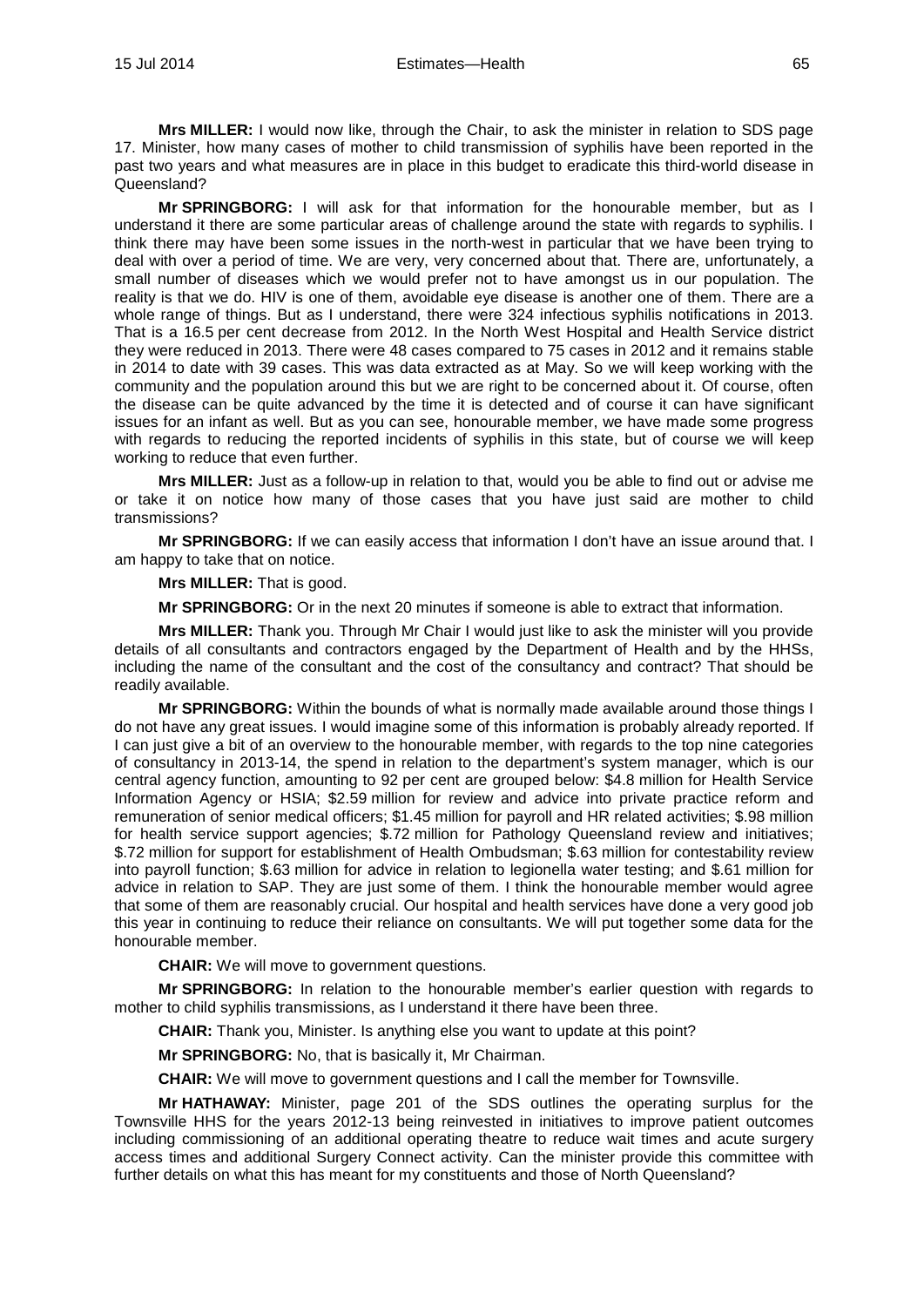**Mr SPRINGBORG:** Thank you very much, member for Townsville. Certainly the Townsville Hospital and Health Service has done a remarkably good job. They have followed the trend across the state with regards to the reduction in the dental wait list to zero and, in the last month or so, they have reduced their surgical long waits to zero as well. They are providing some great programs and services. Also, the other day when I was there I saw their investment in Ayr with regards to their hospital and health service. I have already talked to the chief executive and the chair around the re-establishment of birthing in Ingham, which I know the local member, the member for Hinchinbrook, would be very keen to see. I invite Julia Squire, the Chief Executive of the Townsville Hospital and Health Service, to come forward and to tell us the great story of her hospital and health service and the reinvestment of their hard work. Prior to the hospital and health service taking over the operation under the auspices of the board, in the last three financial years before us coming to government, I think their accumulated deficits were in the vicinity of about \$12 million or \$13 million, so there has been a significant turnaround. Now we are seeing really good financial management and great investment back into services for people in your home town and in the entire district.

**Mrs Squire:** I am Julia Squire, the Chief Executive of the Townsville Hospital and Health Service. The operating surplus from 2012-13 has been reinvested into the provision of additional activity to reduce our waiting times across the HHS. This would include around 500 additional surgeries and around 3,000 additional outpatient attenders. We have also managed to invest in capital and infrastructure changes, including to improve the health of Palm Islanders by commissioning a mobile health van and building staff accommodation so that the island relies less on fly-in fly-out staff. We are also investing in community hospitals and in other initiatives around the Townsville hospital as well. This year's operating surplus will also be reinvested in capital and additional activity, and it will also be invested in investor save measures to further improve our efficiency, which has improved quite significantly over the past two years.

**CHAIR:** Thank you. I call the member for Ferny Grove, please.

**Mr SHUTTLEWORTH:** Minister, with reference to maternal and child health services being delivered by the newly formed Torres and Cape HHS as outlined on page 183 of the SDS, can you update the committee on the rates of Indigenous childhood vaccinations?

**Mr SPRINGBORG:** Thank you very much, honourable member. Again, I think we have a reasonably good news story up there. I would like to ask Kerrie Freeman, the Acting Chief Executive of the hospital and health service, to come forward and tell the story. There has been a really great process of integration as the two hospital and health services have been merged into one, the Torres Strait and northern peninsular and Cape York. Bob McCarthy, who is a very able chairman and a former director-general in Queensland, has done a great job of bringing that organisation together as well and working with all the staff. We think it will bring a greater critical mass and a greater alignment with the Cairns hospital and health service. Of course, that will improve health outcomes in that particular area as well. Certainly, as I understand it, we have nearly 96 per cent of all five-year-old Aboriginal and Torres Strait Islander children living within the Torres and Cape HHS fully immunised in 2013, which is quite an enviable figure. Kerrie, would you like to tell us?

**Dr Freeman:** Thank you, Minister. I am Kerrie Freeman, Acting Chief Executive, Torres and Cape Hospital and Health Service. As the minister said, we were very pleased to let you know that Cape York has achieved the state's highest percentage at 94.5 per cent of vaccination coverage for Indigenous children aged 12 to 15 months in 2013. This result exceeds both the state average of 86 per cent and the national average of 85.1 per cent. In addition, the Torres Strait and northern peninsular services achieved above target at 90 per cent coverage for Indigenous children aged 24 to 63 months over the same period. Just to give a bit of context around the newly formed HHS, out of a population of just over 25,000, around 63.7 per cent of our population are Indigenous, with around 85 per cent of those in the Torres Strait and northern peninsular region and 51 per cent in the cape.

**CHAIR:** Thank you. Member for Beaudesert, please?

**Mr KRAUSE:** Minister, page 212 of the SDS refers to the West Moreton HHS achieving oral health targets. What has been achieved in this area to date? What is the 2014-15 budget expected to deliver in terms of dental services in the West Moreton HHS?

**Mr SPRINGBORG:** I thank the honourable member for the question. Again, we see a very strong trend with regards to oral health services in West Moreton, with zero patients waiting greater than two years for general dental care. Also, the number of people waiting greater than two years on the general care waiting list was reduced from 3,512 to zero. Those are the overall figures. To give you an indication, national partnership agreement funding of \$2,754,000 or thereabouts was provided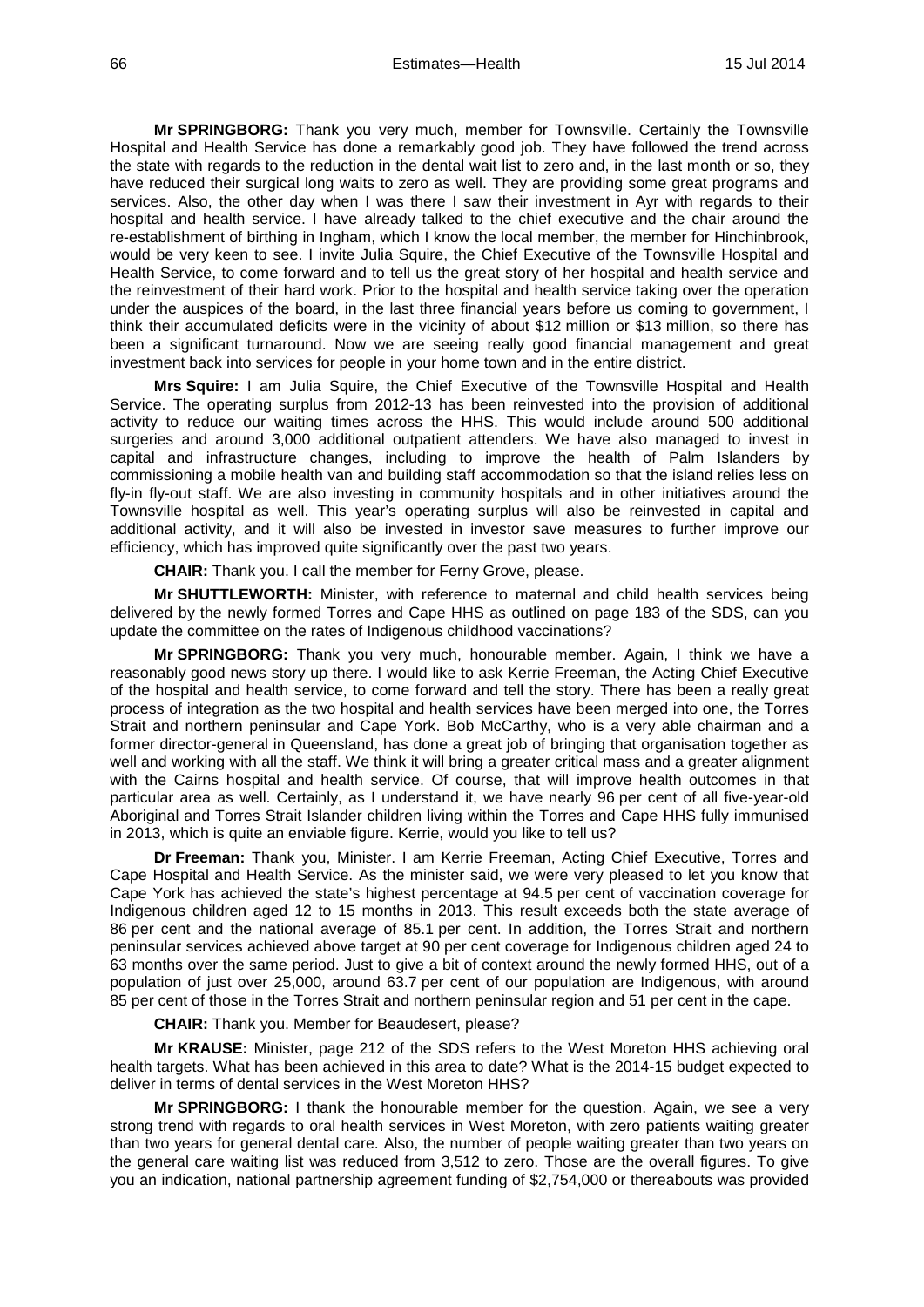to address the 217,000 waited activity occasions of service. Of course, we were able to assist with resources from within the normal vote from Queensland Health as well. I will ask to come forward Lesley Dwyer from West Moreton Hospital and Health Service to provide an update. While she is doing so, I thank them for the work that they have done. In June 2014, there were zero long-wait patients on their surgical wait lists in all categories. Well done with regards to that.

**Ms Dwyer:** Thank you, Minister, and thank you for the question in regard to our oral waiting lists. As the minister said, we now have zero people waiting for longer than two years. Our focus for the next 12 months is to really concentrate on those patients who are waiting for treatment. However, that is less than one year. Currently there are about 2,600 patients who are waiting. We run a large dental service. We have mobile vans and we are very interested in actually increasing those numbers, particularly around our school dental programs. We also have a dental van that is permanently based at the University of Queensland at Ipswich, which again is actually helping us work in partnership in training dentists of the future. We are looking at innovative models around having dental hygienists and dental assistants. We have been very proud of what we have been able to achieve.

#### **CHAIR:** Thank you. Member for Mudgeeraba?

**Ms BATES:** Thank you, Mr Chair. Minister, page 222 of the SDS informs that in the Wide Bay HHS there has been a reduction in the waiting time for an endoscopy from more than two years to eight weeks over 2013-14. Over the 2014-15 budget period, is this achievement going to be improved upon?

**Mr SPRINGBORG:** I thank the member for the Mudgeeraba for the question. This has been a most extraordinary turnaround with the endoscopy waiting lists. I think it is absolutely remarkable as we know the sooner that we are able to address and identify people who are required to have an endoscopy, the quicker we are able to address a malignancy or a condition worsening. That has been very much the strong focus of the hospital and health board up there. Adrian Pennington is the Chief Executive of the hospital and health service. I will Adrian to come forward. He has been strongly focused on this. Certainly if you look at the reduction basically from two years down to a few weeks, it has been absolutely extraordinary. No doubt it has saved lives and pain along the way.

**Mr Pennington:** Thank you, Minister. Adrian Pennington, Chief Executive of the Wide Bay Hospital and Health Service. The board of our organisation actually made a conscious decision during the strategic planning process to look to invest community dividend in specific target areas where they thought they could best add value for money and improve quality of service. The outcome of that was their perception of what was a catastrophic wait for endoscopy patients, exceeding two and a half years. They chose to exercise their right as a hospital and health service board to commit the community dividend and take the opportunity to, if you like, live their dream and opportunities within the health system. They targeted a four-week wait, which we managed to achieve after a second blitz. Currently it is waiting between four and eight weeks, but the board now has made a further recurrent allocation of an additional half-time surgeon both in Fraser Coast and in Bundaberg, so we expect that to be maintained and sustained on a long-term basis. In addition to that, we are now looking to extend that for cystoscopy within the urology pathway, with a view to delivering an eight-week pathway by Christmas.

**Mr SPRINGBORG:** That is a real achievement of local area management and focus priority, Mr Chairman.

**CHAIR:** We have time for one question. I am going to throw that to the member for Gaven. I just remind the member that we have very little time left, so please ask your question.

**Dr DOUGLAS:** It is a fairly simple question that relates to page 19 of the SDS, the targets for ambulatory care patients, categories 1, 2 and 3. The numbers are identical to the target estimates of 2013-14. I ask the minister: in view of the fact that he has been running this campaign on meeting the targets, spending an enormous amount of money on it and claiming all these things, why would those targets be the same as the ones in the previous year if the expected improvements were as he stated? Minister, can you explain those numbers?

**Mr SPRINGBORG:** I thank the honourable member for the question. Targets are often a reflection of what we know that we can actually achieve, based on the history of presentation and also what we suggested we may need in the future. Of course, we always aim to improve our performance. We report certain targets. We set certain things for ourselves to be able to achieve.